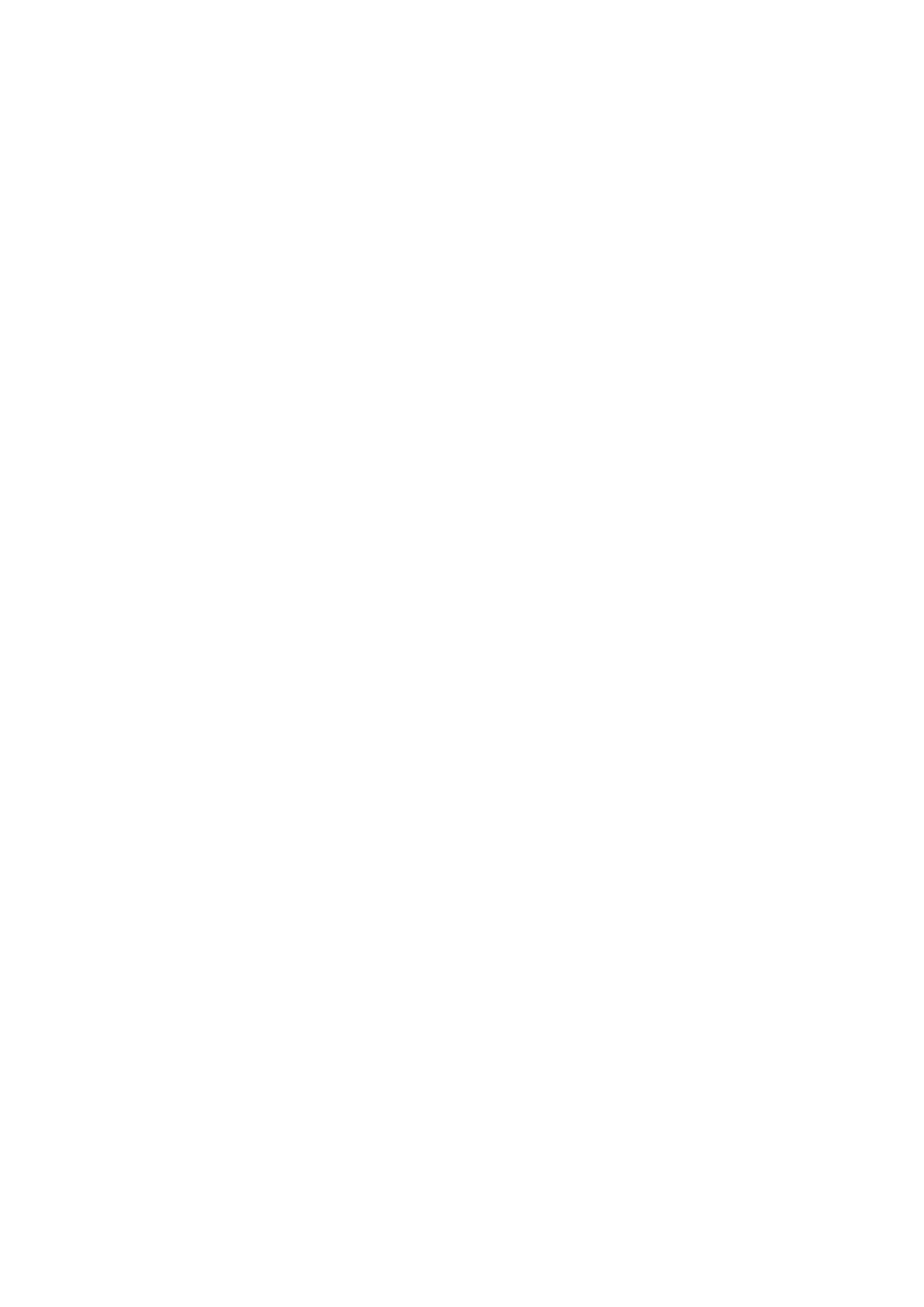| 27 Apr 1968 | Concert<br><b>Belshazzar's Feast</b><br><b>William Walton</b><br>Royal Philharmonic Orchestra<br><b>Baritone</b>                                                                                | Dome Concert Hall, Brighton<br>Thomas Hemsley                                                                                  | Walton        | <b>Brighton Festival</b>             |
|-------------|-------------------------------------------------------------------------------------------------------------------------------------------------------------------------------------------------|--------------------------------------------------------------------------------------------------------------------------------|---------------|--------------------------------------|
|             | 11 May 1968 Concert<br>Kyrie in D minor, K 341<br><b>Colin Davis</b><br><b>BBC Symphony Orchestra</b>                                                                                           | Dome Concert Hall, Brighton                                                                                                    | Mozart        | <b>Brighton Festival</b>             |
| 27 Oct 1968 | Concert<br><b>Budavari Te Deum</b><br>Laszlo Heltay<br><b>Brighton Philharmonic Orchestra</b><br>Soprano<br>Mezzo-Soprano Sarah Walker<br>Tenor<br><b>Bass</b>                                  | Dome Concert Hall, Brighton<br>Doreen Price<br>Paul Taylor<br><b>Brian Kay</b>                                                 | Kodály        | <b>Brighton Philharmonic Society</b> |
| 23 Feb 1969 | Concert<br>Symphony No. 9 in D minor, op.125<br><b>Herbert Menges</b><br><b>Brighton Philharmonic Orchestra</b><br>Soprano<br>Tenor<br><b>Bass</b>                                              | Dome Concert Hall, Brighton<br>Elizabeth Harwood<br>Mezzo-Soprano Barbara Robotham<br>Kenneth MacDonald<br>Raimund Herincx     | Beethoven     | <b>Brighton Philharmonic Society</b> |
|             | 09 May 1969 Concert<br>Mass in D<br>Václav Smetáček<br>Czech Philharmonic Orchestra<br>Soprano<br>Mezzo-Soprano Valerie Baulard<br>Tenor<br>Bass<br><b>Sussex University Choir</b>              | Dome Concert Hall, Brighton<br>Doreen Price<br>Paul Taylor<br>Michael Rippon                                                   | Dvorák        | <b>Brighton Festival</b>             |
|             | 11 May 1969 Concert<br>Liebeslieder-Walzer<br>Laszlo Heltay<br>Piano<br>Piano                                                                                                                   | Dome Concert Hall, Brighton<br><b>Courtney Kenny</b><br>Roy Langridge                                                          | <b>Brahms</b> | <b>Brighton Festival</b>             |
| 25 Jan 1970 | Concert<br>Requiem<br>Laszlo Heltay<br><b>Brighton Philharmonic Orchestra</b><br>Soprano<br><b>Baritone</b><br>Organ                                                                            | Dome Concert Hall, Brighton<br>Maureen Keetch<br>Robert Bateman<br>Roy Langridge                                               | Fauré         | <b>Brighton Philharmonic Society</b> |
|             | 09 May 1970 Concert<br>Mass in B Minor<br><b>Karl Richter</b><br>English Chamber Orchestra<br>Soprano<br>Mezzo-Soprano<br>Tenor<br><b>Bass</b><br><b>Bass</b><br><b>Sussex University Choir</b> | Dome Concert Hall, Brighton<br>Ann Pashley<br><b>Meriel Dickinson</b><br>Paul Taylor<br><b>Stafford Dean</b><br>Michael Rippon | <b>Bach</b>   | <b>Brighton Festival</b>             |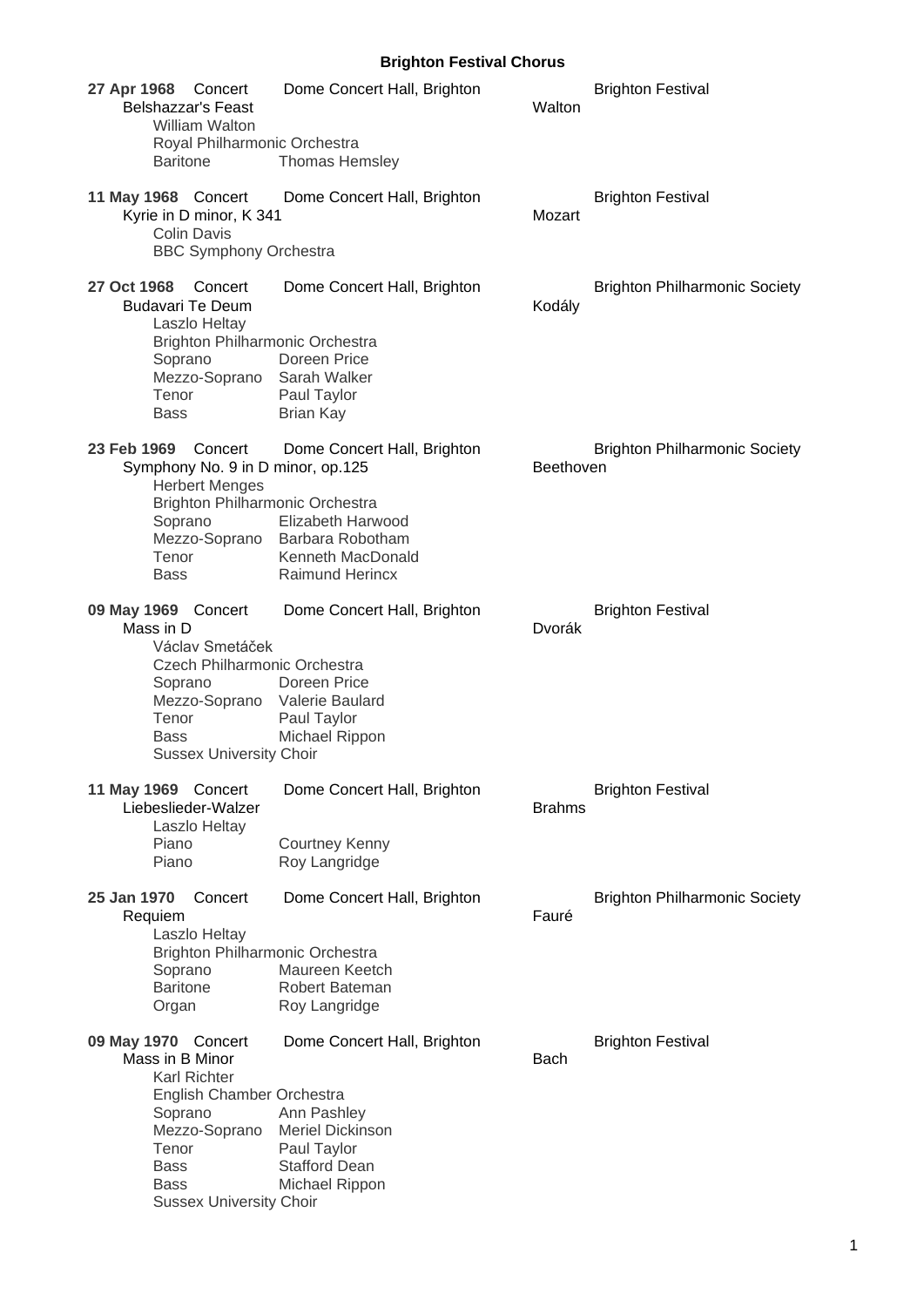| 17 May 1970 Concert<br>Symphony No. 9 in D minor, op.125<br>Daniel Barenboim<br>New Philharmonia Orchestra<br>Soprano<br>Contralto<br>Tenor<br>Bass<br>Piano<br><b>Sussex University Choir</b> | Dome Concert Hall, Brighton<br>Fantasia for Piano, Chorus and Orchestra in C minor<br>Elizabeth Harwood<br><b>Helen Watts</b><br>John Mitchinson<br>Forbes Robinson<br><b>Alfred Brendel</b> | <b>Brighton Festival</b><br>Beethoven<br>Beethoven      |
|------------------------------------------------------------------------------------------------------------------------------------------------------------------------------------------------|----------------------------------------------------------------------------------------------------------------------------------------------------------------------------------------------|---------------------------------------------------------|
| 08 Sep 1970 Recording<br>09 Sep 1970<br><b>Psalmus Hungaricus</b>                                                                                                                              | Kingsway Hall, London                                                                                                                                                                        | Kodály                                                  |
| István Kertész<br>London Symphony Orchestra<br>Tenor                                                                                                                                           | Lajos Kozma<br>Wandsworth School Boys' Choir                                                                                                                                                 |                                                         |
| 21 Feb 1971 Concert<br>Te Deum<br>Laszlo Heltay                                                                                                                                                | Dome Concert Hall, Brighton                                                                                                                                                                  | <b>Brighton Philharmonic Society</b><br><b>Bruckner</b> |
| Soprano                                                                                                                                                                                        | <b>Brighton Philharmonic Orchestra</b><br>Penelope Maxwell                                                                                                                                   |                                                         |
| Contralto                                                                                                                                                                                      | Mary Hewison                                                                                                                                                                                 |                                                         |
| Tenor<br>Bass                                                                                                                                                                                  | <b>Stuart Holland</b><br>Mowbray Chandler                                                                                                                                                    |                                                         |
| 09 May 1971 Concert<br><b>Four Sacred Pieces</b><br>Zdeněk Mácal<br><b>BBC Symphony Orchestra</b>                                                                                              | Dome Concert Hall, Brighton                                                                                                                                                                  | <b>Brighton Festival</b><br>Verdi                       |
|                                                                                                                                                                                                |                                                                                                                                                                                              |                                                         |
| Laszlo Heltay                                                                                                                                                                                  | 15 May 1971 Concert Dome Concert Hall, Brighton<br>Boris Godunov, Act 4, Scene 2 (Revolutionary Scene)                                                                                       | <b>Brighton Festival</b><br>Mussorgsky                  |
|                                                                                                                                                                                                | Royal Philharmonic Orchestra                                                                                                                                                                 |                                                         |
| Tenor<br>Tenor                                                                                                                                                                                 | <b>Stuart Holland</b><br>Jack Irons                                                                                                                                                          |                                                         |
| Tenor                                                                                                                                                                                          | David Maxwell                                                                                                                                                                                |                                                         |
| Tenor                                                                                                                                                                                          | Paul Taylor                                                                                                                                                                                  |                                                         |
| <b>Baritone</b>                                                                                                                                                                                | Michael Wakeham                                                                                                                                                                              |                                                         |
| 27 Feb 1972<br>Concert<br>Ein Deutsches Requiem<br>Laszlo Heltay                                                                                                                               | Dome Concert Hall, Brighton                                                                                                                                                                  | <b>Brighton Philharmonic Society</b><br><b>Brahms</b>   |
|                                                                                                                                                                                                | Brighton Philharmonic Orchestra                                                                                                                                                              |                                                         |
| Soprano<br><b>Baritone</b>                                                                                                                                                                     | Elizabeth Harwood<br>Benjamin Luxon                                                                                                                                                          |                                                         |
|                                                                                                                                                                                                |                                                                                                                                                                                              |                                                         |
| 06 Apr 1972<br>Concert                                                                                                                                                                         | Royal Albert Hall, London                                                                                                                                                                    | English Bach Festival, Homage to<br>Stravinsky          |
| Symphony of Psalms                                                                                                                                                                             |                                                                                                                                                                                              | Stravinsky                                              |
| <b>Leonard Bernstein</b><br>London Symphony Orchestra                                                                                                                                          |                                                                                                                                                                                              |                                                         |
|                                                                                                                                                                                                | BFC singing as English Bach Festival Chorus                                                                                                                                                  |                                                         |
| 08 Apr 1972<br>Recording                                                                                                                                                                       | Abbey Road Studios, London                                                                                                                                                                   |                                                         |
| Symphony of Psalms                                                                                                                                                                             |                                                                                                                                                                                              | Stravinsky                                              |
| Leonard Bernstein<br>London Symphony Orchestra                                                                                                                                                 |                                                                                                                                                                                              |                                                         |
|                                                                                                                                                                                                | BFC singing as English Bach Festival Chorus                                                                                                                                                  |                                                         |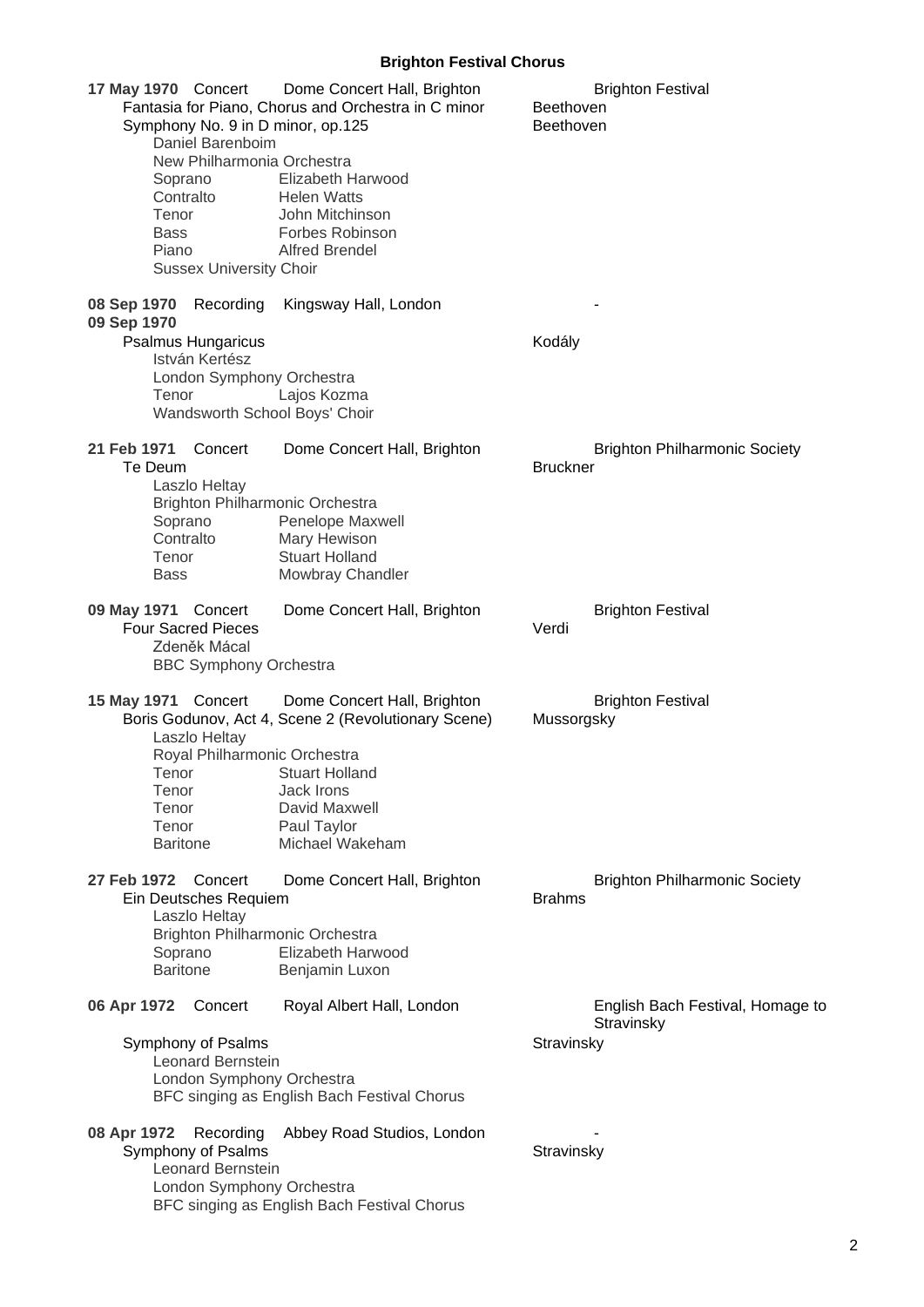| 18 Apr 1972 Concert<br>Mass: "Come, Creator Spirit"<br>Sancta Civitas<br>Alexander Gibson<br>New Philharmonia Orchestra<br>Tenor<br>Bass        | Sheldonian Theatre, Oxford<br>Mezzo-Soprano Maureen Lehane<br>Paul Taylor<br>Michael Rippon<br>BFC singing as English Bach Festival Chorus                      | Yardumian<br>Vaughan Williams | English Bach Festival                |
|-------------------------------------------------------------------------------------------------------------------------------------------------|-----------------------------------------------------------------------------------------------------------------------------------------------------------------|-------------------------------|--------------------------------------|
| 21 Apr 1972 Concert<br>Mass in B Minor<br>Laszlo Heltay<br>Royal Philharmonic Orchestra<br>Soprano<br>Tenor<br><b>Bass</b>                      | Oxford Town Hall, Oxford<br>Jenny Hill<br>Mezzo-Soprano Maureen Lehane<br>Heiner Hopfner<br><b>Nigel Wickens</b><br>BFC singing as English Bach Festival Chorus | <b>Bach</b>                   | English Bach Festival                |
| 27 Apr 1972 Concert<br>Mass: "Come, Creator Spirit"<br>Sancta Civitas<br>Alexander Gibson<br>New Philharmonia Orchestra<br>Tenor<br><b>Bass</b> | Westminster Cathedral, London<br>Mezzo-Soprano Maureen Lehane<br>Paul Taylor<br>Michael Rippon<br>BFC singing as English Bach Festival Chorus                   | Yardumian<br>Vaughan Williams | English Bach Festival                |
| 11 May 1972 Concert<br>13 May 1972<br>15 May 1972<br>Orfeo et Euridice<br><b>Charles Farncombe</b><br>Soprano<br>Soprano<br>Mezzo-Soprano       | Theatre Royal, Brighton<br>Drottningholm Court Theatre Orchestra<br><b>Birgit Nordin</b><br>Elizabeth Söderström<br>Kirsten Meyer                               | Gluck                         | <b>Brighton Festival</b>             |
| 21 May 1972 Concert<br>Mass in C<br>Yehudi Menuhin<br><b>Menuhin Festival Orchestra</b><br>Soprano<br>Mezzo-Soprano<br>Tenor<br><b>Baritone</b> | Dome Concert Hall, Brighton<br>Nan Christie<br>Janet Hughes<br><b>Ronald Murdock</b><br>Alan Opie                                                               | Beethoven                     | <b>Brighton Festival</b>             |
| 08 Jan 1973<br>Concert<br>Magnificat<br>Laszlo Heltay<br><b>London Mozart Players</b><br>Soprano<br>Soprano<br>Contralto<br>Tenor<br>Bass       | Dome Concert Hall, Brighton<br>Patricia Garnham<br><b>Rosemary Hardy</b><br><b>Helen Attfield</b><br>Paul Taylor<br>Stephen Varcoe                              | <b>Bach</b>                   | Fanfare for Europe                   |
| 04 Feb 1973 Concert<br>Requiem Mass in D minor, K 626<br>Laszlo Heltay<br><b>Brighton Philharmonic Orchestra</b><br>Soprano                     | Dome Concert Hall, Brighton<br><b>Felicity Palmer</b>                                                                                                           | Mozart                        | <b>Brighton Philharmonic Society</b> |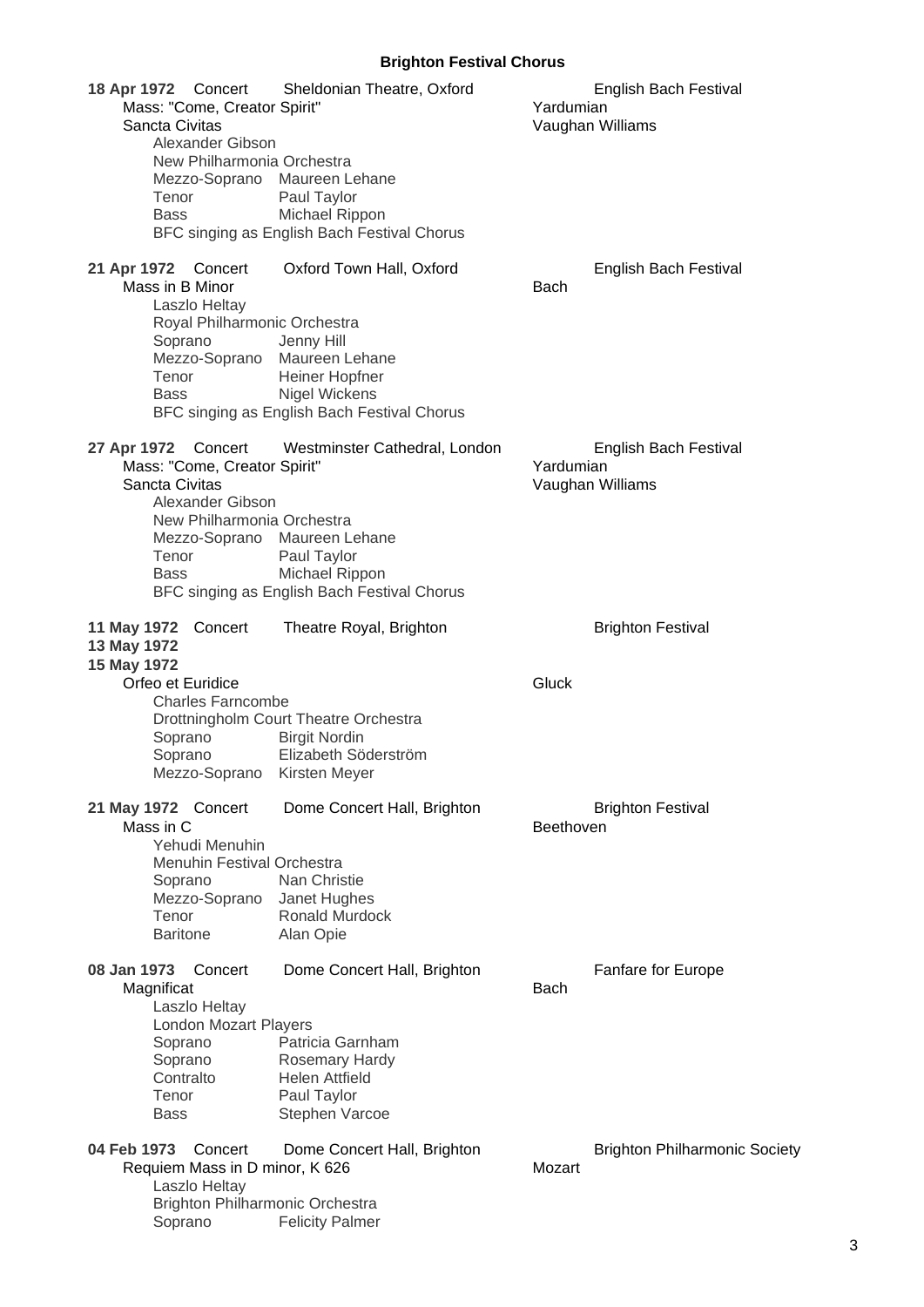| Tenor<br>Bass                                                                                                                                                                                   | Mezzo-Soprano Patricia Payne<br>Paul Taylor<br><b>Stafford Dean</b>                                                                            |                 |                                                    |
|-------------------------------------------------------------------------------------------------------------------------------------------------------------------------------------------------|------------------------------------------------------------------------------------------------------------------------------------------------|-----------------|----------------------------------------------------|
| 10 Mar 1973 Concert<br>Psalm 23<br>Laszlo Heltay<br>Tenor                                                                                                                                       | All Saints Church, Hove<br>Leicestershire Schools Symphony Orchestra<br><b>Stuart Holland</b>                                                  | <b>Brian</b>    |                                                    |
| 10 May 1973 Concert<br>Symphony No. 9 in D minor, op.125<br>Yuri Ahronovich<br>Royal Philharmonic Orchestra<br>Soprano<br>Mezzo-Soprano Mignon Dunn<br>Tenor<br>Bass<br>New Philharmonia Chorus | Coliseu dos Recreios, Lisbon, Portugal<br><b>Rita Hunter</b><br>William Cochran<br>Norman Bailey                                               | Beethoven       |                                                    |
| 20 May 1973 Concert<br>The Dream of Gerontius<br>Raymond Leppard<br>London Symphony Orchestra<br>Contralto<br>Tenor<br><b>Baritone</b>                                                          | Dome Concert Hall, Brighton<br><b>Helen Watts</b><br><b>Robert Tear</b><br>Benjamin Luxon                                                      | Elgar           | <b>Brighton Festival</b>                           |
| 24 May 1973 Concert<br><b>Glagolitic Mass</b><br>Rudolf Kempe<br>Royal Philharmonic Orchestra<br>Soprano<br>Contralto<br>Tenor<br><b>Bass</b>                                                   | Royal Festival Hall, London<br><b>Teresa Kubiak</b><br><b>Anne Collins</b><br><b>Robert Tear</b><br>Wolfgang Schöne                            | Janácek         |                                                    |
| 25 May 1973 Recording<br>26 May 1973<br><b>Glagolitic Mass</b><br>Rudolf Kempe<br>Royal Philharmonic Orchestra<br>Soprano<br>Contralto<br>Tenor<br><b>Bass</b>                                  | Kingsway Hall, London<br><b>Teresa Kubiak</b><br><b>Anne Collins</b><br><b>Robert Tear</b><br>Wolfgang Schöne                                  | Janácek         |                                                    |
| 02 Nov 1973 Concert<br>Te Deum in C<br>Kyrie in D minor, K 341<br>Harry Blech<br><b>London Mozart Players</b>                                                                                   | Royal Festival Hall, London                                                                                                                    | Haydn<br>Mozart | Royal Commonwealth Society for the<br><b>Blind</b> |
| 13 Jan 1974<br>Concert<br>Requiem<br>Laszlo Heltay<br>Soprano<br>Mezzo-Soprano<br>Tenor<br><b>Bass</b>                                                                                          | Dome Concert Hall, Brighton<br><b>Brighton Philharmonic Orchestra</b><br><b>Teresa Cahill</b><br>Maureen Lehane<br>Paul Taylor<br>Robert Lloyd | Verdi           | <b>Brighton Philharmonic Society</b>               |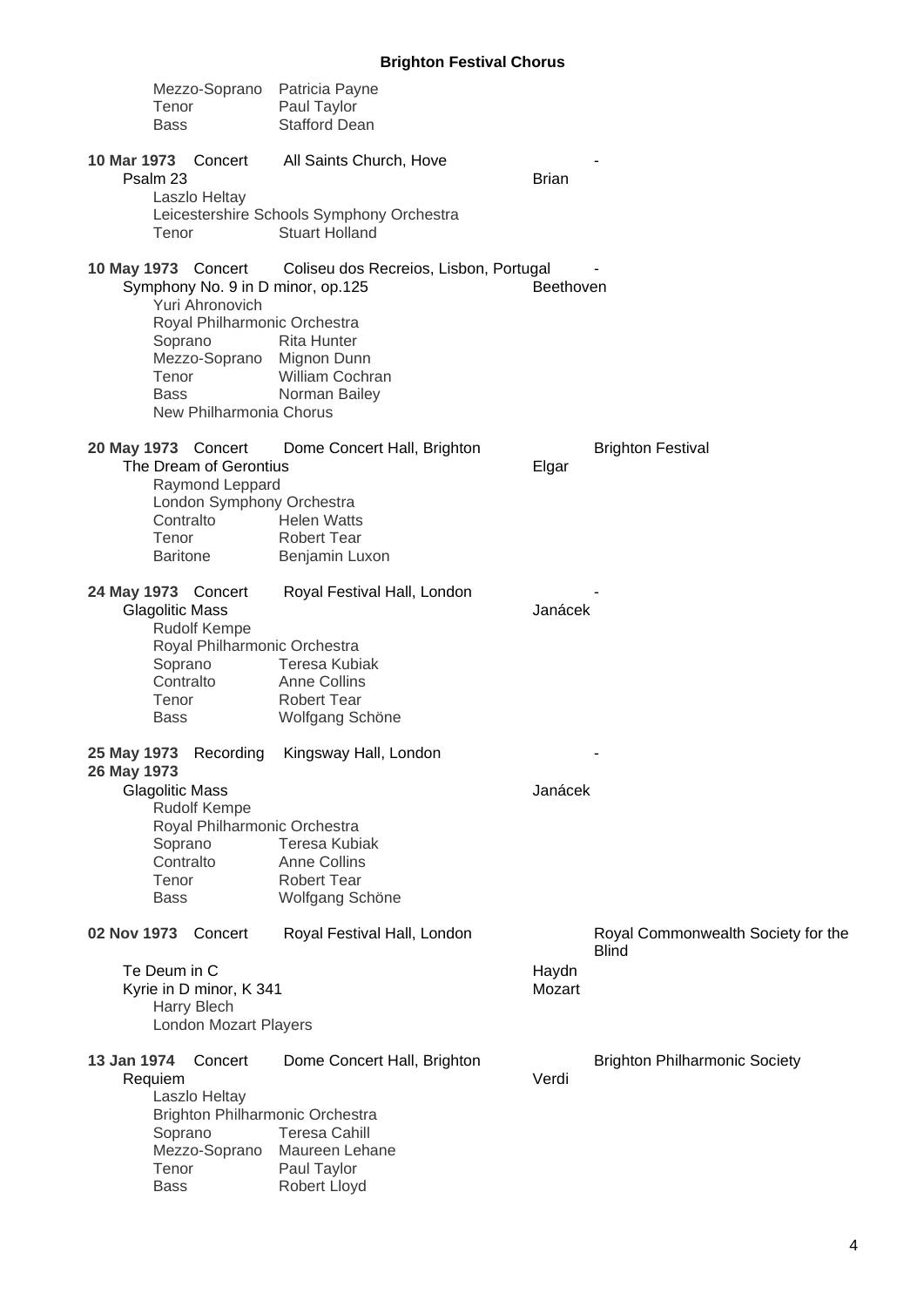| 14 Apr 1974 Concert<br>Requiem<br>Soprano<br>Contralto<br>Tenor<br><b>Baritone</b> | Kyril Kondrashin<br>Royal Philharmonic Orchestra                                 | Royal Festival Hall, London<br>Rae Woodland<br>Anna Reynolds<br><b>Ryland Davies</b><br>John Noble                                                                                                                                 | Verdi                                            |                                      |
|------------------------------------------------------------------------------------|----------------------------------------------------------------------------------|------------------------------------------------------------------------------------------------------------------------------------------------------------------------------------------------------------------------------------|--------------------------------------------------|--------------------------------------|
| 16 Apr 1974<br>Requiem<br>Soprano<br>Contralto<br>Tenor<br><b>Bass</b>             | Concert<br>Kyril Kondrashin<br>Royal Philharmonic Orchestra                      | Royal Festival Hall, London<br>Rae Woodland<br>Anna Reynolds<br><b>Ryland Davies</b><br><b>Marius Rintzler</b>                                                                                                                     | Verdi                                            |                                      |
| 19 Apr 1974 Recording<br>Resurrexit<br>Psalm 23<br>Tenor                           | Laszlo Heltay                                                                    | Hove Town Hall, Hove<br>O Seul Bien Qui Me Reste (Le Mort D'Orphee)<br>Leicestershire Schools Symphony Orchestra<br>Paul Taylor                                                                                                    | <b>Berlioz</b><br><b>Berlioz</b><br><b>Brian</b> |                                      |
| 19 May 1974 Concert<br>Soprano<br><b>Baritone</b>                                  | Ein Deutsches Requiem<br>Rafael Frühbeck de Burgos<br>New Philharmonia Orchestra | Dome Concert Hall, Brighton<br>Jill Gomez<br>Benjamin Luxon                                                                                                                                                                        | <b>Brahms</b>                                    | <b>Brighton Festival</b>             |
| 12 Jul 1974<br>Hymn of Jesus<br>Contralto<br>Tenor<br><b>Bass</b>                  | Concert<br>Mass No. 3 in F minor<br>Erich Leinsdorf<br>London Symphony Orchestra | Saint Paul's Cathedral, London<br>Soprano Heather Harper<br><b>Helen Watts</b><br><b>Robert Tear</b><br><b>Gwynne Howell</b>                                                                                                       | Holst<br><b>Bruckner</b>                         | Festival of the City of London       |
| 16 Feb 1975 Concert<br>Soprano<br>Contralto<br>Tenor<br><b>Bass</b>                | Laszlo Heltay                                                                    | Dome Concert Hall, Brighton<br>Vesperae Solennes de Confessore, K 339<br>Symphony No. 9 in D minor, op.125<br><b>Brighton Philharmonic Orchestra</b><br>Janet Price<br><b>Anne Collins</b><br>Neil Jenkins<br><b>Gwynne Howell</b> | Mozart<br>Beethoven                              | <b>Brighton Philharmonic Society</b> |
| 22 Mar 1975<br>The Russian Creed                                                   | Recording<br>Laszlo Heltay<br>Countertenor                                       | Kingsway Hall, London<br>James Bowman                                                                                                                                                                                              | Gretchaninov                                     |                                      |
| 07 May 1975 Concert<br>Soprano<br>Soprano                                          | Mass in C minor, K 427<br>Laszlo Heltay<br>New Philharmonia Orchestra            | Saint Bartholomew's Church, Brighton<br><b>Teresa Cahill</b><br>Jennifer Smith                                                                                                                                                     | Mozart                                           | <b>Brighton Festival</b>             |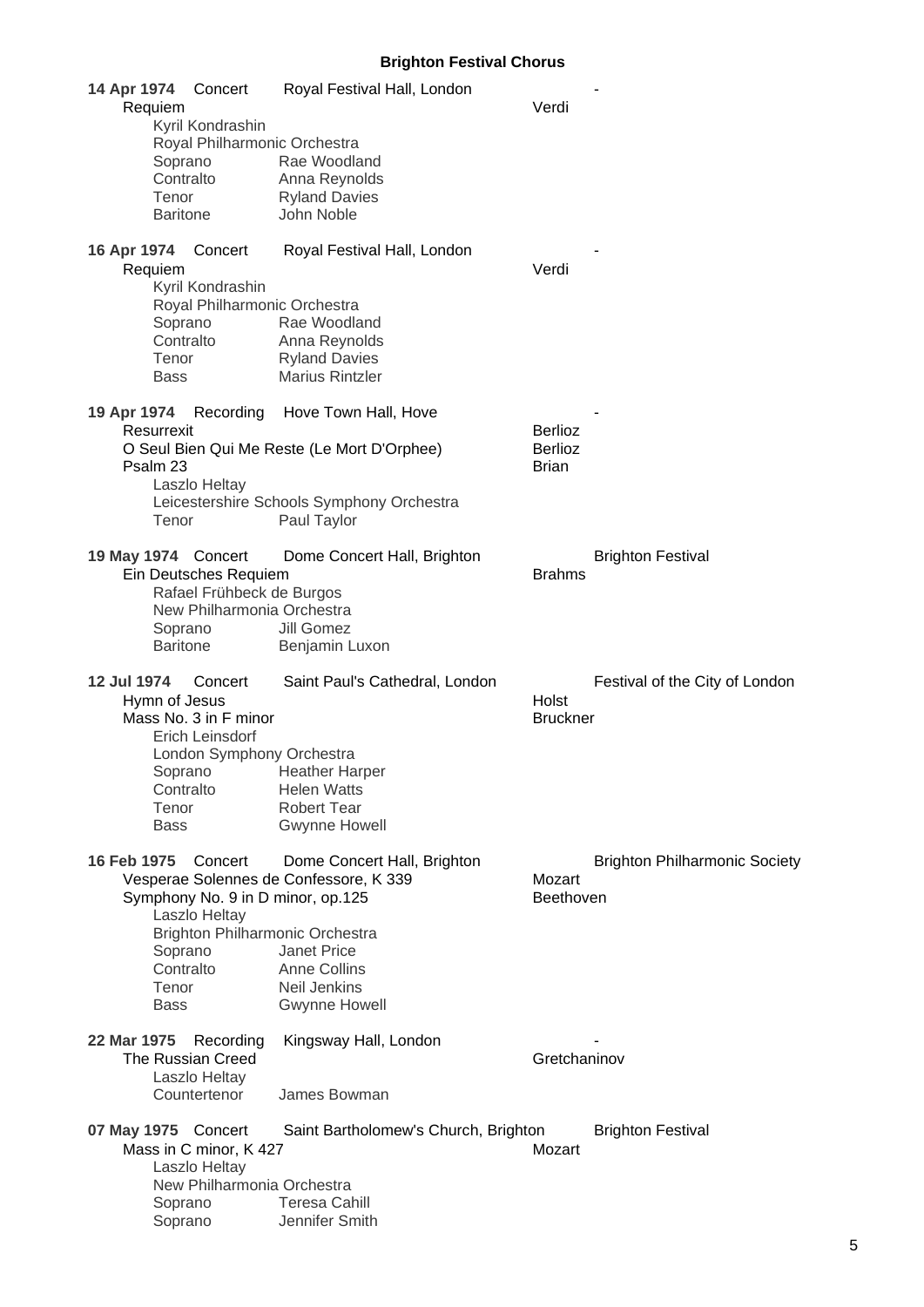|                            | Tenor<br>Bass                                                                                                                                       | Paul Taylor<br>Malcolm King                                                                                                                                        |                                        |
|----------------------------|-----------------------------------------------------------------------------------------------------------------------------------------------------|--------------------------------------------------------------------------------------------------------------------------------------------------------------------|----------------------------------------|
|                            | 18 May 1975 Concert<br>Colin Davis<br>Royal Philharmonic Orchestra<br>Soprano<br>Mezzo-Soprano<br>Tenor<br><b>Bass</b>                              | Dome Concert Hall, Brighton<br>Missa Solemnis (Mass in D major, op. 123)<br><b>Teresa Cahill</b><br>Josephine Veasey<br><b>Robert Tear</b><br><b>Gwynne Howell</b> | <b>Brighton Festival</b><br>Beethoven  |
| 08 Jul 1975<br>10 Jul 1975 | Concert<br>Symphony No. 9 in D minor, op.125<br>Rudolf Kempe<br>Royal Philharmonic Orchestra<br>Soprano<br>Contralto<br>Tenor<br>Bass               | Royal Festival Hall, London<br><b>Heather Harper</b><br><b>Helen Watts</b><br><b>Robert Tear</b><br>Norman Bailey                                                  | Beethoven                              |
| 22 Jul 1975                | Symphony No. 9 in D minor, op.125<br><b>Antal Dorati</b><br>Royal Philharmonic Orchestra<br>Soprano<br>Contralto<br>Tenor<br><b>Bass</b>            | Recording Walthamstow Town Hall, London<br><b>Carole Farley</b><br>Alfreda Hodgson<br><b>Stuart Burrows</b><br>Norman Bailey                                       | Beethoven                              |
| 23 Jul 1975                | Concert<br>Symphony No. 9 in D minor, op.125<br><b>Antal Dorati</b><br>Royal Philharmonic Orchestra<br>Soprano<br>Contralto<br>Tenor<br><b>Bass</b> | Royal Albert Hall, London<br><b>Carole Farley</b><br>Alfreda Hodgson<br><b>Stuart Burrows</b><br>Norman Bailey                                                     | Beethoven Festival (1975)<br>Beethoven |
| 22 Nov 1975<br>28 Feb 1976 | Recording<br>Missa Brevis<br>Pange Lingua<br>Laszlo Heltay<br>Soprano<br>Soprano<br>Soprano<br>Contralto<br>Tenor<br><b>Bass</b><br>Organ           | Kingsway Hall, London<br>Hannah Francis<br>Elizabeth Gale<br>Sally le Sage<br>Alfreda Hodgson<br>lan Caley<br>Michael Rippon<br>Christopher Bowers-Broadbent       | Kodály<br>Kodály                       |
| 06 Dec 1975                | Concert<br>Messiah<br>Laszlo Heltay<br>Royal Philharmonic Orchestra<br>Soprano<br>Contralto<br>Tenor<br><b>Baritone</b>                             | Dome Concert Hall, Brighton<br><b>Wendy Eathorne</b><br><b>Anne Collins</b><br>Paul Taylor<br>Alan Opie                                                            | Handel                                 |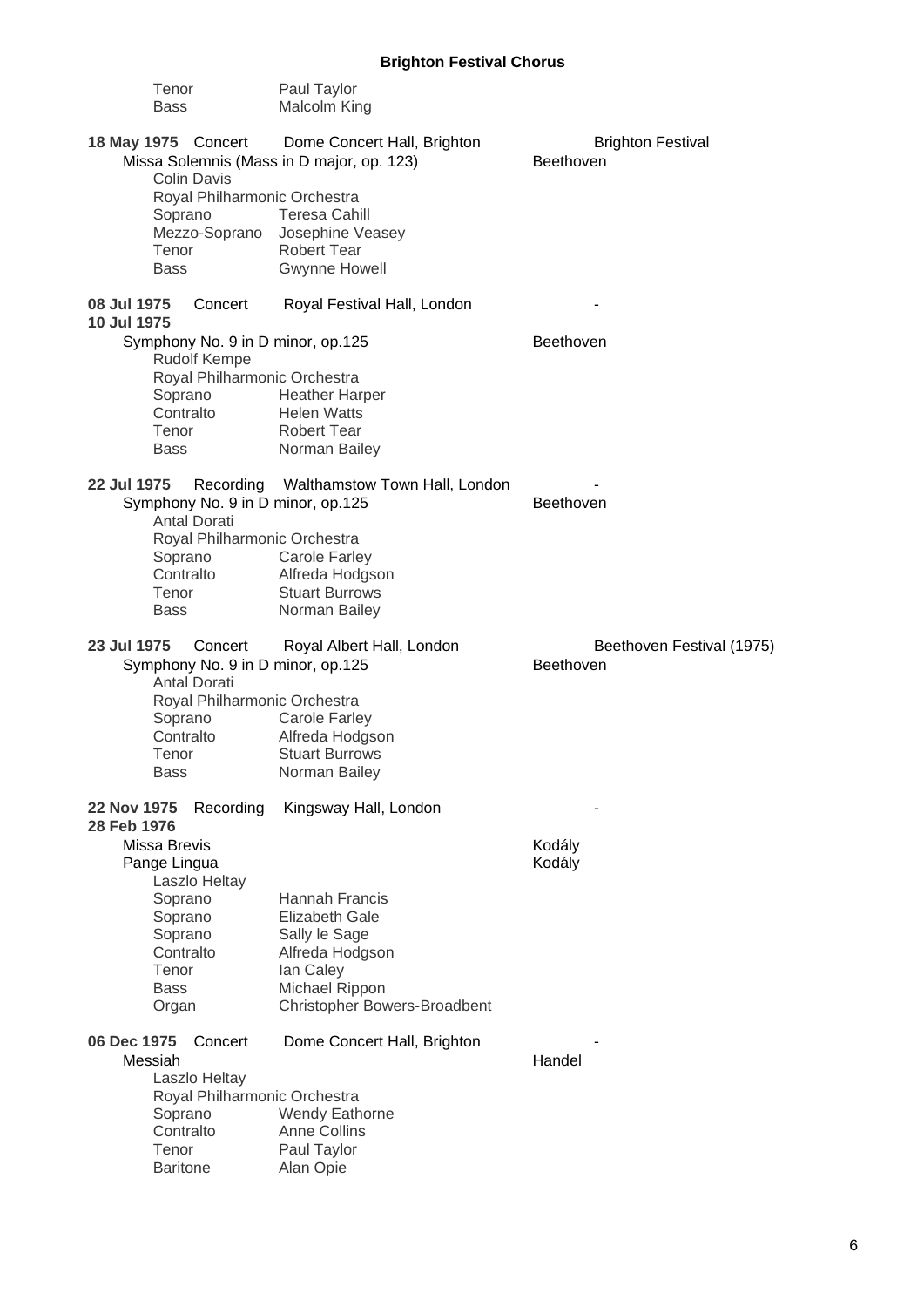| 01 Feb 1976<br>Carmina Burana<br>Tenor<br><b>Bass</b> | Concert<br><b>Antal Dorati</b><br>Royal Philharmonic Orchestra<br>Soprano<br>Southend Boys' Choir | Royal Festival Hall, London<br>Norma Burrowes<br>Louis Devos<br>John Shirley-Quirk | Orff             |                                |
|-------------------------------------------------------|---------------------------------------------------------------------------------------------------|------------------------------------------------------------------------------------|------------------|--------------------------------|
| 02 Feb 1976                                           | Recording                                                                                         | Kingsway Hall, London                                                              |                  |                                |
| 03 Feb 1976<br>Carmina Burana                         |                                                                                                   |                                                                                    | Orff             |                                |
|                                                       | <b>Antal Dorati</b>                                                                               |                                                                                    |                  |                                |
|                                                       | Royal Philharmonic Orchestra<br>Soprano                                                           | Norma Burrowes                                                                     |                  |                                |
| Tenor                                                 |                                                                                                   | Louis Devos                                                                        |                  |                                |
| <b>Bass</b>                                           |                                                                                                   | John Shirley-Quirk                                                                 |                  |                                |
|                                                       | Southend Boys' Choir                                                                              |                                                                                    |                  |                                |
| 11 May 1976 Concert                                   | The Creation (Die Schöpfung)<br>Laszlo Heltay                                                     | Saint Bartholomew's Church, Brighton                                               | Haydn            | <b>Brighton Festival</b>       |
|                                                       | New Philharmonia Orchestra<br>Soprano                                                             | <b>Teresa Cahill</b>                                                               |                  |                                |
| Tenor                                                 |                                                                                                   | lan Partridge                                                                      |                  |                                |
| Bass                                                  |                                                                                                   | Malcolm King                                                                       |                  |                                |
| 16 May 1976 Concert                                   |                                                                                                   | Dome Concert Hall, Brighton                                                        |                  | <b>Brighton Festival</b>       |
| Requiem                                               |                                                                                                   |                                                                                    | Verdi            |                                |
|                                                       | Alberto Erede<br><b>BBC Symphony Orchestra</b>                                                    |                                                                                    |                  |                                |
|                                                       | Soprano                                                                                           | <b>Heather Harper</b>                                                              |                  |                                |
|                                                       | Mezzo-Soprano                                                                                     | <b>Bernadette Greevy</b>                                                           |                  |                                |
| Tenor<br><b>Bass</b>                                  |                                                                                                   | <b>Stuart Burrows</b><br><b>Stafford Dean</b>                                      |                  |                                |
|                                                       |                                                                                                   |                                                                                    |                  |                                |
| 01 Jun 1976 Concert                                   |                                                                                                   | Royal Festival Hall, London                                                        |                  |                                |
| Alto Rhapsody                                         | <b>Charles Groves</b>                                                                             |                                                                                    | <b>Brahms</b>    |                                |
|                                                       | Royal Philharmonic Orchestra                                                                      |                                                                                    |                  |                                |
|                                                       | Contralto                                                                                         | <b>Yvonne Minton</b>                                                               |                  |                                |
| 04 Jul 1976                                           | Concert                                                                                           | Saint Paul's Cathedral steps, London                                               |                  | Festival of the City of London |
|                                                       |                                                                                                   | Symphony No. 9 in D minor, op.125                                                  | <b>Beethoven</b> |                                |
|                                                       | Daniel Barenboim                                                                                  |                                                                                    |                  |                                |
|                                                       | Royal Philharmonic Orchestra<br>Soprano                                                           | <b>Heather Harper</b>                                                              |                  |                                |
|                                                       | Contralto                                                                                         | Anna Reynolds                                                                      |                  |                                |
| Tenor                                                 |                                                                                                   | <b>Robert Tear</b>                                                                 |                  |                                |
| Bass                                                  | New Philharmonia Chorus                                                                           | <b>Gwynne Howell</b>                                                               |                  |                                |
|                                                       |                                                                                                   |                                                                                    |                  |                                |
| 13 Jul 1976                                           | Concert<br>Grande Messe des Morts                                                                 | Saint Paul's Cathedral, London                                                     | <b>Berlioz</b>   | Festival of the City of London |
|                                                       | <b>Colin Davis</b>                                                                                |                                                                                    |                  |                                |
|                                                       | London Symphony Orchestra                                                                         |                                                                                    |                  |                                |
| Tenor                                                 | <b>London Symphony Chorus</b>                                                                     | David Rendall                                                                      |                  |                                |
|                                                       |                                                                                                   |                                                                                    |                  |                                |
| 23 Sep 1976                                           | Concert                                                                                           | Royal Festival Hall, London                                                        |                  |                                |
|                                                       | <b>Belshazzar's Feast</b><br><b>Antal Dorati</b>                                                  |                                                                                    | Walton           |                                |
|                                                       | Royal Philharmonic Orchestra                                                                      |                                                                                    |                  |                                |
|                                                       | <b>Baritone</b>                                                                                   | Benjamin Luxon                                                                     |                  |                                |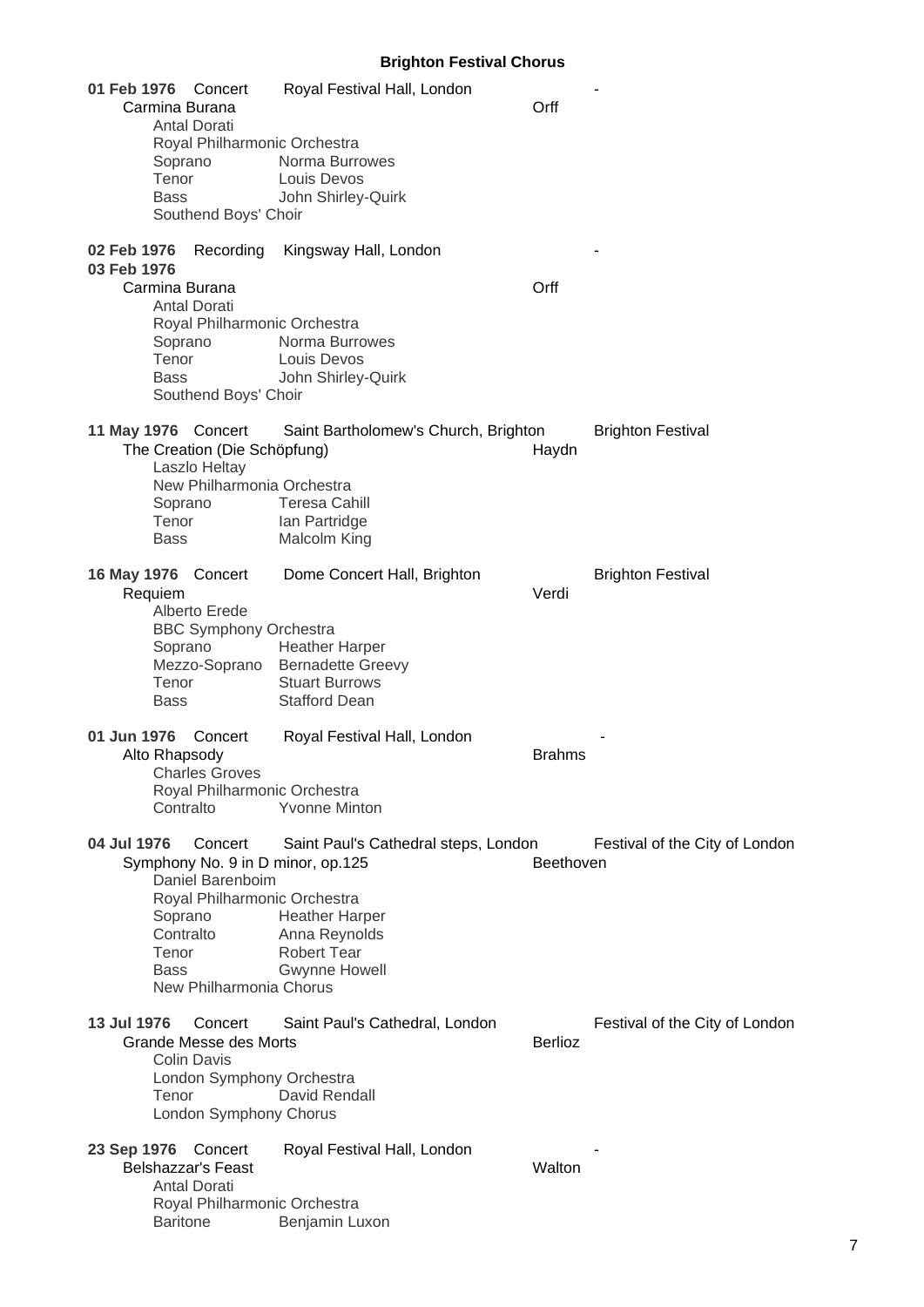| 29 Nov 1976 Concert<br>Messiah |                                                     | Dome Concert Hall, Brighton                     | Handel |                          |
|--------------------------------|-----------------------------------------------------|-------------------------------------------------|--------|--------------------------|
|                                | Laszlo Heltay                                       |                                                 |        |                          |
|                                |                                                     | Royal Philharmonic Orchestra                    |        |                          |
|                                | Soprano                                             | <b>Felicity Lott</b>                            |        |                          |
|                                |                                                     | Mezzo-Soprano Cynthia Buchan                    |        |                          |
| Tenor                          |                                                     | <b>Richard Morton</b>                           |        |                          |
| Bass                           |                                                     | Rodney Macann                                   |        |                          |
| 16 Dec 1976 Concert            |                                                     | Royal Festival Hall, London                     |        |                          |
|                                | The Creation (Die Schöpfung)                        |                                                 | Haydn  |                          |
|                                | <b>Antal Dorati</b>                                 |                                                 |        |                          |
| Soprano                        |                                                     | Royal Philharmonic Orchestra<br>Helena Döse     |        |                          |
| Soprano                        |                                                     | Lucia Popp                                      |        |                          |
| Tenor                          |                                                     | Anthony Roden                                   |        |                          |
| <b>Baritone</b>                |                                                     | Benjamin Luxon                                  |        |                          |
| Bass                           |                                                     | <b>Gwynne Howell</b>                            |        |                          |
| 18 Dec 1976 Recording          |                                                     | Kingsway Hall, London                           |        |                          |
| 19 Dec 1976                    |                                                     |                                                 |        |                          |
|                                | The Creation (Die Schöpfung)<br><b>Antal Dorati</b> |                                                 | Haydn  |                          |
|                                |                                                     | Royal Philharmonic Orchestra                    |        |                          |
| Soprano                        |                                                     | Helena Döse                                     |        |                          |
| Soprano                        |                                                     | Lucia Popp                                      |        |                          |
| Tenor                          |                                                     | Werner Hollweg                                  |        |                          |
| <b>Baritone</b><br>Bass        |                                                     | Benjamin Luxon<br>Kurt Moll                     |        |                          |
|                                |                                                     |                                                 |        |                          |
|                                |                                                     | 15 May 1977 Concert Royal Festival Hall, London |        |                          |
|                                | The Seasons (Die Jahreszeiten)                      |                                                 | Haydn  |                          |
|                                | <b>Antal Dorati</b>                                 |                                                 |        |                          |
|                                |                                                     | Royal Philharmonic Orchestra                    |        |                          |
| Soprano<br>Tenor               |                                                     | Jill Gomez<br><b>Robert Tear</b>                |        |                          |
| Bass                           |                                                     | John Shirley-Quirk                              |        |                          |
|                                |                                                     |                                                 |        |                          |
| 12 Jun 1977 Concert            |                                                     | Royal Festival Hall, London                     |        |                          |
|                                | Symphony No. 2 (Resurrection)                       |                                                 | Mahler |                          |
|                                | Lawrence Foster                                     | Royal Philharmonic Orchestra                    |        |                          |
| Soprano                        |                                                     | <b>Heather Harper</b>                           |        |                          |
| Contralto                      |                                                     | Alfreda Hodgson                                 |        |                          |
|                                |                                                     |                                                 |        |                          |
| 14 Jun 1977                    | Recording                                           | Kingsway Hall, London                           |        |                          |
| 16 Jun 1977                    |                                                     |                                                 |        |                          |
| 18 Jun 1977<br>19 Jun 1977     |                                                     |                                                 |        |                          |
|                                | The Seasons (Die Jahreszeiten)                      |                                                 | Haydn  |                          |
|                                | <b>Antal Dorati</b>                                 |                                                 |        |                          |
|                                |                                                     | Royal Philharmonic Orchestra                    |        |                          |
| Soprano                        |                                                     | Ileana Cotrubas                                 |        |                          |
| Tenor                          |                                                     | Werner Krenn                                    |        |                          |
| <b>Bass</b>                    |                                                     | Hans Sotin                                      |        |                          |
| 05 Jul 1977                    | Concert                                             | Dome Concert Hall, Brighton                     |        | <b>Brighton Festival</b> |
| Zadok the Priest               |                                                     |                                                 | Handel |                          |
|                                | Laszlo Heltay                                       |                                                 |        |                          |
| Organ                          |                                                     | John Birch                                      |        |                          |
|                                |                                                     |                                                 |        |                          |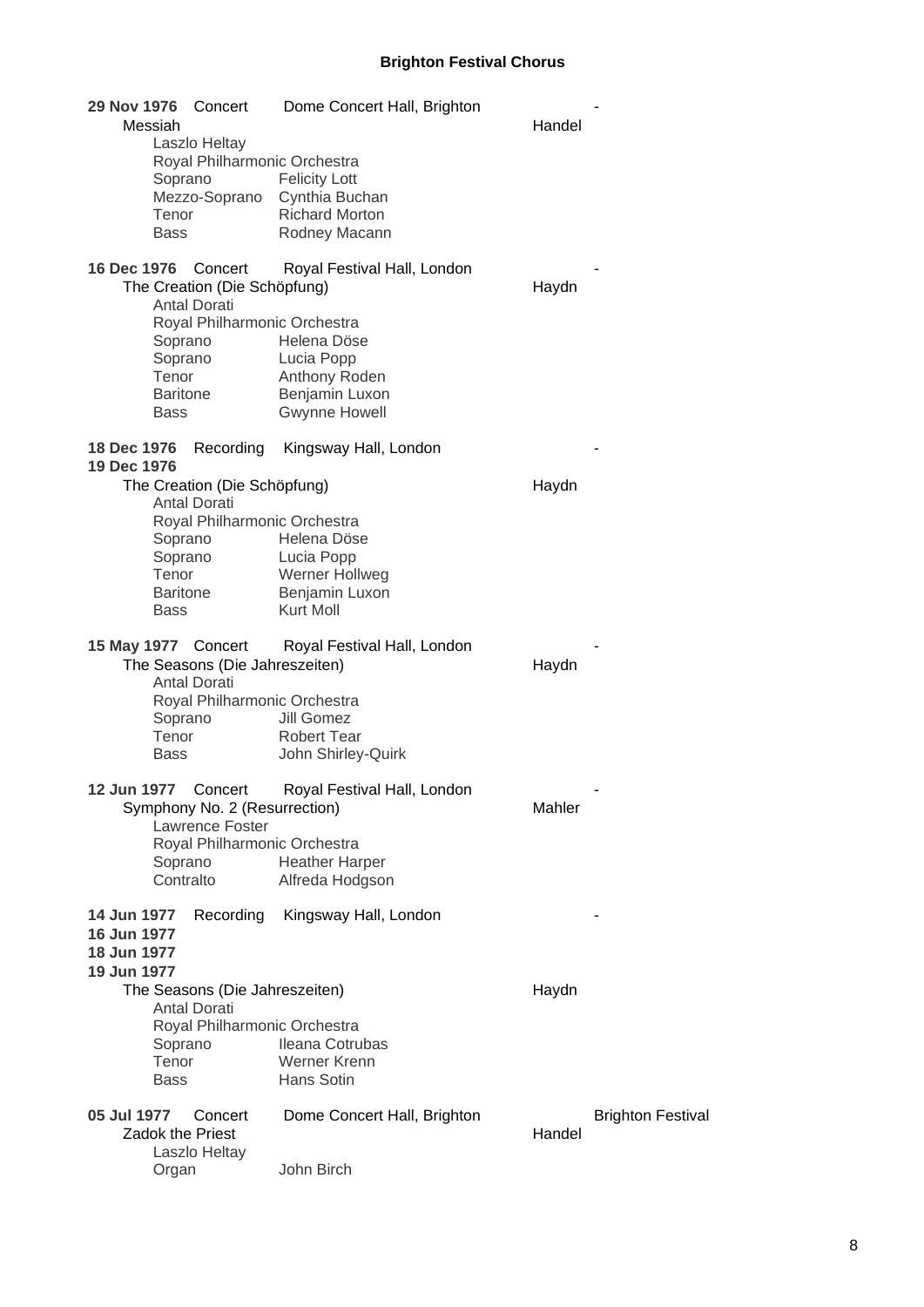| 14 Jul 1977<br>Soprano<br>Contralto<br>Tenor<br><b>Bass</b>                                                                                 | Concert<br>Requiem Mass in D minor, K 626<br>Laszlo Heltay<br><b>London Mozart Players</b> | Saint Bartholomew's Church, Brighton<br>Margaret Marshall<br>Doreen Walker<br><b>Richard Morton</b><br>Paul Hudson                                                               | Mozart                     | <b>Brighton Festival</b>            |
|---------------------------------------------------------------------------------------------------------------------------------------------|--------------------------------------------------------------------------------------------|----------------------------------------------------------------------------------------------------------------------------------------------------------------------------------|----------------------------|-------------------------------------|
| 17 Jul 1977                                                                                                                                 | Concert<br>Symphony of Psalms<br>David Atherton<br>New Philharmonia Orchestra              | Dome Concert Hall, Brighton                                                                                                                                                      | Stravinsky                 | <b>Brighton Festival</b>            |
| 04 Nov 1977<br>09 Nov 1977<br><b>14 Nov 1977</b><br>15 Nov 1977<br>Hymn of Zrynyi<br>Psalm 114<br>Laudes Organi<br><b>Baritone</b><br>Organ | Recording<br>Laszlo Heltay                                                                 | Guildford Cathedral, Guildford<br>Benjamin Luxon<br>Gillian Weir                                                                                                                 | Kodály<br>Kodály<br>Kodály |                                     |
| 09 Dec 1977<br>Messiah<br>Soprano<br>Tenor<br><b>Baritone</b>                                                                               | Concert<br>Laszlo Heltay<br>Countertenor                                                   | Dome Concert Hall, Brighton<br>Royal Philharmonic Orchestra<br><b>Teresa Cahill</b><br><b>Charles Brett</b><br>Neil Jenkins<br><b>Brian Rayner Cook</b>                          | Handel                     |                                     |
| 18 Dec 1977<br>Requiem<br>Soprano<br><b>Bass</b>                                                                                            | Concert<br>Serge Baudo                                                                     | Royal Festival Hall, London<br>Royal Philharmonic Orchestra<br>Elizabeth Harwood<br>John Shirley-Quirk                                                                           | Fauré                      |                                     |
| 25 Feb 1978<br><b>Budavari Te Deum</b><br>Soprano<br>Contralto<br>Tenor<br><b>Bass</b>                                                      | Concert<br>Laszlo Heltay                                                                   | <b>Brighton Centre, Brighton</b><br>Symphony No. 9 in D minor, op.125<br>Royal Philharmonic Orchestra<br><b>Eiddwen Harrhy</b><br>Doreen Walker<br>Robin Leggate<br>Malcolm King | Kodály<br>Beethoven        | <b>BFC 10th Anniversary Concert</b> |
| 07 May 1978 Concert<br>Soprano<br>Tenor<br><b>Bass</b>                                                                                      | The Seasons (Die Jahreszeiten)<br>Laszlo Heltay<br>English Chamber Orchestra               | Dome Concert Hall, Brighton<br>Margaret Marshall<br>Philip Langridge<br>John Tomlinson                                                                                           | Haydn                      | <b>Brighton Festival</b>            |
| 14 May 1978 Concert<br>Soprano                                                                                                              | <b>Antal Dorati</b>                                                                        | Royal Festival Hall, London<br>Symphony No. 9 in D minor, op.125<br>Royal Philharmonic Orchestra<br><b>Heather Harper</b>                                                        | Beethoven                  | <b>Beethoven Series</b>             |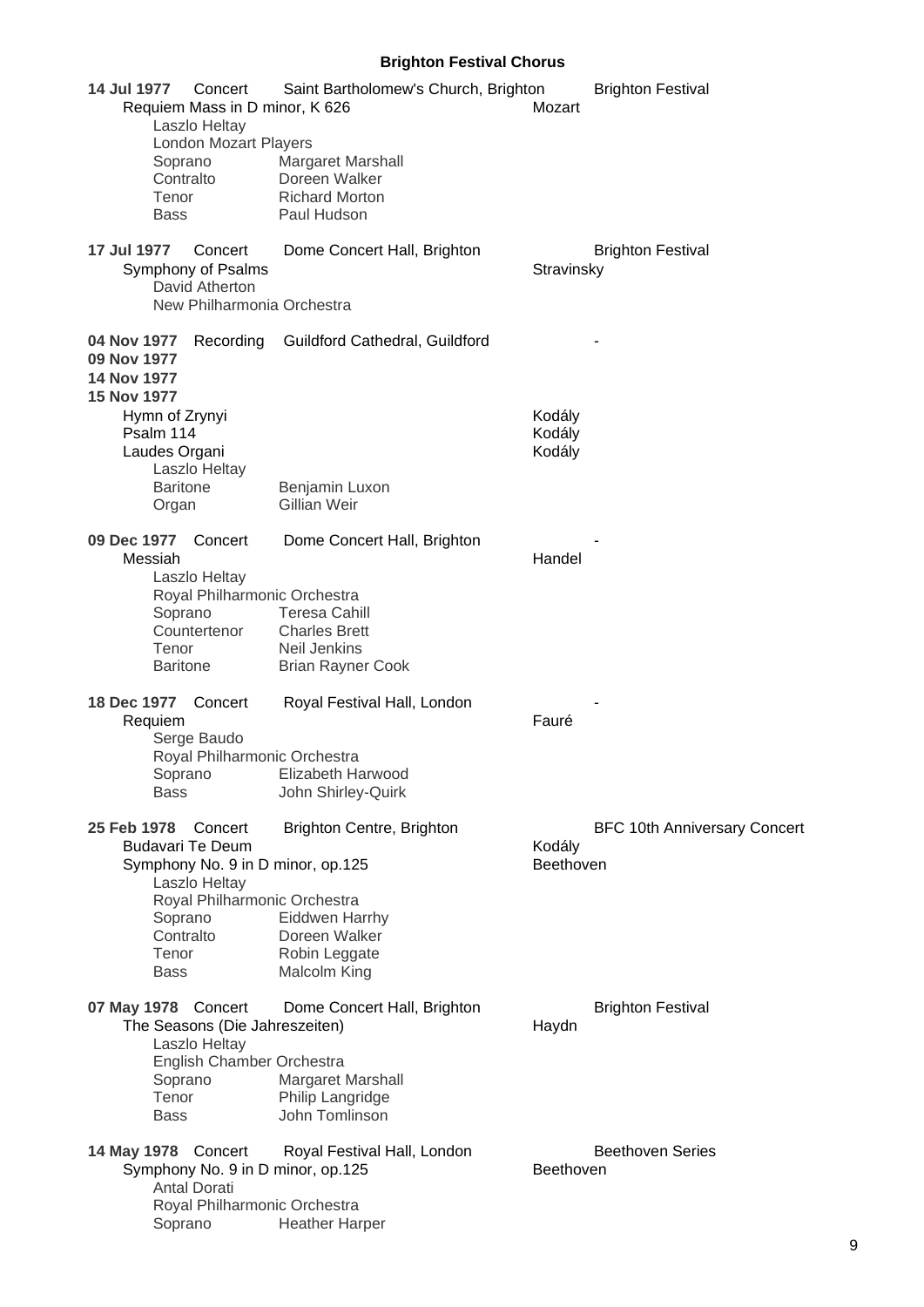| Contralto                                                                                     |                                                               | <b>Helen Watts</b>                                                                                                                                                                                      |               |                                                           |
|-----------------------------------------------------------------------------------------------|---------------------------------------------------------------|---------------------------------------------------------------------------------------------------------------------------------------------------------------------------------------------------------|---------------|-----------------------------------------------------------|
| Tenor                                                                                         |                                                               | <b>Ryland Davies</b>                                                                                                                                                                                    |               |                                                           |
| <b>Bass</b>                                                                                   |                                                               | <b>Gwynne Howell</b>                                                                                                                                                                                    |               |                                                           |
| 20 May 1978 Recording                                                                         |                                                               | Meeting House,<br>University of Sussex, Brighton                                                                                                                                                        |               | Recording for Canadian<br><b>Broadcasting Corporation</b> |
|                                                                                               | Yehudi Menuhin                                                | Worthy is the Lamb; Amen (Messiah)                                                                                                                                                                      | Handel        |                                                           |
| Organ                                                                                         |                                                               | John Birch                                                                                                                                                                                              |               |                                                           |
| 28 May 1978 Concert                                                                           | Christ on the Mount of Olives<br><b>Antal Dorati</b>          | Royal Festival Hall, London                                                                                                                                                                             | Beethoven     | <b>Beethoven Series</b>                                   |
| Soprano                                                                                       |                                                               | Royal Philharmonic Orchestra<br>Sheila Armstrong                                                                                                                                                        |               |                                                           |
| Tenor                                                                                         |                                                               | <b>Robert Tear</b>                                                                                                                                                                                      |               |                                                           |
| <b>Bass</b>                                                                                   |                                                               | <b>Gwynne Howell</b>                                                                                                                                                                                    |               |                                                           |
| 19 Jul 1978<br>Soprano<br><b>Baritone</b>                                                     | Concert<br>Ein Deutsches Requiem<br>Rafael Frühbeck de Burgos | Saint Paul's Cathedral, London<br>Royal Philharmonic Orchestra<br>Margaret Marshall<br><b>Jonathan Summers</b>                                                                                          | <b>Brahms</b> | Festival of the City of London                            |
| 21 Jan 1979<br>Soprano<br>Contralto<br>Tenor<br><b>Bass</b>                                   | Concert<br>Antal Dorati                                       | Royal Festival Hall, London<br>Missa Solemnis (Mass in D major, op. 123)<br>Royal Philharmonic Orchestra<br><b>Heather Harper</b><br><b>Helen Watts</b><br><b>Ryland Davies</b><br><b>Gwynne Howell</b> | Beethoven     | Dorati Series 3 - Beethoven                               |
| 29 Apr 1979<br>Tenor<br><b>Baritone</b>                                                       | Concert<br>The Dream of Gerontius<br>Owain Arwel Hughes       | Royal Festival Hall, London<br>Royal Philharmonic Orchestra<br>Contralto Alfreda Hodgson<br><b>Robert Tear</b><br>Benjamin Luxon                                                                        | Elgar         |                                                           |
| 05 May 1979 Concert<br>Carmina Burana                                                         | Yevgeny Svetlanov                                             | Dome Concert Hall, Brighton                                                                                                                                                                             | Orff          | <b>Brighton Festival</b>                                  |
| Soprano<br>Tenor<br><b>Baritone</b>                                                           |                                                               | London Symphony Orchestra<br>Norma Burrowes<br>Alexander Oliver<br><b>Thomas Allen</b><br>St. Clement Danes School Boys' Choir                                                                          |               |                                                           |
| 16 May 1979 Concert<br><b>Judas Maccabeus</b><br>Soprano<br>Contralto<br>Tenor<br><b>Bass</b> | Laszlo Heltay<br>English Chamber Orchestra                    | Dome Concert Hall, Brighton<br>Sally Burgess<br><b>Catherine Denley</b><br>Martyn Hill<br><b>Graham Titus</b><br>Hove County Grammar School for Girls Junior Choir                                      | Handel        | <b>Brighton Festival</b>                                  |
| 14 Jul 1979                                                                                   | Concert<br>Requiem Mass in D minor, K 626<br>Laszlo Heltay    | Chichester Cathedral, Chichester                                                                                                                                                                        | Mozart        | <b>Chichester Festivities</b>                             |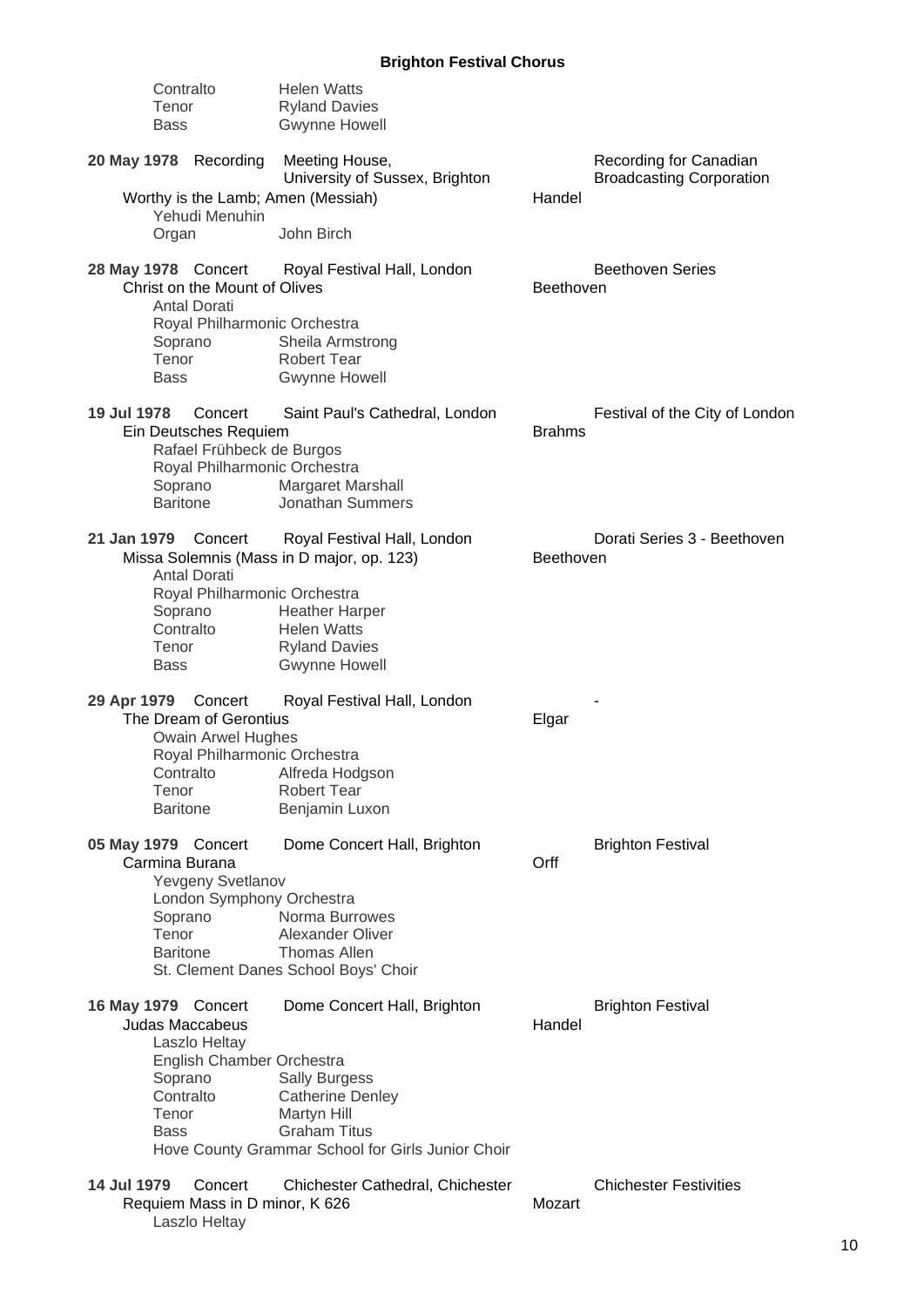| English Chamber Orchestra                            |                                                       |                          |
|------------------------------------------------------|-------------------------------------------------------|--------------------------|
| Soprano<br>Contralto                                 | <b>Sally Burgess</b><br><b>Cherith Millburn-Fryer</b> |                          |
| Tenor                                                | <b>Paul Elliott</b>                                   |                          |
| <b>Bass</b>                                          | Michael Rippon                                        |                          |
| 14 Oct 1979<br>Concert<br>16 Oct 1979                | Royal Festival Hall, London                           |                          |
| Symphony No. 9 in D minor, op.125                    |                                                       | Beethoven                |
| Hans Vonk<br>Royal Philharmonic Orchestra            |                                                       |                          |
| Soprano                                              | Sheila Armstrong                                      |                          |
| Contralto                                            | Alfreda Hodgson                                       |                          |
| Tenor<br>Baritone                                    | Anthony Rolfe Johnson<br>Benjamin Luxon               |                          |
|                                                      |                                                       |                          |
| 13 Dec 1979<br>Concert<br>Il Ritorno di Tobia        | Royal Festival Hall, London                           | Haydn                    |
| <b>Antal Dorati</b>                                  |                                                       |                          |
| Royal Philharmonic Orchestra                         |                                                       |                          |
| Soprano<br>Soprano                                   | <b>Barbara Hendricks</b><br>Linda Zoghby              |                          |
| Mezzo-Soprano                                        | Della Jones                                           |                          |
| Tenor                                                | Philip Langridge                                      |                          |
| Baritone                                             | Benjamin Luxon                                        |                          |
| Recording<br>15 Dec 1979                             | Kingsway Hall, London                                 |                          |
| 16 Dec 1979                                          |                                                       |                          |
| Il Ritorno di Tobia<br><b>Antal Dorati</b>           |                                                       | Haydn                    |
| Royal Philharmonic Orchestra                         |                                                       |                          |
| Soprano                                              | <b>Barbara Hendricks</b>                              |                          |
| Soprano<br>Mezzo-Soprano                             | Linda Zoghby<br>Della Jones                           |                          |
| Tenor                                                | Philip Langridge                                      |                          |
| Baritone                                             | Benjamin Luxon                                        |                          |
| 24 Feb 1980<br>Concert                               | Royal Festival Hall, London                           |                          |
| Symphony No. 2 (Resurrection)                        |                                                       | Mahler                   |
| <b>Walter Weller</b><br>Royal Philharmonic Orchestra |                                                       |                          |
| Mezzo-Soprano Anne Howells                           |                                                       |                          |
| 02 Mar 1980<br>Concert                               | Royal Festival Hall, London                           |                          |
| Symphony No. 13 (Babi Yar)                           |                                                       | Shostakovich             |
| Alexander Gibson                                     |                                                       |                          |
| Royal Philharmonic Orchestra<br>Bass                 | John Shirley-Quirk                                    |                          |
|                                                      |                                                       |                          |
| 01 Apr 1980<br>Concert                               | Royal Festival Hall, London                           |                          |
| <b>Glagolitic Mass</b><br><b>Charles Mackerras</b>   |                                                       | Janácek                  |
| Royal Philharmonic Orchestra                         |                                                       |                          |
| Soprano                                              | <b>Teresa Cahill</b>                                  |                          |
| Contralto<br>Tenor                                   | <b>Anne Collins</b><br>Louis Devos                    |                          |
| Bass                                                 | John Shirley-Quirk                                    |                          |
| 11 May 1980<br>Concert                               | Dome Concert Hall, Brighton                           | <b>Brighton Festival</b> |
| L'Enfance du Christ                                  |                                                       | <b>Berlioz</b>           |
| <b>Andrew Davis</b>                                  |                                                       |                          |
| Philharmonia Orchestra                               |                                                       |                          |
| Mezzo-Soprano<br>Tenor                               | Ann Murray<br><b>Robert Tear</b>                      |                          |
|                                                      |                                                       |                          |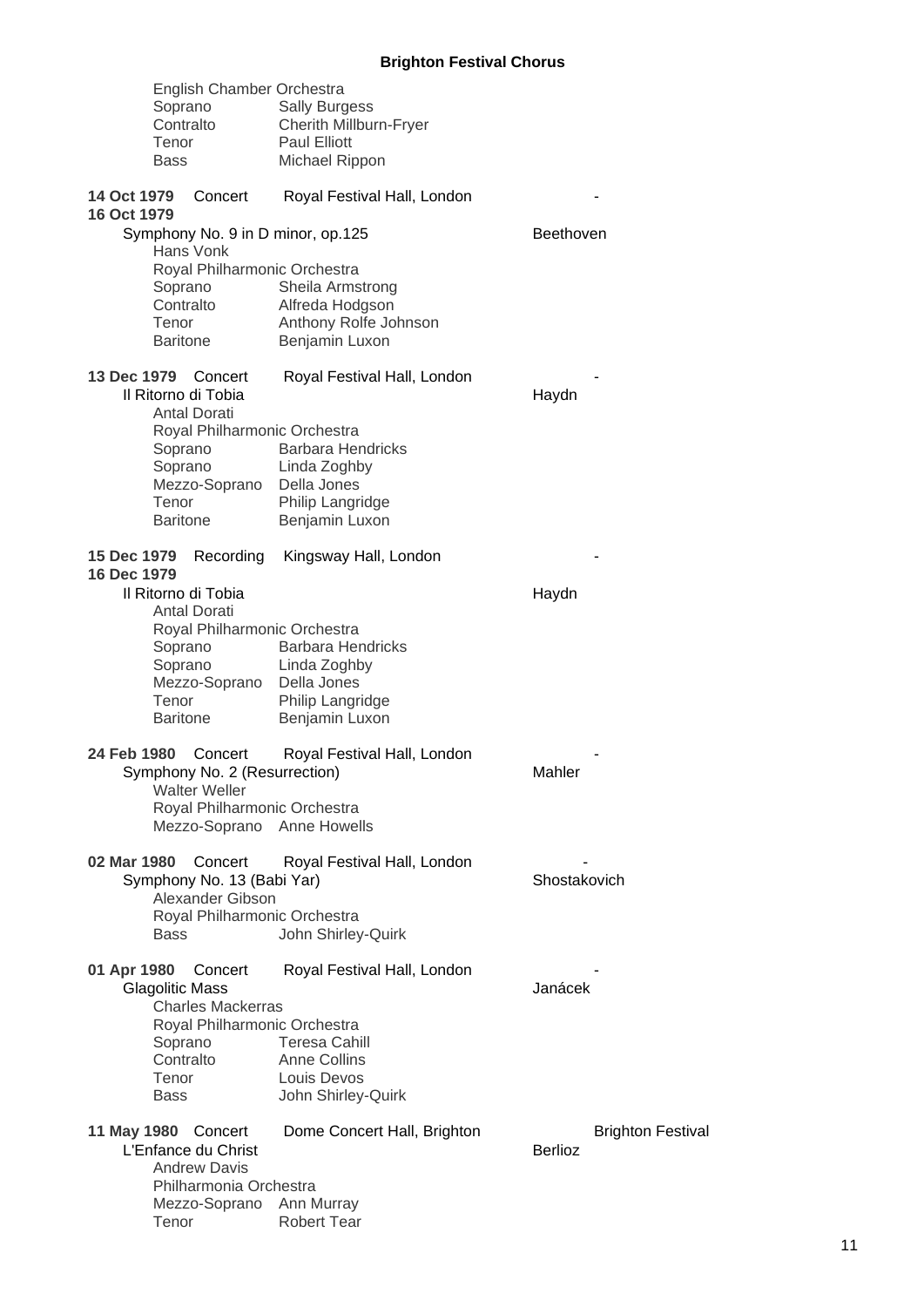|                                  | <b>Baritone</b><br><b>Baritone</b><br><b>Bass</b>                                                                       | <b>Thomas Allen</b><br>John Hancorn<br>John Tomlinson                                                                                                     |                |                                |
|----------------------------------|-------------------------------------------------------------------------------------------------------------------------|-----------------------------------------------------------------------------------------------------------------------------------------------------------|----------------|--------------------------------|
| 14 May 1980 Concert<br>Mass in C | Laszlo Heltay<br><b>London Mozart Players</b><br>Soprano<br>Contralto<br>Tenor<br><b>Baritone</b>                       | Saint Bartholomew's Church, Brighton<br><b>Sally Burgess</b><br><b>Catherine Denley</b><br>Martyn Hill<br><b>Brian Rayner Cook</b>                        | Beethoven      | <b>Brighton Festival</b>       |
| 09 Jul 1980                      | Concert<br><b>Grande Messe des Morts</b><br>John Pritchard<br>Philharmonia Orchestra<br>Tenor<br>London Symphony Chorus | Saint Paul's Cathedral, London<br><b>Robert Tear</b>                                                                                                      | <b>Berlioz</b> | Festival of the City of London |
| 12 Jul 1980<br>Messiah           | Concert<br>Laszlo Heltay<br>English Chamber Orchestra<br>Soprano<br>Contralto<br>Tenor<br><b>Baritone</b>               | Chichester Cathedral, Chichester<br>Jennifer Smith<br><b>Catherine Denley</b><br><b>Neil Jenkins</b><br><b>Brian Rayner Cook</b>                          | Handel         | <b>Chichester Festivities</b>  |
| 04 Dec 1980<br>07 Dec 1980       | Concert<br>Symphony No. 3<br><b>Antal Dorati</b><br>Royal Philharmonic Orchestra<br>Contralto<br>Southend Boys' Choir   | Royal Festival Hall, London<br><b>Yvonne Minton</b>                                                                                                       | Mahler         |                                |
| 19 Dec 1980                      | Concert<br>Laszlo Heltay<br><b>London Mozart Players</b><br>Soprano<br>Mezzo-Soprano<br>Tenor<br><b>Baritone</b>        | Dome Concert Hall, Brighton<br>Christmas Oratorio (Weihnachts-Oratorium)<br>Jennifer Smith<br>Patricia Payne<br>Anthony Roden<br><b>Brian Rayner Cook</b> | <b>Bach</b>    |                                |
| 03 May 1981 Concert<br>Requiem   | Laszlo Heltay<br>Philharmonia Orchestra<br>Soprano<br>Contralto<br>Tenor<br><b>Bass</b>                                 | Dome Concert Hall, Brighton<br>Linda Esther Gray<br>Alfreda Hodgson<br>Gordon Greer<br><b>Stafford Dean</b>                                               | Verdi          | <b>Brighton Festival</b>       |
| 13 May 1981                      | Concert<br>Symphony No. 2 (Resurrection)<br>Harold Farberman<br>Royal Philharmonic Orchestra<br>Soprano<br>Contralto    | Fairfield Halls, Croydon<br><b>Felicity Lott</b><br><b>Helen Watts</b>                                                                                    | Mahler         |                                |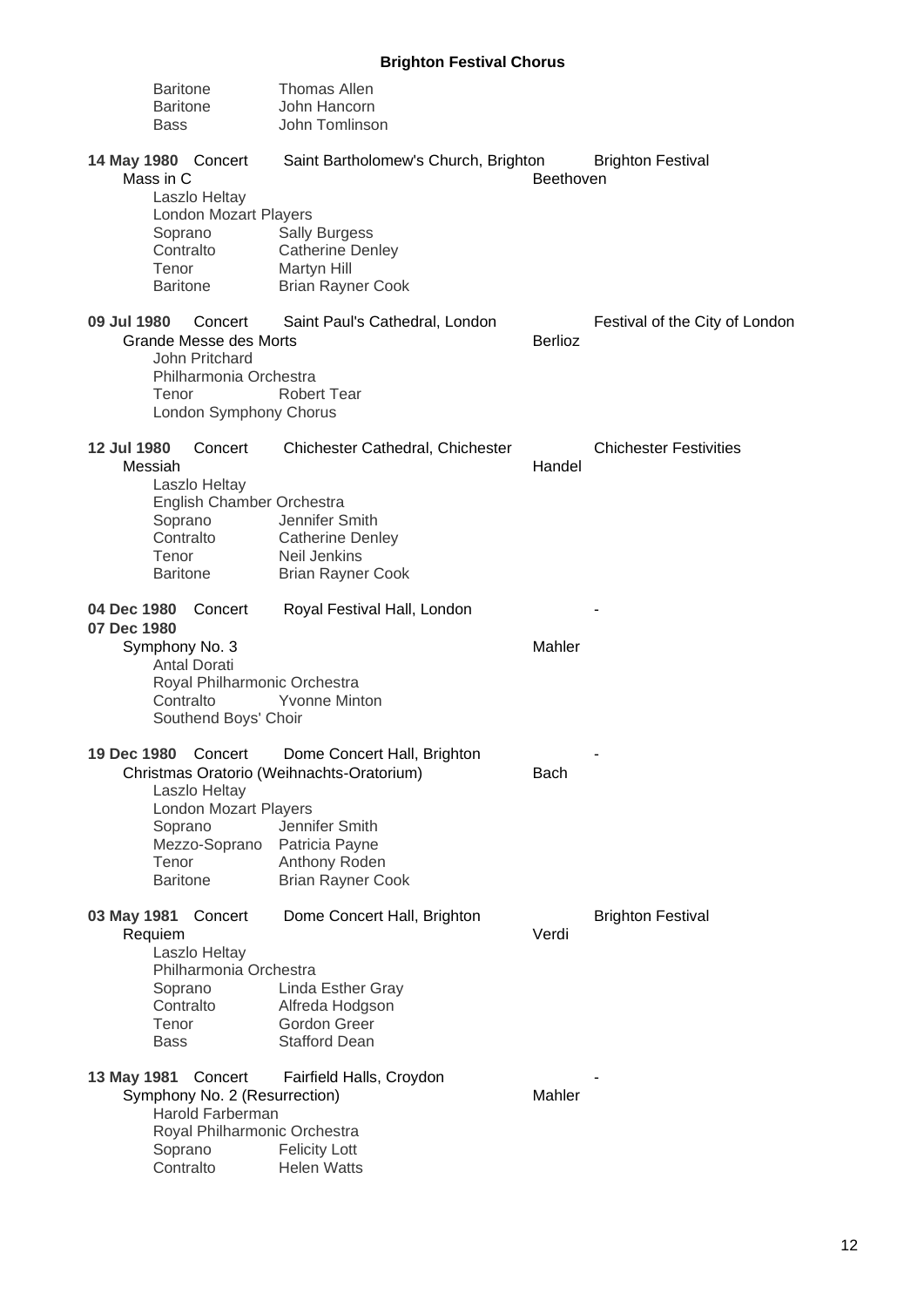|             | Symphony No. 2 (Resurrection)                            | 16 May 1981 Recording Abbey Road Studios, London         | Mahler                                 |
|-------------|----------------------------------------------------------|----------------------------------------------------------|----------------------------------------|
|             | Harold Farberman                                         |                                                          |                                        |
|             | Royal Philharmonic Orchestra<br>Soprano                  | <b>Felicity Lott</b>                                     |                                        |
|             | Contralto                                                | <b>Helen Watts</b>                                       |                                        |
|             |                                                          |                                                          |                                        |
| 17 Jun 1981 | Concert<br>Requiem Mass in D minor, K 626                | Royal Festival Hall, London                              | Mozart                                 |
|             | Laszlo Heltay                                            |                                                          |                                        |
|             | <b>London Mozart Players</b>                             |                                                          |                                        |
|             | Soprano                                                  | Mary MacSweeney                                          |                                        |
|             | Contralto                                                | <b>Catherine Denley</b>                                  |                                        |
|             | Tenor<br><b>Bass</b>                                     | Robin Leggate<br><b>Matthias Holle</b>                   |                                        |
|             |                                                          |                                                          |                                        |
| 12 Jul 1981 | Concert<br>Symphony No. 9 in D minor, op.125             | Royal Albert Hall, London                                | Beethoven Festival (1981)<br>Beethoven |
|             | <b>Antal Dorati</b>                                      |                                                          |                                        |
|             | Royal Philharmonic Orchestra                             |                                                          |                                        |
|             | Soprano                                                  | <b>Heather Harper</b>                                    |                                        |
|             | Contralto                                                | Alfreda Hodgson                                          |                                        |
|             | Tenor<br>Baritone                                        | <b>Robert Tear</b><br>Benjamin Luxon                     |                                        |
|             |                                                          |                                                          |                                        |
|             | 13 Aug 1981 Concert<br>Symphony No. 9 in D minor, op.125 | Odeon of Herodes Atticus, Athens, Greece Athens Festival | Beethoven                              |
|             | Alexander Gibson                                         |                                                          |                                        |
|             | Royal Philharmonic Orchestra                             |                                                          |                                        |
|             | Soprano<br>Mezzo-Soprano Sarah Walker                    | <b>Heather Harper</b>                                    |                                        |
|             | Tenor                                                    | David Rendall                                            |                                        |
|             | Bass                                                     | John Shirley-Quirk                                       |                                        |
|             | 14 Aug 1981 Concert<br>War Requiem                       | Odeon of Herodes Atticus, Athens, Greece Athens Festival | <b>Britten</b>                         |
|             | Alexander Gibson                                         |                                                          |                                        |
|             | Royal Philharmonic Orchestra                             |                                                          |                                        |
|             | Soprano                                                  | <b>Heather Harper</b>                                    |                                        |
|             | Tenor<br><b>Bass</b>                                     | David Rendall<br>John Shirley-Quirk                      |                                        |
|             | Trinity Boys' Choir                                      |                                                          |                                        |
|             |                                                          |                                                          |                                        |
| 05 Dec 1981 | Concert<br><b>Zadok the Priest</b>                       | Dome Concert Hall, Brighton                              | Handel                                 |
|             | Nelson Mass (Mass in D Minor)<br>Laszlo Heltay           |                                                          | Haydn                                  |
|             | Royal Philharmonic Orchestra                             |                                                          |                                        |
|             | Soprano                                                  | <b>Felicity Lott</b>                                     |                                        |
|             | Contralto                                                | <b>Catherine Denley</b>                                  |                                        |
|             | Tenor<br>Bass                                            | John Treleaven<br>Roderick Kennedy                       |                                        |
|             |                                                          |                                                          |                                        |
| 31 Jan 1982 | Concert                                                  | Royal Festival Hall, London                              |                                        |
|             | Symphony No. 9 in D minor, op.125<br>Antal Dorati        |                                                          | Beethoven                              |
|             | Royal Philharmonic Orchestra                             |                                                          |                                        |
|             | Soprano<br>Contralto                                     | Sheila Armstrong<br><b>Helen Watts</b>                   |                                        |
|             | Tenor                                                    | <b>Robert Tear</b>                                       |                                        |
|             | <b>Bass</b>                                              | Norman Bailey                                            |                                        |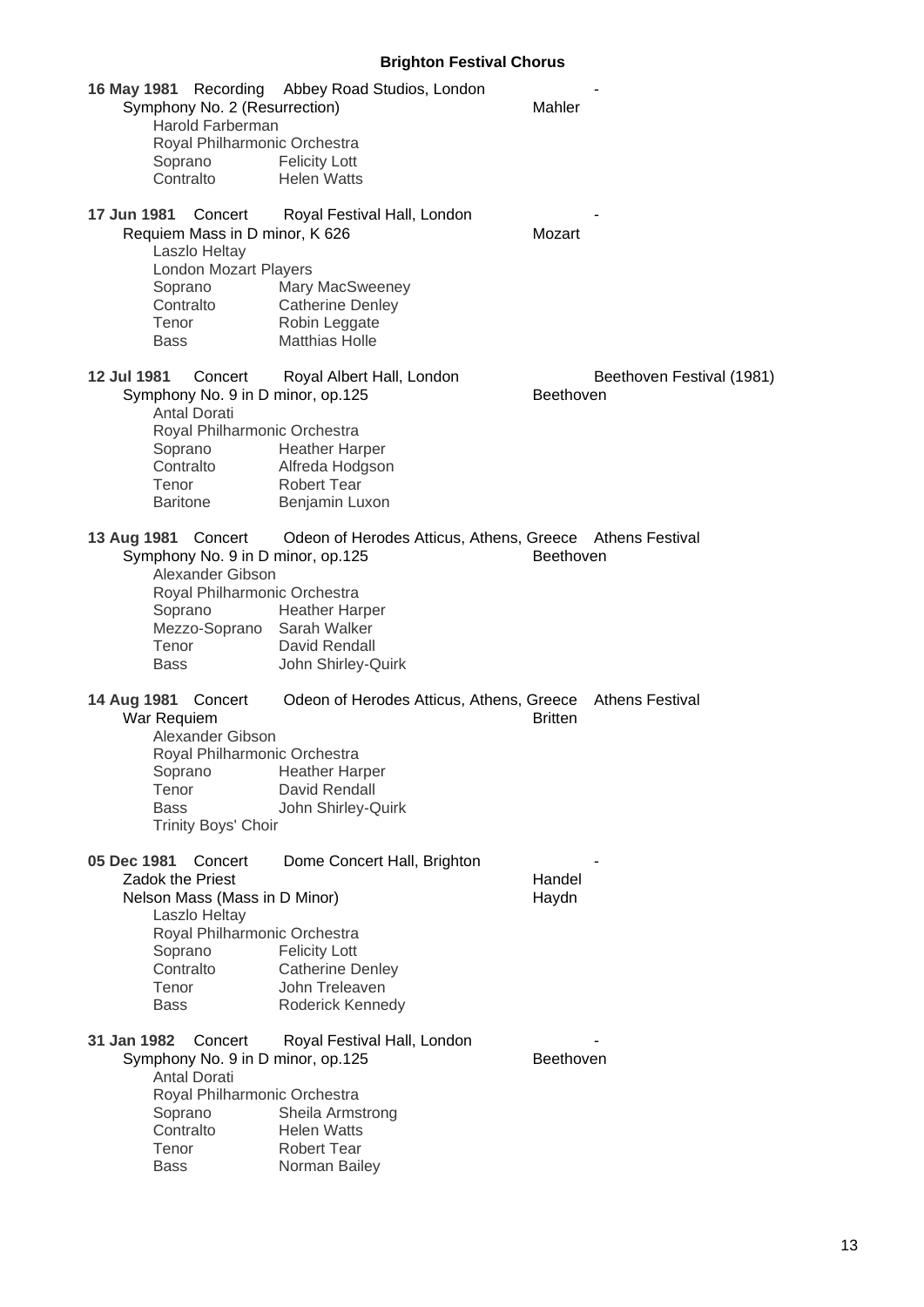|                            | 12 May 1982 Concert<br>Ein Deutsches Requiem<br>Laszlo Heltay<br>London Philharmonic Orchestra<br>Soprano<br><b>Baritone</b> | Dome Concert Hall, Brighton<br>Sheila Armstrong<br><b>Stephen Roberts</b> | <b>Brahms</b>  | <b>Brighton Festival</b>      |
|----------------------------|------------------------------------------------------------------------------------------------------------------------------|---------------------------------------------------------------------------|----------------|-------------------------------|
| 18 Jun 1982<br>24 Jun 1982 | Recording                                                                                                                    | Saint John's, Smith Square, London                                        |                |                               |
|                            | Draumkvædet<br>Per Dreier<br>Royal Philharmonic Orchestra                                                                    |                                                                           | Groven         |                               |
|                            | Soprano<br>Tenor<br><b>Baritone</b>                                                                                          | <b>Toril Carlsen</b><br>Kåre Bjørkøy<br>Asbjørn Hansli                    |                |                               |
| 20 Jun 1982                | Concert<br>Draumkvædet                                                                                                       | Royal Festival Hall, London                                               | Groven         |                               |
|                            | Symphony No. 9 in D minor, op.125<br>Per Dreier<br>Royal Philharmonic Orchestra                                              |                                                                           | Beethoven      |                               |
|                            | Soprano                                                                                                                      | <b>Toril Carlsen</b>                                                      |                |                               |
|                            | Contralto                                                                                                                    | <b>Tone Kruse</b>                                                         |                |                               |
|                            | Tenor<br><b>Baritone</b>                                                                                                     | Kåre Bjørkøy<br>Asbjørn Hansli                                            |                |                               |
|                            |                                                                                                                              |                                                                           |                |                               |
| 07 Jul 1982                | Concert<br>Te Deum<br>Laszlo Heltay                                                                                          | Chichester Cathedral, Chichester                                          | <b>Berlioz</b> | <b>Chichester Festivities</b> |
|                            | Philharmonia Orchestra                                                                                                       |                                                                           |                |                               |
|                            | Tenor                                                                                                                        | David Rendall                                                             |                |                               |
|                            | Lancing Boys' Chorus                                                                                                         |                                                                           |                |                               |
| 03 Oct 1982                | Concert<br>Carmina Burana                                                                                                    | Royal Festival Hall, London                                               | Orff           |                               |
|                            | <b>Walter Weller</b>                                                                                                         |                                                                           |                |                               |
|                            | Royal Philharmonic Orchestra<br>Soprano                                                                                      |                                                                           |                |                               |
|                            | Countertenor                                                                                                                 | Sylvia Greenberg<br>James Bowman                                          |                |                               |
|                            | <b>Baritone</b>                                                                                                              | <b>Stephen Roberts</b>                                                    |                |                               |
|                            | Collegium Musicum of London                                                                                                  |                                                                           |                |                               |
|                            | Southend Boys' Choir                                                                                                         |                                                                           |                |                               |
| 15 Dec 1982                | Concert<br><b>Budavari Te Deum</b>                                                                                           | Royal Festival Hall, London                                               | Kodály         | Kodály Centennial Concert     |
|                            | <b>Psalmus Hungaricus</b>                                                                                                    |                                                                           | Kodály         |                               |
|                            | Háry János (concert suite)                                                                                                   |                                                                           | Kodály         |                               |
|                            | <b>Antal Dorati</b>                                                                                                          |                                                                           |                |                               |
|                            | Royal Philharmonic Orchestra<br>Soprano                                                                                      | Veronika Kincses                                                          |                |                               |
|                            | Mezzo-Soprano                                                                                                                | Klára Takács                                                              |                |                               |
|                            | Tenor                                                                                                                        | András Molnár                                                             |                |                               |
|                            | <b>Baritone</b><br><b>Trinity Boys' Choir</b>                                                                                | György Melis                                                              |                |                               |
|                            |                                                                                                                              |                                                                           |                |                               |
| 03 Apr 1983                | Concert<br>Symphony No. 9 in D minor, op.125                                                                                 | Royal Festival Hall, London                                               | Beethoven      |                               |
|                            | <b>Walter Weller</b><br>Royal Philharmonic Orchestra                                                                         |                                                                           |                |                               |
|                            | Soprano                                                                                                                      | Jill Gomez                                                                |                |                               |
|                            | Contralto                                                                                                                    | Penelope Walker                                                           |                |                               |
|                            | Tenor<br><b>Bass</b>                                                                                                         | Philip Langridge<br><b>Marius Rintzler</b>                                |                |                               |
|                            |                                                                                                                              |                                                                           |                |                               |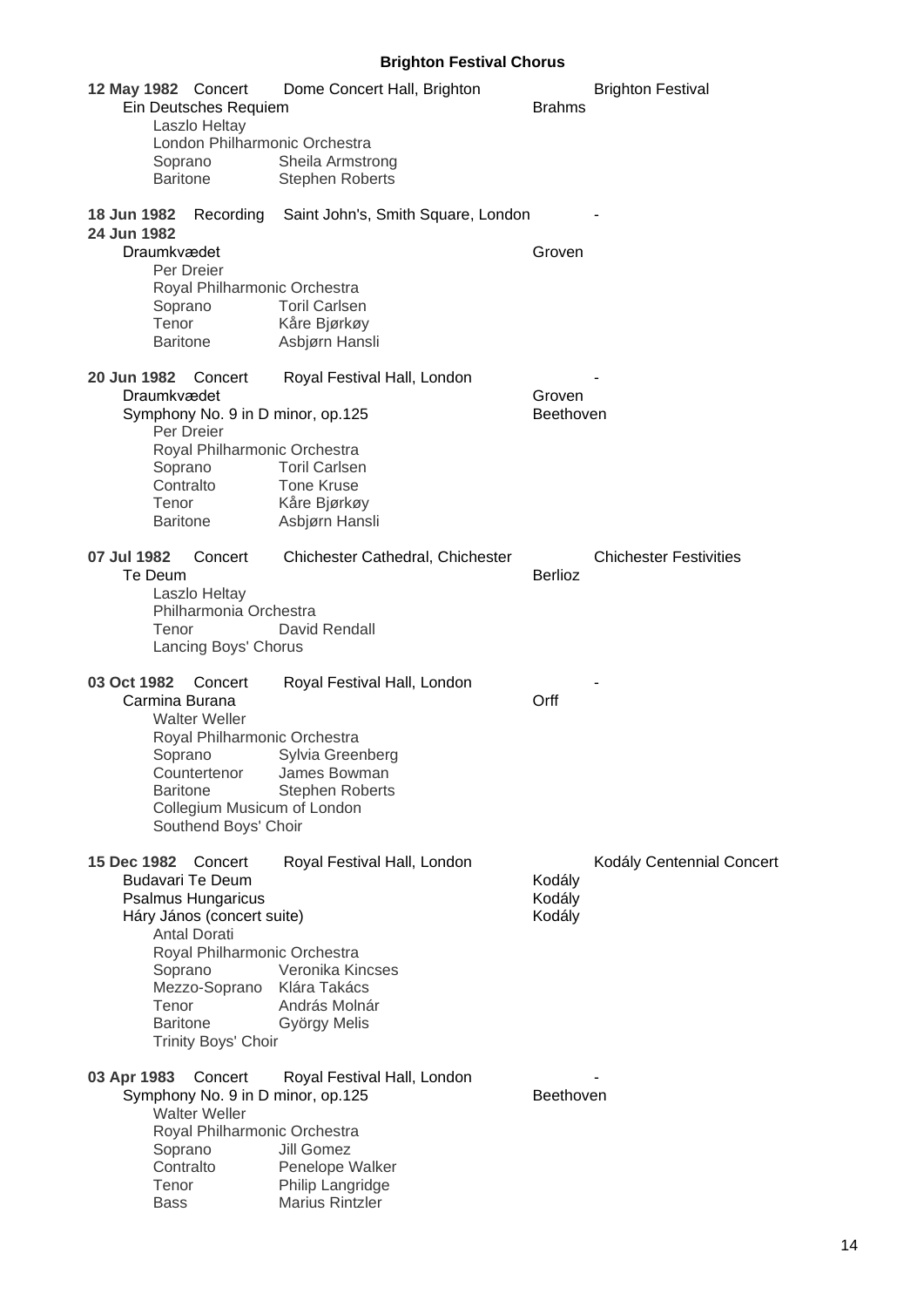| 17 Apr 1983 Concert<br>La Gioconda<br>Anton Guadagno<br>London Symphony Orchestra<br>Soprano<br>Tenor<br>Tenor<br>Baritone<br><b>Baritone</b><br>Bass               | Barbican Concert Hall, London<br>Ghena Dimitrova<br>Mezzo-Soprano Elizabeth Bainbridge<br>Mezzo-Soprano Barbara Conrad<br>Placido Domingo<br>Adam Fox<br>Piero Cappuccilli<br><b>Patrick Wheatley</b><br>Rodney Macann | Ponchielli                                                        |
|---------------------------------------------------------------------------------------------------------------------------------------------------------------------|------------------------------------------------------------------------------------------------------------------------------------------------------------------------------------------------------------------------|-------------------------------------------------------------------|
| 15 May 1983 Concert<br><b>Mozart and Salieri</b><br>Laszlo Heltay<br>Tenor<br><b>Baritone</b>                                                                       | Brighton College, Brighton<br><b>Christopher Gillett</b><br>Peter Savidge<br>David Owen Norris                                                                                                                         | <b>Brighton Festival</b><br>Rimsky-Korsakov                       |
| Piano<br>18 May 1983 Concert<br>Ave Verum Corpus, K 618<br>Mass in C minor, K 427<br>Laszlo Heltay<br>London Philharmonic Orchestra<br>Soprano<br>Tenor<br>Baritone | Saint Bartholomew's Church, Brighton<br>Masonic Cantata, "Laut Verkunde Unsre Freunde", K 623<br>Teresa Cahill<br>Mezzo-Soprano Margaret Cable<br><b>Neil Jenkins</b><br>John Hancorn                                  | <b>Brighton Festival</b><br>Mozart<br>Mozart<br>Mozart            |
| 21 May 1983 Concert<br>Requiem Mass in D minor, K 626<br>Yehudi Menuhin<br>Royal Philharmonic Orchestra<br>Soprano<br>Contralto<br>Tenor<br><b>Baritone</b>         | Dome Concert Hall, Brighton<br>Ann Mackay<br><b>Catherine Denley</b><br>Laurence Dale<br>Henry Herford                                                                                                                 | <b>Brighton Festival</b><br>Mozart                                |
| 24 Jun 1983<br>Concert<br>26 Jun 1983<br><b>Antal Dorati</b><br>Royal Philharmonic Orchestra<br>Soprano<br>Contralto<br>Tenor<br><b>Bass</b>                        | Royal Festival Hall, London<br>Missa Solemnis (Mass in D major, op. 123)<br><b>Wendy Eathorne</b><br><b>Helen Watts</b><br><b>Stuart Burrows</b><br><b>Gwynne Howell</b>                                               | Beethoven                                                         |
| 26 Oct 1983<br>Concert<br>Songs of Farewell<br>Requiem<br><b>Charles Groves</b><br>Royal Philharmonic Orchestra<br><b>Trinity Boys' Choir</b>                       | Royal Festival Hall, London                                                                                                                                                                                            | <b>Great British Music Festival</b><br><b>Delius</b><br>Patterson |
| 03 Dec 1983<br>Concert<br>Messiah<br>Laszlo Heltay<br><b>London Mozart Players</b><br>Soprano<br>Contralto<br>Tenor                                                 | Dome Concert Hall, Brighton<br><b>Eiddwen Harrhy</b><br><b>Catherine Denley</b><br>Martyn Hill                                                                                                                         | Handel                                                            |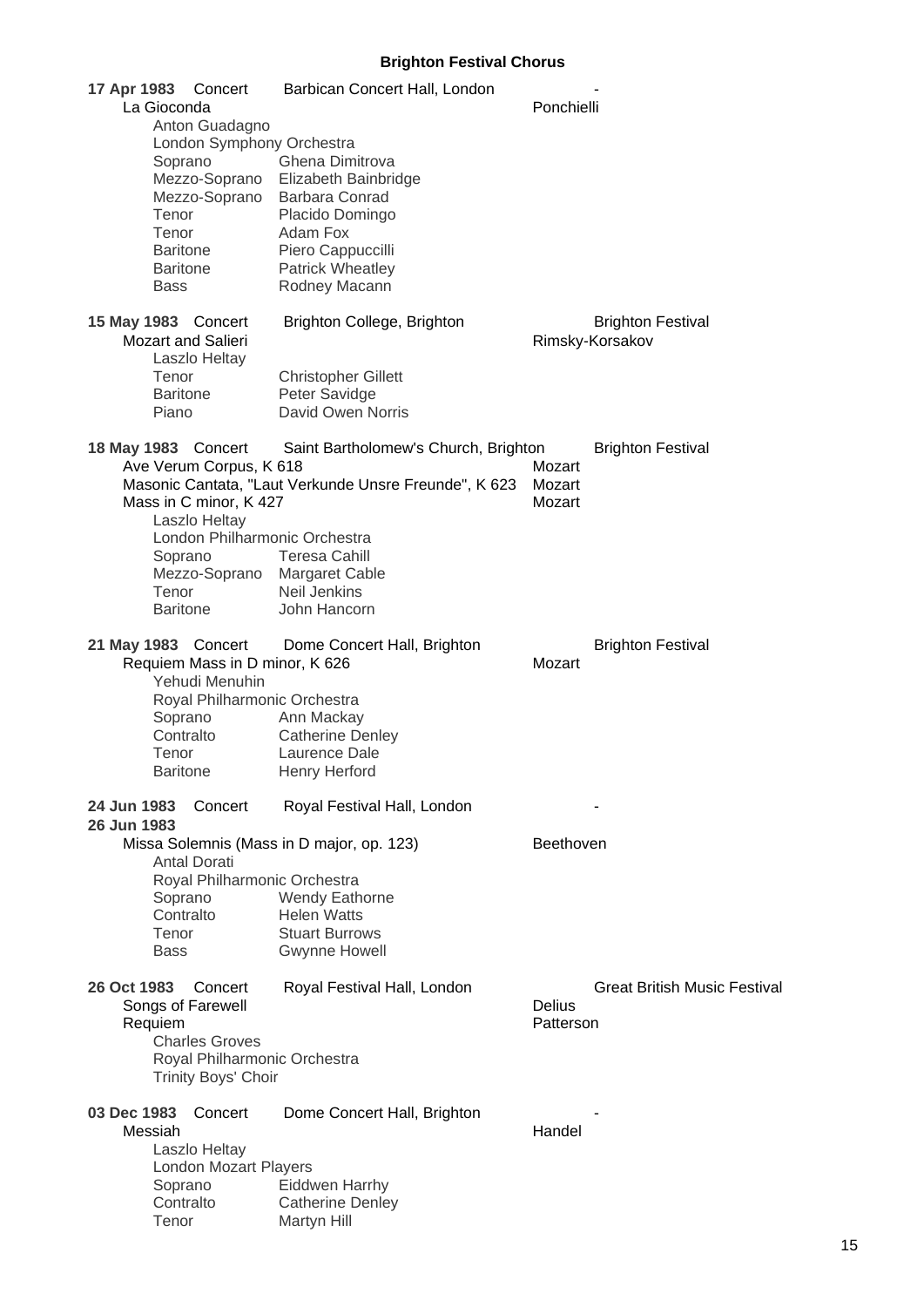| <b>Bass</b>                   | <b>Matthew Best</b>                                                     |                                      |                   |                                             |
|-------------------------------|-------------------------------------------------------------------------|--------------------------------------|-------------------|---------------------------------------------|
| 29 Jan 1984<br>Concert        | Gardner Arts Centre,                                                    | University of Sussex, Brighton       |                   | Mozart by the Minute                        |
|                               | Requiem Mass in D minor, K 626                                          |                                      | Mozart            |                                             |
| Julian Elloway                |                                                                         |                                      |                   |                                             |
| Soprano                       | Southern Chamber Orchestra<br><b>Tracy Chadwell</b>                     |                                      |                   |                                             |
|                               | Mezzo-Soprano Christine Botes                                           |                                      |                   |                                             |
| Tenor                         | Nicholas Chisholm                                                       |                                      |                   |                                             |
| Baritone                      | John Hancorn                                                            |                                      |                   |                                             |
| 04 Mar 1984 Concert           |                                                                         | Dome Concert Hall, Brighton          |                   | <b>Brighton Philharmonic Society</b>        |
| Carmina Burana<br>John Carewe |                                                                         |                                      | Orff              |                                             |
|                               | <b>Brighton Philharmonic Orchestra</b>                                  |                                      |                   |                                             |
| Soprano                       | Fiona Dobie                                                             |                                      |                   |                                             |
| Tenor<br>Baritone             | Peter Hall<br><b>Brian Rayner Cook</b>                                  |                                      |                   |                                             |
|                               | Hurstpierpoint College Choir                                            |                                      |                   |                                             |
| 04 May 1984 Concert           |                                                                         | Dome Concert Hall, Brighton          |                   | Brighton Festival: Friday Night is          |
|                               |                                                                         |                                      |                   | Music Night                                 |
|                               | La Gioconda (Act 1, Scene 1)                                            |                                      | Ponchielli        |                                             |
|                               | The Dance (From the Bavarian Highlands)<br>Summer Time (Porgy and Bess) |                                      | Elgar<br>Gershwin |                                             |
|                               | I Got Plenty o' Nuttin' (Porgy and Bess)                                |                                      | Gershwin          |                                             |
|                               | Oh Lord, I'm on my Way (Porgy and Bess)                                 |                                      | Gershwin          |                                             |
| Kenneth Alwyn                 |                                                                         |                                      |                   |                                             |
|                               | Band of the Welsh Guards                                                |                                      |                   |                                             |
| Soprano                       | <b>BBC Concert Orchestra</b><br>Marilyn Hill Smith                      |                                      |                   |                                             |
| Baritone                      | <b>Niall Murray</b>                                                     |                                      |                   |                                             |
| Piano                         | <b>Robert Docker</b>                                                    |                                      |                   |                                             |
| 05 May 1984 Concert           |                                                                         | Saint Bartholomew's Church, Brighton |                   | <b>Brighton Festival Europe Day Concert</b> |
| Gloria                        |                                                                         |                                      | Poulenc           |                                             |
|                               | Messe Solenelle de Sainte Cecille                                       |                                      | Gounod            |                                             |
| Laszlo Heltay                 | <b>BBC Concert Orchestra</b>                                            |                                      |                   |                                             |
| Soprano                       | Jill Gomez                                                              |                                      |                   |                                             |
| Tenor                         | Martyn Hill                                                             |                                      |                   |                                             |
| <b>Baritone</b>               | <b>Henry Herford</b>                                                    |                                      |                   |                                             |
| 12 May 1984 Concert           |                                                                         | Dome Concert Hall, Brighton          |                   | <b>Brighton Festival</b>                    |
| The Dream of Gerontius        |                                                                         |                                      | Elgar             |                                             |
| Norman Del Mar                |                                                                         |                                      |                   |                                             |
|                               | Philharmonia Orchestra<br><b>Helen Watts</b>                            |                                      |                   |                                             |
| Contralto<br>Tenor            | <b>Philip Langridge</b>                                                 |                                      |                   |                                             |
| <b>Bass</b>                   | Michael Rippon                                                          |                                      |                   |                                             |
| 16 May 1984 Concert           |                                                                         | Saint Bartholomew's Church, Brighton |                   | <b>Brighton Festival</b>                    |
| Te Deum                       |                                                                         |                                      | Penderecki        |                                             |
|                               | Krzysztof Penderecki                                                    |                                      |                   |                                             |
|                               | Crakow Radio Symphony Orchestra                                         |                                      |                   |                                             |
| Soprano                       | Jadwiga Gadulanka<br>Mezzo-Soprano Vera Baniewicz                       |                                      |                   |                                             |
| Tenor                         | William Kendall                                                         |                                      |                   |                                             |
| <b>Bass</b>                   | Leonard Andrzej Mróz                                                    |                                      |                   |                                             |
| 17 May 1984 Concert           |                                                                         | Dome Concert Hall, Brighton          |                   | <b>Brighton Festival</b>                    |
|                               | Symphony No. 9 in D minor, op.125                                       |                                      | Beethoven         |                                             |
| Antoni Wit                    |                                                                         |                                      |                   |                                             |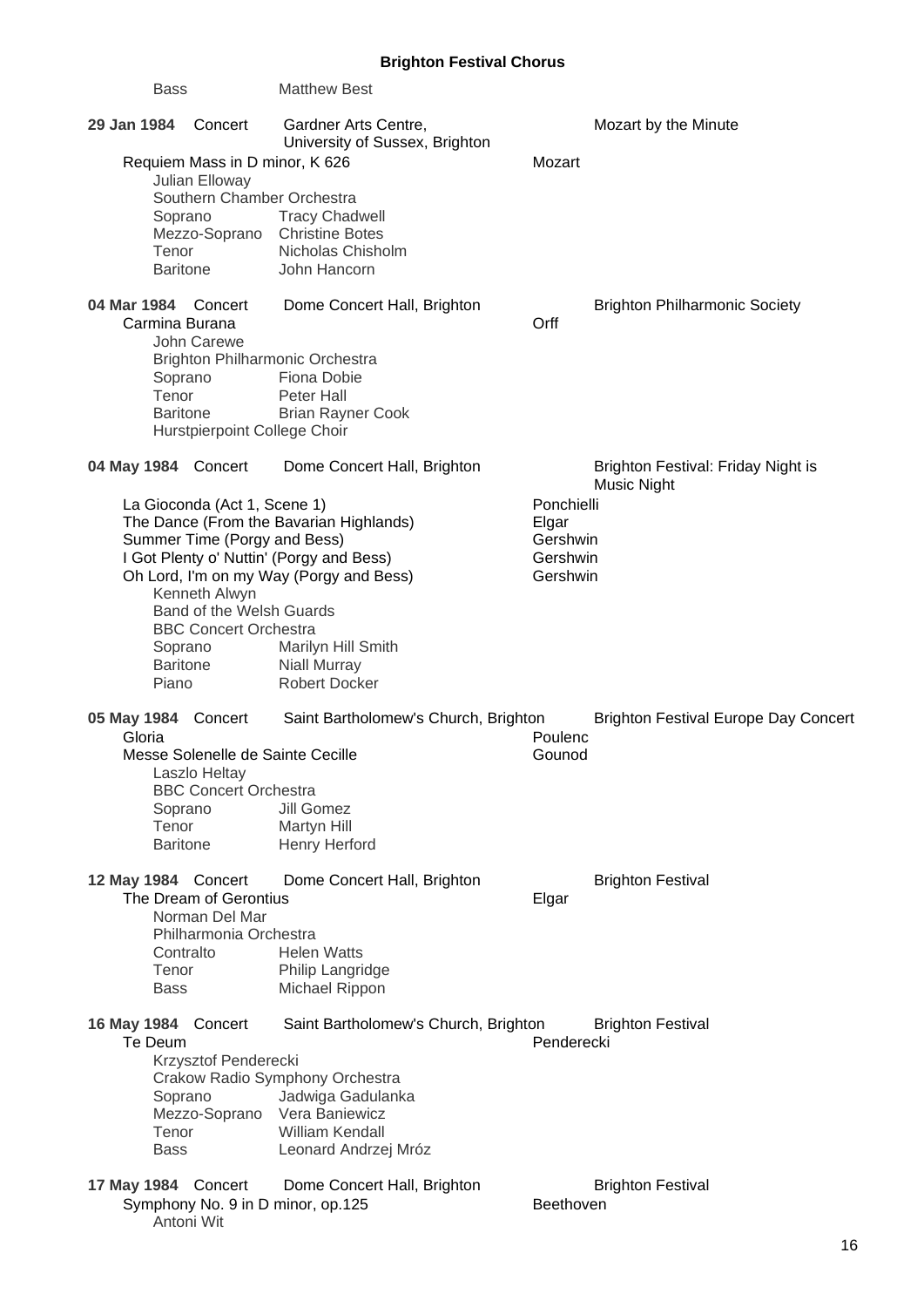|             | Soprano<br>Mezzo-Soprano Vera Baniewicz<br>Tenor<br><b>Bass</b>                                                                                                                   | Crakow Radio Symphony Orchestra<br>Jadwiga Gadulanka<br>William Kendall<br>Leonard Andrzej Mróz                                              |                          |                                      |
|-------------|-----------------------------------------------------------------------------------------------------------------------------------------------------------------------------------|----------------------------------------------------------------------------------------------------------------------------------------------|--------------------------|--------------------------------------|
| 08 Jul 1984 | Concert<br>The Dream of Gerontius<br><b>Antal Dorati</b><br>Royal Philharmonic Orchestra<br>Mezzo-Soprano Sarah Walker<br>Tenor<br><b>Baritone</b><br>Collegium Musicum of London | Royal Festival Hall, London<br>David Rendall<br>Benjamin Luxon                                                                               | Elgar                    | Tribute to Elgar                     |
|             | 29 Sep 1984 Concert<br>Grande Messe des Morts<br>Laszlo Heltay<br>New Symphony Orchestra<br>Tenor<br><b>Windsor Festival Chorus</b>                                               | Saint George's Chapel, Windsor Castle<br><b>Drummond Walker</b>                                                                              | Berlioz                  | <b>Windsor Festival</b>              |
| 09 Oct 1984 | Concert<br>Requiem<br><b>Andrew Litton</b><br>Royal Philharmonic Orchestra<br>Soprano<br><b>Baritone</b>                                                                          | Royal Festival Hall, London<br>Jane Manning<br>David Wilson-Johnson                                                                          | Fauré                    |                                      |
|             | 09 Dec 1984 Concert<br>The Planets<br>John Carewe<br><b>Brighton Philharmonic Orchestra</b>                                                                                       | Dome Concert Hall, Brighton                                                                                                                  | Holst                    | <b>Brighton Philharmonic Society</b> |
|             | 15 Dec 1984 Concert<br>The Creation (Die Schöpfung)<br>Laszlo Heltay<br><b>London Mozart Players</b><br>Soprano<br>Tenor<br><b>Baritone</b>                                       | Dome Concert Hall, Brighton<br><b>Eiddwen Harrhy</b><br>Anthony Rolfe Johnson<br><b>Roderick Earle</b>                                       | Haydn                    |                                      |
|             | 19 Dec 1984 Concert<br>Zadok the Priest<br>Julian Elloway<br><b>Richard Ridings</b><br>Organ                                                                                      | All Saints Church, Hove<br>The Shepherds' Farewell (L'Enfance du Christ)<br>Regimental Band of the Coldstream Guards<br><b>Michael Maine</b> | <b>Berlioz</b><br>Handel | The Story of Christmas               |
| 27 Jan 1985 | Concert<br>Requiem<br>Laszlo Heltay<br><b>Brighton Philharmonic Orchestra</b><br>Soprano<br>Contralto<br>Tenor<br>Bass                                                            | Dome Concert Hall, Brighton<br>Gilah Yaron<br>Penelope Walker<br><b>Maldwyn Davies</b><br><b>Matthew Best</b>                                | Verdi                    | <b>Brighton Philharmonic Society</b> |
| 21 Apr 1985 | Concert<br>Symphony No. 8<br><b>Colin Davis</b><br>London Symphony Orchestra<br>Soprano                                                                                           | Royal Albert Hall, London<br>Alison Hargan                                                                                                   | Mahler                   | Mahler - Vienna and the 20th Century |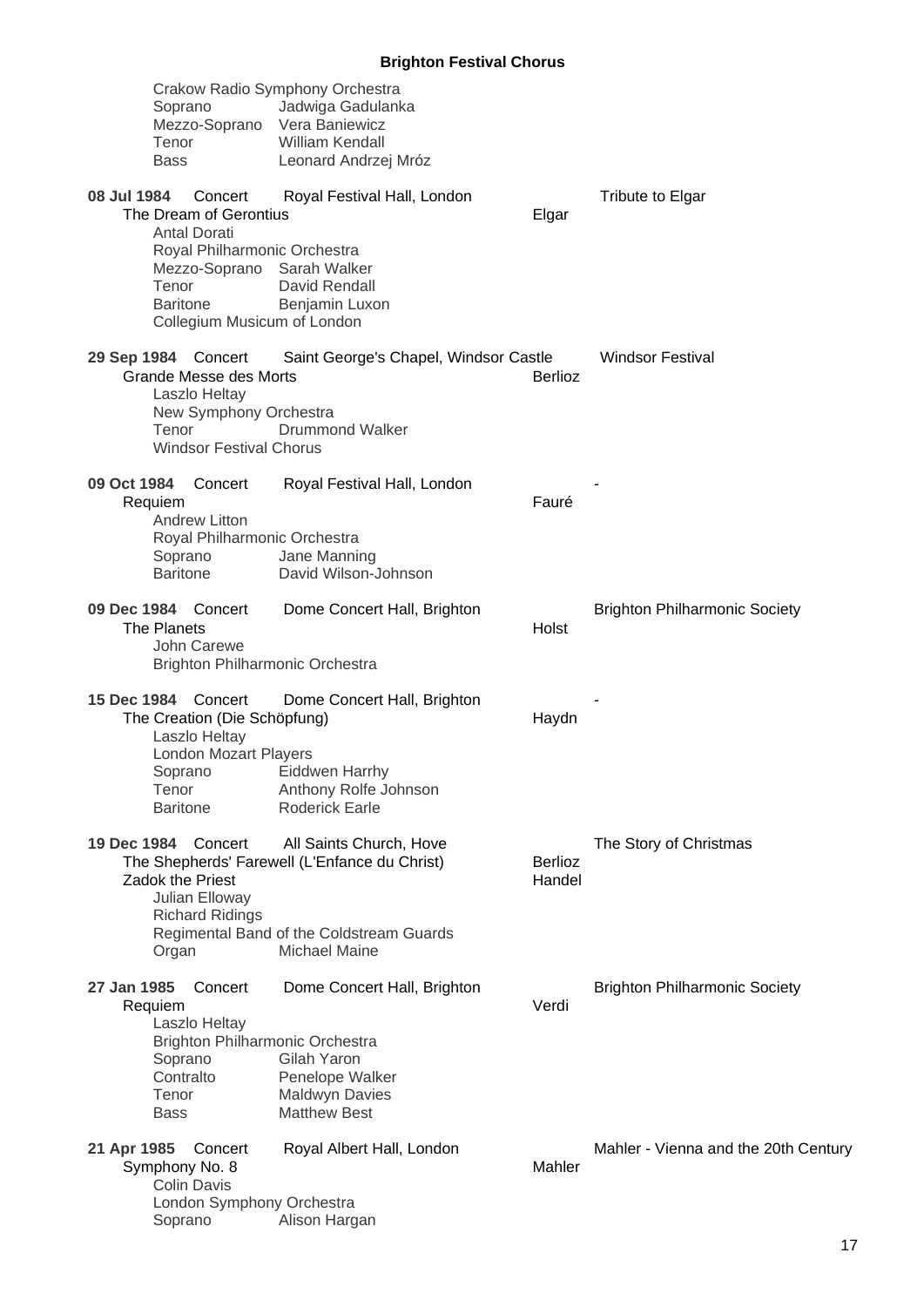Soprano Marie McLaughlin Soprano Julia Varady Mezzo-Soprano Linda Finnie Contralto Alfreda Hodgson Tenor William Cochran Bass Gwynne Howell Bass Hartmut Welker London Symphony Chorus Bach Choir BBC Symphony Chorus King's College Wimbledon Boys Choir 05 May 1985 Concert Dome Concert Hall, Brighton **Brighton Festival** Symphony No. 8 Mahler Norman Del Mar Bournemouth Sinfonietta Bournemouth Symphony Orchestra Soprano Teresa Cahill Soprano Tracy Chadwell Soprano Linda Esther Gray Mezzo-Soprano Anne Howells Contralto Helen Watts Tenor John Mitchinson Baritone Alan Opie Bass Stafford Dean London Symphony Chorus Brighton Festival Boys Choir 07 May 1985 Concert Royal Festival Hall, London Symphony No. 9 in D minor, op.125 Yehudi Menuhin Royal Philharmonic Orchestra Soprano Sheila Armstrong Mezzo-Soprano Diana Montague Tenor Robin Leggate Baritone Henry Herford **10 May 1985** Concert Dome Concert Hall, Brighton **Brighton Festival** Alexander Nevsky (cantata) Prokofiev Yuri Temirkanov Royal Philharmonic Orchestra Mezzo-Soprano Cynthia Buchan **18 May 1985** Concert Dome Concert Hall, Brighton Brighton Festival The Planets **Holst** Charles Groves Hallé Orchestra **26 May 1985** Concert Dome Concert Hall, Brighton **Brighton Festival** Daphnis and Chloë Ravel Lorin Maazel BBC Symphony Orchestra **15 Jun 1985** Concert Saint David's Hall, Cardiff **Landaff Festival** Daphnis and Chloë Ravel André Previn Royal Philharmonic Orchestra 17 Jun 1985 Concert Royal Festival Hall, London Andre Previn Music Festival '85 Daphnis and Chloë Ravel André Previn Royal Philharmonic Orchestra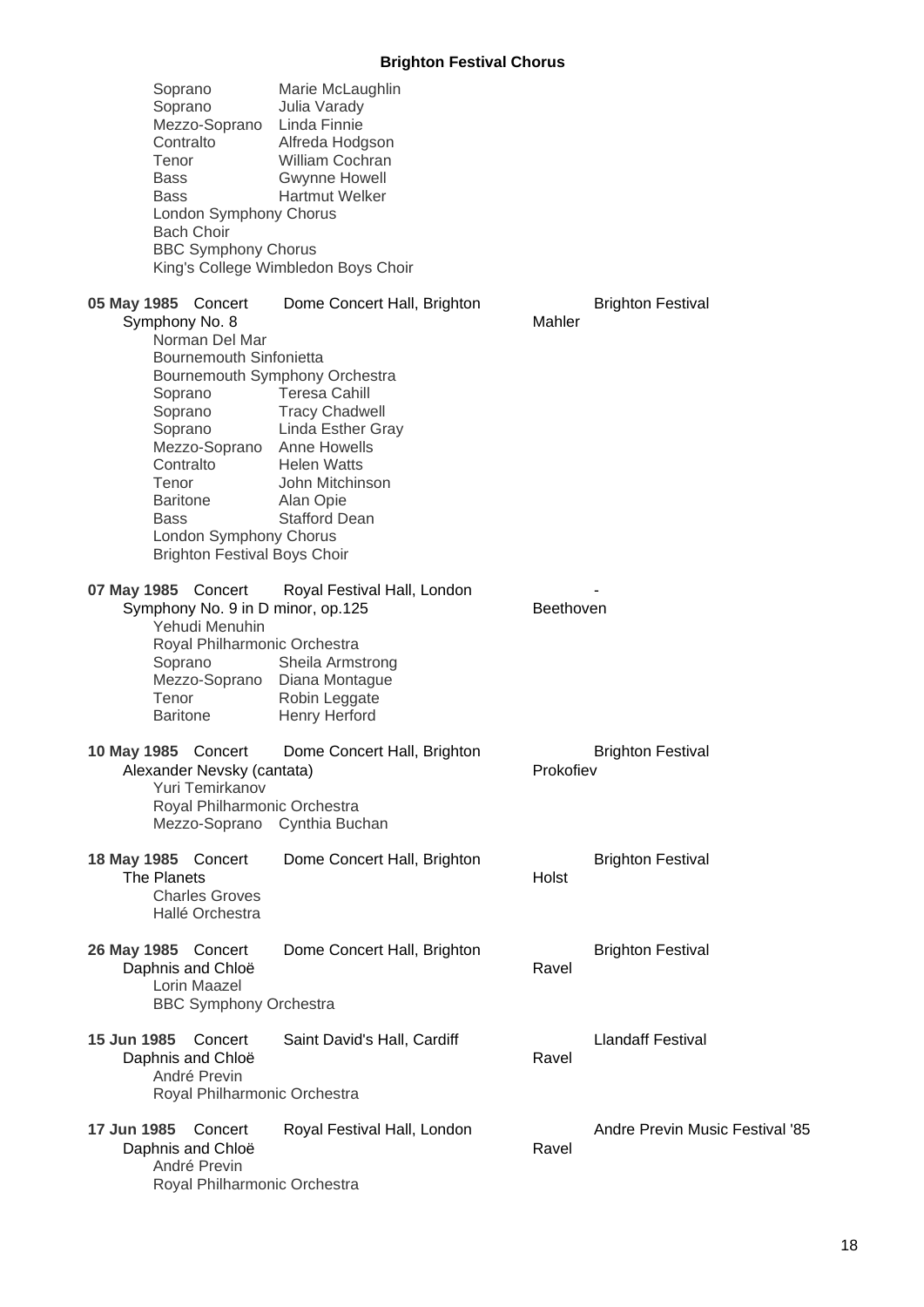| 29 Jun 1985<br>30 Jun 1985 | Concert                                                               | Royal Festival Hall, London                                        |                                   | Andre Previn Music Festival '85      |
|----------------------------|-----------------------------------------------------------------------|--------------------------------------------------------------------|-----------------------------------|--------------------------------------|
|                            | Ein Deutsches Requiem<br>André Previn<br>Royal Philharmonic Orchestra |                                                                    | <b>Brahms</b>                     |                                      |
|                            | Soprano<br><b>Baritone</b>                                            | Lucia Popp<br><b>Thomas Allen</b>                                  |                                   |                                      |
| 17 Sep 1985 Concert        |                                                                       | Cathédrale Notre Dame de Strasbourg,<br>Strasbourg, France         |                                   |                                      |
| Messiah                    |                                                                       |                                                                    | Handel                            |                                      |
|                            | <b>Theodor Guschlbauer</b>                                            | Orchestre Philharmonique de Strasbourg                             |                                   |                                      |
|                            | Soprano                                                               | Inga Nielsen                                                       |                                   |                                      |
|                            | Contralto                                                             | Nathalie Stutzmann                                                 |                                   |                                      |
|                            | Tenor                                                                 | <b>Ryland Davies</b>                                               |                                   |                                      |
| Bass                       |                                                                       | David Thomas                                                       |                                   |                                      |
| 18 Oct 1985                | Concert<br><b>Glagolitic Mass</b><br><b>Walter Weller</b>             | Royal Festival Hall, London                                        | Janácek                           |                                      |
|                            | Royal Philharmonic Orchestra                                          |                                                                    |                                   |                                      |
|                            | Soprano                                                               | <b>Eiddwen Harrhy</b>                                              |                                   |                                      |
|                            | Tenor                                                                 | Mezzo-Soprano Claire Powell<br><b>Gary Lakes</b>                   |                                   |                                      |
| <b>Bass</b>                |                                                                       | <b>Stafford Dean</b>                                               |                                   |                                      |
| 14 Dec 1985 Concert        |                                                                       | Dome Concert Hall, Brighton<br>And the Glory of the Lord (Messiah) | Handel                            | <b>Music for Christmas</b>           |
|                            | Shepherd's Pipe Carol                                                 |                                                                    | Rutter                            |                                      |
|                            | Coventry Carol (second version)                                       | The Shepherds' Farewell (L'Enfance du Christ)                      | <b>Berlioz</b><br>anon. arr. Shaw |                                      |
|                            | Sir Christèmas                                                        |                                                                    | Matthias                          |                                      |
|                            | Fantasia on Christmas Carols                                          |                                                                    |                                   | Vaughan Williams                     |
|                            | Hallelujah (Messiah)                                                  |                                                                    | Handel                            |                                      |
|                            | Laszlo Heltay<br>Royal Philharmonic Orchestra                         |                                                                    |                                   |                                      |
|                            | <b>Baritone</b>                                                       | John Hancorn                                                       |                                   |                                      |
| 18 Dec 1985 Concert        |                                                                       | All Saints Church, Hove                                            |                                   | The Story of Christmas               |
|                            | Shepherd's Pipe Carol                                                 |                                                                    | Rutter                            |                                      |
|                            | Sir Christèmas                                                        |                                                                    | Matthias                          |                                      |
|                            | Hallelujah (Messiah)                                                  |                                                                    | Handel                            |                                      |
|                            | Ena Forster<br>Jonathan Grieves-Smith                                 |                                                                    |                                   |                                      |
|                            |                                                                       | Staff Band of the Women's Royal Army Corps                         |                                   |                                      |
|                            | Organ                                                                 | <b>Michael Maine</b>                                               |                                   |                                      |
|                            | Chichester Cathedral Choir                                            |                                                                    |                                   |                                      |
| 21 Jan 1986                | Concert<br><b>Belshazzar's Feast</b><br>André Previn                  | Royal Festival Hall, London                                        | Walton                            |                                      |
|                            | Royal Philharmonic Orchestra                                          |                                                                    |                                   |                                      |
|                            | <b>Baritone</b>                                                       | Benjamin Luxon                                                     |                                   |                                      |
|                            | Collegium Musicum of London                                           |                                                                    |                                   |                                      |
| 26 Jan 1986                | Concert<br>Mass in B Minor                                            | Dome Concert Hall, Brighton                                        | Bach                              | <b>Brighton Philharmonic Society</b> |
|                            | John Carewe                                                           | <b>Brighton Philharmonic Orchestra</b>                             |                                   |                                      |
|                            | Soprano                                                               | Miriam Bowen                                                       |                                   |                                      |
|                            | Contralto                                                             | <b>Catherine Denley</b>                                            |                                   |                                      |
|                            | Tenor                                                                 | Lynton Atkinson                                                    |                                   |                                      |
|                            | <b>Baritone</b>                                                       | <b>Henry Herford</b>                                               |                                   |                                      |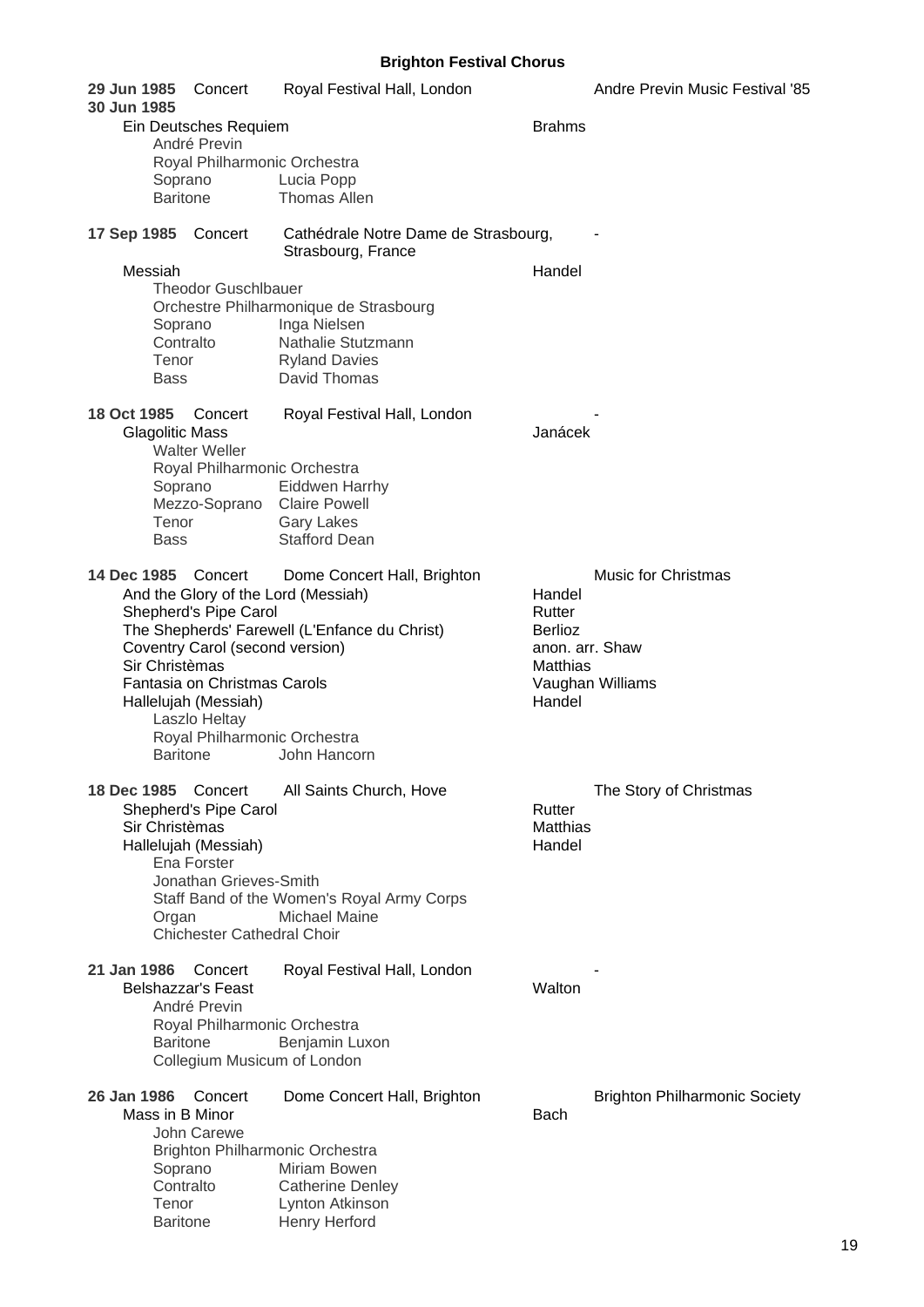Collegium Musicum of London

| 02 Feb 1986<br>03 Feb 1986 | Recording                                                   | Assembly Rooms, Town Hall, Watford           |                | Recording for RPO Records                                        |
|----------------------------|-------------------------------------------------------------|----------------------------------------------|----------------|------------------------------------------------------------------|
|                            | <b>Belshazzar's Feast</b>                                   |                                              | Walton         |                                                                  |
|                            | André Previn                                                |                                              |                |                                                                  |
|                            | Royal Philharmonic Orchestra<br><b>Baritone</b>             |                                              |                |                                                                  |
|                            | Collegium Musicum of London                                 | Benjamin Luxon                               |                |                                                                  |
| 09 Apr 1986                | Concert                                                     | Royal Festival Hall, London                  |                | Beethoven Series: Antal Dorati's 80th<br><b>Birthday Concert</b> |
|                            | Symphony No. 9 in D minor, op.125<br><b>Antal Dorati</b>    |                                              | Beethoven      |                                                                  |
|                            | Royal Philharmonic Orchestra                                |                                              |                |                                                                  |
|                            | Soprano                                                     | Etelka Csavlek                               |                |                                                                  |
|                            |                                                             | Mezzo-Soprano Ildikó Komlósi                 |                |                                                                  |
| <b>Bass</b>                | Tenor                                                       | Attila Fueloep<br>Kolos Kováts               |                |                                                                  |
|                            |                                                             |                                              |                |                                                                  |
| 14 Apr 1986<br>15 Apr 1986 |                                                             | Recording Assembly Rooms, Town Hall, Watford |                |                                                                  |
| The Planets                |                                                             |                                              | Holst          |                                                                  |
|                            | André Previn                                                |                                              |                |                                                                  |
|                            | Royal Philharmonic Orchestra                                |                                              |                |                                                                  |
| 04 May 1986 Concert        |                                                             | Dome Concert Hall, Brighton                  |                | <b>Brighton Festival</b>                                         |
| War Requiem                |                                                             |                                              | <b>Britten</b> |                                                                  |
|                            | Laszlo Heltay<br>Dresden Philharmonic                       |                                              |                |                                                                  |
|                            | Serenata                                                    |                                              |                |                                                                  |
|                            | Soprano                                                     | Phyllis Cannan                               |                |                                                                  |
|                            | Tenor                                                       | <b>Maldwyn Davies</b>                        |                |                                                                  |
|                            | <b>Baritone</b>                                             | <b>Brian Rayner Cook</b>                     |                |                                                                  |
|                            | <b>Brighton Festival Boys Choir</b><br>Southend Boys' Choir |                                              |                |                                                                  |
|                            |                                                             |                                              |                |                                                                  |
| 09 May 1986 Concert        |                                                             | Dome Concert Hall, Brighton                  |                | Brighton Festival: Friday Night is<br>Music Night                |
|                            | Walking in the Air                                          |                                              | <b>Blake</b>   |                                                                  |
|                            | The Green Hills of Somerset<br>Brigadoon (selection)        |                                              | Loewe          | Coates arr. Docker                                               |
|                            | Salute to the RAF                                           |                                              | (medley)       |                                                                  |
|                            | Eric Banks                                                  |                                              |                |                                                                  |
|                            | <b>Barry Wordsworth</b>                                     |                                              |                |                                                                  |
|                            | <b>BBC Concert Orchestra</b>                                | Central Band of the Royal Air Force          |                |                                                                  |
|                            | Soprano                                                     | Mary Hegarty                                 |                |                                                                  |
|                            | <b>Baritone</b>                                             | <b>Niall Murray</b>                          |                |                                                                  |
|                            | Piano                                                       | <b>Robert Docker</b>                         |                |                                                                  |
|                            | 10 May 1986 Concert<br>Summer's Last Will and Testament     | Saint Bartholomew's Church, Brighton         | Lambert        | <b>Brighton Festival</b>                                         |
|                            | Norman Del Mar                                              |                                              |                |                                                                  |
|                            | <b>BBC Concert Orchestra</b>                                |                                              |                |                                                                  |
|                            | <b>Baritone</b>                                             | David Wilson-Johnson                         |                |                                                                  |
| 25 May 1986 Concert        |                                                             | Dome Concert Hall, Brighton                  |                | <b>Brighton Festival</b>                                         |
|                            | Symphony No. 2 (Resurrection)                               |                                              | Mahler         |                                                                  |
|                            | Simon Rattle                                                | City of Birmingham Symphony Orchestra        |                |                                                                  |
|                            | Soprano                                                     | Alison Hargan                                |                |                                                                  |
|                            | Contralto                                                   | Alfreda Hodgson                              |                |                                                                  |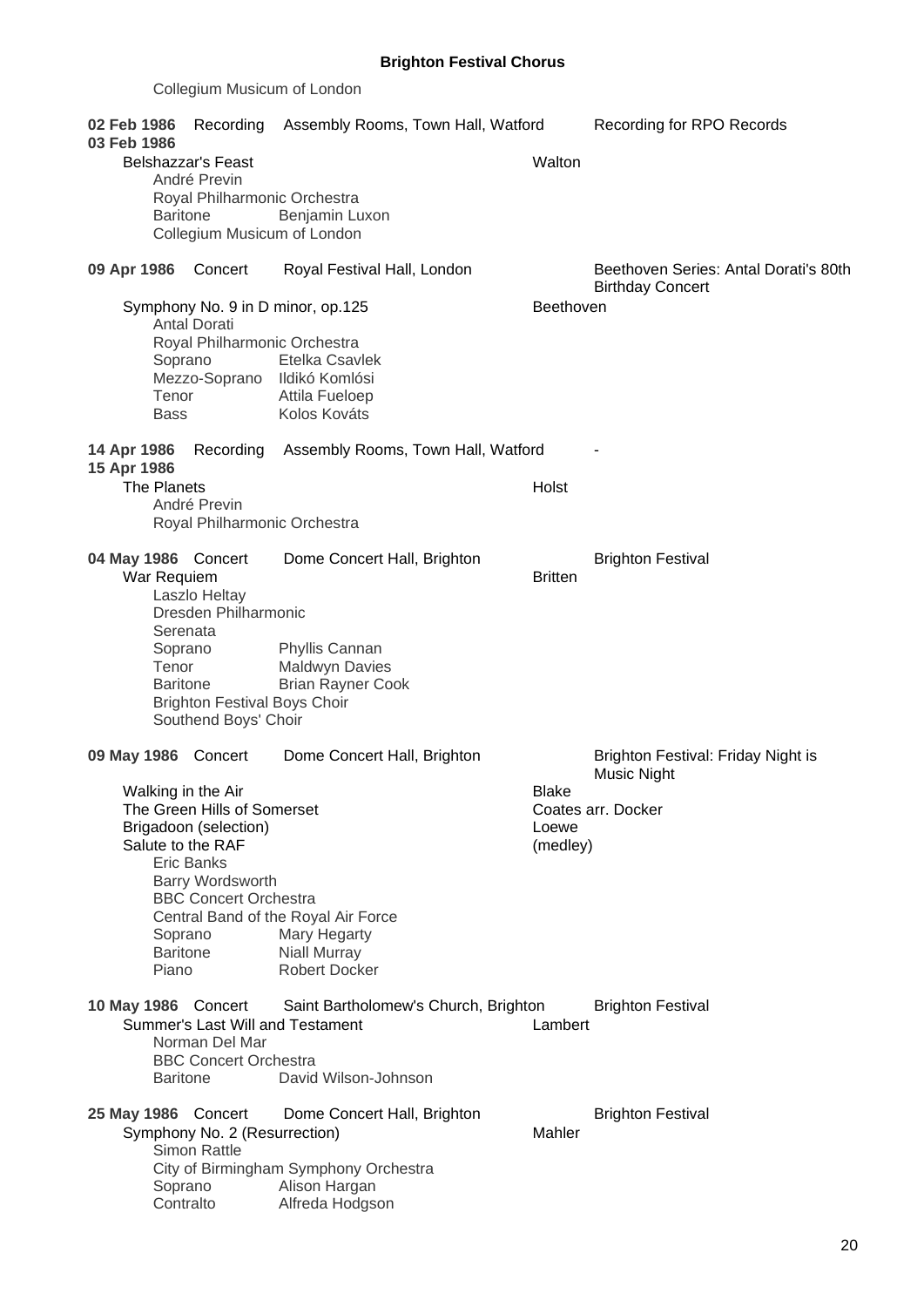| 13 Jun 1986<br>Concert<br>A Child of Our Time<br>André Previn<br>Royal Philharmonic Orchestra<br>Soprano<br>Mezzo-Soprano Felicity Palmer<br>Tenor<br><b>Bass</b>                  | Royal Concert Hall, Nottingham<br>Sheila Armstrong<br>Philip Langridge<br>John Shirley-Quirk | <b>Tippett</b>  | City & County in Concert                                                       |
|------------------------------------------------------------------------------------------------------------------------------------------------------------------------------------|----------------------------------------------------------------------------------------------|-----------------|--------------------------------------------------------------------------------|
| 14 Jun 1986 Concert<br>A Child of Our Time<br>André Previn<br>Royal Philharmonic Orchestra<br>Soprano<br>Mezzo-Soprano Felicity Palmer<br>Tenor<br><b>Bass</b>                     | Fairfield Halls, Croydon<br>Sheila Armstrong<br>Philip Langridge<br>John Shirley-Quirk       | <b>Tippett</b>  |                                                                                |
| 15 Jun 1986<br>Concert<br>A Child of Our Time<br>André Previn<br>Royal Philharmonic Orchestra<br>Soprano<br>Mezzo-Soprano Felicity Palmer<br>Tenor<br><b>Bass</b>                  | Royal Festival Hall, London<br>Sheila Armstrong<br>Philip Langridge<br>John Shirley-Quirk    | <b>Tippett</b>  | Andre Previn Music Festival II                                                 |
| 05 Jul 1986<br>Recording<br>06 Jul 1986<br>A Child of Our Time<br>André Previn<br>Royal Philharmonic Orchestra<br>Soprano<br>Mezzo-Soprano Felicity Palmer<br>Tenor<br><b>Bass</b> | Abbey Road Studios, London<br>Sheila Armstrong<br>Philip Langridge<br>John Shirley-Quirk     | <b>Tippett</b>  | Recording for RPO Records                                                      |
| 23 Jul 1986<br>Concert<br><b>Belshazzar's Feast</b><br>Vernon Handley<br>Royal Philharmonic Orchestra<br><b>Baritone</b><br>Collegium Musicum of London                            | Royal Albert Hall, London<br>Benjamin Luxon                                                  | Walton          | Henry Wood Promenade Concerts                                                  |
| 02 Aug 1986 Concert<br>Sanctus (Missa Luba)<br>Benedictus (Missa Luba)<br>Peter Lambert<br>Art Attack Drum Orchestra<br><b>Urban Warriors</b>                                      | Hangleton Park, Hove                                                                         | Congolese trad. | Hangleton & Knoll Community<br>Festival: Night of 100 Drums<br>Congolese trad. |
| 20 Sep 1986 Concert                                                                                                                                                                | Saint Peter's Church, Brighton                                                               |                 | LPO Cathedral Classics: Autumn<br>Festival                                     |
| Nelson Mass (Mass in D Minor)<br>Laszlo Heltay<br><b>London Festival Orchestra</b><br>Soprano<br>Mezzo-Soprano<br>Tenor<br><b>Baritone</b>                                         | Patricia Rozario<br><b>Judith Harris</b><br>Neil Jenkins<br><b>Brian Rayner Cook</b>         | Haydn           |                                                                                |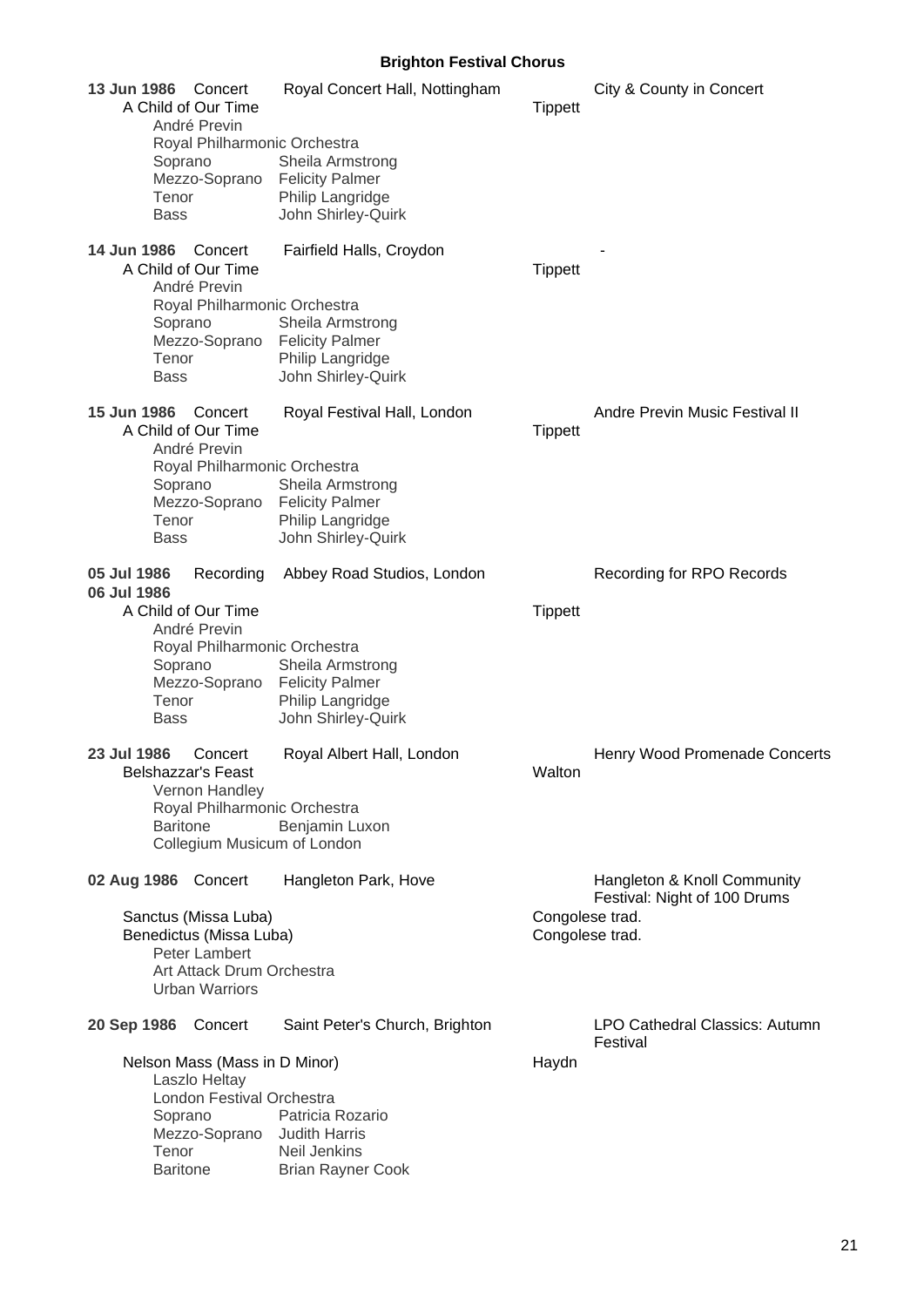| 16 Nov 1986 Concert<br>Soprano                                           | Symphony No. 2 (Resurrection)<br>Yuri Temirkanov                                                  | Royal Festival Hall, London<br>Royal Philharmonic Orchestra<br>Karita Mattila<br>Mezzo-Soprano Sarah Walker                                                                                                                                                     | Mahler                        | RPO 40th Anniversary Season                                                       |
|--------------------------------------------------------------------------|---------------------------------------------------------------------------------------------------|-----------------------------------------------------------------------------------------------------------------------------------------------------------------------------------------------------------------------------------------------------------------|-------------------------------|-----------------------------------------------------------------------------------|
| 14 Dec 1986 Concert<br>Contralto<br>Tenor<br><b>Baritone</b>             | The Dream of Gerontius<br><b>Charles Groves</b>                                                   | Royal Festival Hall, London<br>Royal Philharmonic Orchestra<br>Penelope Walker<br>Dennis O'Neil<br>Benjamin Luxon<br>Collegium Musicum of London                                                                                                                | Elgar                         | RPO 40th Anniversary Season                                                       |
| 15 Dec 1986<br>16 Dec 1986                                               | Recording                                                                                         | All Saints Church, Tooting, London                                                                                                                                                                                                                              |                               | <b>Recording for RPO Records</b>                                                  |
| Mass of the Sea                                                          | <b>Geoffrey Simon</b>                                                                             |                                                                                                                                                                                                                                                                 | Patterson                     |                                                                                   |
|                                                                          |                                                                                                   | Royal Philharmonic Orchestra                                                                                                                                                                                                                                    |                               |                                                                                   |
| Soprano<br><b>Baritone</b>                                               |                                                                                                   | Ann Mackay<br>Christopher Keyte                                                                                                                                                                                                                                 |                               |                                                                                   |
|                                                                          |                                                                                                   |                                                                                                                                                                                                                                                                 |                               |                                                                                   |
| 17 Dec 1986<br>Gabriel's Message<br>Ena Forster<br>Organ<br>Narrator     | Concert<br>Quem Pastores Laudavere<br>Jonathan Grieves-Smith<br><b>Chichester Cathedral Choir</b> | All Saints Church, Hove<br>Worthy is the Lamb; Amen (Messiah)<br>Staff Band of the Women's Royal Army Corps<br><b>Michael Maine</b><br>Alec Guinness                                                                                                            | Handel                        | The Story of Christmas<br>Basque trad. arr. Willcocks<br>German trad. arr. Rutter |
| 25 Jan 1987<br>Soprano<br>Tenor<br><b>Bass</b><br>Piano                  | Concert<br>John Carewe<br>Mezzo-Soprano                                                           | Dome Concert Hall, Brighton<br>Fantasia for Piano, Chorus and Orchestra in C minor<br>Symphony No. 9 in D minor, op.125<br><b>Brighton Philharmonic Orchestra</b><br>Alison Hargan<br>Linda Hirst<br>Kenneth Woolam<br><b>Matthew Best</b><br>Anthony Goldstone | <b>Beethoven</b><br>Beethoven | <b>Brighton Philharmonic Society</b>                                              |
|                                                                          |                                                                                                   |                                                                                                                                                                                                                                                                 |                               |                                                                                   |
| 01 May 1987 Concert<br>King David<br>Soprano<br>Tenor<br><b>Baritone</b> | Laszlo Heltay<br>City of London Sinfonia<br>Mezzo-Soprano                                         | Saint Bartholomew's Church, Brighton<br>Vesperae Solennes de Confessore, K 339<br>Ann Mackay<br><b>Judith Harris</b><br>Joseph Cornwell<br>John Hancorn                                                                                                         | Mozart<br>Honegger            | <b>Brighton Festival</b>                                                          |
| Narrator                                                                 |                                                                                                   | Richard Attenborough                                                                                                                                                                                                                                            |                               |                                                                                   |
| 14 May 1987 Concert                                                      | Figures in a Landscape<br>Diego Masson                                                            | Saint Bartholomew's Church, Brighton<br>National Centre for Orchestral Studies Orchestra                                                                                                                                                                        | Woolrich                      | <b>Brighton Festival</b>                                                          |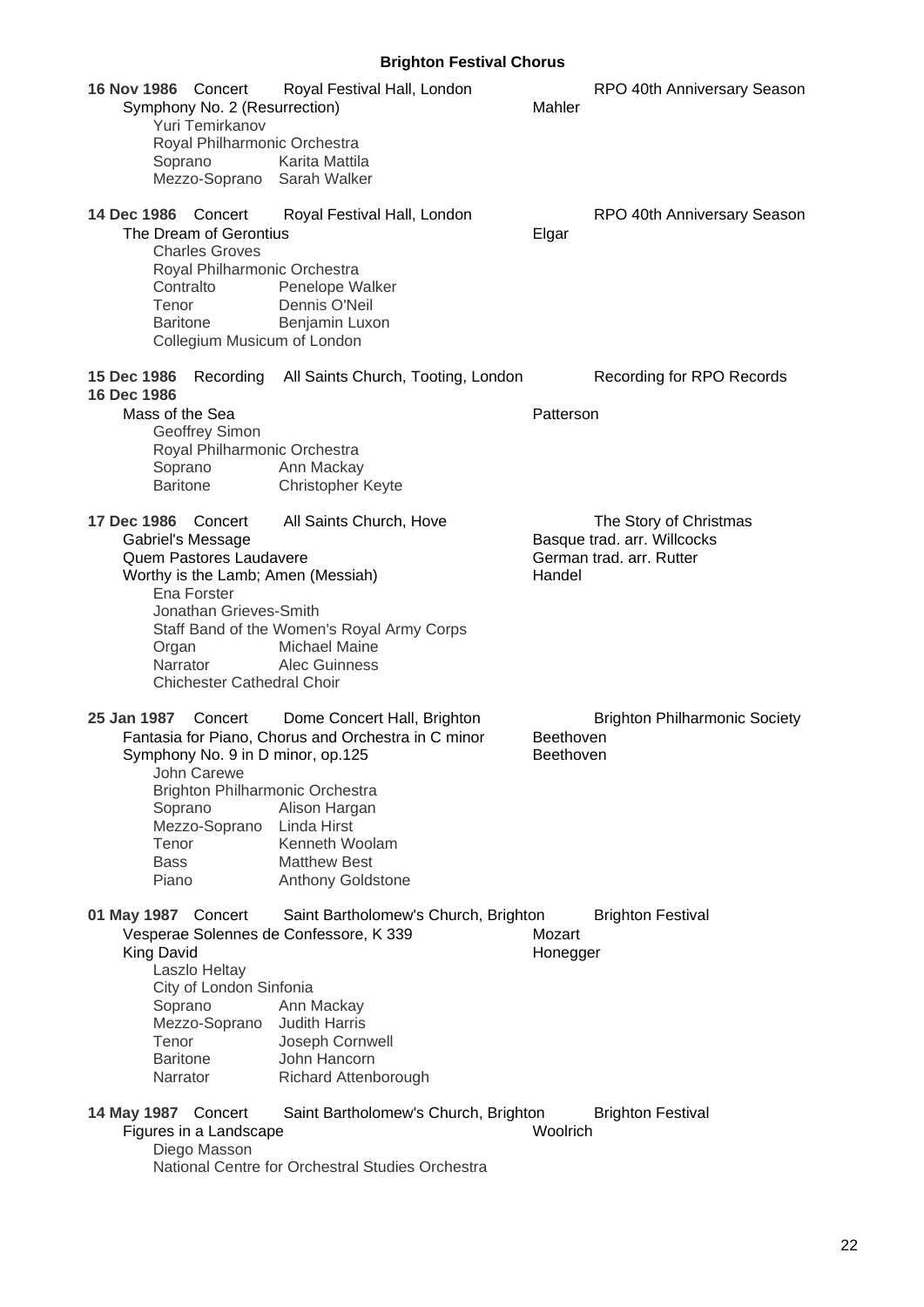| 15 May 1987 Concert                     |                                                                                                                                                                                                                                                             | Centre d'Action Culturelle Jean Renoir,<br>Dieppe, France                                                                                                                                             |                   |                                   |
|-----------------------------------------|-------------------------------------------------------------------------------------------------------------------------------------------------------------------------------------------------------------------------------------------------------------|-------------------------------------------------------------------------------------------------------------------------------------------------------------------------------------------------------|-------------------|-----------------------------------|
|                                         | Figures in a Landscape<br>Diego Masson                                                                                                                                                                                                                      | National Centre for Orchestral Studies Orchestra                                                                                                                                                      | Woolrich          |                                   |
| 17 May 1987 Concert                     | Kullervo Symphony<br>Jukka-Pekka Saraste<br>Soprano<br><b>Baritone</b>                                                                                                                                                                                      | Dome Concert Hall, Brighton<br>Finnish Radio Symphony Orchestra<br>Karita Mattila<br>Jorma Hynninen                                                                                                   | <b>Sibelius</b>   | <b>Brighton Festival</b>          |
| 24 May 1987 Concert<br>Bass<br>Piano    | The Rio Grande<br><b>Belshazzar's Feast</b><br>Vernon Handley<br>Royal Philharmonic Orchestra                                                                                                                                                               | Dome Concert Hall, Brighton<br>Mezzo-Soprano Ameral Gunson<br>John Shirley-Quirk<br><b>Bernard Roberts</b>                                                                                            | Lambert<br>Walton | <b>Brighton Festival</b>          |
|                                         | Daphnis and Chloë, Suites 1 & 2<br>Vladimir Ashkenazy<br>Royal Philharmonic Orchestra                                                                                                                                                                       | 31 May 1987 Concert Royal Festival Hall, London                                                                                                                                                       | Ravel             |                                   |
| 15 Jun 1987<br>Requiem<br>Bass          | Concert<br>Massimo Freccia<br>Philharmonia Orchestra<br>Soprano<br>Mezzo-Soprano Diane Curry<br>Tenor<br><b>London Choral Society</b><br>London Philharmonic Choir                                                                                          | Royal Albert Hall, London<br><b>Elizabeth Connell</b><br>Dennis O'Neil<br>Nikita Storojev                                                                                                             | Verdi             | <b>Toscanini Memorial Concert</b> |
| 26 Jun 1987                             | 25 Jun 1987 Concert                                                                                                                                                                                                                                         | Palais de la Musique et des Congres,<br>Strasbourg, France                                                                                                                                            |                   | Festival de Musique de Strasbourg |
| Requiem<br>Tenor<br><b>Bass</b>         | Antoni Ros-Marba<br>Soprano<br>Mezzo-Soprano                                                                                                                                                                                                                | Orchestre Philharmonique de Strasbourg<br>Teresa Żylis-Gara<br><b>Florence Quivar</b><br>James Wagner<br>Paul Plishka                                                                                 | Verdi             |                                   |
| 19 Jul 1987<br>Requiem<br>Tenor<br>Bass | Concert<br><b>Peter Tiboris</b><br>Royal Philharmonic Orchestra<br>Soprano<br>Schola Cantorum (New Jersey)<br>St. Mary's Choir (New York)<br>Pleasantville Cantata Singers<br>Queensborough Chorus<br>San Antonio Mastersingers<br>Schola Cantorum of Texas | Royal Festival Hall, London<br><b>Teresa Cahill</b><br>Mezzo-Soprano Sharon Munden<br>Nicholas Di Virgilio<br>James Butler<br>Knoxville Choral Society (Tennessee)<br>Reading Madrichor Chamber Choir | Verdi             |                                   |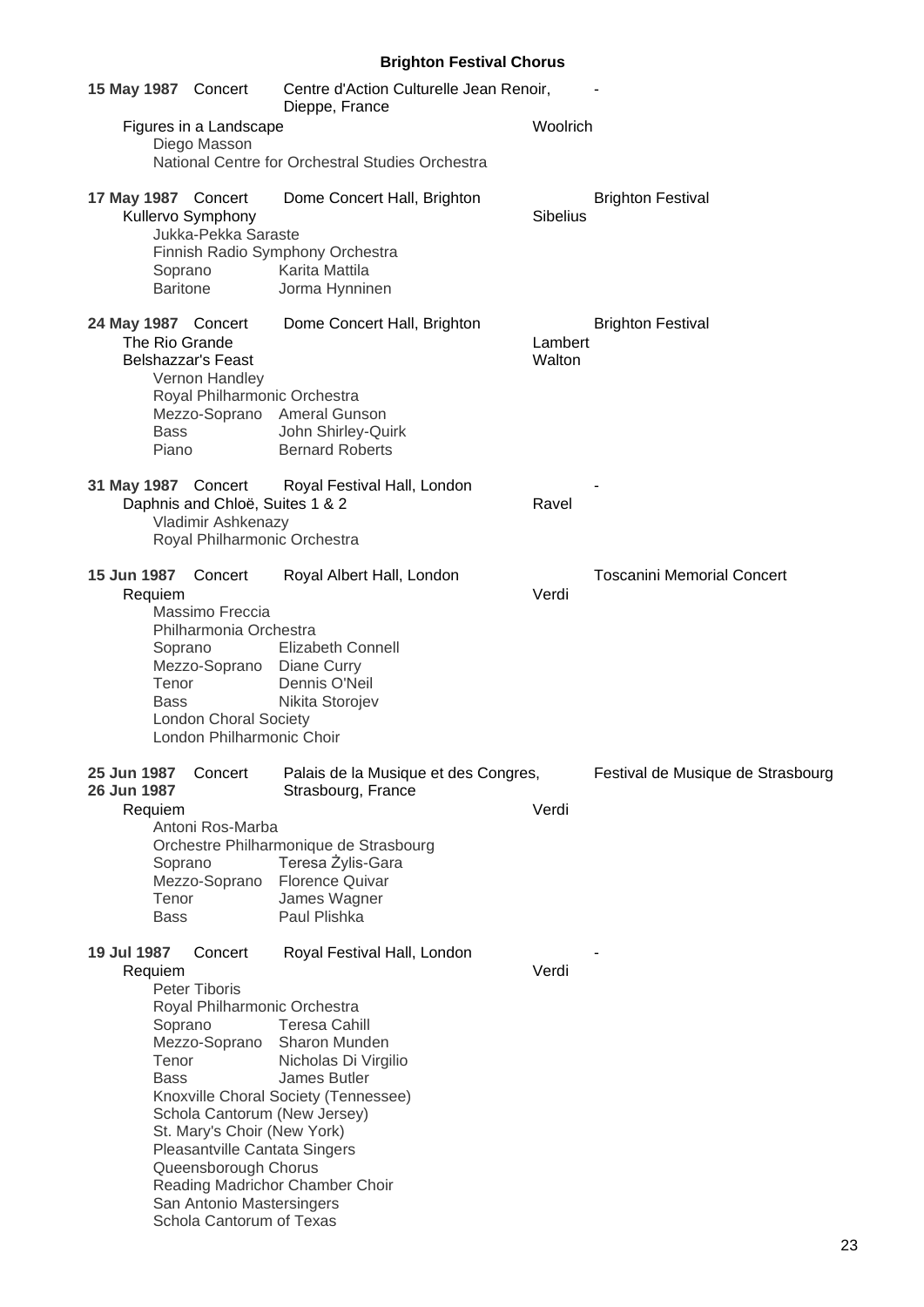#### Westchester Chorale Wausau Lutheran Choir (Wisconsin)

| 03 Aug 1987 Concert<br>Gurrelieder<br>Pierre Boulez<br>Soprano<br>Tenor<br>Tenor<br><b>Bass</b><br>Bass<br><b>Royal Choral Society</b><br><b>BBC Singers</b><br><b>BBC Symphony Chorus</b><br>Philharmonia Chorus | Royal Albert Hall, London<br>National Youth Orchestra of Great Britain<br>Jessye Norman<br>Mezzo-Soprano Elizabeth Laurence<br><b>Walter Raffeiner</b><br>Kenneth Riegel<br>John Brocheler<br><b>Gerd Nienstedt</b> | Schoenberg     | Henry Wood Promenade Concerts        |
|-------------------------------------------------------------------------------------------------------------------------------------------------------------------------------------------------------------------|---------------------------------------------------------------------------------------------------------------------------------------------------------------------------------------------------------------------|----------------|--------------------------------------|
| 08 Sep 1987 Concert<br>Daphnis and Chloë<br>André Previn<br>Royal Philharmonic Orchestra                                                                                                                          | Royal Albert Hall, London                                                                                                                                                                                           | Ravel          | Henry Wood Promenade Concerts        |
| 10 Sep 1987 Concert<br>Daphnis and Chloë<br>André Previn<br>Royal Philharmonic Orchestra                                                                                                                          | Saint David's Hall, Cardiff                                                                                                                                                                                         | Ravel          | Wish You Were Here Season            |
| 16 Dec 1987 Concert                                                                                                                                                                                               | All Saints Church, Hove                                                                                                                                                                                             |                | The Story of Christmas               |
| O Little One Sweet<br>In Dulci Jubilo<br>Zadok the Priest<br>Ena Forster<br>Jonathan Grieves-Smith<br>Organ<br>Narrator<br><b>Chichester Cathedral Choir</b>                                                      | Staff Band of the Women's Royal Army Corps<br><b>Michael Maine</b><br><b>Terence Morgan</b>                                                                                                                         | Bach<br>Handel | German trad. arr. Pearsall/Jacques   |
| 20 Dec 1987<br>Concert<br>Messiah<br>Laszlo Heltay                                                                                                                                                                | Dome Concert Hall, Brighton                                                                                                                                                                                         | Handel         |                                      |
| City of London Sinfonia<br>Soprano<br>Contralto<br>Tenor<br><b>Bass</b>                                                                                                                                           | Patrizia Kwella<br><b>Catherine Denley</b><br>Justin Lavender<br><b>Michael Pearce</b>                                                                                                                              |                |                                      |
| 24 Jan 1988<br>Concert<br>Carmina Burana<br>Laszlo Heltay<br>Soprano<br>Tenor<br><b>Baritone</b><br>Hurstpierpoint College Choir                                                                                  | Dome Concert Hall, Brighton<br><b>Brighton Philharmonic Orchestra</b><br><b>Alison Pearce</b><br><b>Richard Morton</b><br>Alan Opie                                                                                 | Orff           | <b>Brighton Philharmonic Society</b> |
| 25 Feb 1988<br>Concert<br><b>Belshazzar's Feast</b><br>Vernon Handley<br>Royal Philharmonic Orchestra<br><b>Baritone</b><br>Pro Musica Chorus of London                                                           | Royal Festival Hall, London<br>Benjamin Luxon                                                                                                                                                                       | Walton         |                                      |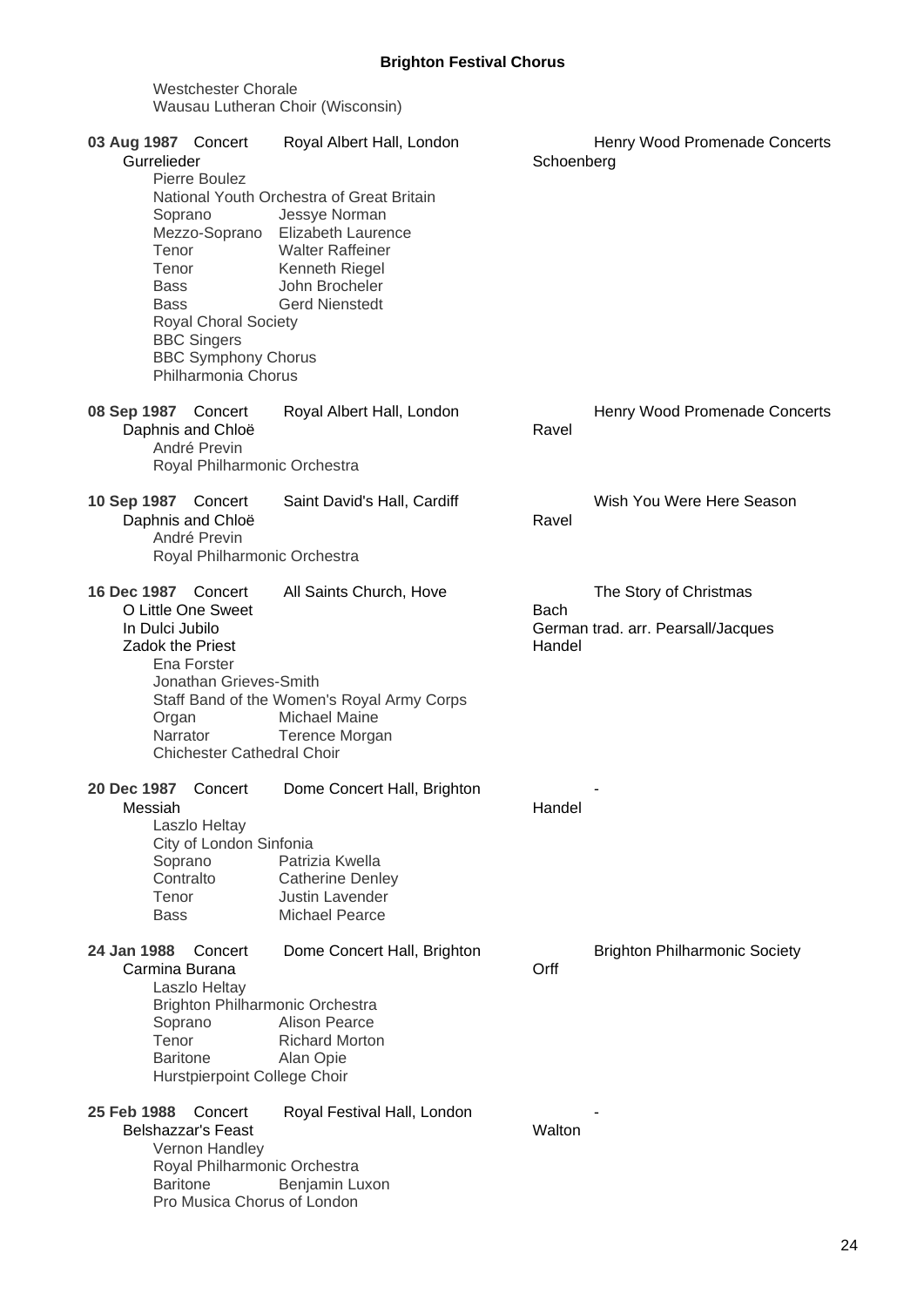| 29 Feb 1988<br>01 Mar 1988<br>02 Mar 1988<br>Fatherland<br>Walsinghame | <b>Enchanted Summer</b><br>Vernon Handley<br>Royal Philharmonic Orchestra<br>Soprano<br>Tenor                                           | Recording All Saints Church, Tooting, London<br>Lynore McWhirter<br>Martyn Hill                                                                                                                               | Bax<br>Bax<br>Bax      | <b>Recording for Chandos Records</b> |
|------------------------------------------------------------------------|-----------------------------------------------------------------------------------------------------------------------------------------|---------------------------------------------------------------------------------------------------------------------------------------------------------------------------------------------------------------|------------------------|--------------------------------------|
| 14 Apr 1988 Concert                                                    | <b>Belshazzar's Feast</b><br><b>Charles Mackerras</b><br>Royal Philharmonic Orchestra<br><b>Baritone</b><br>Pro Musica Chorus of London | Royal Festival Hall, London<br><b>Stephen Roberts</b>                                                                                                                                                         | Walton                 |                                      |
| 29 Apr 1988 Concert<br>Tenor<br>Bass                                   | <b>Antal Dorati</b><br>Royal Philharmonic Orchestra<br>Soprano<br>Contralto                                                             | Royal Festival Hall, London<br>Missa Solemnis (Mass in D major, op. 123)<br>Lorna Anderson<br>Jard van Nes<br><b>Robert Tear</b><br><b>Stafford Dean</b>                                                      | Beethoven              |                                      |
| 06 May 1988 Concert<br>Tenor<br><b>Bass</b>                            | <b>Antal Dorati</b><br>Royal Philharmonic Orchestra<br>Soprano<br>Contralto                                                             | Dome Concert Hall, Brighton<br>Missa Solemnis (Mass in D major, op. 123)<br>Lorna Anderson<br>Jard van Nes<br><b>Robert Tear</b><br><b>Stafford Dean</b>                                                      | Beethoven              | <b>Brighton Festival</b>             |
| 18 May 1988 Concert<br>Mass in C<br>Tenor<br>Bass<br>Piano             | Laszlo Heltay<br>Australian Chamber Orchestra<br>Soprano<br>Contralto                                                                   | Saint Bartholomew's Church, Brighton<br>Fantasia for Piano, Chorus and Orchestra in C minor<br>Jo Ann Pickens<br><b>Catherine Denley</b><br><b>Thomas Edmonds</b><br>Michael George<br><b>Bernard Roberts</b> | Beethoven<br>Beethoven | <b>Brighton Festival</b>             |
| 20 May 1988 Concert<br><b>Bass</b><br>Piano                            | A South African Experience<br>Donald Swann<br>Contralto                                                                                 | Holy Trinity Church, Twydall, Rochester<br>Sophie Mgcina<br><b>Clive McCombie</b><br>Donald Swann                                                                                                             | Swann                  |                                      |
| 24 May 1988 Concert<br><b>Bass</b><br>Piano                            | A South African Experience<br>Donald Swann<br>Contralto                                                                                 | Old Ship Hotel, Brighton<br>Sophie Mgcina<br><b>Clive McCombie</b><br>Donald Swann                                                                                                                            | Swann                  | <b>Brighton Festival</b>             |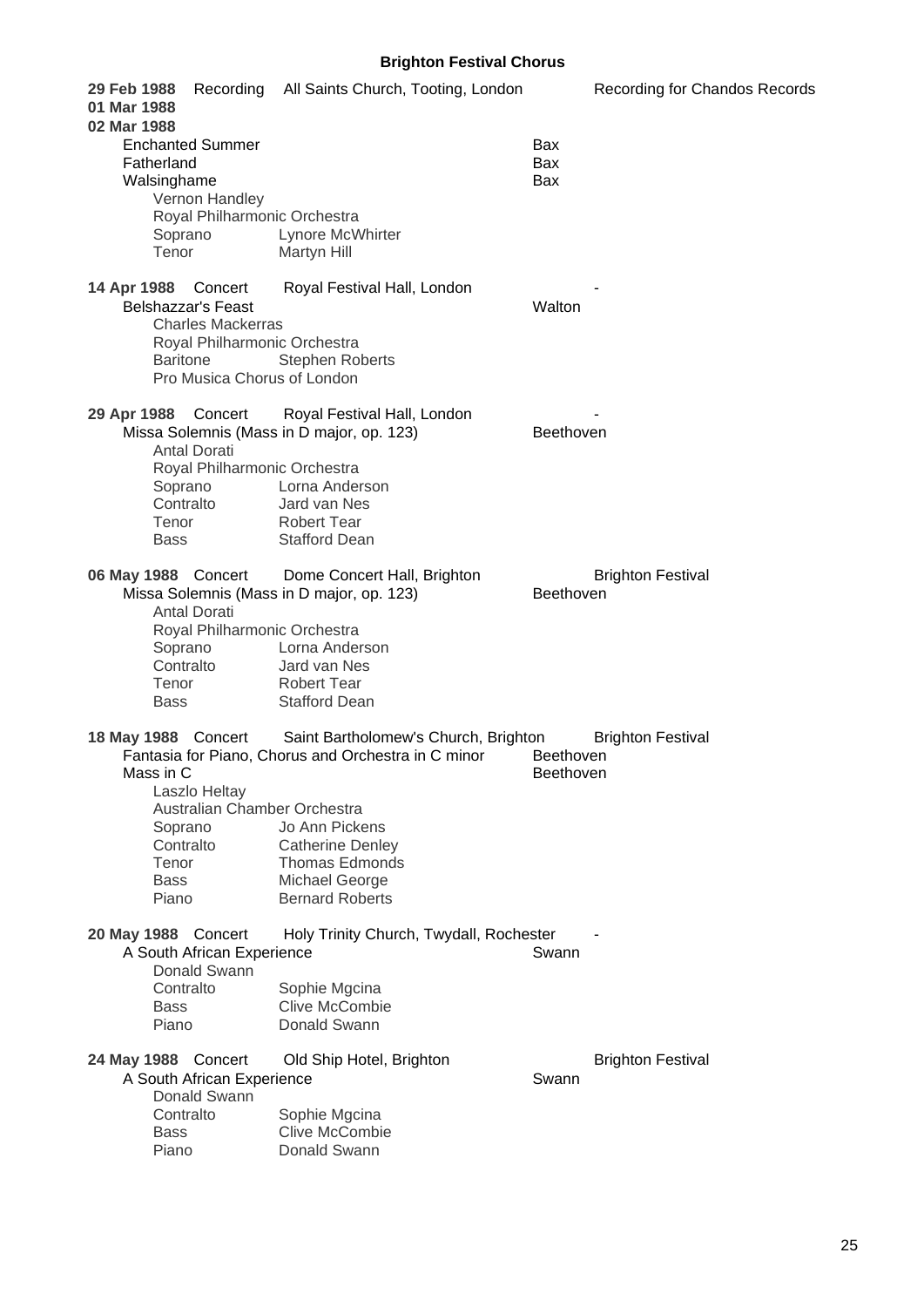**28 May 1988** Concert Dome Concert Hall, Brighton **Brighton Festival** Christ on the Mount of Olives **Beethoven** Vladimir Ashkenazy Royal Philharmonic Orchestra<br>Soprano Lyn Dawsor Soprano Lyn Dawson<br>Tenor David Kueble David Kuebler Bass John Shirley-Quirk **29 May 1988** Concert Madeira Drive, Brighton Telethon '88<br>
Nobody Knows (A Child of Our Time) Tippett Telethon S Nobody Knows (A Child of Our Time) I Do Like to be Beside the Seaside Contract Contract Clover-Kind Siobhan Denning **29 May 1988** Concert Dome Concert Hall, Brighton **Brighton Festival** Symphony No. 9 in D minor, op.125 Beethoven Vladimir Ashkenazy Royal Philharmonic Orchestra<br>Soprano Sheila Arms Sheila Armstrong Mezzo-Soprano Christine Cairns Tenor David Kuebler Bass John Shirley-Quirk 24 Jun 1988 Concert Auditorio Manuel de Falla, Festival Internacional de Musica y Granada, Spain **Danza** Mass in C minor, K 427Mozart Antoni Ros-Marba Dutch Chamber Orchestra Soprano Janet Perry Soprano Faye Robinson Tenor Martyn Hill Baritone Luis Alvarez **19 Jul 1988** Concert Barbican Concert Hall, London - Ein Deutsches Requiem **Brahms** David Randolph Philharmonia Orchestra Soprano Olivia Blackburn<br>Bass Stanley Irwin Stanley Irwin American Festival Chorus **15 Sep 1988** Recording All Saints Church, Tooting, London Recording for Chandos Records Enchanted Summer Bax Vernon Handley Royal Philharmonic Orchestra Soprano Lynore McWhirter Soprano Anne Williams-King 21 Sep 1988 Concert Royal Festival Hall, London Symphony No. 9 in D minor, op.125 Beethoven Louis Fremaux Royal Philharmonic Orchestra Soprano Edith Wiens Mezzo-Soprano Della Jones Tenor Robert Tear Bass John Tomlinson 07 Oct 1988 Concert Casino Den Bosch, s'Hertogenbosch, BFC Dutch Tour 1988 **Netherlands** The Music Makers **Elgar**<br>Belshazzar's Feast **Elgar** New York 1999 Belshazzar's Feast Norman Del Mar Brabants Orkest Contralto Penelope Walker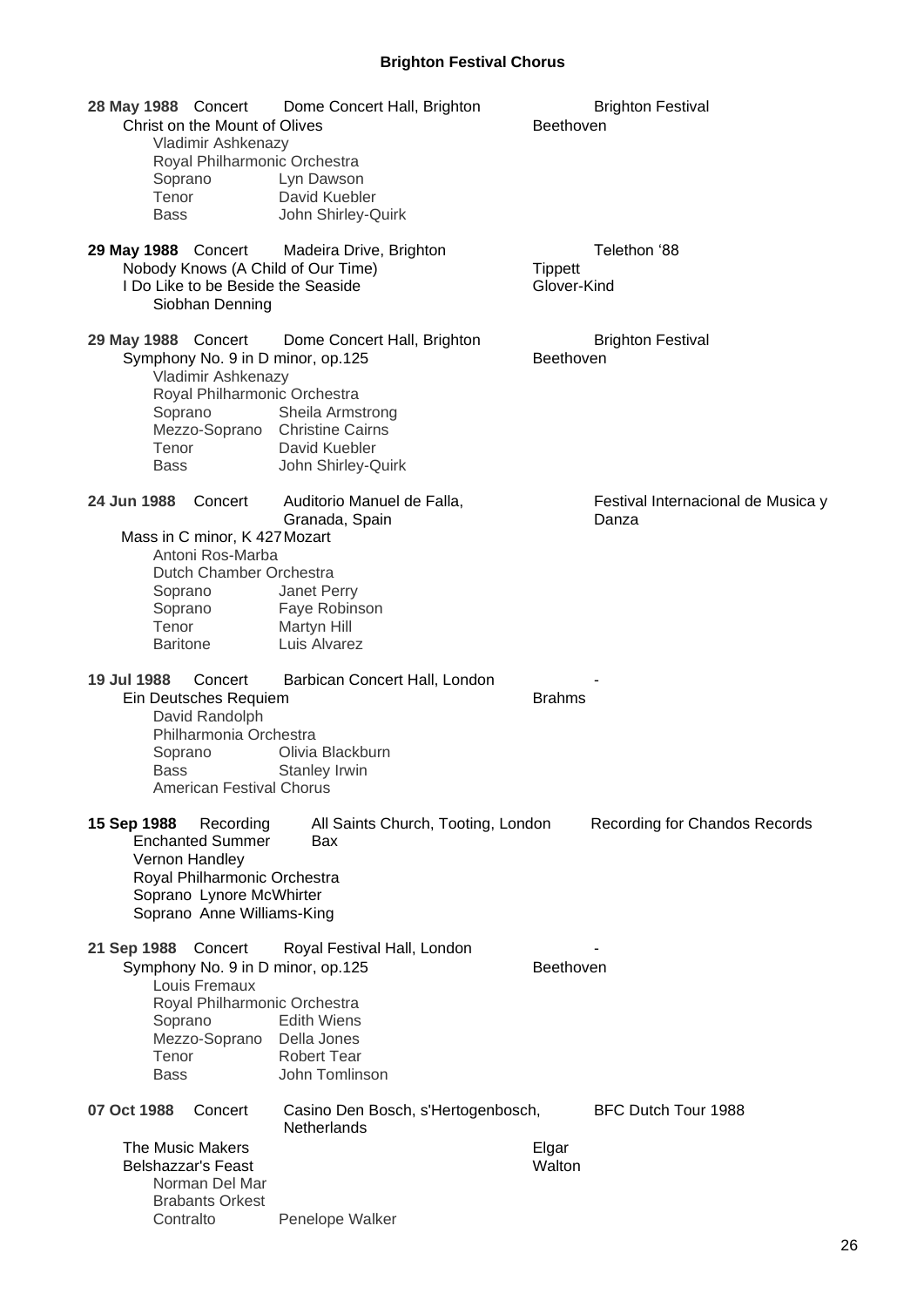| <b>Bass</b>                                                                                                                                                               | Norman Bailey                                                                                                                                       |                 |                                                                                    |
|---------------------------------------------------------------------------------------------------------------------------------------------------------------------------|-----------------------------------------------------------------------------------------------------------------------------------------------------|-----------------|------------------------------------------------------------------------------------|
| 08 Oct 1988<br>Concert<br>The Music Makers<br>Belshazzar's Feast<br>Norman Del Mar<br><b>Brabants Orkest</b><br>Contralto                                                 | Stadsschouwburg, Eindhoven,<br><b>Netherlands</b><br>Penelope Walker                                                                                | Elgar<br>Walton | BFC Dutch Tour 1988                                                                |
| Bass                                                                                                                                                                      | Norman Bailey                                                                                                                                       |                 |                                                                                    |
| 09 Oct 1988<br>Concert<br><b>The Music Makers</b><br><b>Belshazzar's Feast</b><br>Norman Del Mar<br><b>Brabants Orkest</b><br>Contralto                                   | Schouwburg Tilburg, Tilburg, Netherlands<br>Penelope Walker                                                                                         | Elgar<br>Walton | BFC Dutch Tour 1988                                                                |
| Bass                                                                                                                                                                      | Norman Bailey                                                                                                                                       |                 |                                                                                    |
| 10 Oct 1988<br>Concert                                                                                                                                                    | Concordia, Stadsschouwburg, Breda,<br><b>Netherlands</b>                                                                                            |                 | BFC Dutch Tour 1988                                                                |
| The Music Makers<br><b>Belshazzar's Feast</b><br>Norman Del Mar<br><b>Brabants Orkest</b><br>Contralto<br>Bass                                                            | Penelope Walker<br>Norman Bailey                                                                                                                    | Elgar<br>Walton |                                                                                    |
| 11 Nov 1988 Concert<br>War Requiem<br>Laszlo Heltay<br><b>BRT Filharmonisch Orkest</b><br>Collegium Instrumentale Brugense<br>Soprano<br>Tenor<br>Bass<br><b>BRT Koor</b> | Sint-Niklaaskerk, Diksmuide, Belgium<br>Phyllis Cannan<br>Zeger Vandersteene<br><b>Charles van Tassel</b><br>Schola Cantorum Cantate Domino (Aalst) | <b>Britten</b>  | BFC Dutch Tour 1988                                                                |
| 27 Nov 1988 Concert<br>Hallelujah (Messiah)<br>Siobhan Denning<br><b>Adrian Stark</b><br>scratch orchestra                                                                | Theatre Royal, Brighton                                                                                                                             | Handel          | The Best of Brighton                                                               |
| 03 Dec 1988 Concert<br>Ein Deutsches Requiem<br>Laszlo Heltay<br>Wren Orchestra of London<br>Soprano<br>Baritone                                                          | Dome Concert Hall, Brighton<br>Ann Mackay<br>Simon Keenlyside                                                                                       | <b>Brahms</b>   |                                                                                    |
| 09 Dec 1988<br>Concert                                                                                                                                                    | Royal Festival Hall, London                                                                                                                         |                 |                                                                                    |
| 12 Dec 1988                                                                                                                                                               |                                                                                                                                                     |                 |                                                                                    |
| Ein Deutsches Requiem<br>André Previn<br>Royal Philharmonic Orchestra<br>Soprano<br><b>Bass</b>                                                                           | Arlene Auger<br>John Shirley-Quirk                                                                                                                  | <b>Brahms</b>   |                                                                                    |
| 14 Dec 1988 Concert<br>Echo Carol (From Highest Heaven)<br>Gabriel's Message<br><b>Torches</b>                                                                            | All Saints Church, Hove                                                                                                                             | Joubert         | The Story of Christmas<br>German trad. arr. Barnard<br>Basque trad. arr. Willcocks |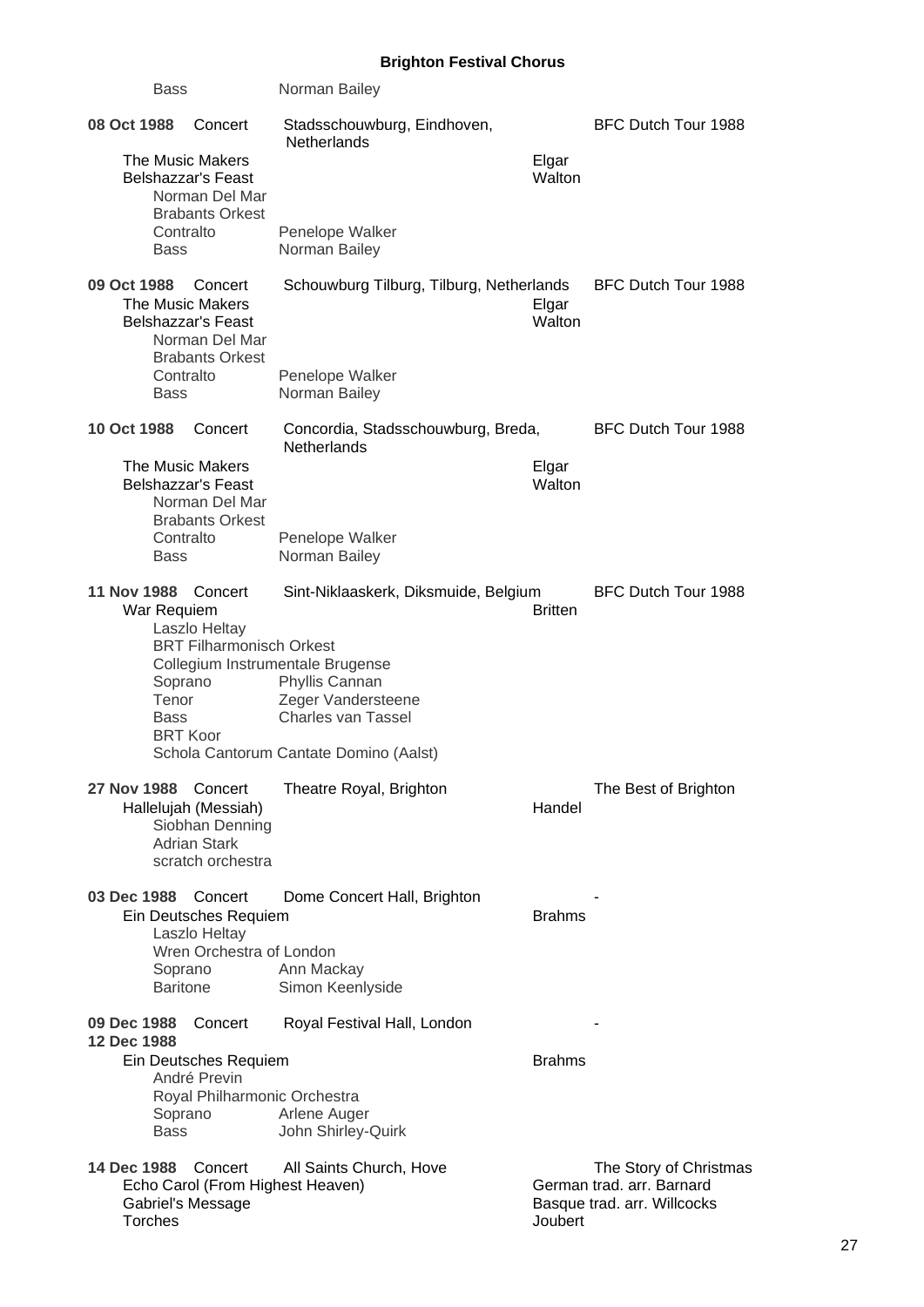In Dulci Jubilo German trad. arr. Pearsall/Jacques Jonathan Grieves-Smith Organ Michael Maine Chichester Cathedral Choir

| 17 Dec 1988 Concert<br>Angels We Have Heard on High<br>Sir Christèmas<br><b>Sussex Carol</b><br>The Holly and the Ivy<br>In Dulci Jubilo<br>Torches<br>White Christmas (from Holiday Inn)<br>Nicholas Cleobury<br>Jonathan Grieves-Smith | Dome Concert Hall, Brighton<br>The Shepherds' Farewell (L'Enfance du Christ)<br>We Need a Little Christmas (from Mame)<br>Royal Philharmonic Orchestra | Matthias<br>Berlioz<br>Joubert | <b>Music for Christmas</b><br>French trad. arr. McCarthy<br>English trad. arr. Willcocks<br>English trad. arr. Gardner<br>German trad. arr. Pearsall/Jacques<br>Berlin arr. McCarthy<br>Herman arr. McCarthy |
|------------------------------------------------------------------------------------------------------------------------------------------------------------------------------------------------------------------------------------------|--------------------------------------------------------------------------------------------------------------------------------------------------------|--------------------------------|--------------------------------------------------------------------------------------------------------------------------------------------------------------------------------------------------------------|
| 22 Jan 1989<br>Concert<br>Symphony No. 2 (To October)<br>Symphony No. 13 (Babi Yar)<br>Vladimir Ashkenazy<br>Bass                                                                                                                        | Royal Festival Hall, London<br>Royal Philharmonic Orchestra<br>John Shirley-Quirk                                                                      | Shostakovich<br>Shostakovich   |                                                                                                                                                                                                              |
| 25 Jan 1989<br>Symphony No. 2 (To October)<br>Vladimir Ashkenazy                                                                                                                                                                         | Recording Walthamstow Town Hall, London<br>Royal Philharmonic Orchestra                                                                                | Shostakovich                   |                                                                                                                                                                                                              |
| 26 Feb 1989 Concert<br>Symphony No. 3<br>Yuri Simonov                                                                                                                                                                                    | Royal Festival Hall, London<br>Royal Philharmonic Orchestra<br>Mezzo-Soprano Bernadette Greevy<br>King's College Wimbledon Boys Choir                  | Mahler                         |                                                                                                                                                                                                              |
| 19 Mar 1989 Concert<br>Carmina Burana<br><b>Walter Weller</b><br>Soprano<br>Tenor<br><b>Bass</b><br>King's College School Choir                                                                                                          | Royal Festival Hall, London<br>Royal Philharmonic Orchestra<br>Nan Christie<br>Christopher Robson<br>Gordon Sanderson                                  | Orff                           |                                                                                                                                                                                                              |
| 08 May 1989 Concert<br><b>The Music Makers</b><br>Norman Del Mar<br><b>Brabants Orkest</b><br>Contralto                                                                                                                                  | Saint Bartholomew's Church, Brighton<br>Penelope Walker                                                                                                | Elgar                          | <b>Brighton Festival</b>                                                                                                                                                                                     |
| 14 May 1989 Concert<br>A Faust Symphony<br>Andras Ligeti<br><b>BBC Symphony Orchestra</b><br>Tenor<br><b>BBC Symphony Chorus</b>                                                                                                         | Dome Concert Hall, Brighton<br>Laurence Dale                                                                                                           | Liszt                          | <b>Brighton Festival</b>                                                                                                                                                                                     |
| 27 May 1989 Concert<br>Lelio<br><b>Simon Rattle</b>                                                                                                                                                                                      | Dome Concert Hall, Brighton<br>City of Birmingham Symphony Orchestra                                                                                   | <b>Berlioz</b>                 | <b>Brighton Festival</b>                                                                                                                                                                                     |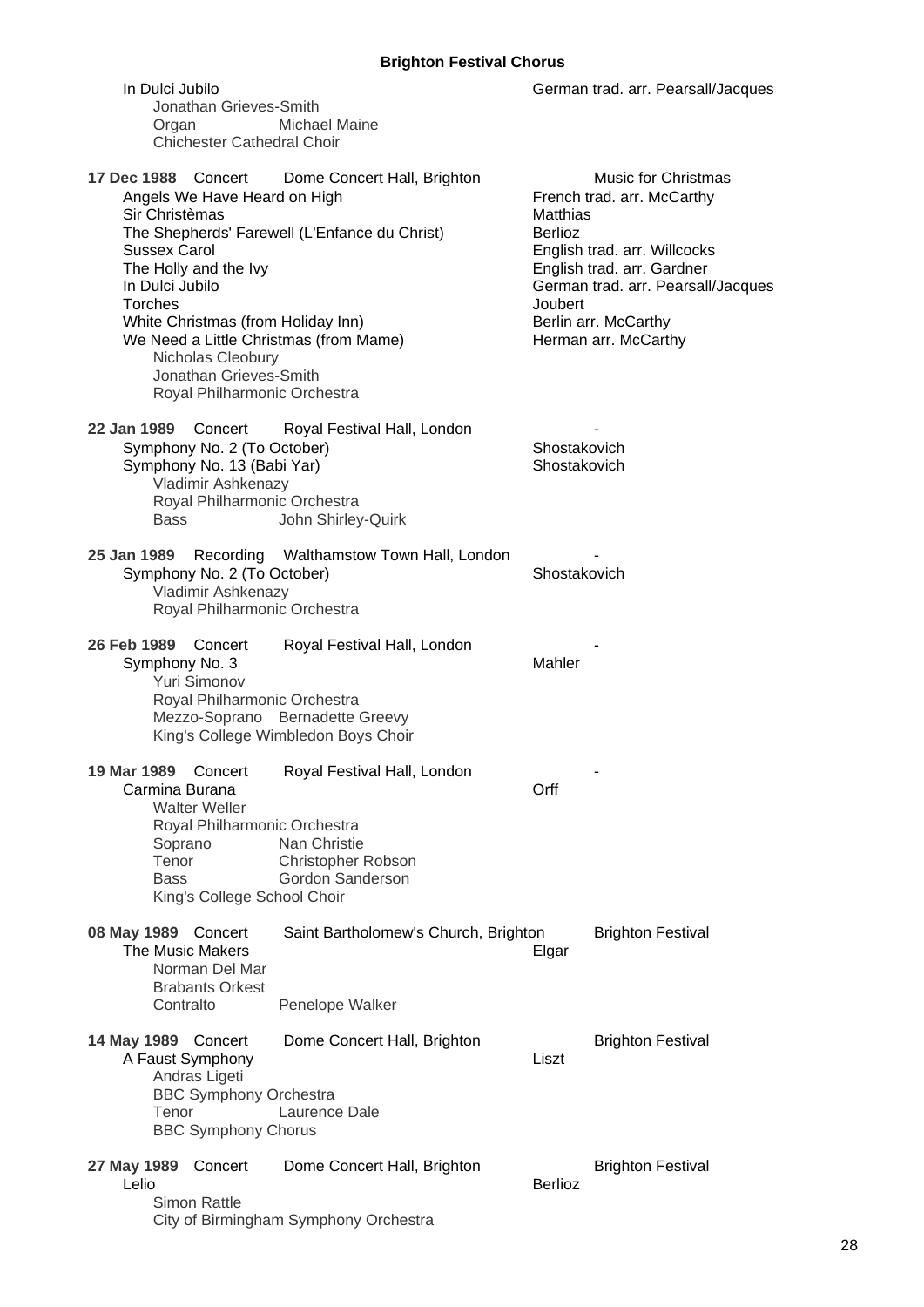| Tenor<br><b>Bass</b><br>Speaker                                                                                                                                                        | John Mitchinson<br>David Thomas<br><b>Barry Foster</b>                                                                                                                                          |                                                                        |
|----------------------------------------------------------------------------------------------------------------------------------------------------------------------------------------|-------------------------------------------------------------------------------------------------------------------------------------------------------------------------------------------------|------------------------------------------------------------------------|
| 28 May 1989 Concert<br>La Damnation de Faust<br>Simon Rattle<br>Soprano<br>Tenor<br>Bass<br>Bass                                                                                       | Dome Concert Hall, Brighton<br>City of Birmingham Symphony Orchestra<br>Maria Ewing<br>David Rendall<br>David Thomas<br><b>Willard White</b>                                                    | <b>Brighton Festival</b><br><b>Berlioz</b>                             |
| 30 May 1989 Concert                                                                                                                                                                    | Royal Festival Hall, London                                                                                                                                                                     | <b>Revolution Revisited: A Celebration</b><br>of France                |
| La Damnation de Faust<br><b>Simon Rattle</b><br>Soprano<br>Tenor<br>Bass<br>Bass                                                                                                       | London Philharmonic Orchestra<br>Jessye Norman<br><b>Gary Lakes</b><br>Samuel Ramey<br>Richard van Allan                                                                                        | <b>Berlioz</b>                                                         |
| 04 Jun 1989 Concert<br>Symphony No. 3<br>Frank Shipway                                                                                                                                 | Royal Festival Hall, London<br>Forest Philharmonic Orchestra<br>Mezzo-Soprano Sarah Walker<br>St. Paul's Knightsbridge Festival Choir<br>Southend Boys' Choir<br>Westminster Under School Choir | Mahler                                                                 |
| 01 Jul 1989<br>02 Jul 1989<br>André Previn<br>Soprano                                                                                                                                  | Concert<br>Royal Festival Hall, London<br>Symphony No. 9 in D minor, op.125<br>Royal Philharmonic Orchestra<br>Roberta Alexander                                                                | Beethoven                                                              |
| Tenor<br><b>Bass</b>                                                                                                                                                                   | Mezzo-Soprano Christine Cairns<br>Jerry Hadley<br>John Shirley-Quirk                                                                                                                            |                                                                        |
| 14 Jul 1989<br>Daphnis and Chloë                                                                                                                                                       | Barbican Concert Hall, London<br>Concert<br>Gennadi Rozhdestvensky<br>National Centre for Orchestral Studies Orchestra                                                                          | NCOS 10th Anniversary Concert:<br><b>Bastille Day Concert</b><br>Ravel |
| 15 Jul 1989                                                                                                                                                                            | Hove Lagoon, Hove<br>Concert                                                                                                                                                                    | Hangleton & Knoll Community<br>Festival: Heineken Lagoon Show          |
| O Fortuna (Carmina Burana)<br>Luke Cresswell<br>scratch orchestra                                                                                                                      |                                                                                                                                                                                                 | Orff                                                                   |
| 18 Jul 1989                                                                                                                                                                            | Barbican Concert Hall, London<br>Concert                                                                                                                                                        | Fight for Sight Gala Concert: Blues to<br><b>Broadway</b>              |
| Kiss Me Kate (selection)<br>Tribute to Fred Astaire (medley)<br>Let the Sunshine in (from Hair)<br>Neil Richardson<br>Royal Philharmonic Pops Orchestra<br>Annabel Leventon<br>Soprano |                                                                                                                                                                                                 | Porter arr. Richardson<br>various arr. Richardson<br>MacDermot         |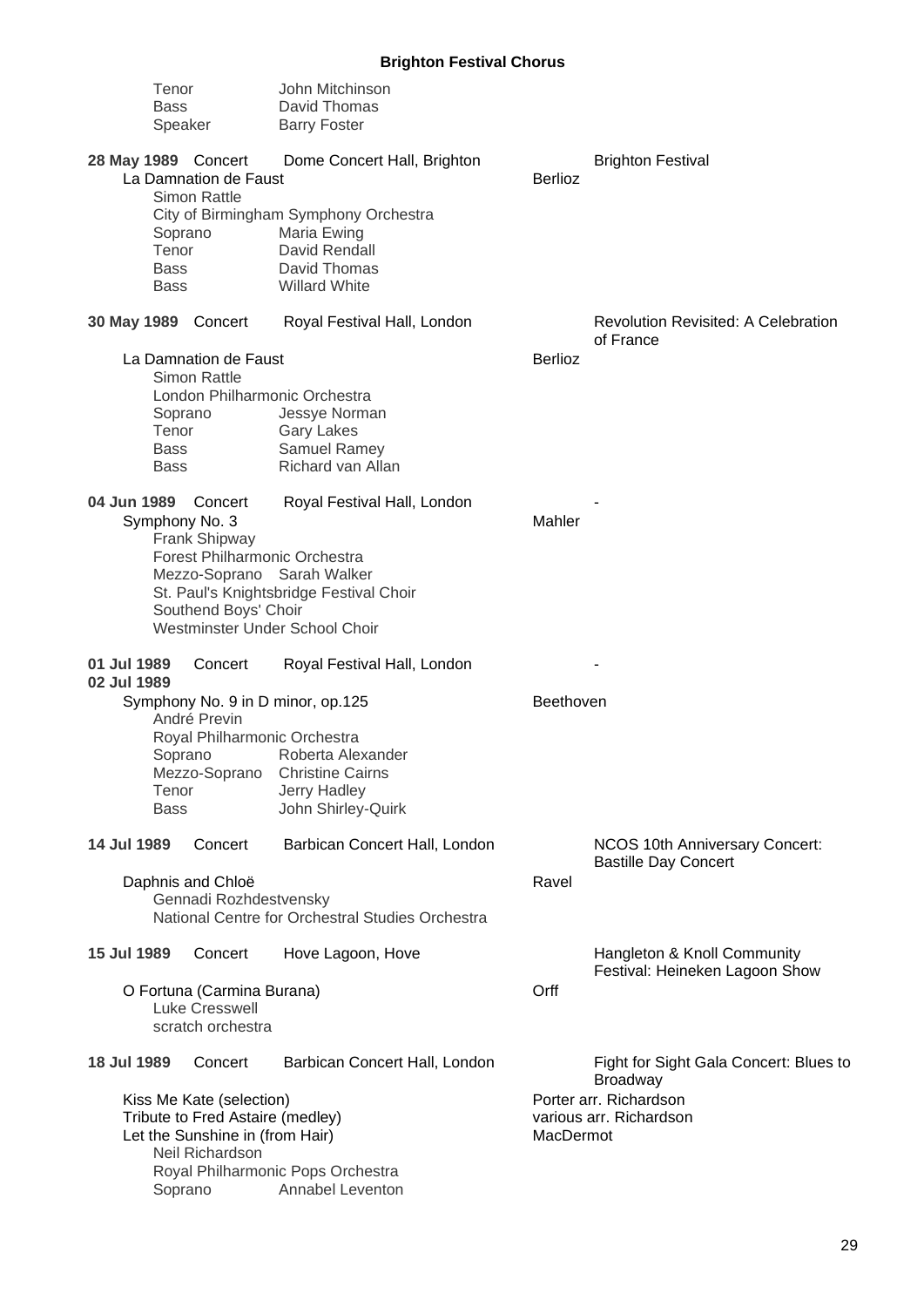| 27 Jul 1989<br>28 Jul 1989<br>29 Jul 1989                                             | Concert                                                                                                           | Royal Festival Hall, London                                                                                                                                            |                                               |                                                                                                                                                                                               |
|---------------------------------------------------------------------------------------|-------------------------------------------------------------------------------------------------------------------|------------------------------------------------------------------------------------------------------------------------------------------------------------------------|-----------------------------------------------|-----------------------------------------------------------------------------------------------------------------------------------------------------------------------------------------------|
|                                                                                       | Alexander Nevsky (film score)<br>Vladimir Ashkenazy                                                               | Royal Philharmonic Orchestra<br>Mezzo-Soprano Christine Cairns                                                                                                         | Prokofiev                                     |                                                                                                                                                                                               |
| 08 Oct 1989<br>The Planets                                                            | Concert<br>Nicholas Cleobury                                                                                      | Dome Concert Hall, Brighton<br><b>Brighton Philharmonic Orchestra</b>                                                                                                  | Holst                                         | <b>Brighton Philharmonic Society</b>                                                                                                                                                          |
| 20 Oct 1989<br><b>Bass</b>                                                            | Concert<br>O Fortuna (Carmina Burana)<br>Triumphal March (Aida)<br>The Mikado's Song (The Mikado)<br>David Arnold | Fairfield Halls, Croydon<br>Pomp & Circumstance March No. 1<br>Fanfare Trumpeters of the Band of the Welsh Guards<br>Royal Philharmonic Pops Orchestra<br>Donald Adams | Orff<br>Verdi<br>Sullivan<br>Elgar            | Radio Mercury 5th Birthday Concert                                                                                                                                                            |
| <b>12 Nov 1989</b><br>Gloria<br>Te Deum<br>Soprano<br>Contralto<br>Tenor<br>Bass      | Concert<br>Barry Wordsworth                                                                                       | Dome Concert Hall, Brighton<br><b>Brighton Philharmonic Orchestra</b><br>Zoë Peate<br><b>Clare Alexander</b><br><b>Charles Corp</b><br>Jonathan Lewsey                 | Poulenc<br><b>Bruckner</b>                    | Brighton & Hove Philharmonic Society                                                                                                                                                          |
| 11 Dec 1989 Concert<br>Joy to the World<br>The Lamb of God<br>The Holy Boy<br>Soprano | In the Bleak Midwinter<br>O Little Town of Bethlehem<br>O Come, All Ye Faithful<br>André Previn                   | Royal Festival Hall, London<br>Royal Philharmonic Orchestra<br><b>Julie Andrews</b>                                                                                    |                                               | An Evening of Christmas Celebrations<br>Mason/Watts arr. Previn<br>Darke arr. Fraser<br>Omartian/Summer arr. Previn<br>Davies arr. Fraser<br>Ireland arr. Courage<br>Wade arr. Fraser/Courage |
| 13 Dec 1989 Concert<br>Angel Tidings<br><b>Balulalow</b><br>Soprano<br>Organ          | In the Bleak Midwinter<br>Hallelujah (Messiah)<br><b>Brian Cunningham</b><br>Siobhan Denning                      | All Saints Church, Hove<br>Quebec Band of the Queen's Regiment<br><b>Tracy Chadwell</b><br>Michael Maine                                                               | Darke<br>Warlock<br>Handel                    | The Story of Christmas<br>Moravian trad. arr. Rutter                                                                                                                                          |
| 16 Dec 1989 Concert<br><b>Angel Tidings</b><br>Myn Liking<br>Mary's Lullaby           | Adam Lay Y'Bounden<br>In the Bleak Midwinter<br>The Twelve Days of Christmas<br>Here We Come A-Wassailing         | Dome Concert Hall, Brighton<br>Whence is that Goodly Fragrance Flowing?                                                                                                | Ord<br>Darke<br><b>Terry</b><br><b>Bárdos</b> | <b>Music for Christmas</b><br>Moravian trad. arr. Rutter<br>French trad. arr. Willcocks<br>English trad. arr. Rutter<br>English trad. arr. Rutter                                             |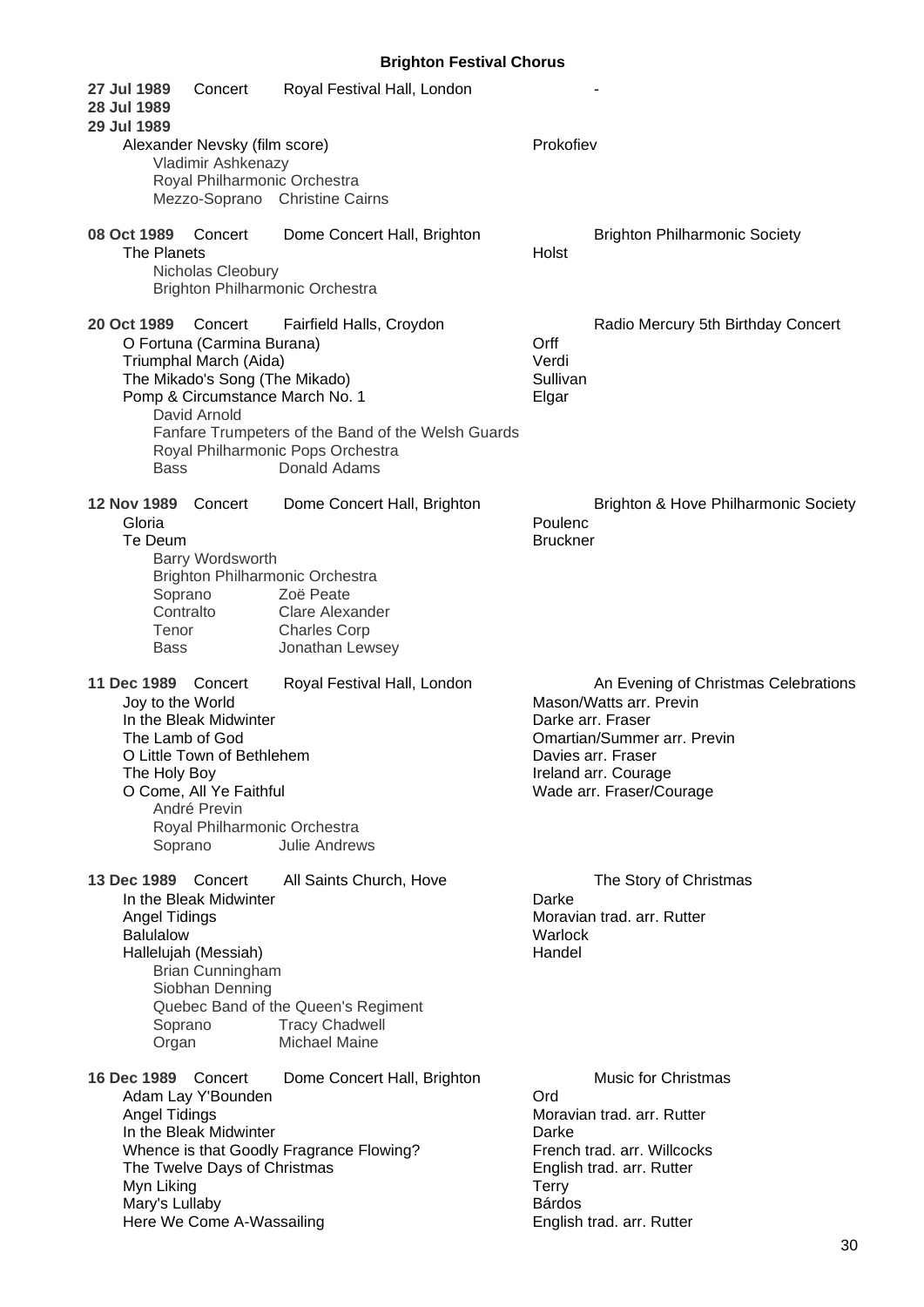| I Can Tell the World<br>I Saw Three Ships<br>Rejoice and Sing<br>A Babe is Born<br><b>Stille Nacht</b><br>Laszlo Heltay<br><b>Brighton Festival Brass</b><br>Organ<br>Piano | John Birch<br>John Birch                                                                                                                               | Merritt<br>Matthias                | Spiritual arr. Hairston<br>English trad. arr. Rutter<br>Grüber arr. Cashmore |
|-----------------------------------------------------------------------------------------------------------------------------------------------------------------------------|--------------------------------------------------------------------------------------------------------------------------------------------------------|------------------------------------|------------------------------------------------------------------------------|
| 20 Feb 1990<br>Concert<br>The Planets<br><b>Charles Groves</b><br>Royal Philharmonic Orchestra                                                                              | Royal Festival Hall, London                                                                                                                            | <b>Holst</b>                       |                                                                              |
| 21 Feb 1990<br>Concert<br>The Planets<br><b>Charles Groves</b><br>Royal Philharmonic Orchestra                                                                              | Fairfield Halls, Croydon                                                                                                                               | Holst                              |                                                                              |
| 10 Mar 1990<br>Concert<br><b>Belshazzar's Feast</b><br><b>Charles Groves</b><br>Royal Philharmonic Orchestra<br><b>Baritone</b>                                             | Barbican Concert Hall, London<br>Benjamin Luxon                                                                                                        | Walton                             | Sir Charles Groves's 75th Birthday<br>Concert                                |
| 28 Apr 1990 Concert<br>Carmina Burana<br><b>Andrew Litton</b><br>Royal Philharmonic Orchestra<br>Soprano<br>Tenor<br><b>Baritone</b><br><b>Trinity Boys' Choir</b>          | Barbican Concert Hall, London<br>Marilyn Hill Smith<br>John Graham-Hall<br><b>Stephen Roberts</b>                                                      | Orff                               |                                                                              |
| 07 May 1990 Concert<br>Mass in B Minor<br>Laszlo Heltay<br>Soprano<br>Mezzo-Soprano<br>Tenor<br><b>Baritone</b>                                                             | Dome Concert Hall, Brighton<br>Leipzig Gewandhaus Chamber Orchestra<br>Judith Howarth<br>Catherine Wyn-Rogers<br>Martyn Hill<br><b>Stephen Roberts</b> | Bach                               | <b>Brighton Festival</b>                                                     |
| 11 May 1990 Concert<br>The Bartered Bride, Act 1<br>Vilja (The Merry Widow)<br>Polovtsian Dances (Prince Igor)<br>Harry Rabinowitz                                          | Dome Concert Hall, Brighton<br>Royal Philharmonic Pops Orchestra                                                                                       | Smetana<br>Lehár<br><b>Borodin</b> | <b>Brighton Festival</b>                                                     |
| 13 May 1990 Concert<br>Requiem<br>Mieczyslaw Dondajewski<br>Soprano<br>Mezzo-Soprano Ewa Werka<br>Tenor<br><b>Bass</b><br>Poznan Grand Theatre Chorus                       | Dome Concert Hall, Brighton<br>Poznan Grand Theatre Orchestra<br>Krystyna Kujawińska<br>Kaludi Kaludov<br>Janusz Borowicz                              | Verdi                              | <b>Brighton Festival</b>                                                     |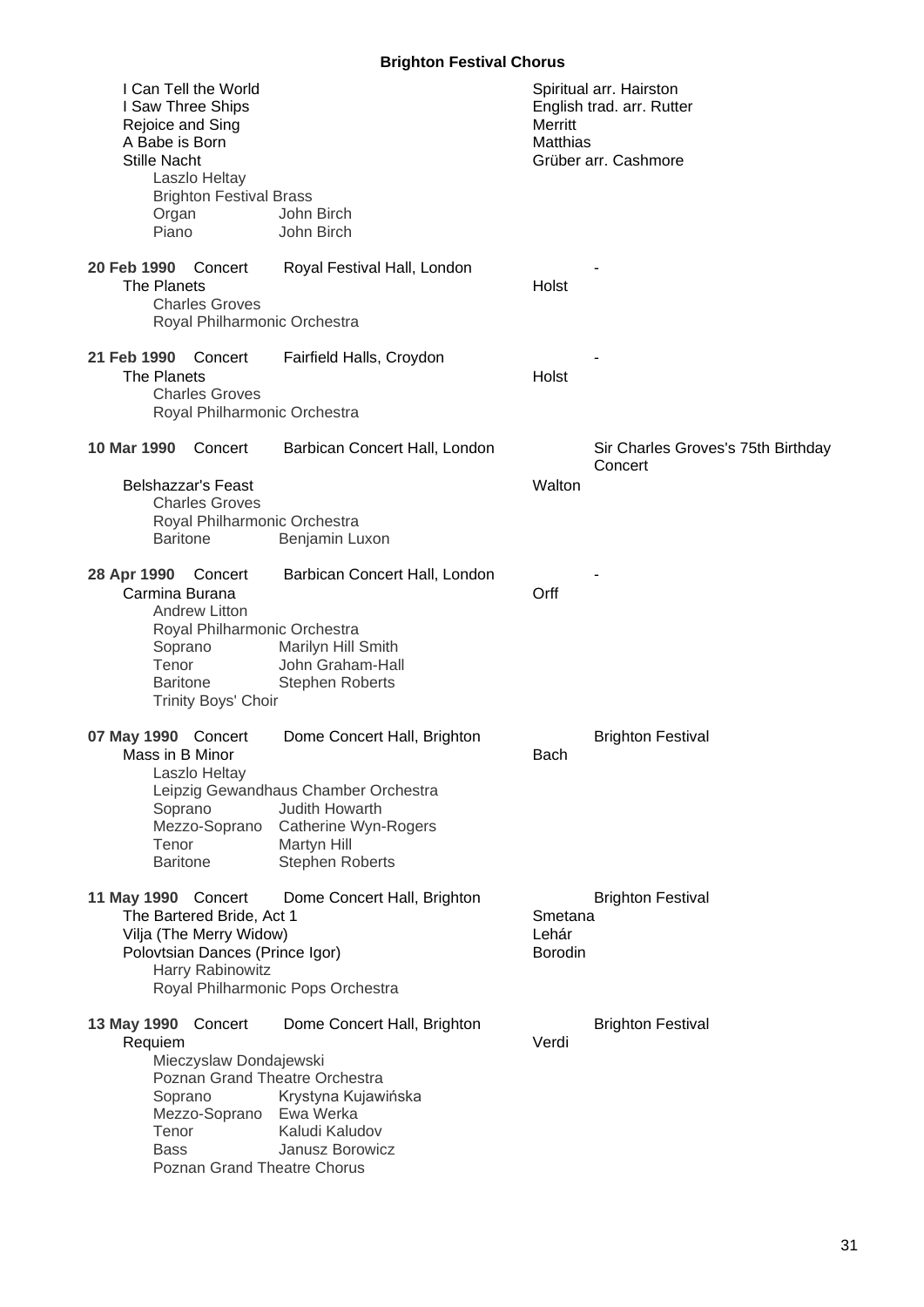|                                                                                                                                                                                                                                                                                               | DHYHIUH FESHVAI UHUHUS                                                                                                                                                                         |                                                  |  |
|-----------------------------------------------------------------------------------------------------------------------------------------------------------------------------------------------------------------------------------------------------------------------------------------------|------------------------------------------------------------------------------------------------------------------------------------------------------------------------------------------------|--------------------------------------------------|--|
| 27 May 1990 Concert<br>Alexander Nevsky (cantata)<br>Vladimir Ashkenazy<br>Royal Philharmonic Orchestra                                                                                                                                                                                       | Dome Concert Hall, Brighton<br>Mezzo-Soprano Christine Cairns                                                                                                                                  | <b>Brighton Festival</b><br>Prokofiev            |  |
| 14 Jul 1990<br>Concert<br>Symphony No. 8<br><b>Owain Arwel Hughes</b><br>Philharmonia Orchestra<br>Soprano<br>Soprano<br>Soprano<br>Mezzo-Soprano<br>Mezzo-Soprano<br>Tenor<br><b>Baritone</b><br><b>Baritone</b><br>King's College School Choir<br>Philharmonia Chorus                       | Saint David's Hall, Cardiff<br><b>Rita Cullis</b><br>Jane Eaglen<br>Amanda Roocroft<br><b>Christine Cairns</b><br>Jean Rigby<br>David Rendall<br>Benjamin Luxon<br>Anthony Michaels-Moore      | <b>Welsh Proms</b><br>Mahler                     |  |
| 28 Jul 1990<br>Concert<br>Symphony No. 8<br>Owain Arwel Hughes<br>Philharmonia Orchestra<br>Soprano<br>Soprano<br>Soprano<br>Mezzo-Soprano<br>Mezzo-Soprano<br>Tenor<br><b>Baritone</b><br><b>Baritone</b><br>King's College School Choir<br>London Philharmonic Choir<br>Philharmonia Chorus | Salisbury Cathedral, Salisbury<br><b>Rita Cullis</b><br>Jane Eaglen<br>Amanda Roocroft<br><b>Christine Cairns</b><br>Jean Rigby<br>John Mitchinson<br>Benjamin Luxon<br>Anthony Michaels-Moore | <b>Salisbury Cathedral Spire Trust</b><br>Mahler |  |
| 02 Sep 1990<br>Concert<br>L'Enfance du Christ<br><b>Richard Hickox</b><br>City of London Sinfonia<br>Soprano<br>Tenor<br><b>Bass</b><br>Bass                                                                                                                                                  | Arundel Cathedral, Arundel<br><b>Sally Burgess</b><br>Martyn Hill<br>John Tomlinson<br>Stephen Varcoe                                                                                          | <b>Arundel Festival</b><br><b>Berlioz</b>        |  |
| 06 Sep 1990<br>Recording<br>Symphony No. 9 in D minor, op.125<br>Yehudi Menuhin<br>Royal Philharmonic Orchestra<br>Soprano<br>Mezzo-Soprano<br>Tenor<br><b>Bass</b>                                                                                                                           | All Saints Church, Tooting, London<br><b>Ruth Falcon</b><br>Kathleen McKellar-Ferguson<br>Richard Margison<br><b>Thomas Thomaschke</b>                                                         | <b>Beethoven</b>                                 |  |
| 14 Sep 1990 Concert<br>War Requiem<br><b>Kurt Masur</b><br>Royal Philharmonic Orchestra<br>Soprano<br>Tenor<br><b>Baritone</b><br><b>Bach Choir</b><br>Westminster Cathedral Choir                                                                                                            | Royal Albert Hall, London<br>Yvonne Kenny<br>Anthony Rolfe Johnson<br>Olaf Bar                                                                                                                 | Henry Wood Promenade Concerts<br><b>Britten</b>  |  |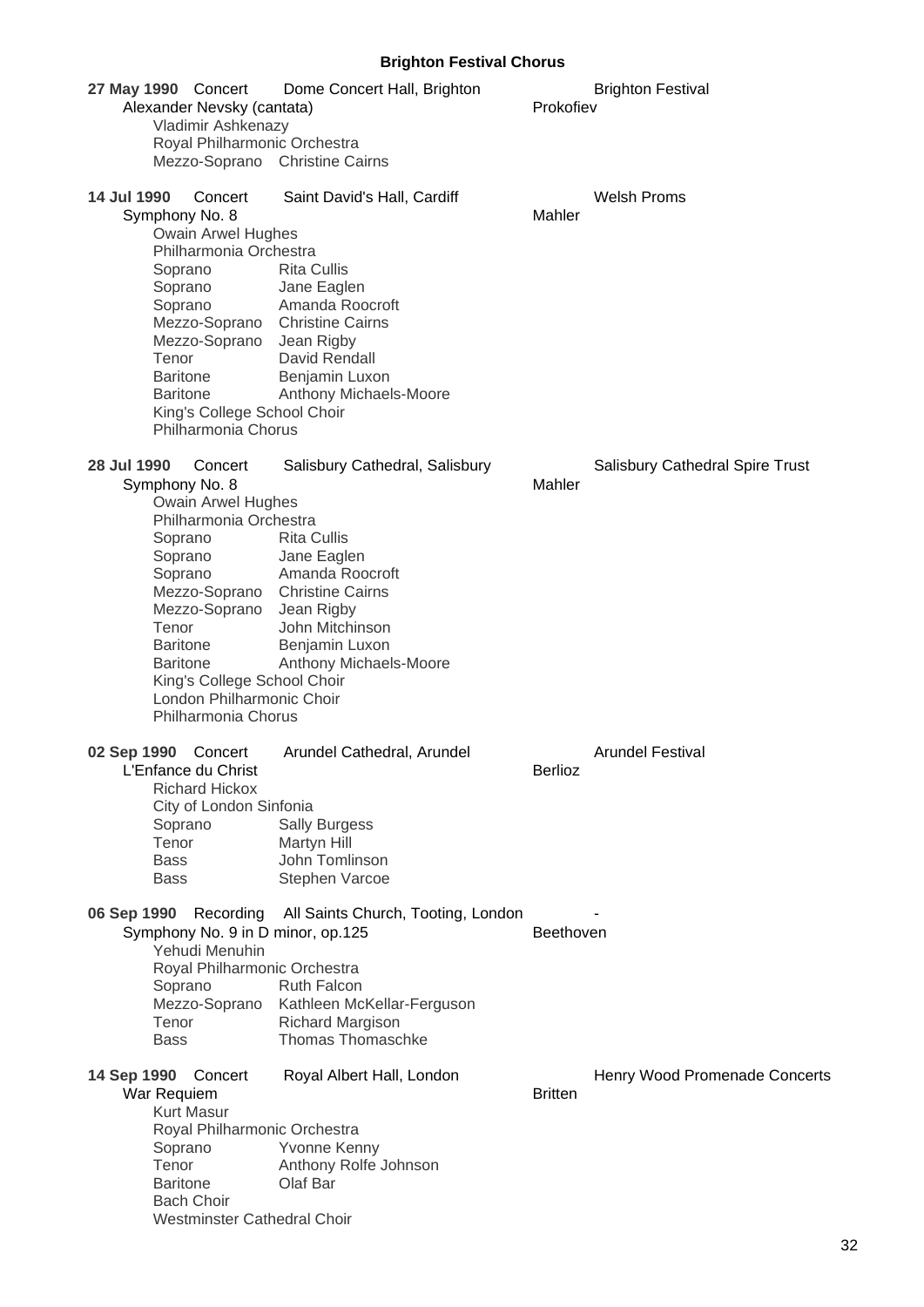26 Sep 1990 Concert Royal Festival Hall, London Requiem Verdi Mark Elder Royal Philharmonic Orchestra<br>Soprano Blizabeth Co Elizabeth Connell Mezzo-Soprano Linda Finnie Tenor Edmund Barham Bass Willard White Collegium Musicum of London **20 Oct 1990** Concert Dome Concert Hall, Brighton **Brighton & Hove Philharmonic Society** Carmina Burana Orff Barry Wordsworth Brighton Philharmonic Orchestra Soprano Alison Pearce Tenor Neil Jenkins Baritone Brian Rayner Cook Christ's Hospital School 14 Nov 1990 Concert Barbican Concert Hall, London Te Deum<br>
Belshazzar's Feast<br>
Patterson Nelson and Malton Belshazzar's Feast Geoffrey Simon Royal Philharmonic Orchestra<br>Soprano Malgorzata Malgorzata Armanowska Baritone Stephen Roberts Finchley Children's Music Group 25 Nov 1990 Concert Royal Albert Hall, London Carmina Burana Orff Nicholas Cleobury Royal Philharmonic Orchestra Soprano Marilyn Hill Smith Tenor Bonaventura Bottone Baritone Jason Howard Trinity Boys' Choir **08 Dec 1990** Concert Royal Albert Hall, London **Daily Telegraph Christmas Gala 09 Dec 1990** Festival Hallelujah (Messiah) Handel<br>The Shepherds' Farewell (L'Enfance du Christ) Handel Berlioz The Shepherds' Farewell (L'Enfance du Christ) Berlioz<br>Mary's Lullaby Bardos Mary's Lullaby James Blair London Concert Orchestra 19 Dec 1990 Concert All Saints Church, Hove The Story of Christmas In Dulci Jubilo German trad. arr. Pearsall/Jacques Coventry Carol (1591 version) anon. The Crown of Roses The Crown of Roses The Crown of Roses The Tchaikovsky Jonathan Grieves-Smith Band of the Welsh Guards Organ Michael Maine **05 Jan 1991** Concert Barbican Concert Hall, London - Symphony No. 9 in D minor, op.125 Beethoven Nicholas Cleobury Royal Philharmonic Opera Orchestra Soprano Marie Angel Mezzo-Soprano Jean Rigby Tenor Kenneth Woolam Baritone Roderick Earle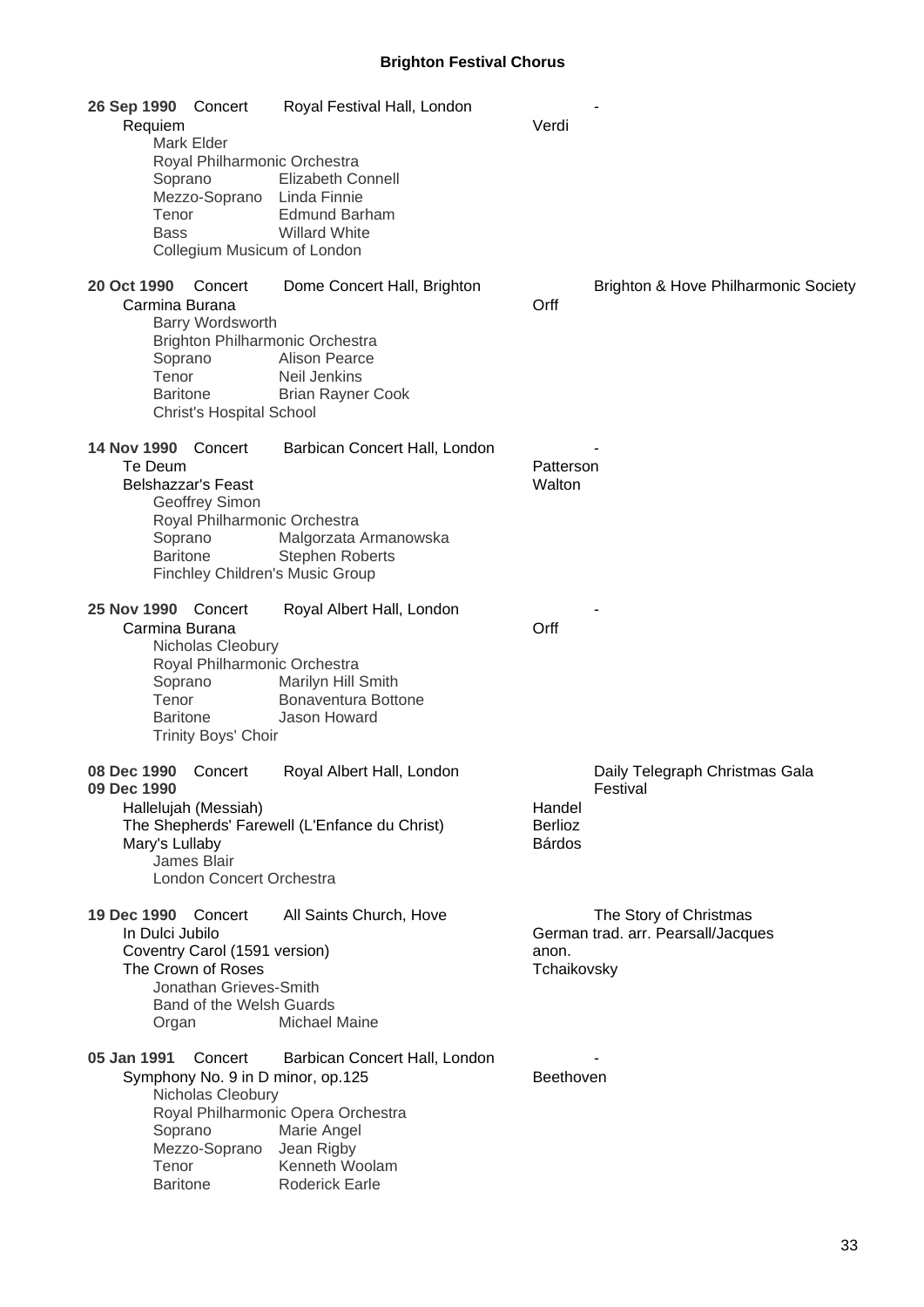|             | 30 Mar 1991 Concert<br>Messiah (Mozart orchestration)<br>Laszlo Heltay<br>City of London Sinfonia<br>Soprano<br>Contralto<br>Tenor<br><b>Bass</b>                                                                                                 | Dome Concert Hall, Brighton<br>Susan Chilcott<br><b>Catherine Denley</b><br>Lynton Atkinson<br><b>Matthew Best</b> |                                                          | Handel arr. Mozart                                 |
|-------------|---------------------------------------------------------------------------------------------------------------------------------------------------------------------------------------------------------------------------------------------------|--------------------------------------------------------------------------------------------------------------------|----------------------------------------------------------|----------------------------------------------------|
| 23 Apr 1991 | Concert<br>Alexander Nevsky (cantata)<br>Vladimir Ashkenazy<br>Royal Philharmonic Orchestra<br>Mezzo-Soprano Christine Cairns                                                                                                                     | Royal Festival Hall, London                                                                                        | Prokofiev                                                |                                                    |
|             | 03 May 1991 Concert<br>Mother Earth - Father Sky<br><b>Bing Lyle</b><br>Guitar                                                                                                                                                                    | Kingsway, Hove<br><b>Richard Spong</b>                                                                             | Lyle                                                     | <b>Brighton Festival</b>                           |
|             | 16 May 1991 Concert<br><b>Chichester Psalms</b><br>A Sea Symphony<br>Laszlo Heltay<br>Jonathan Grieves-Smith<br>Brighton Philharmonic Orchestra<br>Treble<br>Soprano<br><b>Baritone</b>                                                           | Dome Concert Hall, Brighton<br>Christopher Jones<br><b>Teresa Cahill</b><br><b>Stephen Roberts</b>                 | <b>Bernstein</b>                                         | <b>Brighton Festival</b><br>Vaughan Williams       |
|             | 25 May 1991 Concert<br>Love Walked In<br>Embraceable You<br>Summer Time (Porgy and Bess)<br>I Got Plenty o' Nuttin' (Porgy and Bess)<br>Nicholas Cleobury<br>Jonathan Grieves-Smith<br><b>BBC Concert Orchestra</b><br>Soprano<br><b>Baritone</b> | Dome Concert Hall, Brighton<br>Oh Lord, I'm on my Way (Porgy and Bess)<br>Marilyn Hill Smith<br>John Cashmore      | Gershwin<br>Gershwin<br>Gershwin<br>Gershwin<br>Gershwin | <b>Brighton Festival</b>                           |
|             | 26 May 1991 Concert<br>1812 Overture<br><b>Leonard Slatkin</b><br>Philharmonia Orchestra                                                                                                                                                          | Dome Concert Hall, Brighton                                                                                        |                                                          | <b>Brighton Festival</b><br>Tchaikovsky arr. Davis |
| 27 Jun 1991 | Concert<br>War Requiem<br>André Previn<br>Royal Philharmonic Orchestra<br>Soprano<br>Tenor<br>Baritone<br><b>Bach Choir</b><br>Trinity Boys' Choir                                                                                                | Royal Festival Hall, London<br>Andrea Gruber<br>Anthony Rolfe Johnson<br>Håkan Hagegård                            | <b>Britten</b>                                           |                                                    |
| 20 Jul 1991 | Concert<br>The Dream of Gerontius<br><b>Owain Arwel Hughes</b><br>Royal Philharmonic Orchestra<br>Mezzo-Soprano Christine Cairns<br>Tenor<br><b>Baritone</b>                                                                                      | Saint David's Hall, Cardiff<br>Dennis O'Neil<br>Anthony Michaels-Moore                                             | Elgar                                                    | <b>Welsh Proms</b>                                 |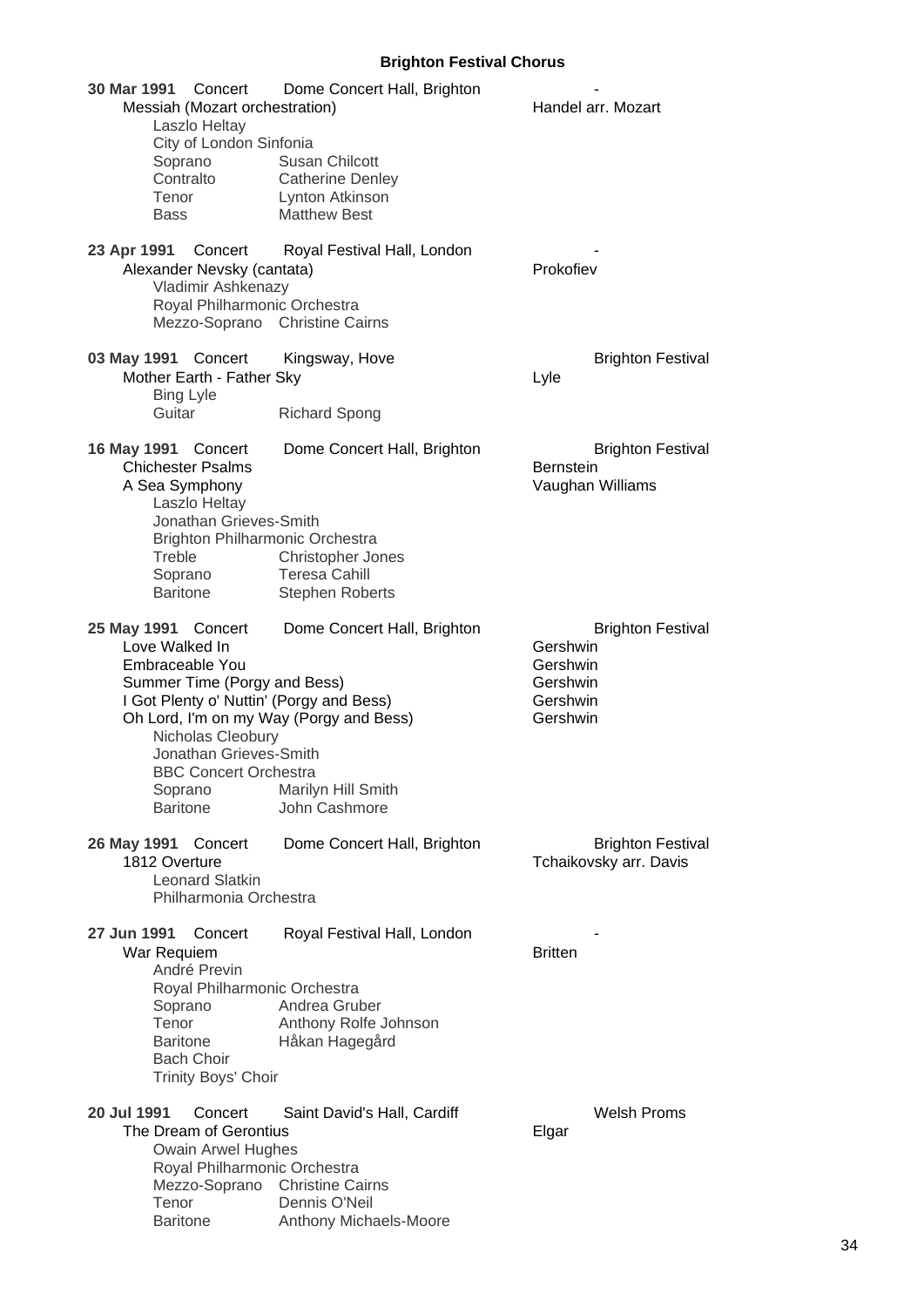| 22 Jul 1991<br>23 Jul 1991<br>Ivan the Terrible                 | Concert<br>Yuri Temirkanov                                                                                              | Royal Festival Hall, London                                                                                                                                                                                                                                     | Prokofiev                                                        |                                                        |
|-----------------------------------------------------------------|-------------------------------------------------------------------------------------------------------------------------|-----------------------------------------------------------------------------------------------------------------------------------------------------------------------------------------------------------------------------------------------------------------|------------------------------------------------------------------|--------------------------------------------------------|
| <b>Bass</b>                                                     | Royal Philharmonic Orchestra                                                                                            | Mezzo-Soprano Christine Cairns<br><b>Willard White</b>                                                                                                                                                                                                          |                                                                  |                                                        |
| 24 Jul 1991<br>25 Jul 1991                                      | Concert                                                                                                                 | Royal Festival Hall, London                                                                                                                                                                                                                                     |                                                                  |                                                        |
|                                                                 | Alexander Nevsky (cantata)<br>Yuri Temirkanov<br>Royal Philharmonic Orchestra                                           | Mezzo-Soprano Christine Cairns                                                                                                                                                                                                                                  | Prokofiev                                                        |                                                        |
| 31 Aug 1991 Concert<br>Soprano<br>Tenor<br><b>Bass</b>          | <b>Klaus Tennstedt</b><br>London Philharmonic Choir                                                                     | Royal Albert Hall, London<br>Symphony No. 9 in D minor, op.125<br>London Philharmonic Orchestra<br>Jane Eaglen<br>Mezzo-Soprano Kathleen Kuhlmann<br>Anthony Rolfe Johnson<br>John Tomlinson                                                                    | Beethoven                                                        | Henry Wood Promenade Concerts                          |
| 23 Oct 1991<br>29 Oct 1991                                      |                                                                                                                         | Recording Walthamstow Town Hall, London                                                                                                                                                                                                                         |                                                                  |                                                        |
| Tenor<br>Bass                                                   | The Song of the Forests<br>Vladimir Ashkenazy<br>Royal Philharmonic Orchestra<br>New London Children's Choir            | <b>Mikhail Kotliarov</b><br>Nikita Storojev                                                                                                                                                                                                                     | Shostakovich                                                     |                                                        |
| 18 Dec 1991                                                     | Concert<br>There is no Rose of Such Virtue<br>The Crown of Roses<br>A Great and Mighty Wonder<br>Jonathan Grieves-Smith | All Saints Church, Hove                                                                                                                                                                                                                                         | Joubert<br>Tchaikovsky                                           | The Story of Christmas<br>German trad. arr. Praetorius |
| 30 Jan 1992<br>31 Jan 1992<br>Soprano<br>Tenor<br>Bass<br>Piano | Concert<br><b>Mathias Bamert</b><br><b>BBC Philharmonic Orchestra</b>                                                   | Palais de Congres et de la Musique de<br>Lille, Lille, France<br>Fantasia for Piano, Chorus and Orchestra in C minor<br>Symphony No. 9 in D minor, op.125<br>Lynda Russell<br>Mezzo-Soprano Elizabeth Laurence<br>Kim Begley<br>Michael George<br>Roberte Mamou | <b>Beethoven</b><br>Beethoven                                    | 3eme Festival Mozart: Wolfgang<br>Invite Ludwig        |
| 21 Feb 1992<br>23 Feb 1992                                      | Recording                                                                                                               | Abbey Road Studios, London                                                                                                                                                                                                                                      |                                                                  | Recording for RPO Records                              |
| 1812 Overture<br>Jerusalem<br><b>Carl Davis</b>                 | Finlandia ("On Great Lone Hills")<br>Royal Artillery Band<br>Royal Philharmonic Orchestra                               | Chorus of the Hebrew Slaves: Va, pensiero (Nabucco)<br>Hallelujah (Messiah: Mozart orchestration)<br>Pomp & Circumstance March No. 1                                                                                                                            | <b>Sibelius</b><br>Verdi<br>Elgar arr. Davis<br>Parry arr. Elgar | Tchaikovsky arr. Davis<br>Handel arr. Mozart           |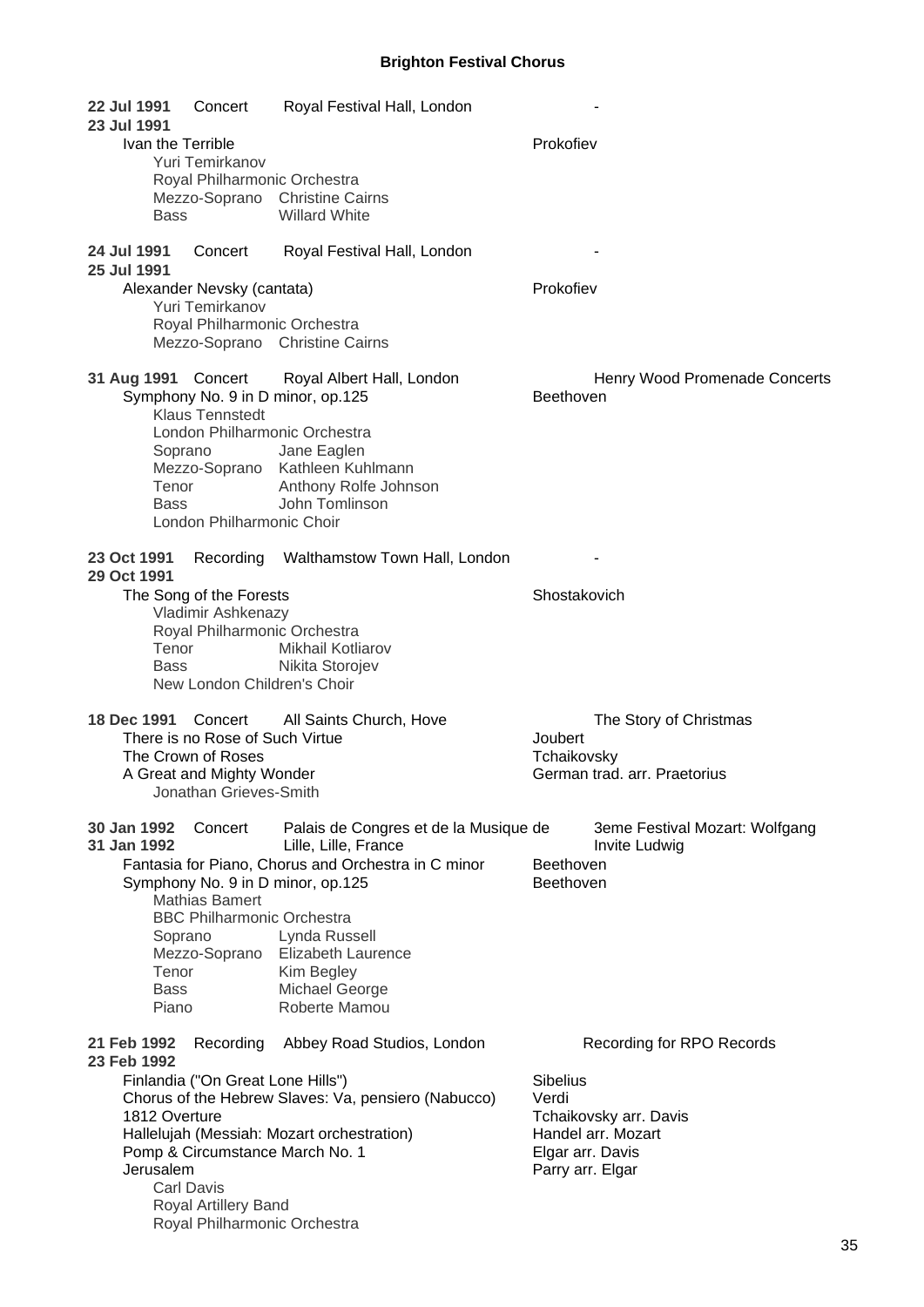| 23 Apr 1992                                                                                                          | Concert                                                                                       | Casino Den Bosch, s'Hertogenbosch,<br>Netherlands                                                                                                                                                                                                                             |                | BFC Dutch Tour 1992      |
|----------------------------------------------------------------------------------------------------------------------|-----------------------------------------------------------------------------------------------|-------------------------------------------------------------------------------------------------------------------------------------------------------------------------------------------------------------------------------------------------------------------------------|----------------|--------------------------|
| A Mass of Life                                                                                                       | <b>Richard Armstrong</b><br><b>Brabants Orkest</b>                                            |                                                                                                                                                                                                                                                                               | <b>Delius</b>  |                          |
| Soprano<br>Contralto<br>Tenor<br>Baritone                                                                            |                                                                                               | <b>Teresa Cahill</b><br><b>Yvonne Minton</b><br><b>Justin Lavender</b><br>David Wilson-Johnson                                                                                                                                                                                |                |                          |
| 24 Apr 1992 Concert<br>A Mass of Life                                                                                | <b>Richard Armstrong</b><br><b>Brabants Orkest</b>                                            | De Vereeniging, Nijmegen, Netherlands                                                                                                                                                                                                                                         | Delius         | BFC Dutch Tour 1992      |
| Soprano<br>Tenor<br>Baritone                                                                                         | Contralto                                                                                     | <b>Teresa Cahill</b><br><b>Yvonne Minton</b><br><b>Justin Lavender</b><br>David Wilson-Johnson                                                                                                                                                                                |                |                          |
| 25 Apr 1992 Concert<br>A Mass of Life                                                                                | <b>Richard Armstrong</b>                                                                      | Stadsschouwburg, Eindhoven, Netherlands BFC Dutch Tour 1992                                                                                                                                                                                                                   | <b>Delius</b>  |                          |
| Soprano<br>Tenor                                                                                                     | <b>Brabants Orkest</b><br>Contralto<br>Baritone                                               | <b>Teresa Cahill</b><br><b>Yvonne Minton</b><br><b>Justin Lavender</b><br>David Wilson-Johnson                                                                                                                                                                                |                |                          |
| 03 May 1992 Concert<br>Soprano<br>Contralto<br>Tenor<br>Tenor<br><b>Baritone</b><br>Actor<br>Actor<br>Actor<br>Actor | Joan of Arc at the Stake<br>David Robertson<br><b>BBC Symphony Orchestra</b><br>Mezzo-Soprano | Dome Concert Hall, Brighton<br>Ann Liebeck<br>Philippa Dames-Longworth<br><b>Catherine Denley</b><br><b>Neil Jenkins</b><br><b>Christopher Lemmings</b><br>John Hancorn<br>Fiona Shaw<br>George Staines<br>Anna Wing<br>John Woodvine<br>Christ's Hospital Junior Girls Choir | Honegger       | <b>Brighton Festival</b> |
| 09 May 1992 Concert<br>A Mass of Life<br>Soprano<br>Contralto<br>Tenor<br>Baritone                                   | <b>Richard Armstrong</b><br><b>Brabants Orkest</b>                                            | Dome Concert Hall, Brighton<br>Teresa Cahill<br><b>Yvonne Minton</b><br><b>Justin Lavender</b><br>David Wilson-Johnson                                                                                                                                                        | <b>Delius</b>  | <b>Brighton Festival</b> |
| 13 May 1992 Concert<br>Symphony No. 3                                                                                | Arpad Joo<br><b>Brabants Orkest</b><br>Mezzo-Soprano                                          | Dome Concert Hall, Brighton<br>Carolyn Watkinson<br>Christ's Hospital Junior Girls Choir                                                                                                                                                                                      | Mahler         | <b>Brighton Festival</b> |
| 24 May 1992 Concert                                                                                                  | Grande Messe des Morts<br><b>Leonard Slatkin</b>                                              | Dome Concert Hall, Brighton                                                                                                                                                                                                                                                   | <b>Berlioz</b> | <b>Brighton Festival</b> |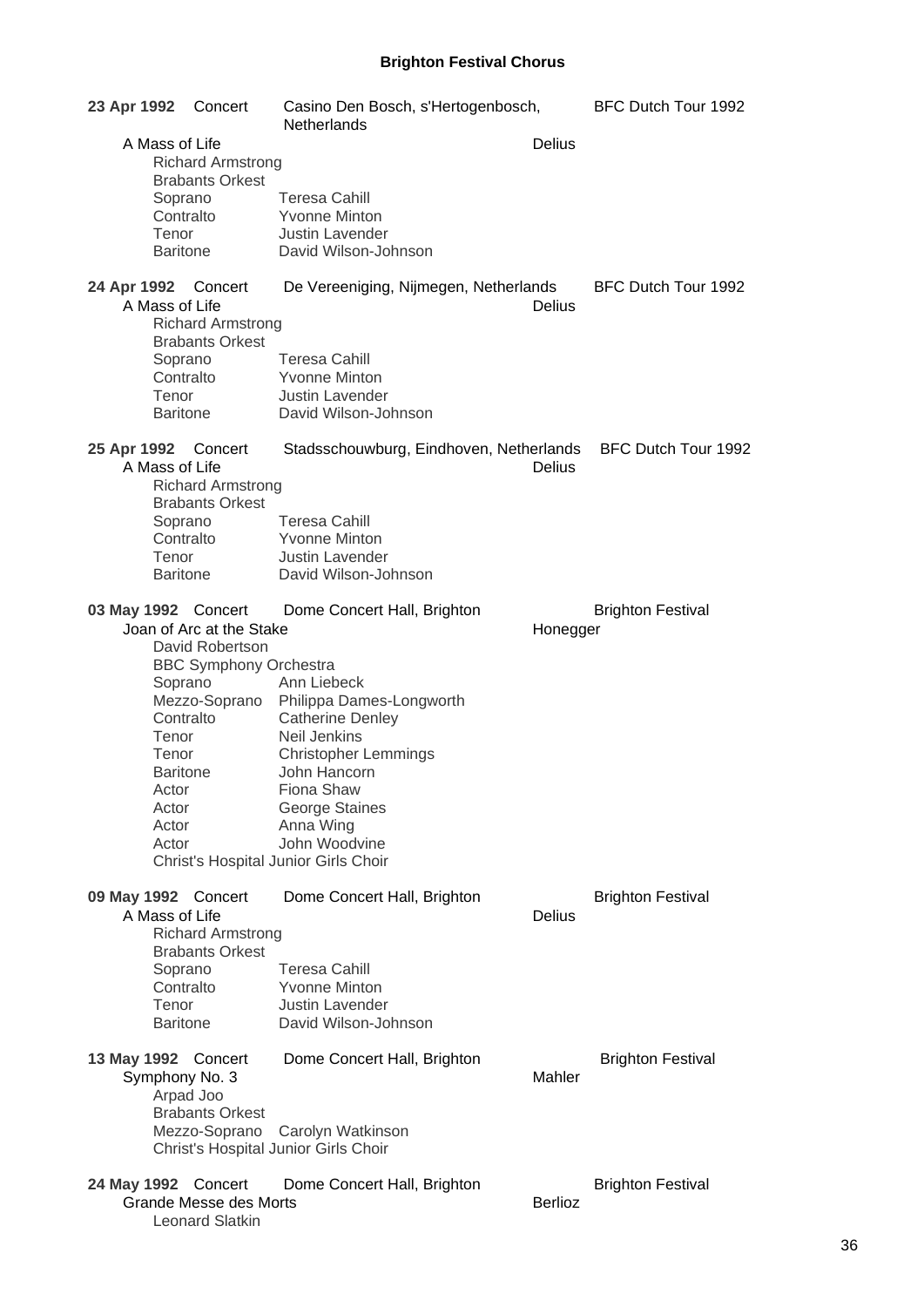| Philharmonia Orchestra<br>Tenor                                                                                                                                                                                      | <b>Robert Tear</b>                                                                                                                                                                      |                                                                                                                         |
|----------------------------------------------------------------------------------------------------------------------------------------------------------------------------------------------------------------------|-----------------------------------------------------------------------------------------------------------------------------------------------------------------------------------------|-------------------------------------------------------------------------------------------------------------------------|
| 27 May 1992 Concert<br>The Dream of Gerontius<br><b>Richard Armstrong</b><br>Royal Philharmonic Orchestra<br>Mezzo-Soprano Linda Finnie<br>Tenor<br>Baritone                                                         | Wells Cathedral, Wells, Somerset<br><b>Keith Lewis</b><br>David Wilson-Johnson                                                                                                          | <b>Bath Festival</b><br>Elgar                                                                                           |
| 27 Jun 1992 Concert<br>04 Jul 1992                                                                                                                                                                                   | Leeds Castle, Kent                                                                                                                                                                      | Leeds Castle Open Air Concerts                                                                                          |
| Soldiers' Chorus (Faust)<br>Toreador Song (Carmen)<br>Anvil Chorus (Il Trovatore)<br>1812 Overture<br>Pomp & Circumstance March No. 1<br>Jerusalem<br><b>Carl Davis</b><br>Royal Artillery Band<br>Tenor<br>Baritone | Scena and Duetto: E lui! Desso (Don Carlos)<br>Galop Infernal (Orpheus in the Underworld)<br>Radio-Television Luxembourg Symphony Orchestra<br>David Rendall<br><b>Jonathan Summers</b> | Gounod<br><b>Bizet</b><br>Verdi<br>Verdi<br>Tchaikovsky arr. Davis<br>Elgar arr. Davis<br>Offenbach<br>Parry arr. Elgar |
| 18 Jul 1992<br>Concert<br>A Sea Symphony<br>Vernon Handley<br>Royal Philharmonic Orchestra<br>Soprano<br><b>Baritone</b><br><b>London Choral Society</b>                                                             | Royal Albert Hall, London<br>Joan Rodgers<br>Simon Keenlyside                                                                                                                           | Henry Wood Promenade Concerts<br>Vaughan Williams                                                                       |
| 06 Sep 1992 Concert<br>Symphony No. 9 in D minor, op.125<br>Vladimir Ashkenazy<br>Soprano<br>Mezzo-Soprano<br>Tenor<br><b>Bass</b><br>London Symphony Chorus                                                         | Royal Albert Hall, London<br>Berlin Radio Symphony Orchestra<br><b>Margaret Price</b><br>Martine Mahé<br>Jan Blinkhof<br>Kurt Moll                                                      | Henry Wood Promenade Concerts<br>Beethoven                                                                              |
| 15 Oct 1992<br>Concert<br>Háry János (concert suite)<br>Adám Fischer<br>Royal Philharmonic Orchestra<br>Soprano<br>Mezzo-Soprano<br>Tenor<br><b>Baritone</b>                                                         | Royal Festival Hall, London<br>Ingrid Attrot<br><b>Tamara Takács</b><br>Adrian Thompson<br>Károly Szilágyi                                                                              | Kodály                                                                                                                  |
| 31 Oct 1992<br>Concert<br>Requiem<br>Laszlo Heltay<br><b>Brighton Philharmonic Orchestra</b><br>Soprano<br>Mezzo-Soprano<br>Tenor<br><b>Bass</b>                                                                     | Dome Concert Hall, Brighton<br>Susan Bullock<br><b>Elizabeth Laurence</b><br><b>Edmund Barham</b><br><b>Matthew Best</b>                                                                | Brighton & Hove Philharmonic Society<br>Verdi                                                                           |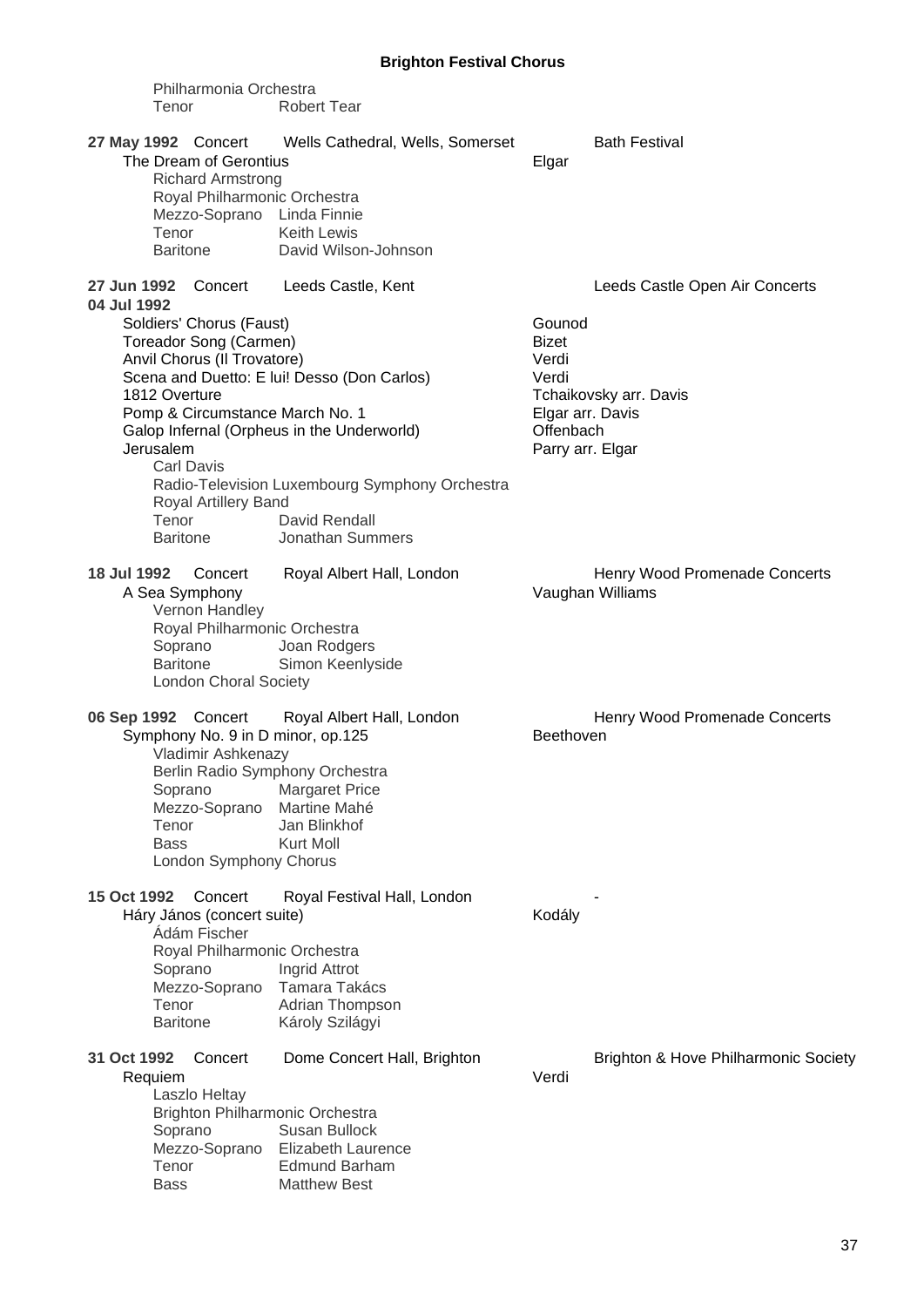|                | 07 Nov 1992 Concert<br><b>Belshazzar's Feast</b><br>Jan Latham-Koenig<br><b>Bass</b><br><b>BBC Welsh Chorus</b>                                                                                                                                            | Saint David's Hall, Cardiff<br><b>BBC Welsh Symphony Orchestra</b><br><b>Bryn Terfel</b>                                             | Walton                   |                                                                                |
|----------------|------------------------------------------------------------------------------------------------------------------------------------------------------------------------------------------------------------------------------------------------------------|--------------------------------------------------------------------------------------------------------------------------------------|--------------------------|--------------------------------------------------------------------------------|
| 13 Dec 1992    | Concert                                                                                                                                                                                                                                                    | Royal Albert Hall, London                                                                                                            |                          | Gala Concert in aid of World Wide<br><b>Fund for Nature</b>                    |
|                | Symphony No. 8<br>Lorin Maazel<br>Philharmonia Orchestra<br>Soprano<br>Soprano<br>Soprano<br>Mezzo-Soprano Linda Finnie<br>Mezzo-Soprano<br>Tenor<br><b>Bass</b><br><b>Bass</b><br><b>BBC Symphony Chorus</b><br>Philharmonia Chorus<br>Tiffin Boys' Choir | Pamela Coburn<br>Alison Hargan<br>Faye Robinson<br>Christa Ludwig<br>Peter Straka<br>Ludwig Baumann<br>Kurt Rydl                     | Mahler                   |                                                                                |
| <b>Torches</b> | 16 Dec 1992 Concert<br>Away in a Manger<br>Mary's Lullaby<br>The Three Kings<br>Jonathan Grieves-Smith<br><b>Barry Wassell</b><br><b>Chichester Cathedral Choir</b>                                                                                        | All Saints Church, Hove<br>Normandy Band of the Royal Green Jackets                                                                  | <b>Bárdos</b><br>Joubert | The Story of Christmas<br>Normandy trad. arr. Jacques<br>Cornelius arr. Atkins |
| 21 Jan 1993    | Concert<br><b>Belshazzar's Feast</b><br>Vladimir Ashkenazy<br>Royal Philharmonic Orchestra<br><b>Bass</b>                                                                                                                                                  | Royal Festival Hall, London<br>John Connell                                                                                          | Walton                   | <b>NEC International Series</b>                                                |
|                | 09 May 1993 Concert<br>A Symphonic Mass<br>George Lloyd                                                                                                                                                                                                    | Dome Concert Hall, Brighton<br>Bournemouth Symphony Orchestra                                                                        | Lloyd                    | <b>Brighton Festival</b>                                                       |
|                | 30 May 1993 Concert<br>Symphony No. 2 (Resurrection)<br>Gennadi Rozhdestvensky<br><b>BBC Philharmonic Orchestra</b><br>Soprano<br>Mezzo-Soprano Sarah Walker                                                                                               | Dome Concert Hall, Brighton<br><b>Teresa Cahill</b>                                                                                  | Mahler                   | <b>Brighton Festival</b>                                                       |
| 07 Jun 1993    | Concert<br><b>Glagolitic Mass</b><br>Libor Pešek<br>Royal Philharmonic Orchestra<br>Soprano<br>Tenor<br><b>Bass</b><br>Organ                                                                                                                               | Royal Festival Hall, London<br><b>Helen Field</b><br>Mezzo-Soprano Ameral Gunson<br>John Horton Murray<br>Roger Roloff<br>John Scott | Janácek                  |                                                                                |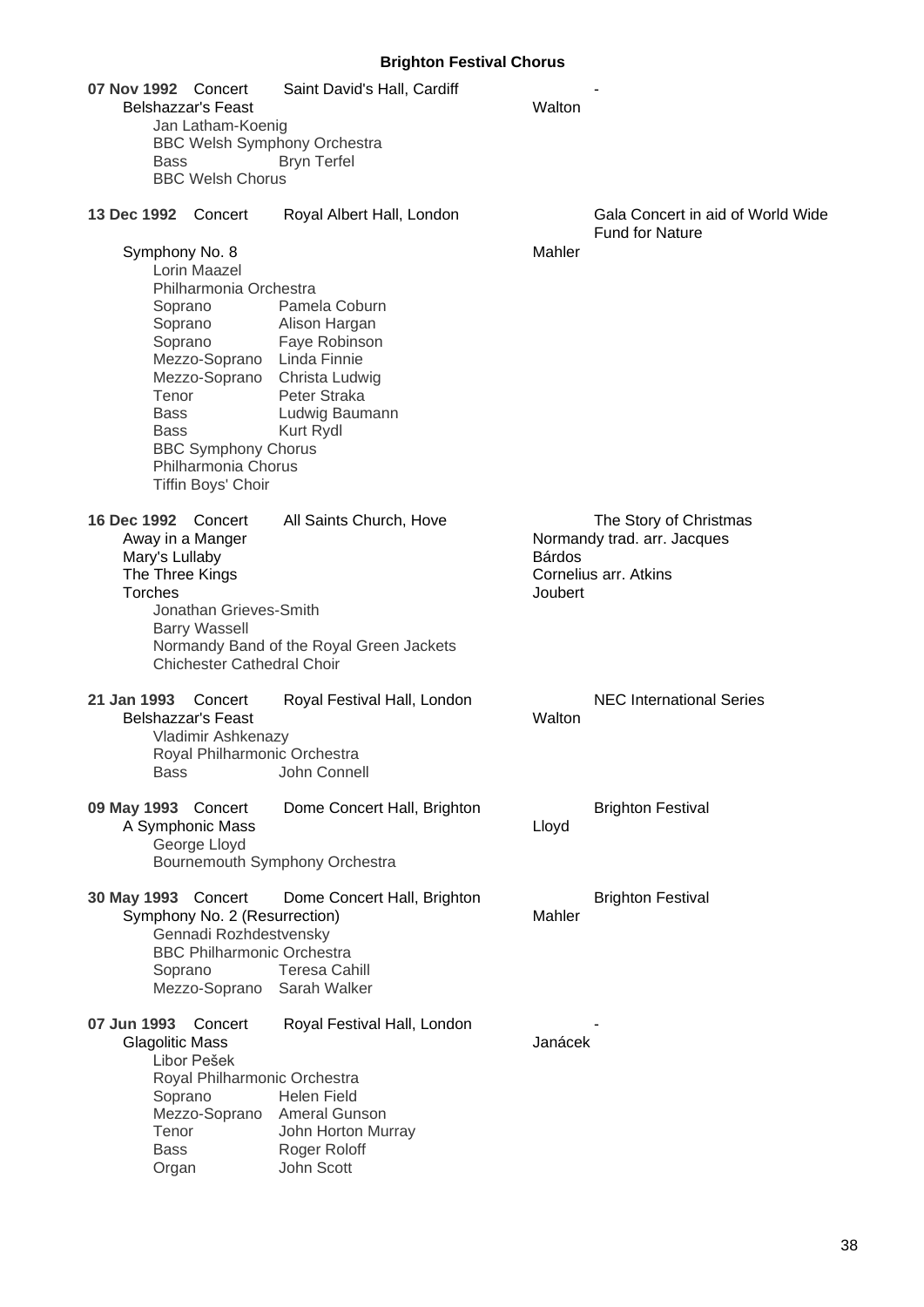| 19 Jun 1993<br>20 Jun 1993                                          | Recording<br>A Symphonic Mass<br>George Lloyd                                                                                                       | Southampton Guildhall, Southampton<br>Bournemouth Symphony Orchestra                                                                        | Lloyd                                                                                                                                                              |
|---------------------------------------------------------------------|-----------------------------------------------------------------------------------------------------------------------------------------------------|---------------------------------------------------------------------------------------------------------------------------------------------|--------------------------------------------------------------------------------------------------------------------------------------------------------------------|
| 25 Jun 1993<br>03 Jul 1993                                          | Concert                                                                                                                                             | Leeds Castle, Kent                                                                                                                          | Leeds Castle Open Air Concerts                                                                                                                                     |
| 1812 Overture<br>Jerusalem<br>Rule, Britannia!<br><b>Carl Davis</b> | The Blue Danube Waltz<br>Barcarolle (Tales of Hoffmann)<br>Anvil Chorus (Il Trovatore)<br>Royal Artillery Band<br>Royal Philharmonic Orchestra      | Grand Chorus, Finale Act 2 (Aida) (excerpt)<br>Pomp & Circumstance March No. 1<br>See, the Conqu'ring Hero Comes (Judas Maccabeus)          | Verdi<br><b>Strauss</b><br>Offenbach arr. Davis<br>Tchaikovsky arr. Davis<br>Elgar arr. Davis<br>Parry arr. Elgar<br>Verdi<br>Handel arr. Davis<br>Arne arr. Davis |
| 12 Nov 1993 Concert<br>The Planets                                  | <b>Enrique Batiz</b><br>Royal Philharmonic Orchestra                                                                                                | Royal Festival Hall, London                                                                                                                 | Holst                                                                                                                                                              |
| 04 Dec 1993 Concert<br>Lelio<br>Tenor<br><b>Baritone</b><br>Speaker | Seiji Ozawa<br>Boston Symphony Orchestra                                                                                                            | Royal Festival Hall, London<br>Vinson Cole<br>François Le Roux<br><b>Lambert Wilson</b>                                                     | London International Orchestral<br><b>Berlioz</b>                                                                                                                  |
| 11 Dec 1993 Concert<br>1812 Overture<br>Tenor                       | Triumphal March (Aida)<br>Hallelujah (Messiah)<br>Nessun Dorma (Turandot)<br>Anthony Inglis<br>Band of the Welsh Guards<br>London Concert Orchestra | <b>Brighton Centre, Brighton</b><br>Chorus of the Hebrew Slaves: Va, pensiero (Nabucco)<br>Pomp & Circumstance March No. 1<br>Gordon Wilson | Verdi<br>Elgar arr. Davis<br>Verdi<br>Handel<br>Puccini<br>Tchaikovsky arr. Davis                                                                                  |
| 15 Dec 1993<br>O Little One Sweet                                   | Concert<br>The Cherry Tree Carol<br>The Blessed Son of God (Hodie)<br>Jesu, Joy of Man's Desiring<br><b>Philip Towler</b><br><b>Barry Wassell</b>   | All Saints Church, Hove<br>Salamanca & Normandy Bands of the Light Division                                                                 | The Story of Christmas<br>English trad. arr. Willcocks<br>Bach<br>Vaughan Williams<br>Bach                                                                         |
| 25 Jan 1994<br>Requiem<br>Soprano<br>Tenor<br><b>Baritone</b>       | Concert<br>Paolo Olmi<br>Royal Philharmonic Orchestra<br>Mezzo-Soprano<br><b>London Choral Society</b>                                              | Royal Festival Hall, London<br>Norma Fantini<br>Luciana d'Intino<br>César Hernández<br>Simone Alberghini                                    | Verdi                                                                                                                                                              |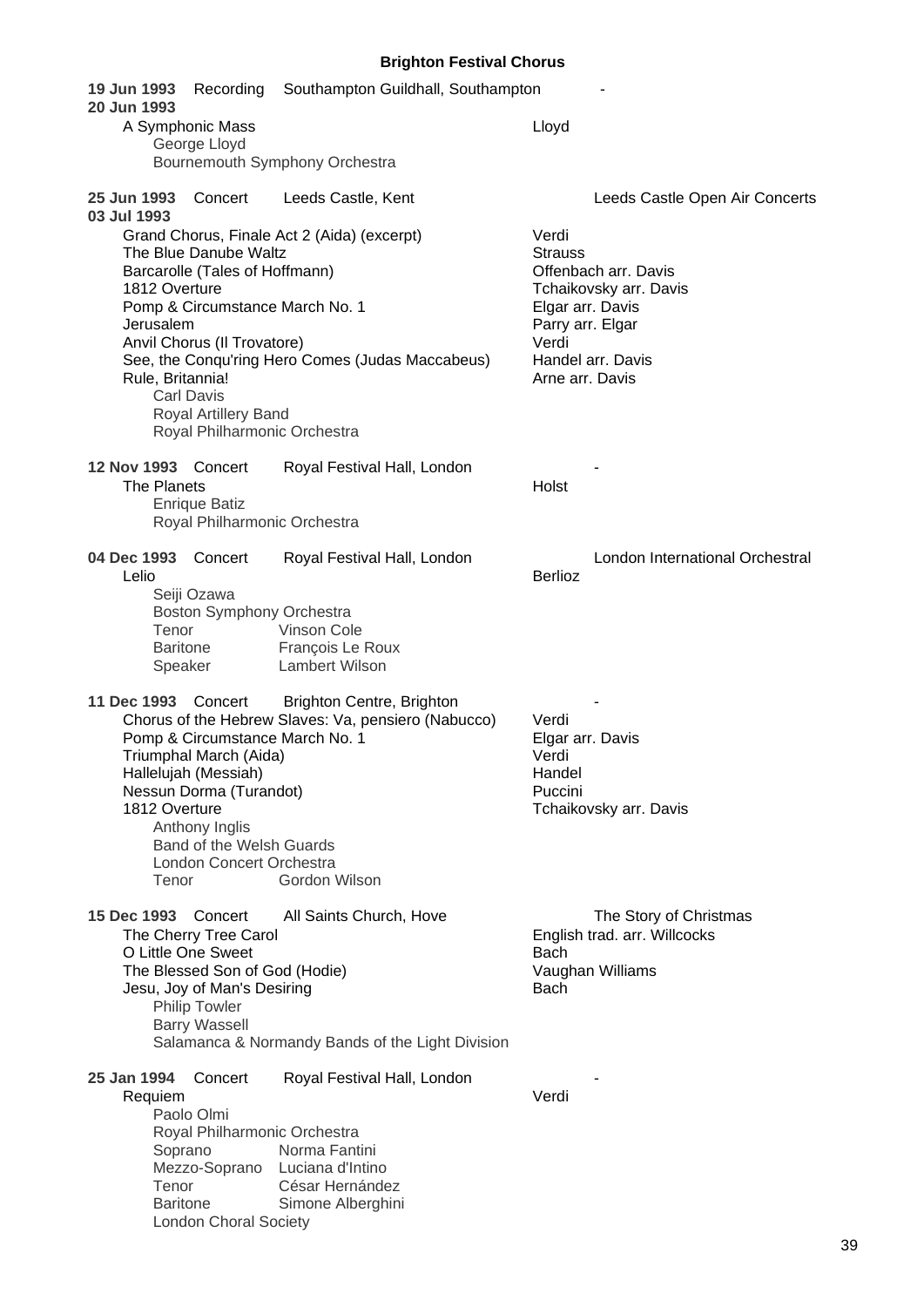**01 Mar 1994** Recording Saint Paul's Cathedral, London - Requiem Verdi Owain Arwel Hughes Royal Philharmonic Orchestra<br>Soprano Elizabeth Co Elizabeth Connell Mezzo-Soprano Ameral Gunson Tenor Edmund Barham Bass John Tomlinson Royal Choral Society 04 May 1994 Concert Barbican Concert Hall, London Stabat Mater **National Stabat Mater Rossini** Carlo Rizzi Royal Philharmonic Orchestra Soprano Barbara Frittoli Mezzo-Soprano Markella Hatziano Tenor Bruce Ford Baritone Simone Alberghini 17 May 1994 Concert Nouveau Siecle, Lille, France **18 May 1994** Romeo et Juliette **Berlioz** Mark Elder Orchestre National de Lille Mezzo-Soprano Martine Mahé Tenor Leonard Pezzino Bass David Pittsinger Academy of St Martin in the Fields Chorus 21 May 1994 Concert Dome Concert Hall, Brighton **Brighton Festival** Romeo et Juliette Berlioz Mark Elder Orchestre National de Lille Mezzo-Soprano Martine Mahé Tenor Leonard Pezzino Bass David Pittsinger Academy of St Martin in the Fields Chorus 29 May 1994 Concert Dome Concert Hall, Brighton **Brighton Festival** Symphony of Psalms Symphony of Psalms Mathias Bamert London Philharmonic Orchestra **25 Jun 1994** Concert Leeds Castle, Kent Leeds Castle Open Air Concerts **02 Jul 1994** O Fortuna (Carmina Burana) **Orff** Chorus of Cigarette Girls (Carmen) Bizet Habanera (Carmen) Bizet Di Quella Pira (Il Trovatore) Verdi 1812 Overture Tchaikovsky arr. Davis Pomp & Circumstance March No. 1 Elgar Galop Infernal (Orpheus in the Underworld) Cffenbach Jerusalem Parry arr. Elgar Carl Davis Royal Artillery Band Royal Philharmonic Orchestra Soprano Victoria de los Angeles<br>Tenor Dennis O'Neil Dennis O'Neil 14 Sep 1994 Concert Royal Festival Hall, London Requiem Mass in D minor, K 626 Mozart Glagolitic Mass Janácek

Charles Mackerras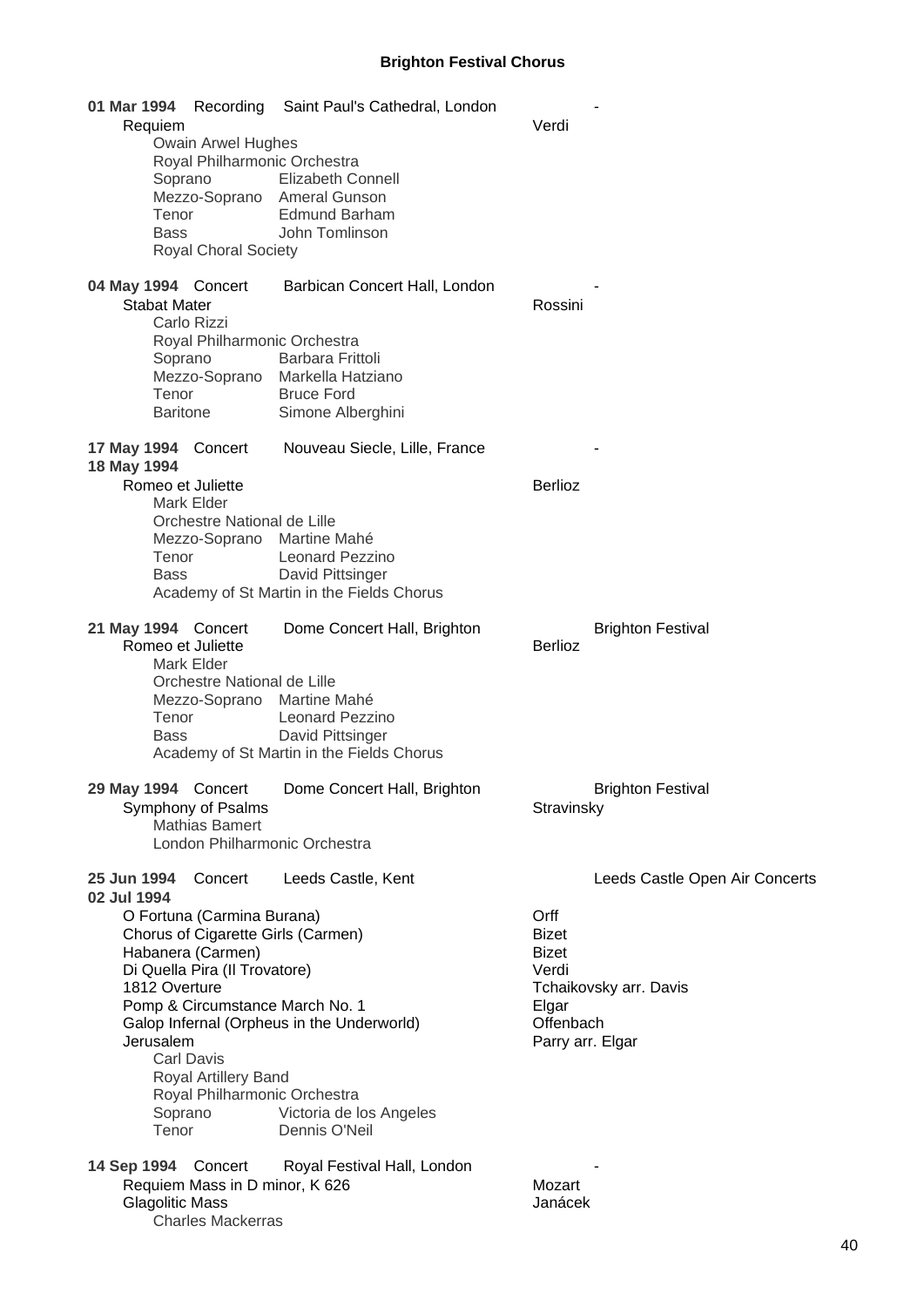|             | Royal Philharmonic Orchestra<br>Soprano<br>Mezzo-Soprano<br>Tenor<br><b>Bass</b>                                                                                                                                       | <b>Helen Field</b><br>Jean Rigby<br>Philip Langridge<br>David Thomas                                                                                                              |                    |                                                                                        |
|-------------|------------------------------------------------------------------------------------------------------------------------------------------------------------------------------------------------------------------------|-----------------------------------------------------------------------------------------------------------------------------------------------------------------------------------|--------------------|----------------------------------------------------------------------------------------|
| 23 Sep 1994 | Concert                                                                                                                                                                                                                | Sint-Michielskathedraal, Brussels, Belgium Festival van Vlaanderen                                                                                                                |                    | Internationaal                                                                         |
|             | War Requiem<br><b>Steven Sloane</b><br>Bochumer Symphoniker<br>Soprano<br>Tenor<br><b>Baritone</b>                                                                                                                     | Penelope Walmsley-Clark<br>lan Bostridge<br><b>Roman Trekel</b><br>Schola Cantorum Cantate Domino (Aalst)                                                                         | <b>Britten</b>     |                                                                                        |
| 30 Oct 1994 | Concert<br><b>Zadok the Priest</b><br>The King Shall Rejoice<br><b>Mathias Bamert</b><br><b>London Mozart Players</b>                                                                                                  | Dome Concert Hall, Brighton                                                                                                                                                       | Handel<br>Handel   | Brighton & Hove Philharmonic Society                                                   |
|             | 05 Dec 1994 Concert<br>The Bells<br>Vladimir Ashkenazy<br>Royal Philharmonic Orchestra<br>Soprano<br>Tenor<br><b>Baritone</b><br><b>London Choral Society</b>                                                          | Royal Festival Hall, London<br>Elena Prokina<br>Philip Langridge<br>David Wilson-Johnson                                                                                          | Rachmaninov        |                                                                                        |
|             | 14 Dec 1994 Concert<br>Blessed be that Maid Mary<br>I Saw a Fair Maiden<br>In Dulci Jubilo<br><b>Torches</b><br>Robert Owen<br><b>Philip Towler</b><br>Band of the Light Division<br><b>Chichester Cathedral Choir</b> | All Saints Church, Hove                                                                                                                                                           | Warlock<br>Joubert | The Story of Christmas<br>English trad. arr. Willcocks<br>German trad. arr. Praetorius |
| 26 Mar 1995 | Concert<br>Symphony No. 9 in D minor, op.125<br>Barry Wordsworth<br><b>Brighton Philharmonic Orchestra</b><br>Soprano<br>Mezzo-Soprano<br>Tenor<br><b>Bass</b>                                                         | Dome Concert Hall, Brighton<br><b>Malmfrid Sand</b><br>Thérèse Feighan<br>Philip Salmon<br>Andrew Greenan                                                                         | Beethoven          | Brighton & Hove Philharmonic Society                                                   |
|             | 05 May 1995 Concert<br>War Requiem<br><b>Steven Sloane</b><br>Soprano<br>Tenor<br><b>Baritone</b>                                                                                                                      | Dome Concert Hall, Brighton<br>Bournemouth Symphony Orchestra<br>Susannah Glanville<br>John Mark Ainsley<br><b>Thomas Mohr</b><br>Hurstpierpoint College Junior School Choristers | <b>Britten</b>     | <b>Brighton Festival</b>                                                               |
|             | 11 May 1995 Concert<br><b>Psalmus Hungaricus</b><br>Cantata Profana<br>Laszlo Heltay<br><b>Budapest Symphony Orchestra</b>                                                                                             | Dome Concert Hall, Brighton                                                                                                                                                       | Kodály<br>Bartók   | <b>Brighton Festival</b>                                                               |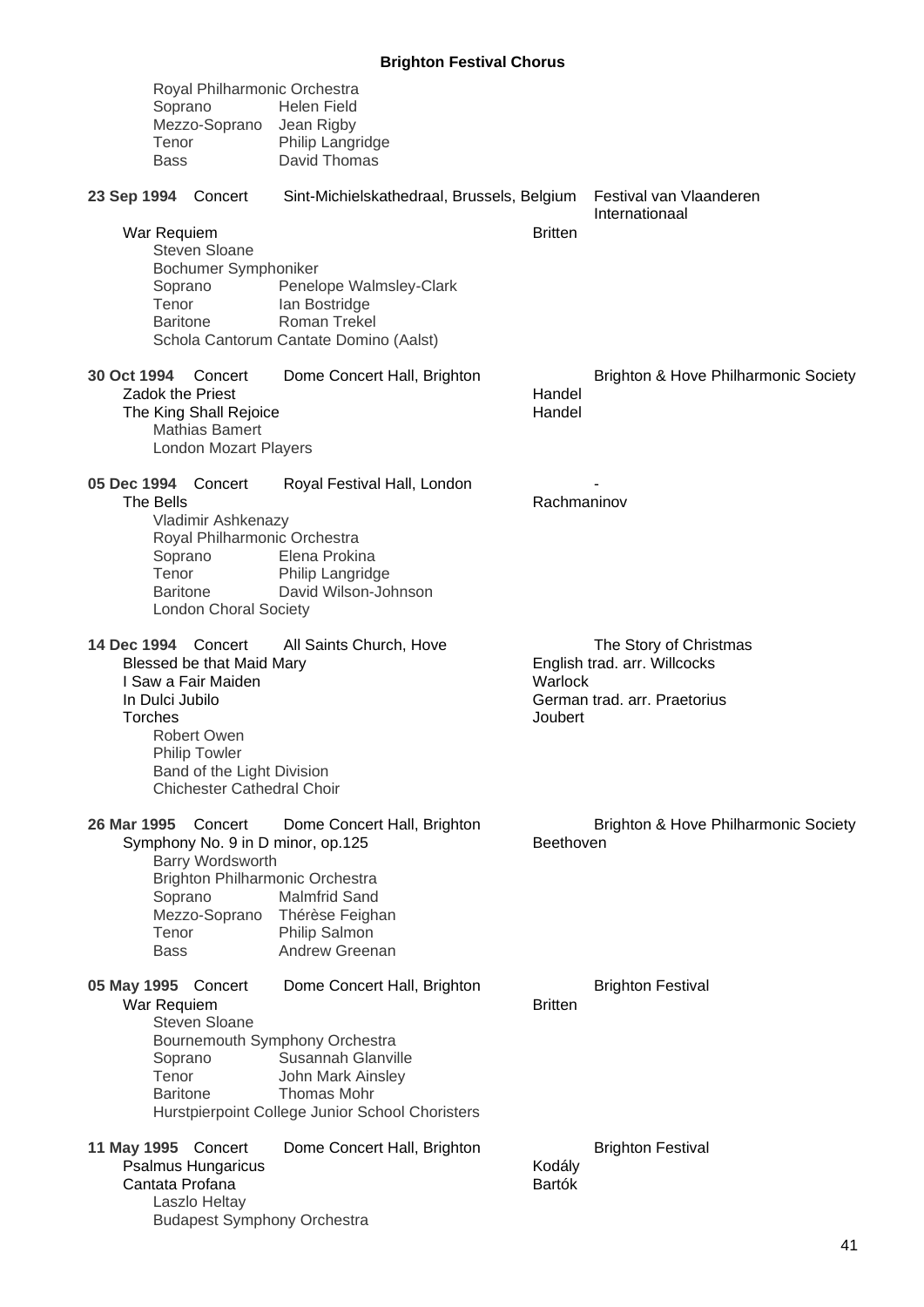| Tenor<br><b>Bass</b>                                                                                                                                                                                                                                                                                                                                 | <b>Justin Lavender</b><br><b>Matthew Best</b>                                                                                                                                      |                                                                                                                                                                                                    |
|------------------------------------------------------------------------------------------------------------------------------------------------------------------------------------------------------------------------------------------------------------------------------------------------------------------------------------------------------|------------------------------------------------------------------------------------------------------------------------------------------------------------------------------------|----------------------------------------------------------------------------------------------------------------------------------------------------------------------------------------------------|
| 28 May 1995 Concert<br>Requiem Mass in D minor, K 626<br><b>Leonard Slatkin</b><br>Philharmonia Orchestra<br>Soprano<br>Mezzo-Soprano Alison Duguid<br>Tenor<br><b>Bass</b>                                                                                                                                                                          | Dome Concert Hall, Brighton<br>Denise Mulholland<br><b>Timothy Robinson</b><br><b>Andrew Slater</b>                                                                                | <b>Brighton Festival</b><br>Mozart                                                                                                                                                                 |
| 03 Jun 1995<br>Concert<br>Romeo et Juliette<br><b>Valery Gergiev</b><br>Royal Philharmonic Orchestra<br>Mezzo-Soprano<br>Tenor<br><b>Bass</b><br><b>London Voices</b>                                                                                                                                                                                | Royal Festival Hall, London<br>Olga Borodina<br>Donald Kaasch<br>Sergei Aleksashkin                                                                                                | <b>Berlioz</b>                                                                                                                                                                                     |
| 13 Jun 1995<br>Concert                                                                                                                                                                                                                                                                                                                               | Hampton Court Palace, Richmond<br>upon Thames                                                                                                                                      | Hampton Court Palace Festival                                                                                                                                                                      |
| Symphony No. 9 in D minor, op.125<br>Yehudi Menuhin<br>Royal Philharmonic Orchestra<br>Soprano<br>Tenor<br><b>Baritone</b>                                                                                                                                                                                                                           | Jean Glennon<br>Mezzo-Soprano Dalia Schaechter<br>Algirdas Janutas<br><b>Benno Schollum</b>                                                                                        | Beethoven                                                                                                                                                                                          |
| 24 Jun 1995<br>Concert                                                                                                                                                                                                                                                                                                                               | Leeds Castle, Kent                                                                                                                                                                 | Leeds Castle Open Air Concerts                                                                                                                                                                     |
| 01 Jul 1995<br>The Blue Danube Waltz<br>Nessun Dorma (Turandot)<br>1812 Overture<br>Jerusalem<br>Pomp & Circumstance March No. 1<br>The Battle Hymn of the Republic<br>You'll Never Walk Alone (from Carousel)<br>There'll Always be an England<br><b>Carl Davis</b><br>Royal Artillery Band<br>Soprano<br>Mezzo-Soprano<br>Tenor<br><b>Baritone</b> | Ode to Joy (from Symphony No. 9 in D minor)<br>Royal Liverpool Philharmonic Orchestra<br>Ida-Maria Turri<br>Annika Skoglund<br><b>Bonaventura Bottone</b><br><b>Robert Poulton</b> | Beethoven<br><b>Strauss</b><br>Puccini arr. Davis<br>Tchaikovsky arr. Davis<br>Parry arr. Elgar<br>Elgar arr. Davis<br>Steffe/Howe arr. Davis<br>Rodgers/Hammerstein arr. Cullen<br>Parker/Charles |
| 15 Jul 1995<br>Concert<br>Requiem<br>Djong Victorin Yu<br>Philharmonia Orchestra<br>Soprano<br>Mezzo-Soprano<br>Tenor<br><b>Bass</b>                                                                                                                                                                                                                 | Chichester Cathedral, Chichester<br>Deborah Mayer<br>Graciela Araya<br>Mark Nicolson<br>Peter Volpe                                                                                | <b>Chichester Festivities</b><br>Verdi                                                                                                                                                             |
| 15 Sep 1995<br>Concert<br>Symphony No. 2 (Resurrection)<br><b>Charles Mackerras</b><br><b>BBC Philharmonic Orchestra</b><br>Soprano                                                                                                                                                                                                                  | Royal Albert Hall, London<br>Rosa Mannion                                                                                                                                          | Henry Wood Promenade Concerts<br>Mahler                                                                                                                                                            |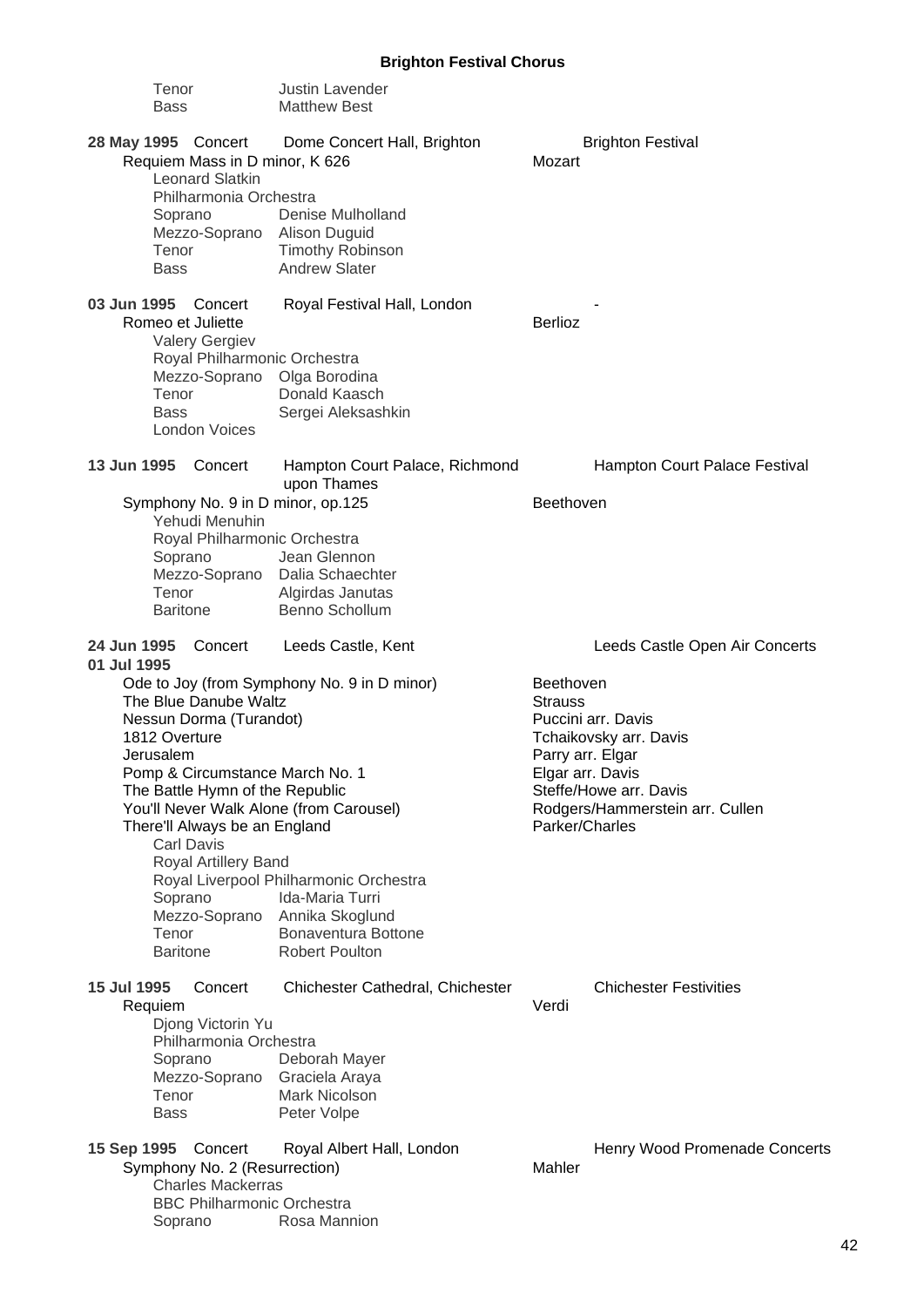| Mezzo-Soprano Jean Rigby<br><b>Edinburgh Festival Chorus</b>                                                                                                                                                    |                                                                                                                                              |                |                                                         |
|-----------------------------------------------------------------------------------------------------------------------------------------------------------------------------------------------------------------|----------------------------------------------------------------------------------------------------------------------------------------------|----------------|---------------------------------------------------------|
| 01 Oct 1995<br>Concert<br>Inno delle Nazioni<br>Requiem<br><b>Dietfried Bernet</b><br>Royal Philharmonic Orchestra<br>Soprano<br>Tenor<br><b>Bass</b><br><b>Royal Choral Society</b>                            | Royal Albert Hall, London<br>Maria Dragoni<br>Mezzo-Soprano Larissa Diadkova<br>Dennis O'Neil<br>Vladimir Vaneev                             | Verdi<br>Verdi |                                                         |
| 14 Oct 1995<br>Concert                                                                                                                                                                                          | Chapelle du Lycee Corneille,<br>Rouen, France                                                                                                |                |                                                         |
| War Requiem<br>Jane Glover<br>Royal Philharmonic Orchestra<br>Soprano<br>Tenor<br><b>Baritone</b><br>Maîtrise de Caen                                                                                           | <b>Carol Smith</b><br><b>Neil Mackie</b><br><b>William Shimell</b>                                                                           | <b>Britten</b> |                                                         |
| <b>15 Nov 1995</b><br>Recording<br>16 Nov 1995<br>In Terra Pax<br><b>Mathias Bamert</b><br>London Philharmonic Orchestra<br>Soprano<br>Mezzo-Soprano Della Jones<br>Tenor<br><b>Baritone</b><br><b>Baritone</b> | Blackheath Concert Halls, London<br>Judith Howarth<br>Martyn Hill<br><b>Stephen Roberts</b><br><b>Roderick Williams</b>                      | Martin         | Recording for Chandos Records                           |
| 14 Feb 1996<br>Concert<br>Romeo et Juliette<br>Roger Norrington<br>London Philharmonic Orchestra<br>Mezzo-Soprano<br>Tenor<br><b>Bass</b><br>London Philharmonic Choir<br>Schütz Choir of London                | Royal Festival Hall, London<br>Sarah Walker<br>John Mark Ainsley<br>Miguel Angel Zapater                                                     | <b>Berlioz</b> |                                                         |
| 24 Feb 1996<br>Concert<br>Carmina Burana<br>Barry Wordsworth<br><b>Brighton Philharmonic Orchestra</b><br>Soprano<br>Tenor<br><b>Baritone</b><br>Christ's Hospital Junior Choir                                 | Dome Concert Hall, Brighton<br><b>Alison Pearce</b><br>Peter Hall<br><b>Brian Rayner Cook</b>                                                | Orff           | Brighton & Hove Philharmonic Society                    |
| 20 Mar 1996<br>Concert<br>Carmina Burana<br><b>Owain Arwel Hughes</b><br>Royal Philharmonic Orchestra<br>Soprano<br>Tenor<br><b>Baritone</b><br>Organ                                                           | Royal Albert Hall, London<br>All People That on Earth Do Dwell (The Old 100th)<br>Rebecca Evans<br>Martyn Hill<br>Karl Daymond<br>John Birch | Orff           | Music for Life<br>Bourgeois/Kethe arr. Vaughan Williams |

Royal Choral Society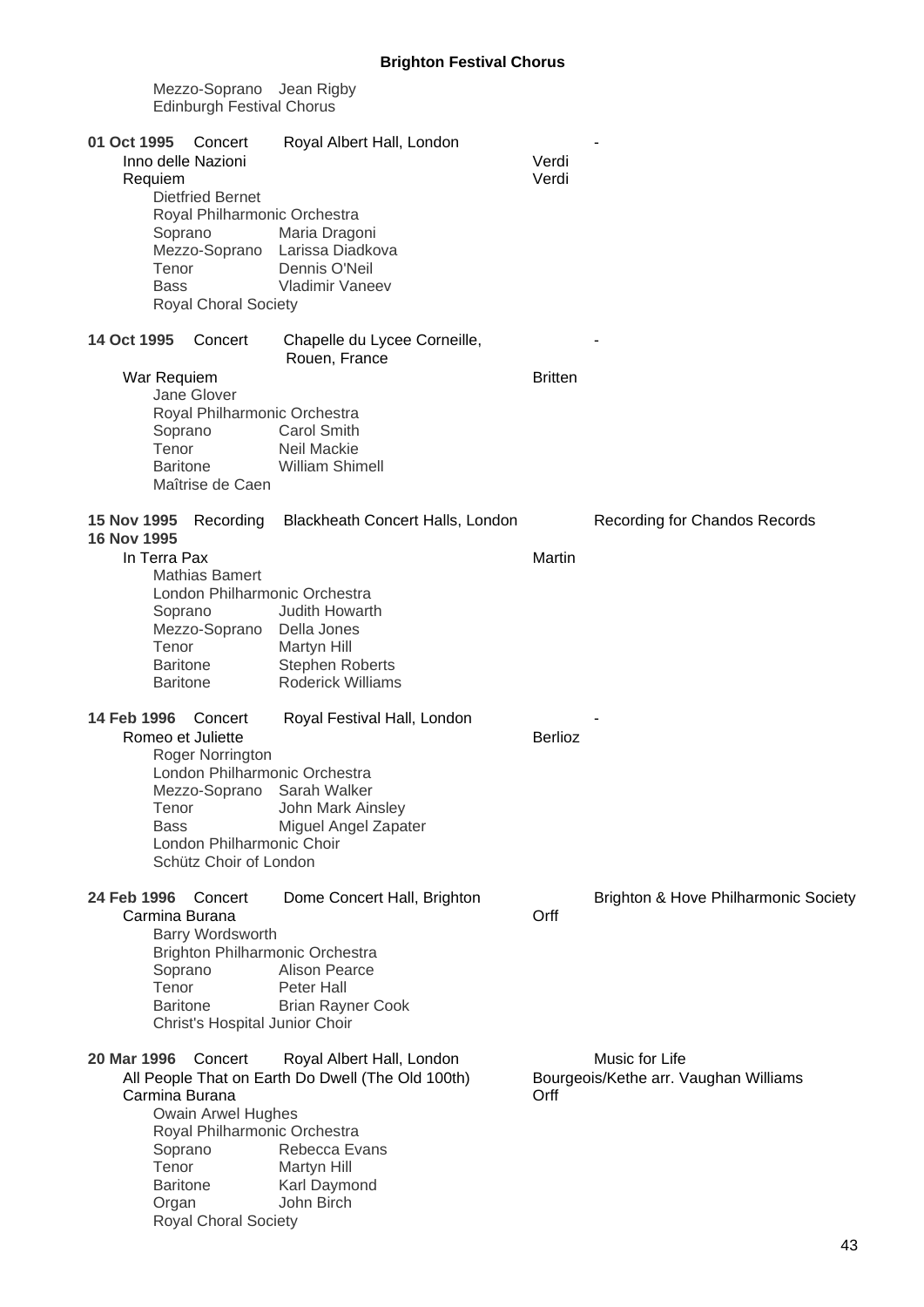Choristers of St. George's Chapel London Choral Society London Philharmonic Choir St. George's School Choir

| 26 Mar 1996<br>Concert<br>La Damnation de Faust<br>Philippe Auguin<br>Royal Philharmonic Orchestra<br>Mezzo-Soprano Ann Murray<br>Tenor<br><b>Bass</b><br><b>Bass</b><br><b>Royal Choral Society</b><br>New London Children's Choir                                                                                                                                                                        | Royal Albert Hall, London<br>David Rendall<br><b>Bryn Terfel</b><br>Jeremy White                                             | <b>Berlioz</b>                                                                                                                                                   |
|------------------------------------------------------------------------------------------------------------------------------------------------------------------------------------------------------------------------------------------------------------------------------------------------------------------------------------------------------------------------------------------------------------|------------------------------------------------------------------------------------------------------------------------------|------------------------------------------------------------------------------------------------------------------------------------------------------------------|
| 10 May 1996 Concert<br>Alexander Nevsky (cantata)<br>Jonathan Grieves-Smith<br>Bournemouth Symphony Orchestra<br>Mezzo-Soprano Louise Winter                                                                                                                                                                                                                                                               | Dome Concert Hall, Brighton                                                                                                  | <b>Brighton Festival</b><br>Prokofiev                                                                                                                            |
| 24 May 1996 Concert<br>Vespers (Vsenoshchnoye Bdeniye)<br>Jonathan Grieves-Smith<br>Tenor                                                                                                                                                                                                                                                                                                                  | Saint Bartholomew's Church, Brighton<br>Mezzo-Soprano Rebecca de Pont Davies<br>Peter Butterfield                            | <b>Brighton Festival</b><br>Rachmaninov                                                                                                                          |
| 26 May 1996 Concert<br>Symphony No. 2 (Resurrection)<br>Yuri Temirkanov<br>Royal Philharmonic Orchestra<br>Soprano                                                                                                                                                                                                                                                                                         | Dome Concert Hall, Brighton<br><b>Susan Chilcott</b><br>Mezzo-Soprano Katarina Karnéus                                       | <b>Brighton Festival</b><br>Mahler                                                                                                                               |
| 15 Jun 1996<br>Concert<br>Requiem<br><b>Andrew Litton</b><br><b>BBC National Orchestra of Wales</b><br>Soprano<br>Tenor<br><b>Bass</b><br><b>BBC National Chorus of Wales</b>                                                                                                                                                                                                                              | Saint David's Hall, Cardiff<br>Margaret Jane Wray<br>Mezzo-Soprano Anne-Marie Owens<br>Julian Gavin<br>Jan-Hendrik Rootering | Verdi                                                                                                                                                            |
| 29 Jun 1996<br>Concert<br>06 Jul 1996<br><b>Zadok the Priest</b><br>O, I Can't Sit Down (Porgy and Bess)<br>It Ain't Necessarily So (Porgy and Bess)<br>Oh Lord, I'm on my Way (Porgy and Bess)<br>Entrance March (The Gypsy Baron)<br>Ave Verum Corpus, K 618<br>1812 Overture<br>Pomp & Circumstance March No. 1<br>Hallelujah (Messiah)<br><b>Carl Davis</b><br>Royal Artillery Band<br><b>Baritone</b> | Leeds Castle, Kent<br>Royal Liverpool Philharmonic Orchestra<br>Eugene Holmes                                                | Leeds Castle Open Air Concerts<br>Handel<br>Gershwin<br>Gershwin<br>Gershwin<br><b>Strauss</b><br>Mozart<br>Tchaikovsky arr. Davis<br>Elgar arr. Davis<br>Handel |
| 13 Sep 1996<br>Concert<br>War Requiem                                                                                                                                                                                                                                                                                                                                                                      | Cathédrale Notre Dame d'Amiens,<br>Amiens, France                                                                            | 9eme Festival des Cathédrales de<br>Picardie<br><b>Britten</b>                                                                                                   |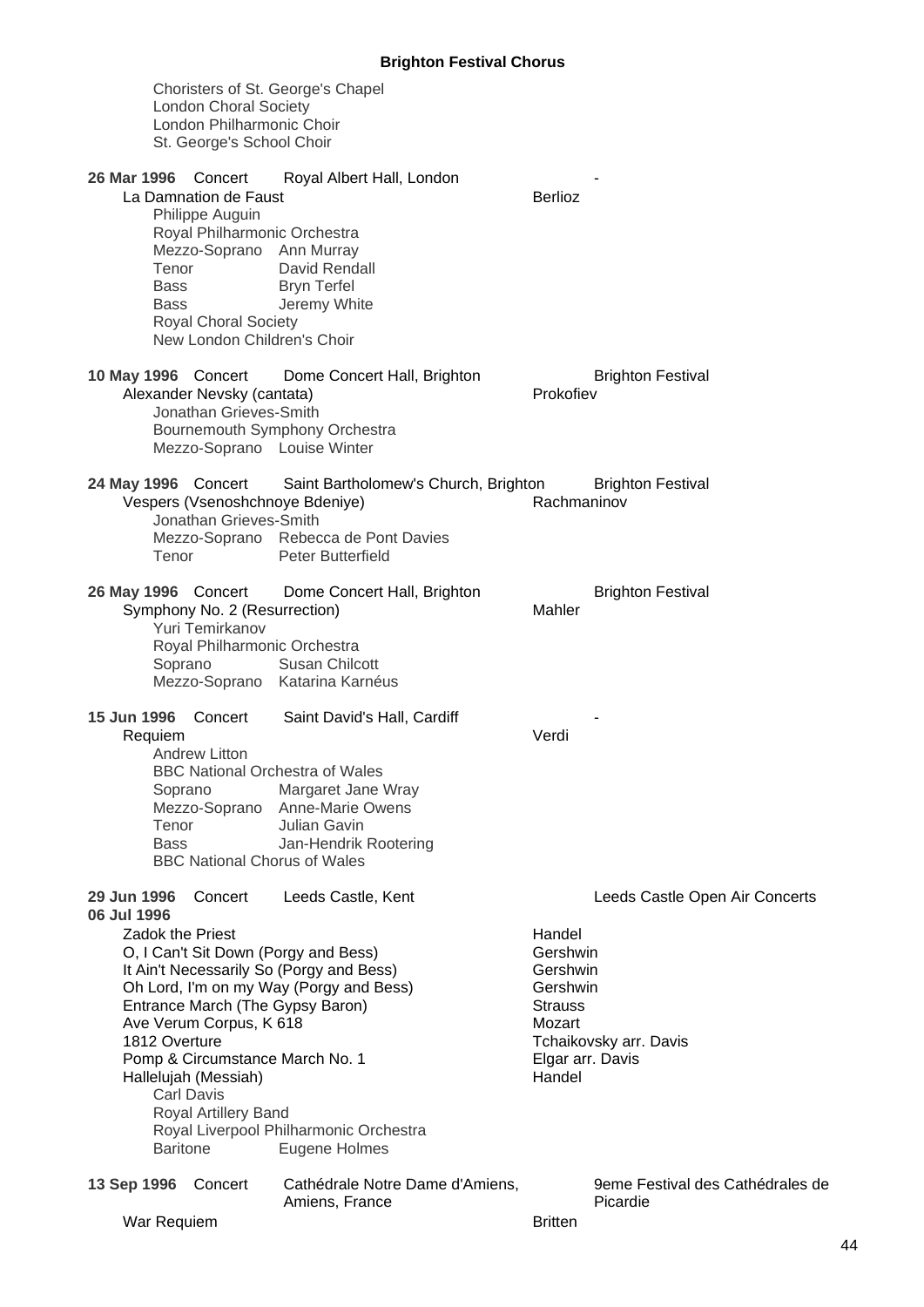Laszlo Heltay Orchestre Philharmonique du Luxembourg Solistes de l'Orchestre de Picardie Soprano Helen Field Tenor James Oxley Bass Charles van Tassel Maîtrise des Pays de Loire

| 15 Sep 1996 Concert |                                                |                                                                                                                                                                                       | Royal Albert Hall, London                                                                                                                                                                                                |                                                                                          | 50th Anniversary Gala Concert of the<br>Royal Philharmonic Orchestra |
|---------------------|------------------------------------------------|---------------------------------------------------------------------------------------------------------------------------------------------------------------------------------------|--------------------------------------------------------------------------------------------------------------------------------------------------------------------------------------------------------------------------|------------------------------------------------------------------------------------------|----------------------------------------------------------------------|
|                     | <b>Bass</b>                                    | The King Shall Rejoice<br>Zadok the Priest<br>Polovtsian Dances (Prince Igor)<br>Owain Arwel Hughes<br>Yuri Temirkanov<br>Royal Philharmonic Orchestra<br><b>Royal Choral Society</b> | Overture and Chorale (Die Meistersinger von Nürnberg)<br><b>Bryn Terfel</b><br>Malcolm Sargent Festival Choir                                                                                                            | Wagner<br>Handel<br>Handel<br><b>Borodin</b>                                             |                                                                      |
| 09 Nov 1996 Concert | Jerusalem<br>Rule, Britannia!<br>1812 Overture | Anvil Chorus (Il Trovatore)<br>Triumphal March (Aida)<br>Jonathan Grieves-Smith<br><b>Brighton Silver Band</b>                                                                        | <b>Brighton Centre, Brighton</b><br>Ode to Joy (from Symphony No. 9 in D minor)<br>Pomp & Circumstance March No. 1<br>Bournemouth Symphony Orchestra                                                                     | Verdi<br>Verdi<br>Beethoven<br>Elgar arr. Davis<br>Parry arr. Elgar<br>Arne arr. Sargent | Tchaikovsky arr. Davis                                               |
| 29 Nov 1996 Concert | Tenor                                          | Jonathan Grieves-Smith                                                                                                                                                                | Saint Bartholomew's Church, Brighton<br>Vespers (Vsenoshchnoye Bdeniye)<br>Mezzo-Soprano Rebecca de Pont Davies<br>James Oxley                                                                                           | Rachmaninov                                                                              |                                                                      |
| 15 Mar 1997 Concert | Soprano<br>Tenor<br>Bass                       | <b>Steven Sloane</b><br>Bochumer Symphoniker                                                                                                                                          | Audi-Max Ruhr-Universitat, Bochum,<br>Germany<br>Missa Solemnis (Mass in D major, op. 123)<br>Melinda Lieberman<br>Mezzo-Soprano Susan Bickley<br>Antonio Nagore<br><b>Alastair Miles</b><br>Philharmonische Chor Bochum | Beethoven                                                                                | Konzert des Freundeskreises der<br>Bochumer Symphoniker              |
| 07 May 1997 Concert | Soprano<br>Tenor<br>Baritone                   | <b>Heinrich Schiff</b>                                                                                                                                                                | Royal Festival Hall, London<br>Missa Solemnis (Mass in D major, op. 123)<br>Orchestra of the Age of Enlightenment<br>Judith Howarth<br>Mezzo-Soprano Catherine Wyn-Rogers<br>James Oxley<br>Stephen Gadd                 | Beethoven                                                                                |                                                                      |
| 08 May 1997 Concert | Soprano                                        | <b>Heinrich Schiff</b>                                                                                                                                                                | Dome Concert Hall, Brighton<br>Missa Solemnis (Mass in D major, op. 123)<br>Orchestra of the Age of Enlightenment<br>Judith Howarth                                                                                      | Beethoven                                                                                | <b>Brighton Festival</b>                                             |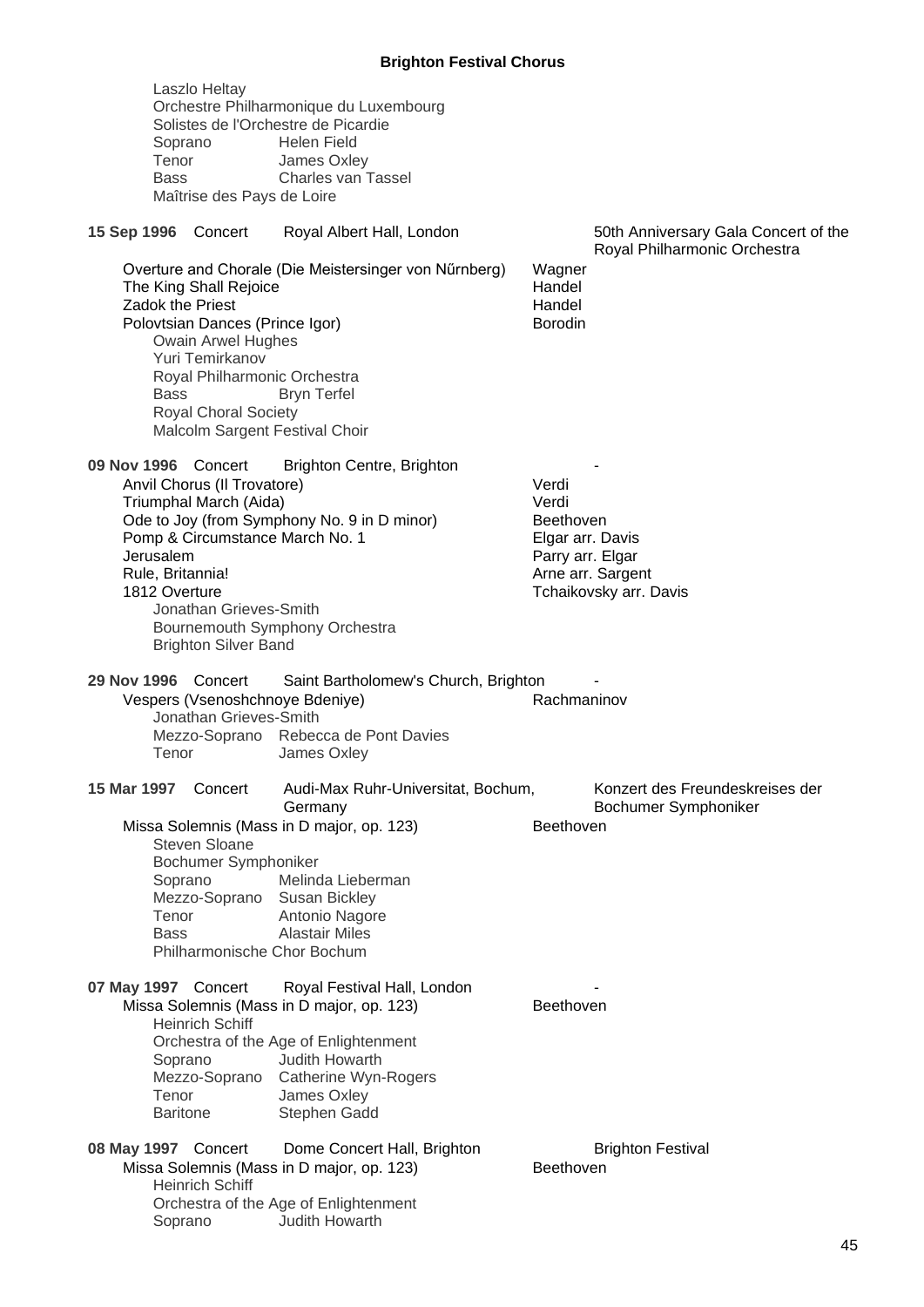| Mezzo-Soprano<br>Tenor<br><b>Baritone</b>                                                                                                                                                                                              | Catherine Wyn-Rogers<br>James Oxley<br>Stephen Gadd                                                                                  |                                                                                                                                                           |
|----------------------------------------------------------------------------------------------------------------------------------------------------------------------------------------------------------------------------------------|--------------------------------------------------------------------------------------------------------------------------------------|-----------------------------------------------------------------------------------------------------------------------------------------------------------|
| 16 May 1997 Concert<br>Nanie<br>Rosamunde<br><b>Mathias Bamert</b><br><b>BBC Philharmonic Orchestra</b><br>Mezzo-Soprano                                                                                                               | Dome Concert Hall, Brighton<br>Jean Rigby                                                                                            | <b>Brighton Festival</b><br><b>Brahms</b><br>Schubert                                                                                                     |
| 25 May 1997 Concert<br>Lobgesang (Symphony No. 2 in B flat)<br>Jonathan Grieves-Smith<br>Royal Philharmonic Orchestra<br>Soprano<br>Soprano<br>Tenor                                                                                   | Dome Concert Hall, Brighton<br>Janice Chapman<br><b>Elizabeth Connell</b><br>Andrew MacKenzie-Wicks                                  | <b>Brighton Festival</b><br>Mendelssohn                                                                                                                   |
| <b>28 Jun 1997</b><br>Concert<br>05 Jul 1997<br>Casta Diva (Norma)<br>Libera Me (Requiem)<br>1812 Overture<br>Jerusalem<br>Pomp & Circumstance March No. 1<br>Rule, Britannia!<br><b>Carl Davis</b><br>Royal Artillery Band<br>Soprano | Leeds Castle, Kent<br>Grand Chorus, Finale Act 2 (Aida) (excerpt)<br>Royal Liverpool Philharmonic Orchestra<br><b>Suzanne Murphy</b> | Leeds Castle Open Air Concerts<br><b>Bellini</b><br>Verdi<br>Verdi<br>Tchaikovsky arr. Davis<br>Parry arr. Elgar<br>Elgar arr. Davis<br>Arne arr. Sargent |
| 05 Aug 1997 Recording<br>Jerusalem<br>Auld Lang Syne<br>Rule, Britannia!<br><b>National Anthem</b><br><b>Carl Davis</b><br>Royal Philharmonic Orchestra                                                                                | All Saints Church, Tooting, London                                                                                                   | Parry arr. Elgar<br>Scottish trad./Burns arr. Davie<br>Arne arr. Sargent<br>anon./Arne arr. Elgar                                                         |
| 22 Nov 1997<br>Recording<br>23 Nov 1997                                                                                                                                                                                                | Blackheath Concert Halls, London                                                                                                     | Recording for Chandos Records                                                                                                                             |
| Hymn on the Morning of Christ's Nativity<br>Alasdair Mitchell<br>London Philharmonic Orchestra<br>Soprano                                                                                                                              | Janice Watson                                                                                                                        | McEwen                                                                                                                                                    |
| 26 Nov 1997 Concert<br>Carmina Burana<br>Barry Wordsworth<br><b>BBC Concert Orchestra</b><br>Soprano<br>Tenor<br><b>Baritone</b><br>New London Children's Choir                                                                        | Royal Festival Hall, London<br>Janice Watson<br>Peter Hall<br>David Barrell                                                          | <b>Choral Spice</b><br>Orff                                                                                                                               |
| 21 Dec 1997<br>Concert<br>Symphony No. 8<br>James Levine<br>Philharmonia Orchestra<br>Soprano<br>Soprano<br>Soprano                                                                                                                    | Royal Albert Hall, London<br>Jane Eaglen<br><b>Heidi Grant Murphy</b><br>Deborah Voigt                                               | <b>Christmas Festival 1997</b><br>Mahler                                                                                                                  |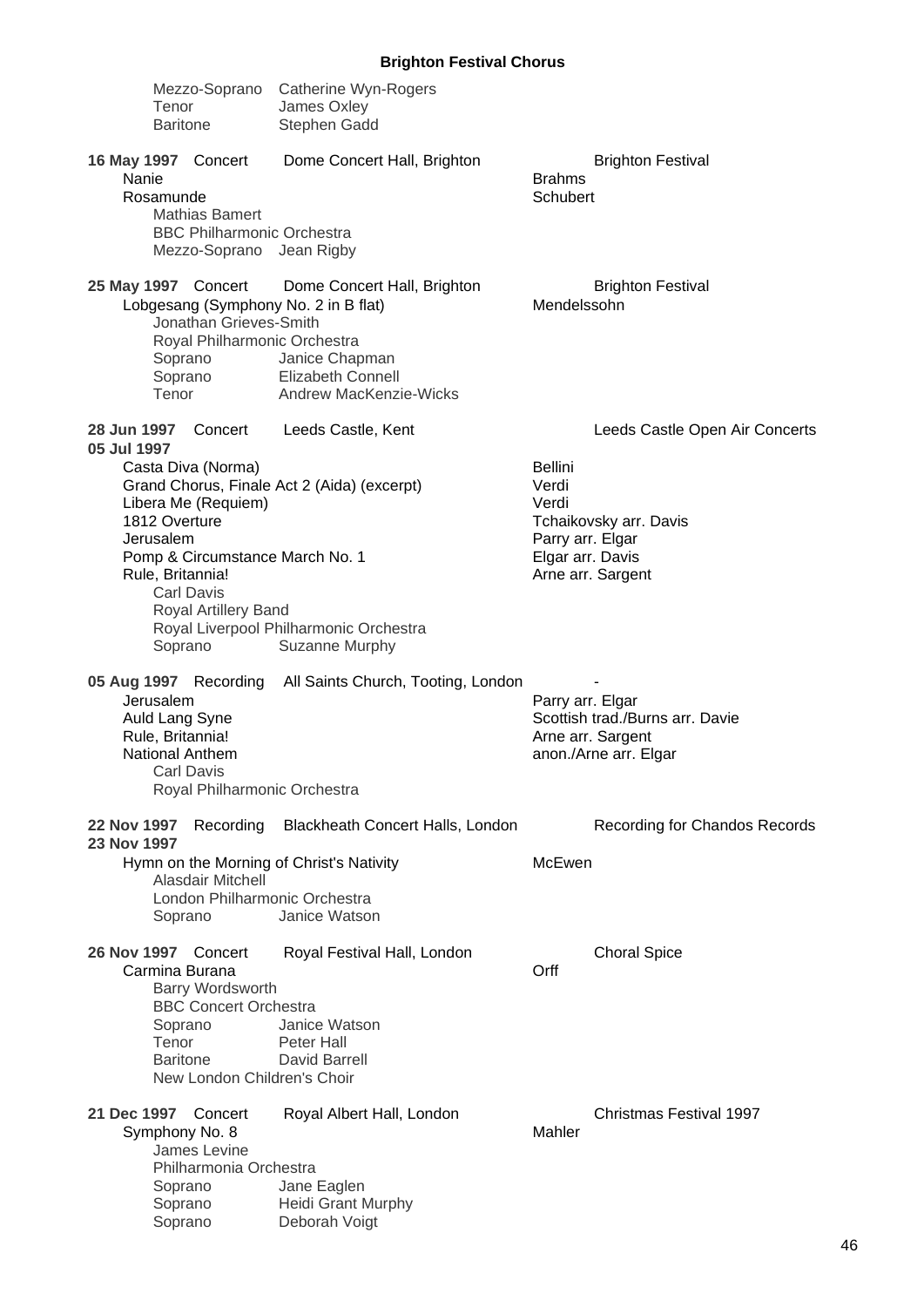|                                              | Mezzo-Soprano Michelle DeYoung<br>Mezzo-Soprano Birgitta Svendén |                |                                             |
|----------------------------------------------|------------------------------------------------------------------|----------------|---------------------------------------------|
| Tenor<br><b>Baritone</b>                     | Johan Botha<br>Eike Wilm Schulte                                 |                |                                             |
| <b>Bass</b>                                  | Jan-Hendrik Rootering                                            |                |                                             |
| London Philharmonia Chorus                   |                                                                  |                |                                             |
| <b>London Choral Society</b>                 |                                                                  |                |                                             |
| London Oratory School Schola                 |                                                                  |                |                                             |
| New London Children's Choir                  |                                                                  |                |                                             |
| University College School Choir              |                                                                  |                |                                             |
| 30 Apr 1998 Concert<br>Carmina Burana        | Royal Albert Hall, London                                        | Orff           |                                             |
| Daniele Gatti                                |                                                                  |                |                                             |
| Royal Philharmonic Orchestra                 |                                                                  |                |                                             |
| Soprano                                      | Anna Rita Taliento                                               |                |                                             |
| Tenor                                        | <b>Rockwell Blake</b>                                            |                |                                             |
| <b>Baritone</b>                              | Anthony Michaels-Moore                                           |                |                                             |
| <b>Royal Choral Society</b>                  |                                                                  |                |                                             |
|                                              | Christ Church Cathedral School Chamber Choir                     |                |                                             |
| 09 May 1998 Concert                          | Dome Concert Hall, Brighton                                      |                | <b>Brighton Festival</b>                    |
| A Child of Our Time<br><b>Richard Hickox</b> |                                                                  | <b>Tippett</b> |                                             |
| London Philharmonic Orchestra                |                                                                  |                |                                             |
| Soprano                                      | Nina Rautio                                                      |                |                                             |
| Mezzo-Soprano Jean Rigby                     |                                                                  |                |                                             |
| Tenor                                        | <b>Christopher Ventris</b>                                       |                |                                             |
| Baritone                                     | <b>Roderick Williams</b>                                         |                |                                             |
| 17 May 1998 Concert                          | Old Ship Hotel, Brighton                                         |                | Brian Kay's Sunday Morning (BBC<br>Radio 3) |
| Nobody Knows (A Child of Our Time)           |                                                                  | <b>Tippett</b> |                                             |
| Go Down, Moses (A Child of Our Time)         |                                                                  | <b>Tippett</b> |                                             |
| O, By and By (A Child of Our Time)           |                                                                  | <b>Tippett</b> |                                             |
| James Morgan                                 |                                                                  |                |                                             |
| Soprano                                      | Janna Baty                                                       |                |                                             |
| Tenor                                        | Andrew MacKenzie-Wicks                                           |                |                                             |
|                                              |                                                                  |                |                                             |
| <b>Baritone</b>                              | John Hancorn                                                     |                |                                             |
| Piano                                        | Sylvia Holford                                                   |                |                                             |
| 21 May 1998 Concert                          | Dome Concert Hall, Brighton                                      |                | <b>Brighton Festival</b>                    |
|                                              | Boris Godunov (Shostakovich orchestration)                       |                | Mussorgsky arr. Shostakovich                |
| David Angus                                  |                                                                  |                |                                             |
| Symphony Orchestra of Flanders               |                                                                  |                |                                             |
| Soprano                                      | Linda Kitchen                                                    |                |                                             |
| Mezzo-Soprano                                | Alison Duguid                                                    |                |                                             |
|                                              | Mezzo-Soprano Frances McCafferty                                 |                |                                             |
| Mezzo-Soprano                                | <b>Clarissa Meek</b>                                             |                |                                             |
| Mezzo-Soprano<br>Tenor                       | <b>Louise Winter</b>                                             |                |                                             |
| Tenor                                        | Andrew MacKenzie-Wicks<br>Alan Oke                               |                |                                             |
| Tenor                                        | Stephen Rooke                                                    |                |                                             |
| Tenor                                        | Adrian Thompson                                                  |                |                                             |
| <b>Baritone</b>                              | <b>Gerald Finley</b>                                             |                |                                             |
| <b>Baritone</b>                              | <b>Glenville Hargreaves</b>                                      |                |                                             |
| <b>Bass</b>                                  | <b>Gwynne Howell</b>                                             |                |                                             |
| <b>Bass</b>                                  | <b>Andrew Slater</b>                                             |                |                                             |
| <b>Bass</b><br>New Sussex Opera Chorus       | John Tomlinson                                                   |                |                                             |

Steyning Grammar School Choir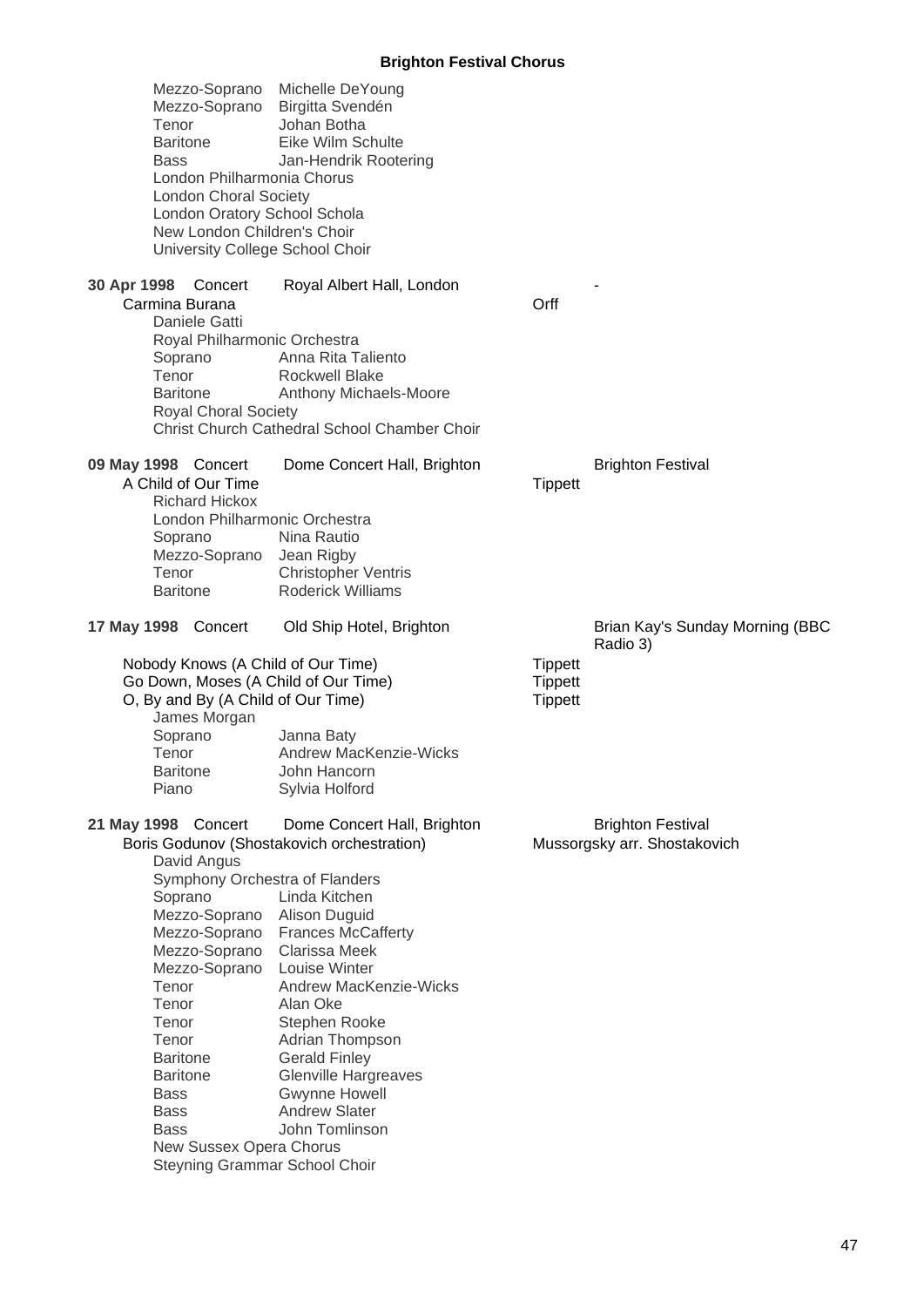| 24 May 1998 Concert<br>Symphony No. 3 (Kaddish)<br><b>Carl Davis</b><br>Royal Philharmonic Orchestra<br>Soprano<br>Narrator                                                                                                                                                                                  | Dome Concert Hall, Brighton<br>Janna Baty<br>James Wilby                                                                         | <b>Bernstein</b>                                                                                                       | <b>Brighton Festival</b>                                 |
|--------------------------------------------------------------------------------------------------------------------------------------------------------------------------------------------------------------------------------------------------------------------------------------------------------------|----------------------------------------------------------------------------------------------------------------------------------|------------------------------------------------------------------------------------------------------------------------|----------------------------------------------------------|
| 25 Jun 1998 Concert<br>War Requiem<br>Jacques Mercier<br>Orchestre National d'Ile de France<br>Soprano<br>Tenor<br>Bass<br>Maîtrise de Paris                                                                                                                                                                 | Cathédrale St. Benigne, Dijon, France<br>Orchestre de Chambre de Champagne<br>Helen Field<br>Martyn Hill<br><b>Andrew Slater</b> | <b>Britten</b>                                                                                                         | 20e Festival de Musique de Dijon                         |
| 26 Jun 1998 Concert<br>War Requiem<br>Jacques Mercier<br>Orchestre National d'Ile de France<br>Soprano<br><b>Tenor</b><br>Bass<br>Maîtrise de Paris                                                                                                                                                          | Basilique Saint-Remi, Reims, France<br>Orchestre de Chambre de Champagne<br>Helen Field<br>Martyn Hill<br><b>Andrew Slater</b>   | <b>Britten</b>                                                                                                         | Les Flaneries Musicales d'Ete                            |
| 27 Jun 1998 Concert<br>04 Jul 1998<br>Easter Hymn (Cavalleria Rusticana)<br>The Blue Danube Waltz<br>Nessun Dorma (Turandot)<br>1812 Overture<br>Jerusalem<br>Pomp & Circumstance March No. 1<br>Brindisi (La Traviata)<br>Rule, Britannia!<br><b>Carl Davis</b><br>Royal Artillery Band<br>Soprano<br>Tenor | Leeds Castle, Kent<br>Royal Liverpool Philharmonic Orchestra<br><b>Susan Bullock</b><br><b>Arthur Davies</b>                     | Mascagni<br><b>Strauss</b><br>Puccini arr. Davis<br>Parry arr. Elgar<br>Elgar arr. Davis<br>Verdi<br>Arne arr. Sargent | Leeds Castle Open Air Concerts<br>Tchaikovsky arr. Davis |
| 05 Oct 1998<br>Concert<br>Symphony No. 2 (Resurrection)<br>Gilbert Kaplan<br>Royal Philharmonic Orchestra<br>Soprano<br>Mezzo-Soprano Nadja Michael<br><b>Royal Choral Society</b><br>London Philharmonic Choir                                                                                              | Royal Albert Hall, London<br>Pia Freund                                                                                          | Mahler                                                                                                                 | Mahler - The Spectacle                                   |
| 18 Dec 1998<br>Concert<br>Messiah<br>Jonathan Grieves-Smith<br><b>Guildhall Strings</b><br>Soprano<br>Mezzo-Soprano<br>Tenor<br><b>Bass</b>                                                                                                                                                                  | Saint John's, Smith Square, London<br>Jenny Saunders<br>Joanne Edworthy<br>Daniel Norman<br>Colin Campbell                       | Handel                                                                                                                 | <b>Hazard Chase Christmas Festival</b>                   |
| 19 Dec 1998<br>Concert<br>Messiah<br>James Morgan                                                                                                                                                                                                                                                            | Arundel Cathedral, Arundel                                                                                                       | Handel                                                                                                                 |                                                          |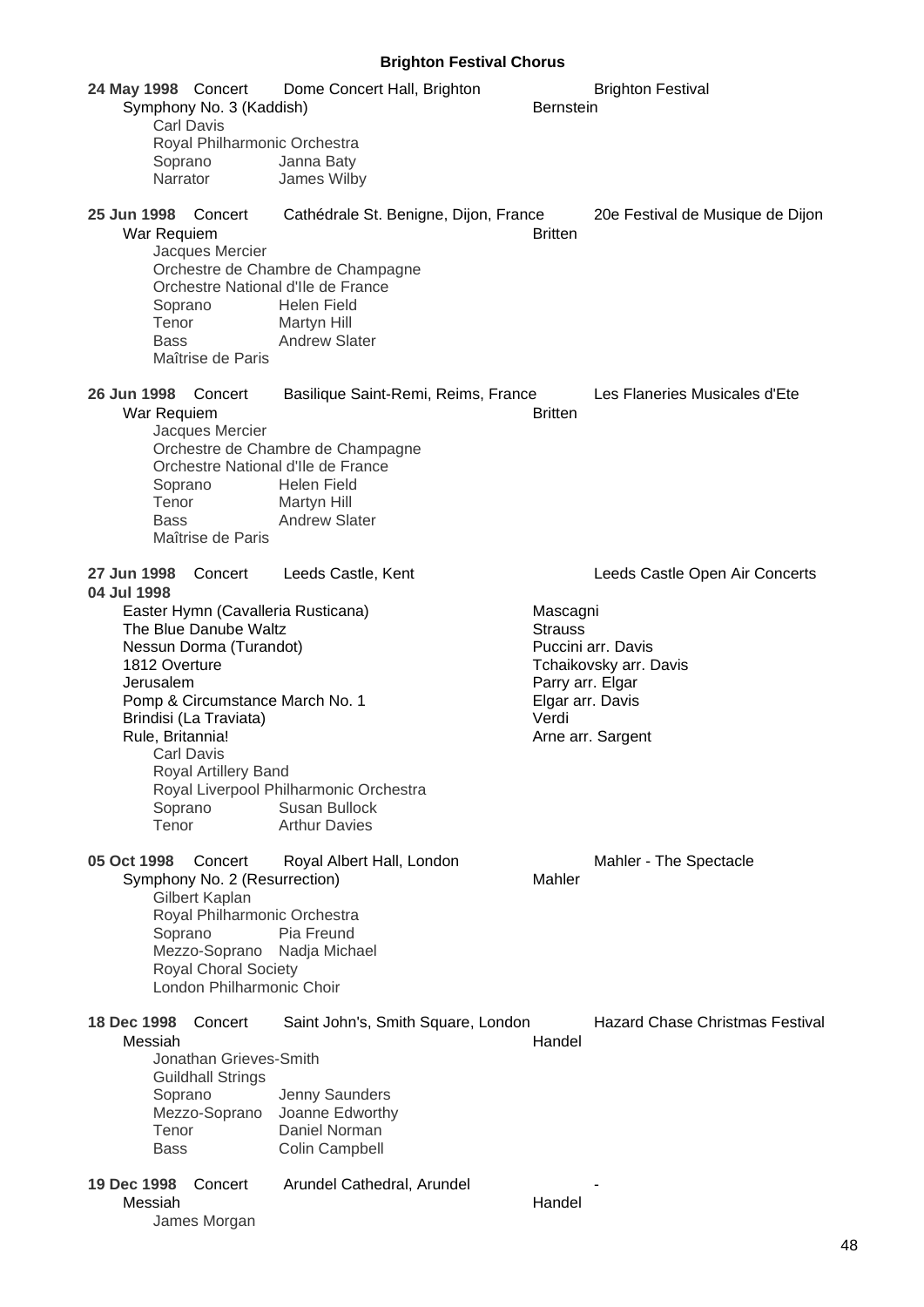| Royal Philharmonic Orchestra<br>Soprano<br>Mezzo-Soprano<br>Tenor                                                                                                                                                                                                                                                                    | Mary Hegarty<br><b>Catherine Savory</b><br>Mark Le Brocq                                                                                                                                                                                                                |                                                                                                                                                                                               |
|--------------------------------------------------------------------------------------------------------------------------------------------------------------------------------------------------------------------------------------------------------------------------------------------------------------------------------------|-------------------------------------------------------------------------------------------------------------------------------------------------------------------------------------------------------------------------------------------------------------------------|-----------------------------------------------------------------------------------------------------------------------------------------------------------------------------------------------|
| <b>Baritone</b><br>27 Feb 1999<br>Concert<br>Requiem<br>Barry Wordsworth<br>Brighton Philharmonic Orchestra<br>Soprano<br>Tenor<br><b>Bass</b>                                                                                                                                                                                       | Christopher Maltman<br>Dome Concert Hall, Brighton<br>Anne Osbourne<br>Mezzo-Soprano Leah-Marian Jones<br>Lynton Atkinson<br><b>Michael Pearce</b>                                                                                                                      | Brighton & Hove Philharmonic Society<br>Verdi                                                                                                                                                 |
| 17 Apr 1999<br>Concert<br>Locus Iste<br>Ave Maria<br>Os Justi<br>Requiem<br>John Lubbock<br>Soprano<br><b>Bass</b>                                                                                                                                                                                                                   | White Rock Theatre, Hastings<br>Orchestra of Saint John's, Smith Square<br><b>Sally Matthews</b><br>James Rutherford                                                                                                                                                    | <b>Bruckner</b><br><b>Bruckner</b><br><b>Bruckner</b><br>Fauré                                                                                                                                |
| 23 May 1999 Concert<br>Locus Iste<br>Os Justi<br>Virga Jesse<br>Ave Maria<br>Te Deum<br><b>Martin Sieghart</b><br>Bruckner Orchester, Linz<br>Soprano<br>Mezzo-Soprano<br>Tenor<br><b>Baritone</b>                                                                                                                                   | Dome Concert Hall, Brighton<br>Virginia Kerr<br>Clarissa Meek<br>Andrew MacKenzie-Wicks<br>Wyn Pencarreg                                                                                                                                                                | <b>Brighton Festival</b><br><b>Bruckner</b><br><b>Bruckner</b><br><b>Bruckner</b><br><b>Bruckner</b><br><b>Bruckner</b>                                                                       |
| 25 Jun 1999<br>Concert<br>03 Jul 1999<br>Hallelujah (Messiah)<br><b>Bridal Chorus (Lohengrin)</b><br>On the Beach at Night Alone<br>1812 Overture<br>Jerusalem<br>Pomp & Circumstance March No. 1<br>Anvil Chorus (Il Trovatore)<br>We'll Meet Again<br><b>Carl Davis</b><br>Royal Artillery Band<br>Soprano<br>Tenor<br><b>Bass</b> | Leeds Castle, Kent<br>Chorus of the Hebrew Slaves: Va, pensiero (Nabucco)<br>Ode to Joy (from Symphony No. 9 in D minor)<br>Royal Liverpool Philharmonic Orchestra<br>Anne Dawson<br>Mezzo-Soprano Ruby Philogene<br><b>Bonaventura Bottone</b><br><b>Willard White</b> | Leeds Castle Open Air Concerts<br>Handel<br>Verdi<br>Beethoven<br>Wagner<br>Davis<br>Tchaikovsky arr. Davis<br>Parry arr. Elgar<br>Elgar arr. Davis<br>Verdi<br>Parker/Charles arr. Wadsworth |
| 09 Jul 1999<br>Concert<br>Mark Elder<br><b>BBC National Orchestra of Wales</b><br>Soprano<br>Mezzo-Soprano Susan Bickley                                                                                                                                                                                                             | Symphony Hall, Birmingham<br>Missa Solemnis (Mass in D major, op. 123)<br>Joan Rodgers                                                                                                                                                                                  | Beethoven                                                                                                                                                                                     |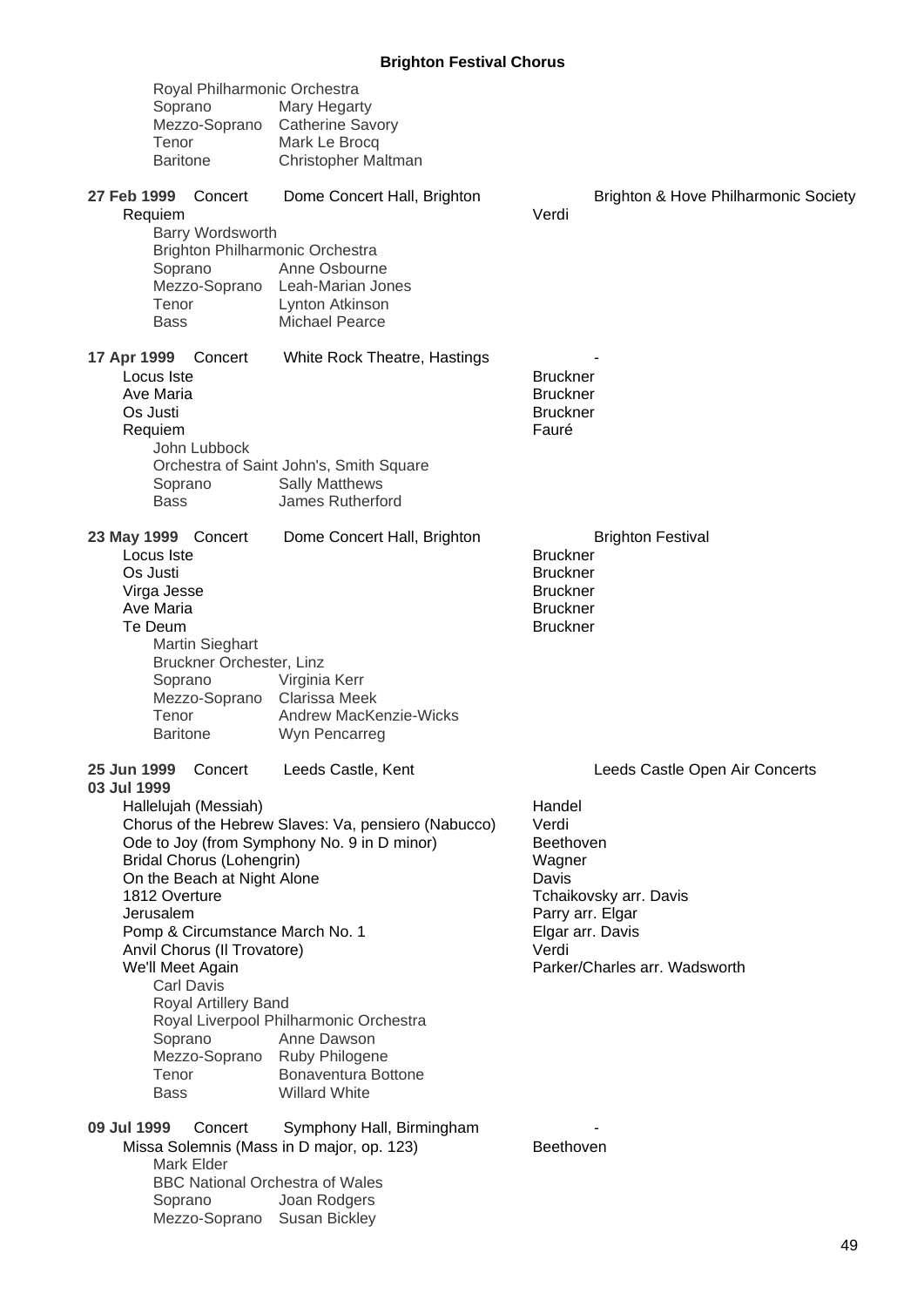| Tenor<br><b>Bass</b><br><b>BBC National Chorus of Wales</b>                                                                                                                                        | Paul Nilon<br><b>Alastair Miles</b>                                                                                                                                                   |                                                    |
|----------------------------------------------------------------------------------------------------------------------------------------------------------------------------------------------------|---------------------------------------------------------------------------------------------------------------------------------------------------------------------------------------|----------------------------------------------------|
| 10 Jul 1999<br>Concert<br>Mark Elder<br>Soprano<br>Mezzo-Soprano Susan Bickley<br>Tenor<br><b>Bass</b><br><b>BBC National Chorus of Wales</b>                                                      | Saint David's Hall, Cardiff<br>Missa Solemnis (Mass in D major, op. 123)<br><b>BBC National Orchestra of Wales</b><br>Joan Rodgers<br>Paul Nilon<br><b>Alastair Miles</b>             | Beethoven                                          |
| 18 Sep 1999 Concert                                                                                                                                                                                | Eglise Saint-Nicolas, Saint Leu<br>d'Esserent, France                                                                                                                                 | 9eme Festival des Cathédrales de<br>Picardie       |
| Le Martyre de Saint Sébastien<br>Jacques Mercier<br>Soprano<br>Mezzo-Soprano Elsa Maurus<br>Speaker                                                                                                | Orchestre National d'Ile de France<br>Gaële Le Roi<br>Mezzo-Soprano Françoise Martinaud<br>Jean-Claude Drouot                                                                         | Debussy                                            |
| 24 Oct 1999<br>Concert<br>Carmina Burana<br><b>Andrew Greenwood</b><br>Philharmonia Orchestra<br>Soprano<br>Tenor<br><b>Baritone</b><br>Southend Boys' Choir                                       | Royal Albert Hall, London<br>Mary Hegarty<br>John Graham-Hall<br><b>Mark Holland</b>                                                                                                  | Orff                                               |
| 30 Nov 1999 Concert<br>Patria Oppressa! (Macbeth)<br>Gli arredi festivi (Nabucco)<br>Triumphal March (Aida)<br>Daniele Gatti<br>Royal Philharmonic Orchestra<br><b>BBC Symphony Chorus</b>         | Royal Albert Hall, London<br>O Signore, dal Tetto Natio (I Lombardi alla Primo<br>Spuntato ecco il di d'esultanza (Don Carlos)<br>Chorus of the Hebrew Slaves: Va, pensiero (Nabucco) | Verdi<br>Verdi<br>Verdi<br>Verdi<br>Verdi<br>Verdi |
| 18 Feb 2000<br>Concert<br>Requiem<br>Requiem Mass in D minor, K 626<br>James Morgan<br>Royal Philharmonic Orchestra<br>Soprano<br>Mezzo-Soprano Louise Winter<br>Tenor<br><b>Baritone</b><br>Organ | All Saints Church, Hove<br>Mary Hegarty<br>James Oxley<br>Jozef Koc<br>Joseph Cullen                                                                                                  | Duruflé<br>Mozart                                  |
| 09 Mar 2000<br>Concert<br>Carmina Burana<br><b>Carl Davis</b><br>Royal Philharmonic Orchestra<br>Soprano<br>Tenor<br><b>Baritone</b><br>Cantamus Junior Choir                                      | Royal Albert Hall, London<br>Mary Hegarty<br>Bonaventura Bottone<br>Stephen Gadd                                                                                                      | Orff                                               |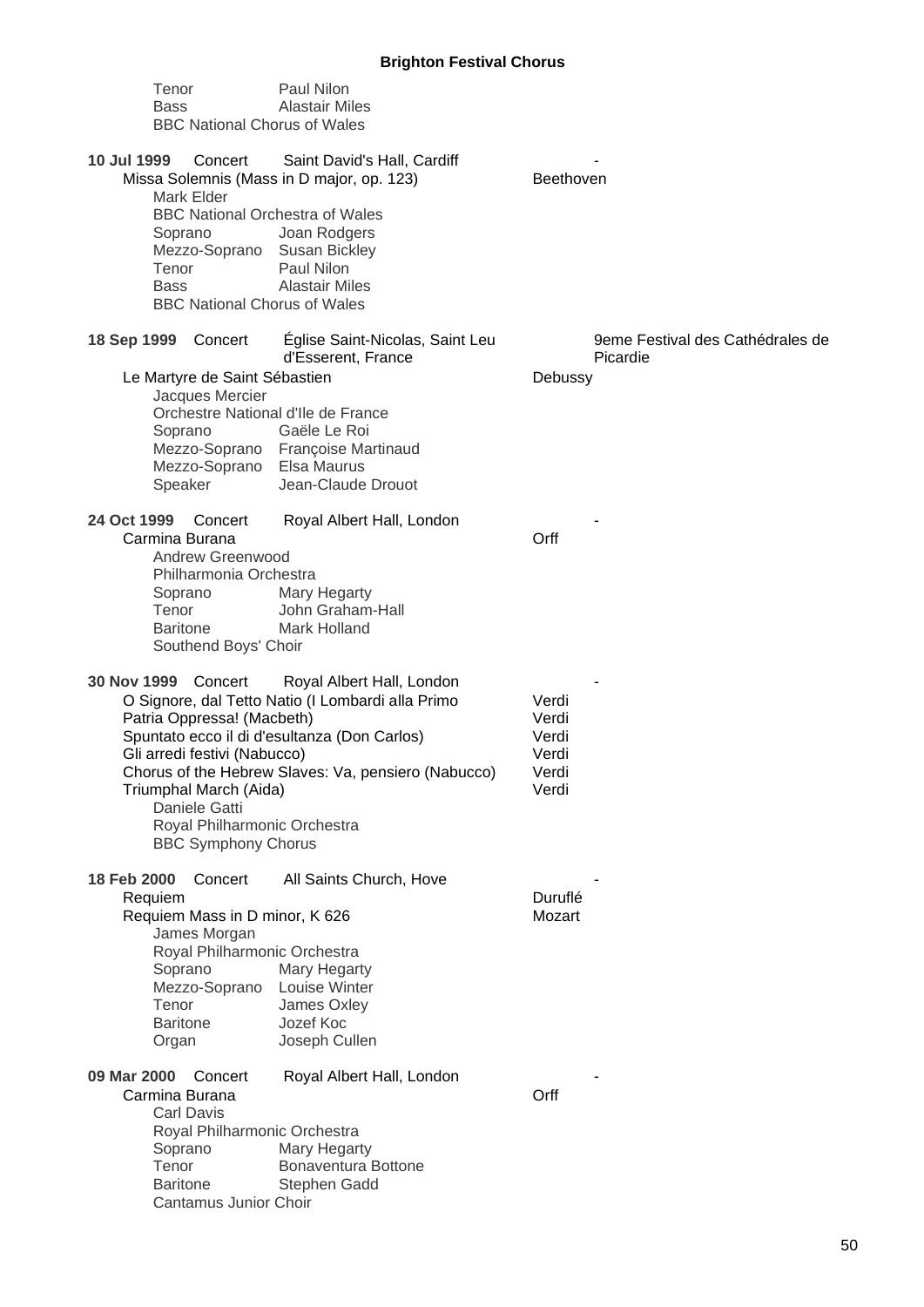| 07 May 2000 Concert<br>The Creation (Die Schöpfung)<br><b>Charles Mackerras</b><br>Soprano<br>Tenor                                                                                                                                                                                                                                        | Glyndebourne Opera House, Lews<br>Orchestra of the Age of Enlightenment<br>Lisa Milne<br>lan Bostridge                                          | <b>Brighton Festival</b><br>Haydn                                                                                                                                                                                   |
|--------------------------------------------------------------------------------------------------------------------------------------------------------------------------------------------------------------------------------------------------------------------------------------------------------------------------------------------|-------------------------------------------------------------------------------------------------------------------------------------------------|---------------------------------------------------------------------------------------------------------------------------------------------------------------------------------------------------------------------|
| <b>Baritone</b>                                                                                                                                                                                                                                                                                                                            | David Wilson-Johnson                                                                                                                            |                                                                                                                                                                                                                     |
| 18 May 2000 Concert<br>The Rolling Years<br>Sancta Civitas<br>James Morgan<br><b>BBC Concert Orchestra</b><br>Tenor<br><b>Baritone</b><br><b>BBC Singers</b>                                                                                                                                                                               | All Saints Church, Hove<br>Andrew MacKenzie-Wicks<br><b>Ashley Holland</b>                                                                      | <b>Brighton Festival</b><br>Woolrich<br>Vaughan Williams                                                                                                                                                            |
| 21 Jun 2000<br>Concert<br>Casta Diva (Norma)<br>Sanctus (Requiem)<br>Méditation (Thaïs)<br>On the Beach at Night Alone<br>1812 Overture<br><b>Carl Davis</b><br>Royal Philharmonic Orchestra<br>Soprano<br>Bass<br>Violin                                                                                                                  | Royal Albert Hall, London<br>Inessa Galante<br>Robert Hayward<br>Min-Jin Kym                                                                    | Midsummer Gala (for Warchild)<br><b>Bellini</b><br>Verdi<br>Massenet<br>Davis<br>Tchaikovsky arr. Davis                                                                                                             |
| 24 Jun 2000<br>Concert<br>O Fortuna (Carmina Burana)<br>Boris Gudonov (Coronation Scene)<br>Adele's Laughing Song (Die Fledermaus)<br>On the Beach at Night Alone<br>1812 Overture<br>I'll See You Again (Bitter Sweet)<br>Jerusalem<br>Pomp & Circumstance March No. 1<br>We'll Meet Again<br><b>Carl Davis</b><br>Soprano<br><b>Bass</b> | Leeds Castle, Kent<br>Galop Infernal (Orpheus in the Underworld)<br>Royal Liverpool Philharmonic Orchestra<br>Mary Hegarty<br><b>Gidon Saks</b> | Leeds Castle Open Air Concerts<br>Orff<br>Mussorgsky<br><b>Strauss</b><br>Davis<br>Tchaikovsky arr. Davis<br>Coward arr. Peak<br>Parry arr. Elgar<br>Elgar arr. Davis<br>Offenbach<br>Parker/Charles arr. Wadsworth |
| 01 Jul 2000<br>Concert<br>O Fortuna (Carmina Burana)<br>Boris Gudonov (Coronation Scene)<br>Adele's Laughing Song (Die Fledermaus)<br>On the Beach at Night Alone<br>1812 Overture<br>I'll See You Again (Bitter Sweet)<br>Jerusalem<br>Pomp & Circumstance March No. 1<br>We'll Meet Again<br><b>Carl Davis</b><br>Soprano<br><b>Bass</b> | Leeds Castle, Kent<br>Galop Infernal (Orpheus in the Underworld)<br>Royal Liverpool Philharmonic Orchestra<br>Mary Hegarty<br>Robert Hayward    | Leeds Castle Open Air Concerts<br>Orff<br>Mussorgsky<br><b>Strauss</b><br>Davis<br>Tchaikovsky arr. Davis<br>Coward arr. Peak<br>Parry arr. Elgar<br>Elgar arr. Davis<br>Offenbach<br>Parker/Charles arr. Wadsworth |
| 15 Oct 2000<br>Concert<br>Carmina Burana                                                                                                                                                                                                                                                                                                   | Royal Albert Hall, London                                                                                                                       | Orff                                                                                                                                                                                                                |

Andrew Greenwood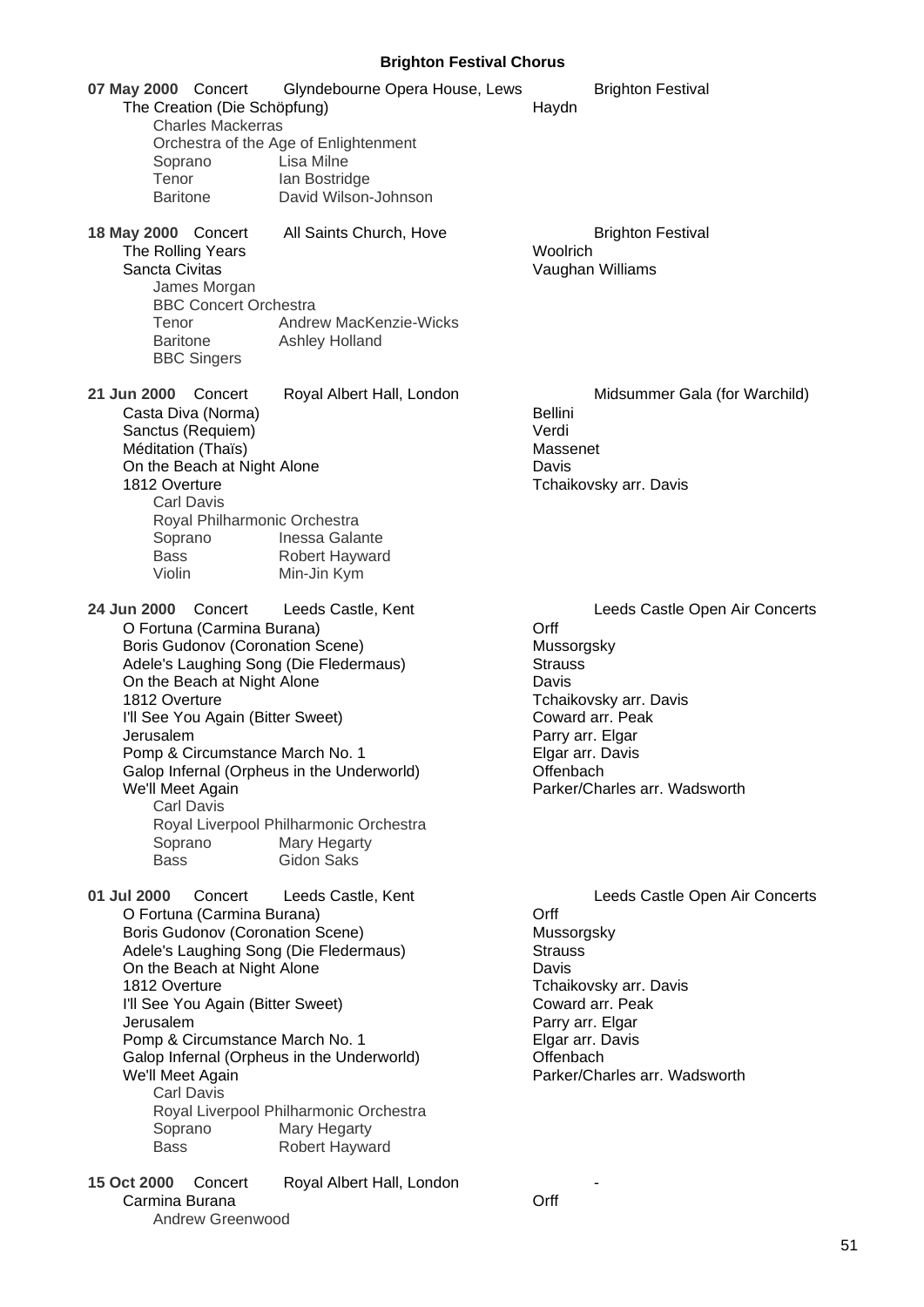|             | London Philharmonic Orchestra                         |                                              |                |                                |
|-------------|-------------------------------------------------------|----------------------------------------------|----------------|--------------------------------|
|             | Soprano                                               | Mary Hegarty                                 |                |                                |
|             | Tenor                                                 | John Graham-Hall                             |                |                                |
|             | <b>Baritone</b>                                       | Mark Holland                                 |                |                                |
|             | Southend Boys' Choir                                  |                                              |                |                                |
| 01 Dec 2000 | Concert                                               | Arundel Cathedral, Arundel                   |                |                                |
|             | Zadok the Priest                                      |                                              | Handel         |                                |
|             |                                                       |                                              | Handel         |                                |
|             | My Heart is Inditing                                  |                                              |                |                                |
|             | The King Shall Rejoice<br>Missa Sancti Nicolai        |                                              | Handel         |                                |
|             |                                                       |                                              | Haydn          |                                |
|             | James Morgan<br><b>Arcadian Ensemble</b>              |                                              |                |                                |
|             |                                                       | Una Carlin                                   |                |                                |
|             | Soprano                                               | Juliette Pochin                              |                |                                |
|             | Mezzo-Soprano                                         |                                              |                |                                |
|             | Tenor                                                 | Allan Adams                                  |                |                                |
|             | <b>Bass</b>                                           | Mark Campbell-Griffiths                      |                |                                |
| 19 Jan 2001 | Concert                                               | Théâtre de Saint-Quentin-en-Yvelines,        |                |                                |
|             |                                                       | Paris, France                                |                |                                |
|             | War Requiem                                           |                                              | <b>Britten</b> |                                |
|             | Jacques Mercier<br>Orchestre National d'Ile de France |                                              |                |                                |
|             |                                                       |                                              |                |                                |
|             | Soprano<br>Tenor                                      | Rié Hamada                                   |                |                                |
|             | <b>Bass</b>                                           | Martyn Hill<br>Laurent Nauori                |                |                                |
|             | Maîtrise de Paris                                     |                                              |                |                                |
|             |                                                       |                                              |                |                                |
| 15 Mar 2001 | Concert                                               | Royal Albert Hall, London                    |                | Raising the Roof with Mahler 8 |
|             | Symphony No. 8                                        |                                              | Mahler         |                                |
|             | <b>Owain Arwel Hughes</b>                             |                                              |                |                                |
|             | Royal Philharmonic Orchestra                          |                                              |                |                                |
|             | Soprano                                               | Susan Bullock                                |                |                                |
|             | Soprano                                               | Mary Plazas                                  |                |                                |
|             | Soprano                                               | <b>Clare Rutter</b>                          |                |                                |
|             | Mezzo-Soprano                                         | Alice Coote                                  |                |                                |
|             | Mezzo-Soprano                                         | Jean Rigby                                   |                |                                |
|             | Tenor                                                 | <b>Justin Lavender</b>                       |                |                                |
|             | <b>Baritone</b>                                       | Anthony Michaels-Moore                       |                |                                |
|             | <b>Bass</b>                                           | Robert Hayward                               |                |                                |
|             | <b>Royal Choral Society</b>                           |                                              |                |                                |
|             |                                                       | Christ Church Cathedral School Chamber Choir |                |                                |
|             | London Philharmonic Choir                             |                                              |                |                                |
|             | New London Children's Choir                           |                                              |                |                                |
|             | Philharmonia Chorus                                   |                                              |                |                                |
|             | Boys of Temple Church Choir                           | Boys of Southwark Cathedral Choir            |                |                                |
|             |                                                       |                                              |                |                                |
|             | 05 May 2001 Concert                                   | All Saints Church, Hove                      |                | <b>Brighton Festival</b>       |
|             | Lo, The Full Final Sacrifice                          |                                              | Finzi          |                                |
|             | Rejoice in the Lamb                                   |                                              | <b>Britten</b> |                                |
|             | <b>Richard Hickox</b>                                 |                                              |                |                                |
|             | City of London Sinfonia                               |                                              |                |                                |
|             | Treble                                                | <b>Robert Miles</b>                          |                |                                |
|             | Soprano                                               | Gillian Keith                                |                |                                |
|             | Countertenor                                          | Robert Ogden                                 |                |                                |
|             | Tenor                                                 | <b>Daniel Auchincloss</b>                    |                |                                |
|             | Baritone                                              | Jonathan Brown                               |                |                                |
|             | Organ                                                 | Joseph Cullen                                |                |                                |
|             | 26 May 2001 Concert                                   | All Saints Church, Hove                      |                | <b>Brighton Festival</b>       |
|             | Le Martyre de Saint Sébastien                         |                                              | Debussy        |                                |
|             | Jacques Mercier                                       |                                              |                |                                |
|             | Orchestre National d'Ile de France                    |                                              |                |                                |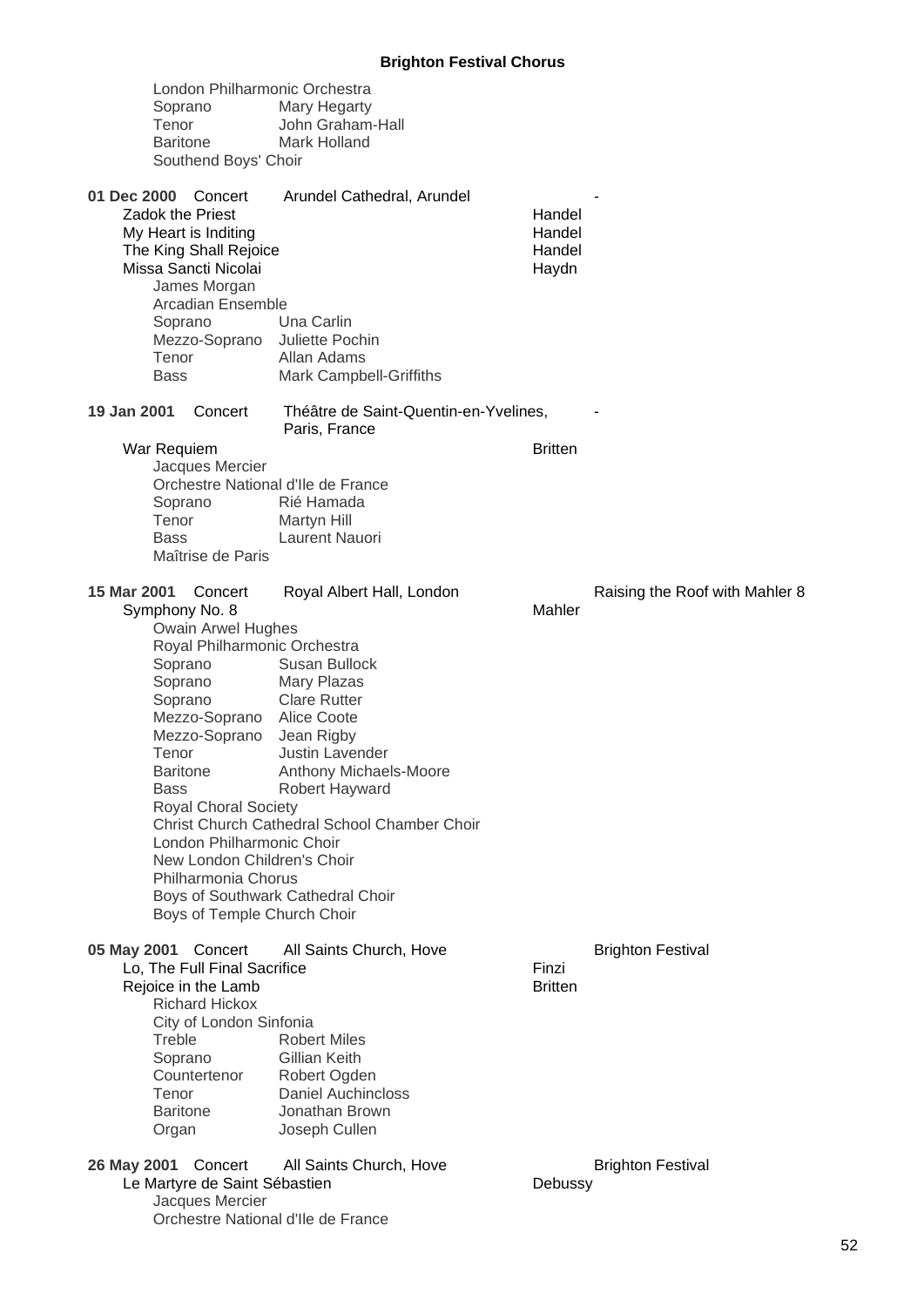| Contralto<br>Katalin Várkonyi<br><b>Brian Derbyshire</b><br>Narrator<br>James Wilby<br>Narrator<br>Maison de l'Orchestre National d'Ile de<br>30 May 2001<br>Recording<br>31 May 2001<br>France, Alfortville, France<br>Le Martyre de Saint Sébastien<br>Debussy<br>Jacques Mercier<br>Orchestre National d'Ile de France<br>Soprano<br>Gaële Le Roi<br>Mezzo-Soprano Karine Deshayes<br>Contralto<br>Katalin Várkonyi<br>Speaker<br>Michael Lonsdale<br>30 Jun 2001<br>Concert<br>Leeds Castle, Kent<br>Leeds Castle Open Air Concerts<br>07 Jul 2001<br>Sanctus (Requiem)<br>Verdi<br>The Doll Song (The Tales of Hoffmann)<br>Offenbach<br>The Blue Danube Waltz<br><b>Strauss</b><br>Grand Chorus, Finale Act 2 (Aida) (excerpt)<br>Verdi<br>Finlandia ("On Great Lone Hills")<br><b>Sibelius</b><br>1812 Overture<br>Tchaikovsky arr. Davis<br>Parry arr. Elgar<br>Jerusalem<br>Elgar arr. Davis<br>Pomp & Circumstance March No. 1<br>Anvil Chorus (Il Trovatore)<br>Verdi<br>We'll Meet Again<br>Parker/Charles arr. Wadsworth<br><b>Carl Davis</b><br>Band of the Corps of Royal Engineers<br>Royal Liverpool Philharmonic Orchestra<br>Soprano<br>Mary Hegarty<br>25 Aug 2001 Concert<br>Guildhall, Portsmouth<br>The Saints on the Seas<br><b>Bestor</b><br><b>Kurt Bestor</b><br>Royal Liverpool Philharmonic Orchestra<br>Soprano<br>Jennifer Welch-Babidge<br>Mezzo-Soprano Jenny Frogley<br>Tenor<br>George Dyer<br><b>Baritone</b><br>Darrell Babidge<br>21 Oct 2001<br>Royal Albert Hall, London<br>Concert<br>Orff<br>Carmina Burana<br>Andrew Greenwood<br>Royal Philharmonic Orchestra<br>Soprano<br>Mary Hegarty<br>Tenor<br>John Graham-Hall<br><b>Baritone</b><br><b>Mark Holland</b><br>Southend Boys' Choir<br>18 Nov 2001<br>Concert<br>Arundel Cathedral, Arundel<br>Mass in C minor, K 427<br>Mozart<br>Requiem Mass in D minor, K 626<br>Mozart<br><b>Charles Mackerras</b><br>Hanover Band<br>Sarah Fox<br>Soprano<br>Soprano<br>Janice Watson<br>Mezzo-Soprano<br>Catherine Wyn-Rogers<br>Tenor<br><b>Timothy Robinson</b><br>David Wilson-Johnson<br><b>Baritone</b><br>03 May 2002 Concert<br>Barbican Concert Hall, London<br><b>Chichester Psalms</b><br><b>Bernstein</b> | Soprano       | Gaële Le Roi           |  |
|-------------------------------------------------------------------------------------------------------------------------------------------------------------------------------------------------------------------------------------------------------------------------------------------------------------------------------------------------------------------------------------------------------------------------------------------------------------------------------------------------------------------------------------------------------------------------------------------------------------------------------------------------------------------------------------------------------------------------------------------------------------------------------------------------------------------------------------------------------------------------------------------------------------------------------------------------------------------------------------------------------------------------------------------------------------------------------------------------------------------------------------------------------------------------------------------------------------------------------------------------------------------------------------------------------------------------------------------------------------------------------------------------------------------------------------------------------------------------------------------------------------------------------------------------------------------------------------------------------------------------------------------------------------------------------------------------------------------------------------------------------------------------------------------------------------------------------------------------------------------------------------------------------------------------------------------------------------------------------------------------------------------------------------------------------------------------------------------------------------------------------------------------------------------------------------------------------------|---------------|------------------------|--|
|                                                                                                                                                                                                                                                                                                                                                                                                                                                                                                                                                                                                                                                                                                                                                                                                                                                                                                                                                                                                                                                                                                                                                                                                                                                                                                                                                                                                                                                                                                                                                                                                                                                                                                                                                                                                                                                                                                                                                                                                                                                                                                                                                                                                             | Mezzo-Soprano | <b>Karine Deshayes</b> |  |
|                                                                                                                                                                                                                                                                                                                                                                                                                                                                                                                                                                                                                                                                                                                                                                                                                                                                                                                                                                                                                                                                                                                                                                                                                                                                                                                                                                                                                                                                                                                                                                                                                                                                                                                                                                                                                                                                                                                                                                                                                                                                                                                                                                                                             |               |                        |  |
|                                                                                                                                                                                                                                                                                                                                                                                                                                                                                                                                                                                                                                                                                                                                                                                                                                                                                                                                                                                                                                                                                                                                                                                                                                                                                                                                                                                                                                                                                                                                                                                                                                                                                                                                                                                                                                                                                                                                                                                                                                                                                                                                                                                                             |               |                        |  |
|                                                                                                                                                                                                                                                                                                                                                                                                                                                                                                                                                                                                                                                                                                                                                                                                                                                                                                                                                                                                                                                                                                                                                                                                                                                                                                                                                                                                                                                                                                                                                                                                                                                                                                                                                                                                                                                                                                                                                                                                                                                                                                                                                                                                             |               |                        |  |
|                                                                                                                                                                                                                                                                                                                                                                                                                                                                                                                                                                                                                                                                                                                                                                                                                                                                                                                                                                                                                                                                                                                                                                                                                                                                                                                                                                                                                                                                                                                                                                                                                                                                                                                                                                                                                                                                                                                                                                                                                                                                                                                                                                                                             |               |                        |  |
|                                                                                                                                                                                                                                                                                                                                                                                                                                                                                                                                                                                                                                                                                                                                                                                                                                                                                                                                                                                                                                                                                                                                                                                                                                                                                                                                                                                                                                                                                                                                                                                                                                                                                                                                                                                                                                                                                                                                                                                                                                                                                                                                                                                                             |               |                        |  |
|                                                                                                                                                                                                                                                                                                                                                                                                                                                                                                                                                                                                                                                                                                                                                                                                                                                                                                                                                                                                                                                                                                                                                                                                                                                                                                                                                                                                                                                                                                                                                                                                                                                                                                                                                                                                                                                                                                                                                                                                                                                                                                                                                                                                             |               |                        |  |
|                                                                                                                                                                                                                                                                                                                                                                                                                                                                                                                                                                                                                                                                                                                                                                                                                                                                                                                                                                                                                                                                                                                                                                                                                                                                                                                                                                                                                                                                                                                                                                                                                                                                                                                                                                                                                                                                                                                                                                                                                                                                                                                                                                                                             |               |                        |  |
|                                                                                                                                                                                                                                                                                                                                                                                                                                                                                                                                                                                                                                                                                                                                                                                                                                                                                                                                                                                                                                                                                                                                                                                                                                                                                                                                                                                                                                                                                                                                                                                                                                                                                                                                                                                                                                                                                                                                                                                                                                                                                                                                                                                                             |               |                        |  |
|                                                                                                                                                                                                                                                                                                                                                                                                                                                                                                                                                                                                                                                                                                                                                                                                                                                                                                                                                                                                                                                                                                                                                                                                                                                                                                                                                                                                                                                                                                                                                                                                                                                                                                                                                                                                                                                                                                                                                                                                                                                                                                                                                                                                             |               |                        |  |
|                                                                                                                                                                                                                                                                                                                                                                                                                                                                                                                                                                                                                                                                                                                                                                                                                                                                                                                                                                                                                                                                                                                                                                                                                                                                                                                                                                                                                                                                                                                                                                                                                                                                                                                                                                                                                                                                                                                                                                                                                                                                                                                                                                                                             |               |                        |  |
|                                                                                                                                                                                                                                                                                                                                                                                                                                                                                                                                                                                                                                                                                                                                                                                                                                                                                                                                                                                                                                                                                                                                                                                                                                                                                                                                                                                                                                                                                                                                                                                                                                                                                                                                                                                                                                                                                                                                                                                                                                                                                                                                                                                                             |               |                        |  |
|                                                                                                                                                                                                                                                                                                                                                                                                                                                                                                                                                                                                                                                                                                                                                                                                                                                                                                                                                                                                                                                                                                                                                                                                                                                                                                                                                                                                                                                                                                                                                                                                                                                                                                                                                                                                                                                                                                                                                                                                                                                                                                                                                                                                             |               |                        |  |
|                                                                                                                                                                                                                                                                                                                                                                                                                                                                                                                                                                                                                                                                                                                                                                                                                                                                                                                                                                                                                                                                                                                                                                                                                                                                                                                                                                                                                                                                                                                                                                                                                                                                                                                                                                                                                                                                                                                                                                                                                                                                                                                                                                                                             |               |                        |  |
|                                                                                                                                                                                                                                                                                                                                                                                                                                                                                                                                                                                                                                                                                                                                                                                                                                                                                                                                                                                                                                                                                                                                                                                                                                                                                                                                                                                                                                                                                                                                                                                                                                                                                                                                                                                                                                                                                                                                                                                                                                                                                                                                                                                                             |               |                        |  |
|                                                                                                                                                                                                                                                                                                                                                                                                                                                                                                                                                                                                                                                                                                                                                                                                                                                                                                                                                                                                                                                                                                                                                                                                                                                                                                                                                                                                                                                                                                                                                                                                                                                                                                                                                                                                                                                                                                                                                                                                                                                                                                                                                                                                             |               |                        |  |
|                                                                                                                                                                                                                                                                                                                                                                                                                                                                                                                                                                                                                                                                                                                                                                                                                                                                                                                                                                                                                                                                                                                                                                                                                                                                                                                                                                                                                                                                                                                                                                                                                                                                                                                                                                                                                                                                                                                                                                                                                                                                                                                                                                                                             |               |                        |  |
|                                                                                                                                                                                                                                                                                                                                                                                                                                                                                                                                                                                                                                                                                                                                                                                                                                                                                                                                                                                                                                                                                                                                                                                                                                                                                                                                                                                                                                                                                                                                                                                                                                                                                                                                                                                                                                                                                                                                                                                                                                                                                                                                                                                                             |               |                        |  |
|                                                                                                                                                                                                                                                                                                                                                                                                                                                                                                                                                                                                                                                                                                                                                                                                                                                                                                                                                                                                                                                                                                                                                                                                                                                                                                                                                                                                                                                                                                                                                                                                                                                                                                                                                                                                                                                                                                                                                                                                                                                                                                                                                                                                             |               |                        |  |
|                                                                                                                                                                                                                                                                                                                                                                                                                                                                                                                                                                                                                                                                                                                                                                                                                                                                                                                                                                                                                                                                                                                                                                                                                                                                                                                                                                                                                                                                                                                                                                                                                                                                                                                                                                                                                                                                                                                                                                                                                                                                                                                                                                                                             |               |                        |  |
|                                                                                                                                                                                                                                                                                                                                                                                                                                                                                                                                                                                                                                                                                                                                                                                                                                                                                                                                                                                                                                                                                                                                                                                                                                                                                                                                                                                                                                                                                                                                                                                                                                                                                                                                                                                                                                                                                                                                                                                                                                                                                                                                                                                                             |               |                        |  |
|                                                                                                                                                                                                                                                                                                                                                                                                                                                                                                                                                                                                                                                                                                                                                                                                                                                                                                                                                                                                                                                                                                                                                                                                                                                                                                                                                                                                                                                                                                                                                                                                                                                                                                                                                                                                                                                                                                                                                                                                                                                                                                                                                                                                             |               |                        |  |
|                                                                                                                                                                                                                                                                                                                                                                                                                                                                                                                                                                                                                                                                                                                                                                                                                                                                                                                                                                                                                                                                                                                                                                                                                                                                                                                                                                                                                                                                                                                                                                                                                                                                                                                                                                                                                                                                                                                                                                                                                                                                                                                                                                                                             |               |                        |  |
|                                                                                                                                                                                                                                                                                                                                                                                                                                                                                                                                                                                                                                                                                                                                                                                                                                                                                                                                                                                                                                                                                                                                                                                                                                                                                                                                                                                                                                                                                                                                                                                                                                                                                                                                                                                                                                                                                                                                                                                                                                                                                                                                                                                                             |               |                        |  |
|                                                                                                                                                                                                                                                                                                                                                                                                                                                                                                                                                                                                                                                                                                                                                                                                                                                                                                                                                                                                                                                                                                                                                                                                                                                                                                                                                                                                                                                                                                                                                                                                                                                                                                                                                                                                                                                                                                                                                                                                                                                                                                                                                                                                             |               |                        |  |
|                                                                                                                                                                                                                                                                                                                                                                                                                                                                                                                                                                                                                                                                                                                                                                                                                                                                                                                                                                                                                                                                                                                                                                                                                                                                                                                                                                                                                                                                                                                                                                                                                                                                                                                                                                                                                                                                                                                                                                                                                                                                                                                                                                                                             |               |                        |  |
|                                                                                                                                                                                                                                                                                                                                                                                                                                                                                                                                                                                                                                                                                                                                                                                                                                                                                                                                                                                                                                                                                                                                                                                                                                                                                                                                                                                                                                                                                                                                                                                                                                                                                                                                                                                                                                                                                                                                                                                                                                                                                                                                                                                                             |               |                        |  |
|                                                                                                                                                                                                                                                                                                                                                                                                                                                                                                                                                                                                                                                                                                                                                                                                                                                                                                                                                                                                                                                                                                                                                                                                                                                                                                                                                                                                                                                                                                                                                                                                                                                                                                                                                                                                                                                                                                                                                                                                                                                                                                                                                                                                             |               |                        |  |
|                                                                                                                                                                                                                                                                                                                                                                                                                                                                                                                                                                                                                                                                                                                                                                                                                                                                                                                                                                                                                                                                                                                                                                                                                                                                                                                                                                                                                                                                                                                                                                                                                                                                                                                                                                                                                                                                                                                                                                                                                                                                                                                                                                                                             |               |                        |  |
|                                                                                                                                                                                                                                                                                                                                                                                                                                                                                                                                                                                                                                                                                                                                                                                                                                                                                                                                                                                                                                                                                                                                                                                                                                                                                                                                                                                                                                                                                                                                                                                                                                                                                                                                                                                                                                                                                                                                                                                                                                                                                                                                                                                                             |               |                        |  |
|                                                                                                                                                                                                                                                                                                                                                                                                                                                                                                                                                                                                                                                                                                                                                                                                                                                                                                                                                                                                                                                                                                                                                                                                                                                                                                                                                                                                                                                                                                                                                                                                                                                                                                                                                                                                                                                                                                                                                                                                                                                                                                                                                                                                             |               |                        |  |
|                                                                                                                                                                                                                                                                                                                                                                                                                                                                                                                                                                                                                                                                                                                                                                                                                                                                                                                                                                                                                                                                                                                                                                                                                                                                                                                                                                                                                                                                                                                                                                                                                                                                                                                                                                                                                                                                                                                                                                                                                                                                                                                                                                                                             |               |                        |  |
|                                                                                                                                                                                                                                                                                                                                                                                                                                                                                                                                                                                                                                                                                                                                                                                                                                                                                                                                                                                                                                                                                                                                                                                                                                                                                                                                                                                                                                                                                                                                                                                                                                                                                                                                                                                                                                                                                                                                                                                                                                                                                                                                                                                                             |               |                        |  |
|                                                                                                                                                                                                                                                                                                                                                                                                                                                                                                                                                                                                                                                                                                                                                                                                                                                                                                                                                                                                                                                                                                                                                                                                                                                                                                                                                                                                                                                                                                                                                                                                                                                                                                                                                                                                                                                                                                                                                                                                                                                                                                                                                                                                             |               |                        |  |
|                                                                                                                                                                                                                                                                                                                                                                                                                                                                                                                                                                                                                                                                                                                                                                                                                                                                                                                                                                                                                                                                                                                                                                                                                                                                                                                                                                                                                                                                                                                                                                                                                                                                                                                                                                                                                                                                                                                                                                                                                                                                                                                                                                                                             |               |                        |  |
|                                                                                                                                                                                                                                                                                                                                                                                                                                                                                                                                                                                                                                                                                                                                                                                                                                                                                                                                                                                                                                                                                                                                                                                                                                                                                                                                                                                                                                                                                                                                                                                                                                                                                                                                                                                                                                                                                                                                                                                                                                                                                                                                                                                                             |               |                        |  |
|                                                                                                                                                                                                                                                                                                                                                                                                                                                                                                                                                                                                                                                                                                                                                                                                                                                                                                                                                                                                                                                                                                                                                                                                                                                                                                                                                                                                                                                                                                                                                                                                                                                                                                                                                                                                                                                                                                                                                                                                                                                                                                                                                                                                             |               |                        |  |
|                                                                                                                                                                                                                                                                                                                                                                                                                                                                                                                                                                                                                                                                                                                                                                                                                                                                                                                                                                                                                                                                                                                                                                                                                                                                                                                                                                                                                                                                                                                                                                                                                                                                                                                                                                                                                                                                                                                                                                                                                                                                                                                                                                                                             |               |                        |  |
|                                                                                                                                                                                                                                                                                                                                                                                                                                                                                                                                                                                                                                                                                                                                                                                                                                                                                                                                                                                                                                                                                                                                                                                                                                                                                                                                                                                                                                                                                                                                                                                                                                                                                                                                                                                                                                                                                                                                                                                                                                                                                                                                                                                                             |               |                        |  |
|                                                                                                                                                                                                                                                                                                                                                                                                                                                                                                                                                                                                                                                                                                                                                                                                                                                                                                                                                                                                                                                                                                                                                                                                                                                                                                                                                                                                                                                                                                                                                                                                                                                                                                                                                                                                                                                                                                                                                                                                                                                                                                                                                                                                             |               |                        |  |
|                                                                                                                                                                                                                                                                                                                                                                                                                                                                                                                                                                                                                                                                                                                                                                                                                                                                                                                                                                                                                                                                                                                                                                                                                                                                                                                                                                                                                                                                                                                                                                                                                                                                                                                                                                                                                                                                                                                                                                                                                                                                                                                                                                                                             |               |                        |  |
|                                                                                                                                                                                                                                                                                                                                                                                                                                                                                                                                                                                                                                                                                                                                                                                                                                                                                                                                                                                                                                                                                                                                                                                                                                                                                                                                                                                                                                                                                                                                                                                                                                                                                                                                                                                                                                                                                                                                                                                                                                                                                                                                                                                                             |               |                        |  |
|                                                                                                                                                                                                                                                                                                                                                                                                                                                                                                                                                                                                                                                                                                                                                                                                                                                                                                                                                                                                                                                                                                                                                                                                                                                                                                                                                                                                                                                                                                                                                                                                                                                                                                                                                                                                                                                                                                                                                                                                                                                                                                                                                                                                             |               |                        |  |
|                                                                                                                                                                                                                                                                                                                                                                                                                                                                                                                                                                                                                                                                                                                                                                                                                                                                                                                                                                                                                                                                                                                                                                                                                                                                                                                                                                                                                                                                                                                                                                                                                                                                                                                                                                                                                                                                                                                                                                                                                                                                                                                                                                                                             |               |                        |  |
|                                                                                                                                                                                                                                                                                                                                                                                                                                                                                                                                                                                                                                                                                                                                                                                                                                                                                                                                                                                                                                                                                                                                                                                                                                                                                                                                                                                                                                                                                                                                                                                                                                                                                                                                                                                                                                                                                                                                                                                                                                                                                                                                                                                                             |               |                        |  |
|                                                                                                                                                                                                                                                                                                                                                                                                                                                                                                                                                                                                                                                                                                                                                                                                                                                                                                                                                                                                                                                                                                                                                                                                                                                                                                                                                                                                                                                                                                                                                                                                                                                                                                                                                                                                                                                                                                                                                                                                                                                                                                                                                                                                             |               |                        |  |
|                                                                                                                                                                                                                                                                                                                                                                                                                                                                                                                                                                                                                                                                                                                                                                                                                                                                                                                                                                                                                                                                                                                                                                                                                                                                                                                                                                                                                                                                                                                                                                                                                                                                                                                                                                                                                                                                                                                                                                                                                                                                                                                                                                                                             |               |                        |  |
|                                                                                                                                                                                                                                                                                                                                                                                                                                                                                                                                                                                                                                                                                                                                                                                                                                                                                                                                                                                                                                                                                                                                                                                                                                                                                                                                                                                                                                                                                                                                                                                                                                                                                                                                                                                                                                                                                                                                                                                                                                                                                                                                                                                                             |               |                        |  |
|                                                                                                                                                                                                                                                                                                                                                                                                                                                                                                                                                                                                                                                                                                                                                                                                                                                                                                                                                                                                                                                                                                                                                                                                                                                                                                                                                                                                                                                                                                                                                                                                                                                                                                                                                                                                                                                                                                                                                                                                                                                                                                                                                                                                             |               |                        |  |
|                                                                                                                                                                                                                                                                                                                                                                                                                                                                                                                                                                                                                                                                                                                                                                                                                                                                                                                                                                                                                                                                                                                                                                                                                                                                                                                                                                                                                                                                                                                                                                                                                                                                                                                                                                                                                                                                                                                                                                                                                                                                                                                                                                                                             |               |                        |  |
|                                                                                                                                                                                                                                                                                                                                                                                                                                                                                                                                                                                                                                                                                                                                                                                                                                                                                                                                                                                                                                                                                                                                                                                                                                                                                                                                                                                                                                                                                                                                                                                                                                                                                                                                                                                                                                                                                                                                                                                                                                                                                                                                                                                                             |               |                        |  |
|                                                                                                                                                                                                                                                                                                                                                                                                                                                                                                                                                                                                                                                                                                                                                                                                                                                                                                                                                                                                                                                                                                                                                                                                                                                                                                                                                                                                                                                                                                                                                                                                                                                                                                                                                                                                                                                                                                                                                                                                                                                                                                                                                                                                             |               |                        |  |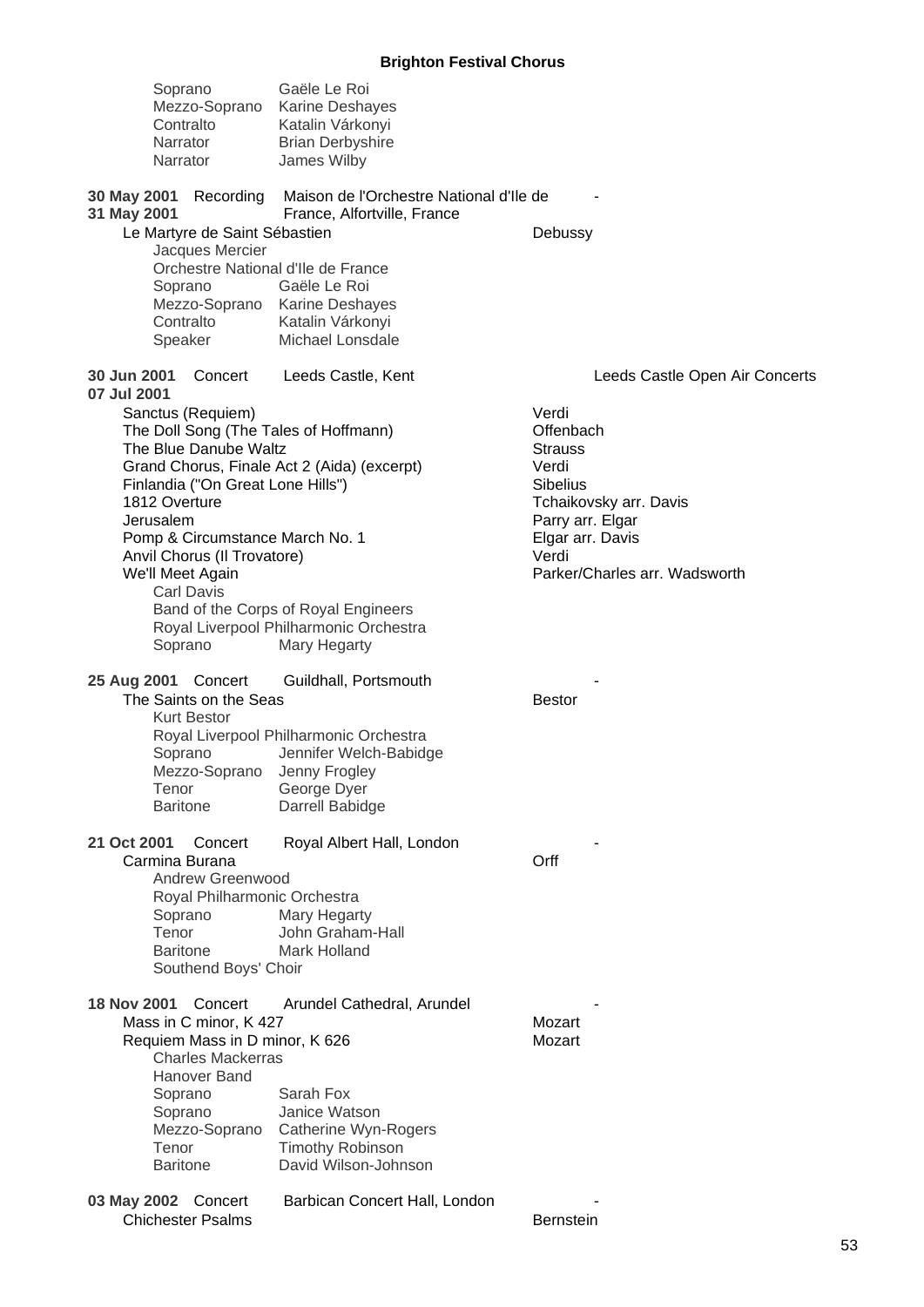| <b>Leonard Slatkin</b><br>Treble                                                                                                                                                                                                                                                                                                            | National Symphony Orchestra, Washington<br>Pablo Strong                                                                                                                                                 |                                                                                                                                                                                                           |
|---------------------------------------------------------------------------------------------------------------------------------------------------------------------------------------------------------------------------------------------------------------------------------------------------------------------------------------------|---------------------------------------------------------------------------------------------------------------------------------------------------------------------------------------------------------|-----------------------------------------------------------------------------------------------------------------------------------------------------------------------------------------------------------|
| 05 May 2002 Concert<br><b>Chichester Psalms</b><br><b>Leonard Slatkin</b><br>Treble                                                                                                                                                                                                                                                         | Dome Concert Hall, Brighton<br>National Symphony Orchestra, Washington<br>Pablo Strong                                                                                                                  | <b>Brighton Festival</b><br><b>Bernstein</b>                                                                                                                                                              |
| 18 May 2002 Concert<br><b>Christopher Columbus</b><br><b>Carl Davis</b><br>Tenor<br><b>Baritone</b><br>Actor<br>Actor<br>Actor<br>Actor                                                                                                                                                                                                     | Dome Concert Hall, Brighton<br>Royal Philharmonic Orchestra<br>Mezzo-Soprano Susan Bickley<br>Evan Bowers<br><b>William Dazely</b><br>Roger Allam<br>James Lance<br>Greta Scacchi<br>Michael York       | <b>Brighton Festival</b><br>Walton                                                                                                                                                                        |
| 26 May 2002 Concert<br>Kubla Khan<br><b>Belshazzar's Feast</b><br><b>Paul Daniel</b><br>Philharmonia Orchestra<br><b>Baritone</b>                                                                                                                                                                                                           | Dome Concert Hall, Brighton<br>Christopher Maltman<br><b>Brighton Festival Youth Choir</b>                                                                                                              | <b>Brighton Festival</b><br>Morgan/Pochin<br>Walton                                                                                                                                                       |
| 29 Jun 2002 Concert<br>Hallelujah (Messiah)<br>Charge and Battle (from Henry V)<br>Agincourt Song (from Henry V)<br>I Feel Pretty (West Side Story)<br>Maria (West Side Story)<br>Agnus Dei<br>1812 Overture<br>Jerusalem<br>Pomp & Circumstance March No. 1<br>Brindisi (La Traviata)<br><b>Carl Davis</b><br>Soprano<br>Tenor<br>Narrator | Leeds Castle, Kent<br>Praise to the Holiest (Dream of Gerontius)<br>Band of the Corps of Royal Engineers<br>Royal Liverpool Philharmonic Orchestra<br><b>Clare Rutter</b><br>Evan Bowers<br>John Suchet | Handel<br>Elgar<br>Walton<br>Walton<br><b>Bernstein</b><br><b>Bernstein</b><br><b>Barber</b><br>Tchaikovsky arr. Davis<br>Parry arr. Elgar<br>Elgar arr. Davis<br>Verdi                                   |
| 06 Jul 2002<br>Concert<br>Hallelujah (Messiah)<br>Charge and Battle (from Henry V)<br>Agincourt Song (from Henry V)<br>I Feel Pretty (West Side Story)<br>Maria (West Side Story)<br>Agnus Dei<br>1812 Overture<br>Jerusalem<br>Pomp & Circumstance March No. 1<br>Brindisi (La Traviata)<br><b>Carl Davis</b>                              | Leeds Castle, Kent<br>Praise to the Holiest (Dream of Gerontius)<br>Band of the Corps of Royal Engineers                                                                                                | Leeds Castle Open Air Concerts<br>Handel<br>Elgar<br>Walton<br>Walton<br><b>Bernstein</b><br><b>Bernstein</b><br><b>Barber</b><br>Tchaikovsky arr. Davis<br>Parry arr. Elgar<br>Elgar arr. Davis<br>Verdi |

Royal Liverpool Philharmonic Orchestra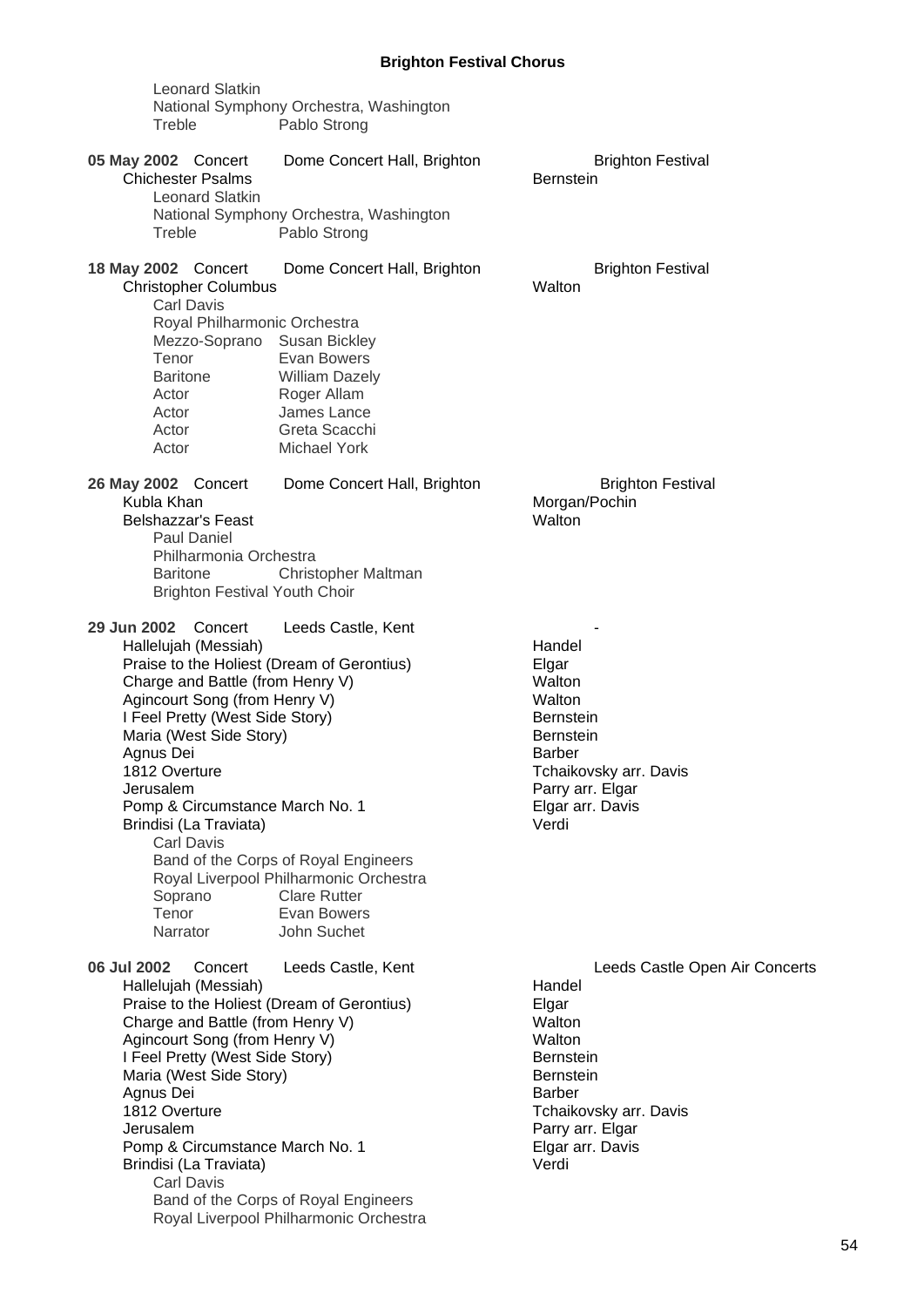|             | Soprano                                                                                   | <b>Clare Rutter</b>                  |                                            |                                          |
|-------------|-------------------------------------------------------------------------------------------|--------------------------------------|--------------------------------------------|------------------------------------------|
|             | Tenor                                                                                     | Evan Bowers                          |                                            |                                          |
|             | Narrator                                                                                  | John Suchet                          |                                            |                                          |
| 20 Jul 2002 | Concert                                                                                   | Saint Bartholomew's Church, Brighton |                                            | Music for a Summer's Evening             |
| Agnus Dei   |                                                                                           |                                      | <b>Barber</b>                              |                                          |
|             | Petite Messe Solennelle                                                                   |                                      | Rossini                                    |                                          |
|             | James Morgan                                                                              |                                      |                                            |                                          |
|             | Soprano                                                                                   | <b>Katy Tansey</b>                   |                                            |                                          |
|             | Mezzo-Soprano                                                                             | Juliette Pochin                      |                                            |                                          |
|             | Tenor                                                                                     | <b>Daniel Auchincloss</b>            |                                            |                                          |
|             | <b>Baritone</b>                                                                           | Owen Gilhooly                        |                                            |                                          |
|             | Organ<br>Piano                                                                            | Peter Jaekel<br>Andrew Massey        |                                            |                                          |
|             | Piano                                                                                     | Lesley Anne Sammons                  |                                            |                                          |
|             | <b>Brighton Festival Youth Choir</b>                                                      |                                      |                                            |                                          |
|             | 02 Nov 2002 Concert<br>The Dream of Gerontius                                             | Saint Peter's Church, Brighton       | Elgar                                      |                                          |
|             | <b>Mark Andrew James</b>                                                                  |                                      |                                            |                                          |
|             | <b>Sussex Symphony Orchestra</b>                                                          |                                      |                                            |                                          |
|             | Mezzo-Soprano Louise Armit                                                                |                                      |                                            |                                          |
|             | Tenor                                                                                     | <b>Andrew Rees</b>                   |                                            |                                          |
|             | <b>Baritone</b>                                                                           | Riccardo Simonetti                   |                                            |                                          |
|             | 19 Nov 2002 Concert<br>A Sea Symphony<br><b>Belshazzar's Feast</b><br><b>Brian Wright</b> | Royal Albert Hall, London            | Vaughan Williams<br>Walton                 | <b>Choral Celebration</b>                |
|             | Royal Philharmonic Orchestra                                                              |                                      |                                            |                                          |
|             | Soprano                                                                                   | <b>Clare Rutter</b>                  |                                            |                                          |
|             | <b>Baritone</b>                                                                           | Peter Sidhom                         |                                            |                                          |
|             | <b>Goldsmiths Choral Union</b>                                                            |                                      |                                            |                                          |
| 07 Dec 2002 | Concert                                                                                   | Dome Concert Hall, Brighton          |                                            | An Evening of Christmas Classics         |
|             | Messiah (exerpts)                                                                         |                                      | Handel                                     |                                          |
|             | Zion Hort die Wachter (Cantata 140)                                                       |                                      | Bach                                       |                                          |
|             | Quelle est Cette Odeur Agréable?                                                          |                                      |                                            | French trad. arr. Morgan/Pochin          |
| The Lamb    |                                                                                           |                                      | Tavener                                    |                                          |
|             | The Three Kings<br>Fantasia on Christmas Carols                                           |                                      | Cornelius arr. Atkins                      |                                          |
|             | A Child is Born in Bethlehem                                                              |                                      | Vaughan Williams<br>Scheidt arr. Willcocks |                                          |
| Gaudete     |                                                                                           |                                      |                                            | Piae Cantiones (from) arr. Morgan/Pochin |
|             | Sir Christèmas                                                                            |                                      | Matthias                                   |                                          |
|             | The Twelve Days of Christmas                                                              |                                      | English trad. arr. Rutter                  |                                          |
|             | James Morgan                                                                              |                                      |                                            |                                          |
|             | Royal Philharmonic Orchestra                                                              |                                      |                                            |                                          |
|             | Tenor                                                                                     | Andrew MacKenzie-Wicks               |                                            |                                          |
|             | <b>Baritone</b>                                                                           | Christopher Maltman                  |                                            |                                          |
|             | <b>Brighton Festival Youth Choir</b>                                                      |                                      |                                            |                                          |
| 11 Mar 2003 | Concert<br>Alexander Nevsky (film score)                                                  | Royal Festival Hall, London          | Prokofiev                                  |                                          |
|             | Vladimir Ashkenazy                                                                        |                                      |                                            |                                          |
|             | Philharmonia Orchestra                                                                    |                                      |                                            |                                          |
|             | Mezzo-Soprano Lilli Paasikivi                                                             |                                      |                                            |                                          |
| 22 Mar 2003 | Concert                                                                                   | Barbican Concert Hall, London        |                                            |                                          |
| Sun Rings   |                                                                                           |                                      | Riley                                      |                                          |
|             | James Morgan                                                                              |                                      |                                            |                                          |
|             | <b>Kronos Quartet</b>                                                                     |                                      |                                            |                                          |
|             | 04 May 2003 Concert                                                                       | Dome Concert Hall, Brighton          |                                            | <b>Brighton Festival</b>                 |
|             | Alexander Nevsky (film score)                                                             |                                      | Prokofiev                                  |                                          |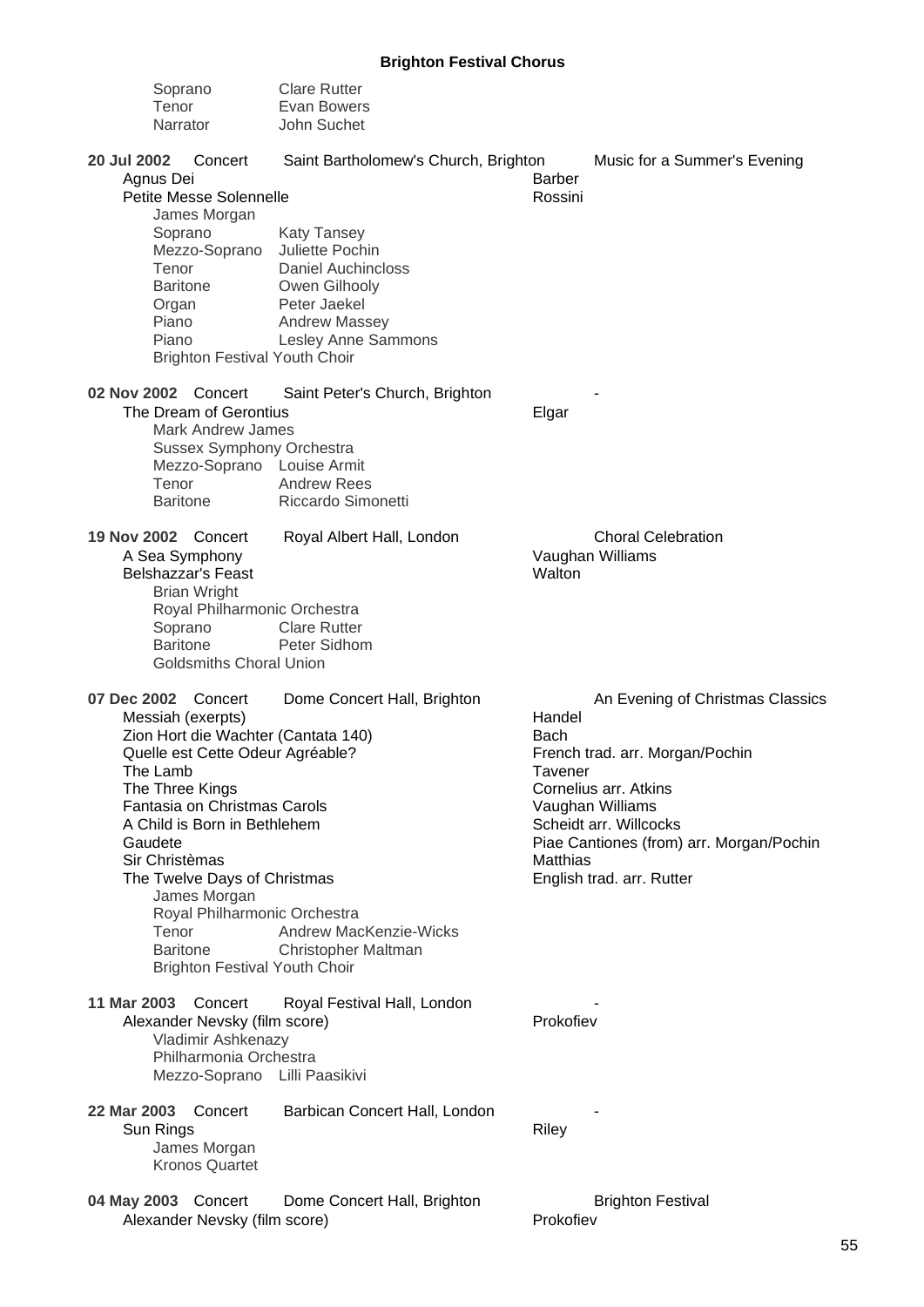Andrey Boreyko Philharmonia Orchestra Mezzo-Soprano Catherine Wyn-Rogers

| 16 May 2003 Concert<br>War Requiem | <b>Richard Hickox</b>                | Dome Concert Hall, Brighton                         | <b>Britten</b>       | <b>Brighton Festival</b>        |
|------------------------------------|--------------------------------------|-----------------------------------------------------|----------------------|---------------------------------|
|                                    | City of London Sinfonia              |                                                     |                      |                                 |
| Soprano                            |                                      | Janice Watson                                       |                      |                                 |
| Tenor                              |                                      | James Gilchrist                                     |                      |                                 |
| <b>Baritone</b>                    |                                      | Christopher Maltman                                 |                      |                                 |
|                                    | <b>Brighton Festival Youth Choir</b> |                                                     |                      |                                 |
| 13 Jun 2003<br>14 Jun 2003         | Concert                              | Arsenal Concert Hall, Metz, France                  |                      | BFC French Tour 2003            |
|                                    |                                      | Symphony No. 9 in D minor, op.125                   | <b>Beethoven</b>     |                                 |
|                                    | A Survivor from Warsaw               |                                                     | Schoenberg           |                                 |
|                                    | Jacques Mercier                      |                                                     |                      |                                 |
|                                    |                                      | Orchestre National de Lorraine                      |                      |                                 |
| Soprano                            |                                      | Rié Hamada                                          |                      |                                 |
|                                    | Mezzo-Soprano Silvie Sullé           |                                                     |                      |                                 |
| Tenor                              |                                      | Donald Litaker                                      |                      |                                 |
| <b>Baritone</b>                    |                                      | <b>Michael Kraus</b>                                |                      |                                 |
| Speaker                            |                                      | <b>Michael Kraus</b>                                |                      |                                 |
| 15 Jun 2003                        | Concert                              | Lavoir du Carreau Wendel,                           |                      | BFC French Tour 2003            |
|                                    |                                      | Forbach, France                                     |                      |                                 |
|                                    |                                      | Symphony No. 9 in D minor, op.125                   | Beethoven            |                                 |
|                                    | A Survivor from Warsaw               |                                                     | Schoenberg           |                                 |
|                                    | Jacques Mercier                      |                                                     |                      |                                 |
| Soprano                            |                                      | Orchestre National de Lorraine<br>Rié Hamada        |                      |                                 |
|                                    | Mezzo-Soprano Silvie Sullé           |                                                     |                      |                                 |
| Tenor                              |                                      | Donald Litaker                                      |                      |                                 |
| <b>Baritone</b>                    |                                      | <b>Michael Kraus</b>                                |                      |                                 |
| Speaker                            |                                      | <b>Michael Kraus</b>                                |                      |                                 |
| 28 Jun 2003<br>05 Jul 2003         | Concert                              | Leeds Castle, Kent                                  |                      | Leeds Castle Open Air Concerts  |
|                                    |                                      | Chorus of the Hebrew Slaves: Va, pensiero (Nabucco) | Verdi                |                                 |
|                                    | Anvil Chorus (Il Trovatore)          |                                                     | Verdi                |                                 |
|                                    | The Blue Danube Waltz                |                                                     | <b>Strauss</b>       |                                 |
|                                    | Happy Birthday to You                |                                                     | Hill/Hill arr. Davis |                                 |
|                                    | The Battle Hymn of the Republic      |                                                     |                      | Steffe/Howe arr. Davis          |
|                                    | I am Easily Assimilated (Candide)    |                                                     | <b>Bernstein</b>     |                                 |
| 1812 Overture<br>Jerusalem         |                                      |                                                     | Parry arr. Elgar     | Tchaikovsky arr. Davis          |
|                                    |                                      | Pomp & Circumstance March No. 1                     | Elgar arr. Davis     |                                 |
| Rule, Britannia!                   |                                      |                                                     | Arne arr. Sargent    |                                 |
|                                    | There'll Always be an England        |                                                     | Parker/Charles       |                                 |
| Auld Lang Syne                     |                                      |                                                     |                      | Scottish trad./Burns arr. Davie |
| National Anthem                    |                                      |                                                     |                      | anon./Arne arr. Elgar           |
|                                    | <b>Carl Davis</b>                    |                                                     |                      |                                 |
|                                    |                                      | Band of the Corps of Royal Engineers                |                      |                                 |
|                                    |                                      | Royal Liverpool Philharmonic Orchestra              |                      |                                 |
|                                    |                                      | Mezzo-Soprano Frances McCafferty                    |                      |                                 |
| Narrator                           |                                      | John Suchet                                         |                      |                                 |
| 31 Aug 2003 Concert                |                                      | Arundel Cathedral, Arundel                          |                      | <b>Arundel Festival</b>         |
| Cantate Domino                     |                                      |                                                     | Monteverdi           |                                 |
|                                    | <b>Adoramus Te Christe</b>           |                                                     | Monteverdi           |                                 |
|                                    | O Magnum Mysterium                   |                                                     | Gabrieli             |                                 |
| Jubilate Deo                       |                                      |                                                     | Gabrieli             |                                 |
| Crucifixus                         |                                      |                                                     | Lotti                |                                 |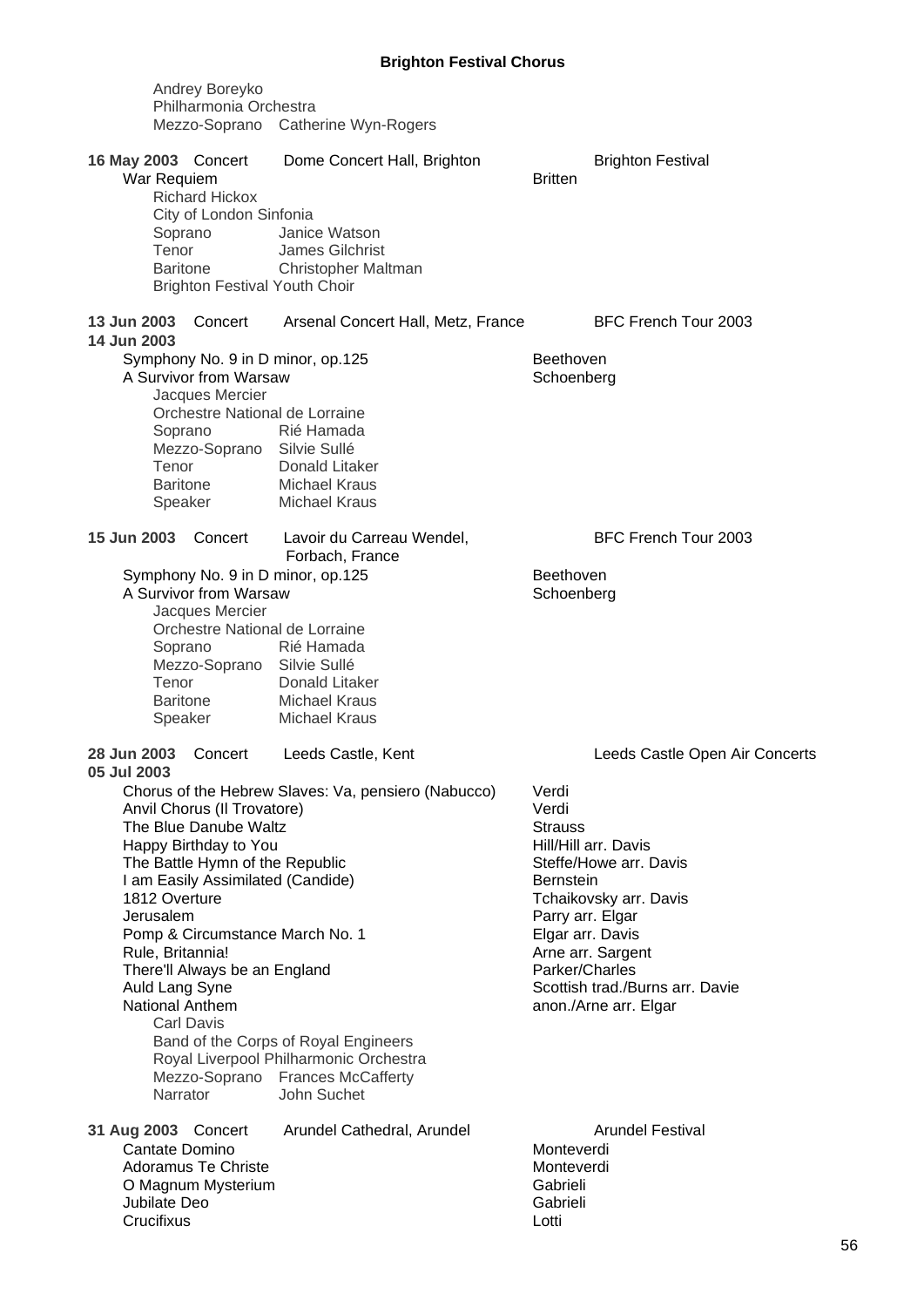| Psalm 100 (Jauchzet dem Herren)<br>Pater Noster<br>Gloria<br>James Morgan<br>Onyx Brass                                                                                                                                                                                                                                                                                                                                                                                                                                                                                       | Schütz<br>Handl<br>Gabrieli                                                                                                                                                                                                                                                                                                                                                                                                                              |
|-------------------------------------------------------------------------------------------------------------------------------------------------------------------------------------------------------------------------------------------------------------------------------------------------------------------------------------------------------------------------------------------------------------------------------------------------------------------------------------------------------------------------------------------------------------------------------|----------------------------------------------------------------------------------------------------------------------------------------------------------------------------------------------------------------------------------------------------------------------------------------------------------------------------------------------------------------------------------------------------------------------------------------------------------|
| 04 Nov 2003 Concert<br>Royal Festival Hall, London<br>Symphony No. 2 (Resurrection)<br>Gilbert Kaplan<br>Philharmonia Orchestra<br>Inger Dam-Jensen<br>Soprano<br>Mezzo-Soprano Nadja Michael<br>London Philharmonia Chorus                                                                                                                                                                                                                                                                                                                                                   | Mahler                                                                                                                                                                                                                                                                                                                                                                                                                                                   |
| 08 Nov 2003<br>Concert<br>Dome Concert Hall, Brighton<br>Carmina Burana<br><b>Barry Wordsworth</b><br>Brighton Philharmonic Orchestra<br>Judith Howarth<br>Soprano<br>Tenor<br><b>William Towers</b><br><b>Baritone</b><br>Stephen Gadd<br><b>Brighton Festival Youth Choir</b><br><b>Brighton College Choir</b>                                                                                                                                                                                                                                                              | Orff                                                                                                                                                                                                                                                                                                                                                                                                                                                     |
| 06 Dec 2003 Concert<br>Station Lille-Flandres, Lille, France<br>Le Sentier du Siecle<br>Chant des Chemins de Fer<br>Passage<br>Jean-Claude Casadesus<br>musiciens amateurs cheminots Région Nord / Pas-de-<br>Calais<br>Orchestre d'Harmonie d'Anzin<br>Orchestre d'Harmonie de Saint-Omer<br>Orchestre National de Lille<br>Tenor<br>Jean-Pierre Furlan<br>Choeur Régional Nord - Pas-de-Calais<br>Cantores de Bruges                                                                                                                                                        | Lille, European Capital of Culture<br>2004, Opening Concert<br>Casadesus<br><b>Berlioz</b><br>Moss                                                                                                                                                                                                                                                                                                                                                       |
| 12 Dec 2003 Concert<br>All Saints Church, Hove<br>O Come, O Come, Emmanuel<br>Rosamundi<br><b>Hodie Christus Natus Est</b><br>O Little Town of Bethlehem<br>In Dulci Jubilo<br>A Child is Born in Bethlehem<br>God Rest You Merry, Gentlemen<br>Once in Royal David's City<br><b>Nativity Carol</b><br>The Infant King<br>Unto Us is Born a Son<br>I Sing of a Maiden<br>I Saw a Maiden<br>O Come, All Ye Faithful<br>Hark! The Herald Angels Sing<br>James Morgan<br>Onyx Brass<br>Organ<br>James Hearn<br><b>Helen Cole</b><br>Harp<br><b>Brighton Festival Youth Choir</b> | <b>BFC Christmas Concert</b><br>15th c. French Processional arr. Willcocks<br><b>Hawkins</b><br><b>Sweelinck</b><br>English trad./Brooks arr. Vaughan Williams<br>Scheidt<br>Scheidt arr. Willcocks<br>English trad. arr. Willcocks<br>Gauntlett/Alexander arr. Mann<br>Rutter<br>Basque trad. arr. Willcocks<br>Piae Cantiones (from) arr. Willcocks<br>Hadley<br>Basque trad. arr. Pettman<br>Wade arr. Willcocks<br>Mendelssohn/Wesley arr. Willcocks |

**31 Jan 2004** Concert Dome Concert Hall, Brighton - Lobgesang (Symphony No. 2 in B flat) Mendelssohn Richard Hickox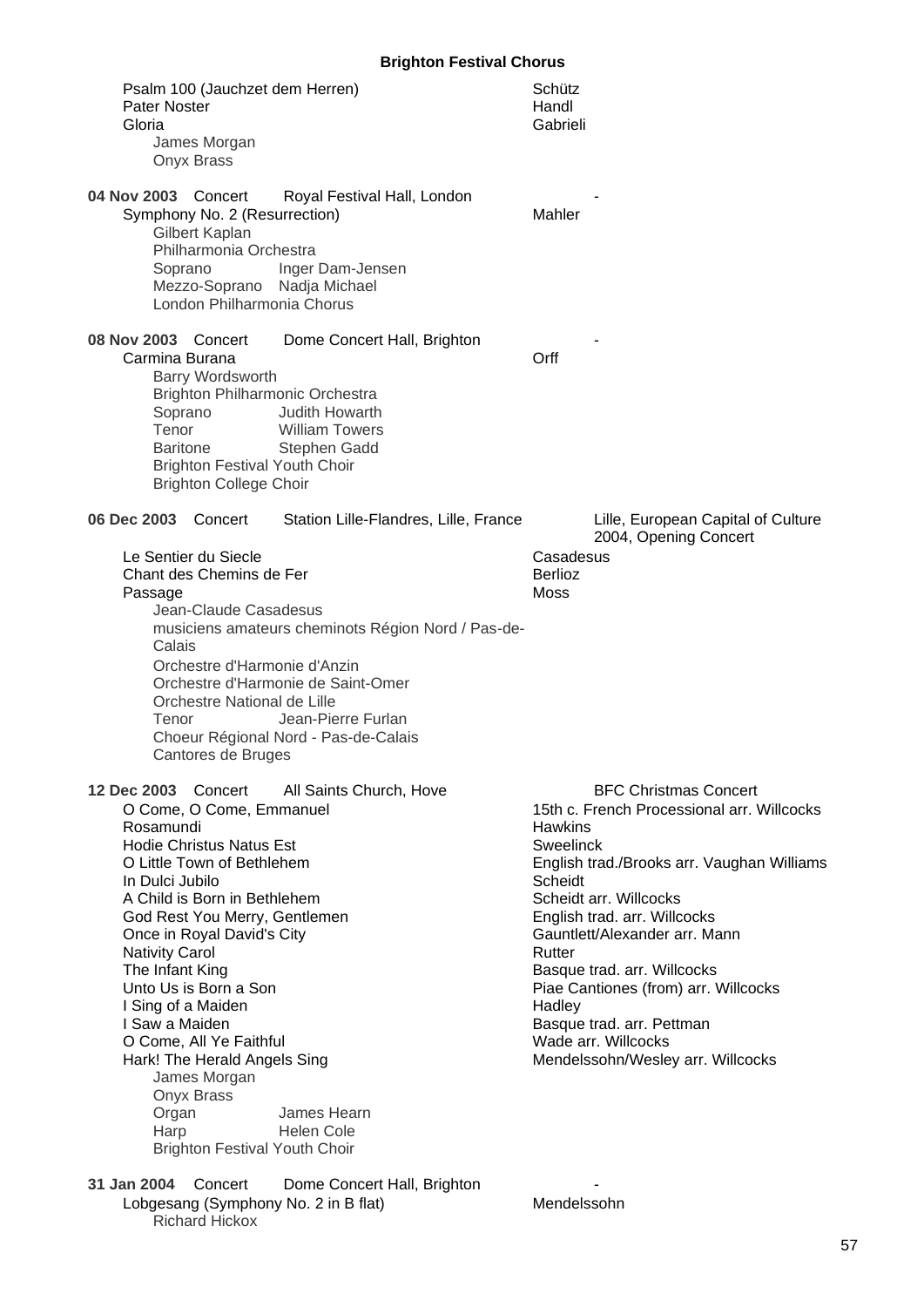| City of London Sinfonia                                                                                                                                                                                                                                                                                               |                                                                                                                                  |                                                                                                                                                                               |
|-----------------------------------------------------------------------------------------------------------------------------------------------------------------------------------------------------------------------------------------------------------------------------------------------------------------------|----------------------------------------------------------------------------------------------------------------------------------|-------------------------------------------------------------------------------------------------------------------------------------------------------------------------------|
| Soprano                                                                                                                                                                                                                                                                                                               | Sarah Fox                                                                                                                        |                                                                                                                                                                               |
| Soprano                                                                                                                                                                                                                                                                                                               | Pamela Helen Stevenson                                                                                                           |                                                                                                                                                                               |
| Tenor                                                                                                                                                                                                                                                                                                                 | <b>Steve Davislim</b>                                                                                                            |                                                                                                                                                                               |
| 05 Feb 2004<br>Concert<br>Lobgesang (Symphony No. 2 in B flat)<br><b>Richard Hickox</b><br>City of London Sinfonia                                                                                                                                                                                                    | Symphony Hall, Birmingham                                                                                                        | Mendelssohn                                                                                                                                                                   |
| Soprano                                                                                                                                                                                                                                                                                                               | Sarah Fox                                                                                                                        |                                                                                                                                                                               |
| Soprano                                                                                                                                                                                                                                                                                                               | Pamela Helen Stevenson                                                                                                           |                                                                                                                                                                               |
| Tenor                                                                                                                                                                                                                                                                                                                 | <b>Steve Davislim</b>                                                                                                            |                                                                                                                                                                               |
| 18 Apr 2004 Concert<br>Requiem Mass in D minor, K 626<br>Vladimir Jurowski                                                                                                                                                                                                                                            | Glyndebourne Opera House, Lewes                                                                                                  | Mozart                                                                                                                                                                        |
| London Philharmonic Orchestra<br>Soprano                                                                                                                                                                                                                                                                              | Marie Arnet                                                                                                                      |                                                                                                                                                                               |
| Mezzo-Soprano<br>Tenor<br><b>Bass</b>                                                                                                                                                                                                                                                                                 | Julianne de Villiers<br><b>Timothy Robinson</b><br>Peter Rose                                                                    |                                                                                                                                                                               |
| 02 May 2004 Concert<br><b>Glagolitic Mass</b>                                                                                                                                                                                                                                                                         | Dome Concert Hall, Brighton                                                                                                      | <b>Brighton Festival</b><br>Janácek                                                                                                                                           |
| <b>Thierry Fischer</b>                                                                                                                                                                                                                                                                                                |                                                                                                                                  |                                                                                                                                                                               |
| Philharmonia Orchestra<br>Soprano                                                                                                                                                                                                                                                                                     | Mary Plazas                                                                                                                      |                                                                                                                                                                               |
| Mezzo-Soprano                                                                                                                                                                                                                                                                                                         | Juliette Pochin                                                                                                                  |                                                                                                                                                                               |
| Tenor                                                                                                                                                                                                                                                                                                                 | <b>Christopher Lemmings</b>                                                                                                      |                                                                                                                                                                               |
| <b>Baritone</b>                                                                                                                                                                                                                                                                                                       | <b>Grant Doyle</b>                                                                                                               |                                                                                                                                                                               |
| Organ                                                                                                                                                                                                                                                                                                                 | Joseph Cullen                                                                                                                    |                                                                                                                                                                               |
| 21 May 2004 Concert<br>La Damnation de Faust<br>Jacques Mercier<br>Orchestre National de Lorraine<br>Mezzo-Soprano<br>Tenor<br><b>Baritone</b><br><b>Bass</b><br><b>Brighton Festival Youth Choir</b>                                                                                                                 | Dome Concert Hall, Brighton<br>Nora Gubisch<br><b>Bonaventura Bottone</b><br>Donald Maxwell<br>Paul Whelan                       | <b>Brighton Festival</b><br><b>Berlioz</b>                                                                                                                                    |
| 26 Jun 2004<br>Concert                                                                                                                                                                                                                                                                                                | Leeds Castle, Kent                                                                                                               | Leeds Castle Open Air Concerts                                                                                                                                                |
| 03 Jul 2004<br><b>Zadok the Priest</b><br>Habanera (Carmen)<br>Chanson Bohème (Carmen)<br>Barcarolle (Tales of Hoffmann)<br>1812 Overture<br>Jerusalem<br>Rule, Britannia!<br>Pomp & Circumstance March No. 1<br>You'll Never Walk Alone (from Carousel)<br><b>Carl Davis</b><br>Soprano<br>Mezzo-Soprano<br>Narrator | Band of the Corps of Royal Engineers<br>Royal Liverpool Philharmonic Orchestra<br>Rebecca Knight<br>Karen England<br>John Suchet | Handel<br><b>Bizet</b><br><b>Bizet</b><br>Offenbach<br>Tchaikovsky arr. Davis<br>Parry arr. Elgar<br>Arne arr. Sargent<br>Elgar arr. Davis<br>Rodgers/Hammerstein arr. Walker |
| 01 Aug 2004 Concert<br>James Morgan                                                                                                                                                                                                                                                                                   | Royal Albert Hall, London<br>The Veil of the Temple (concert version) - Cycle 8                                                  | Henry Wood Promenade Concerts<br><b>Tavener</b>                                                                                                                               |

Stephen Layton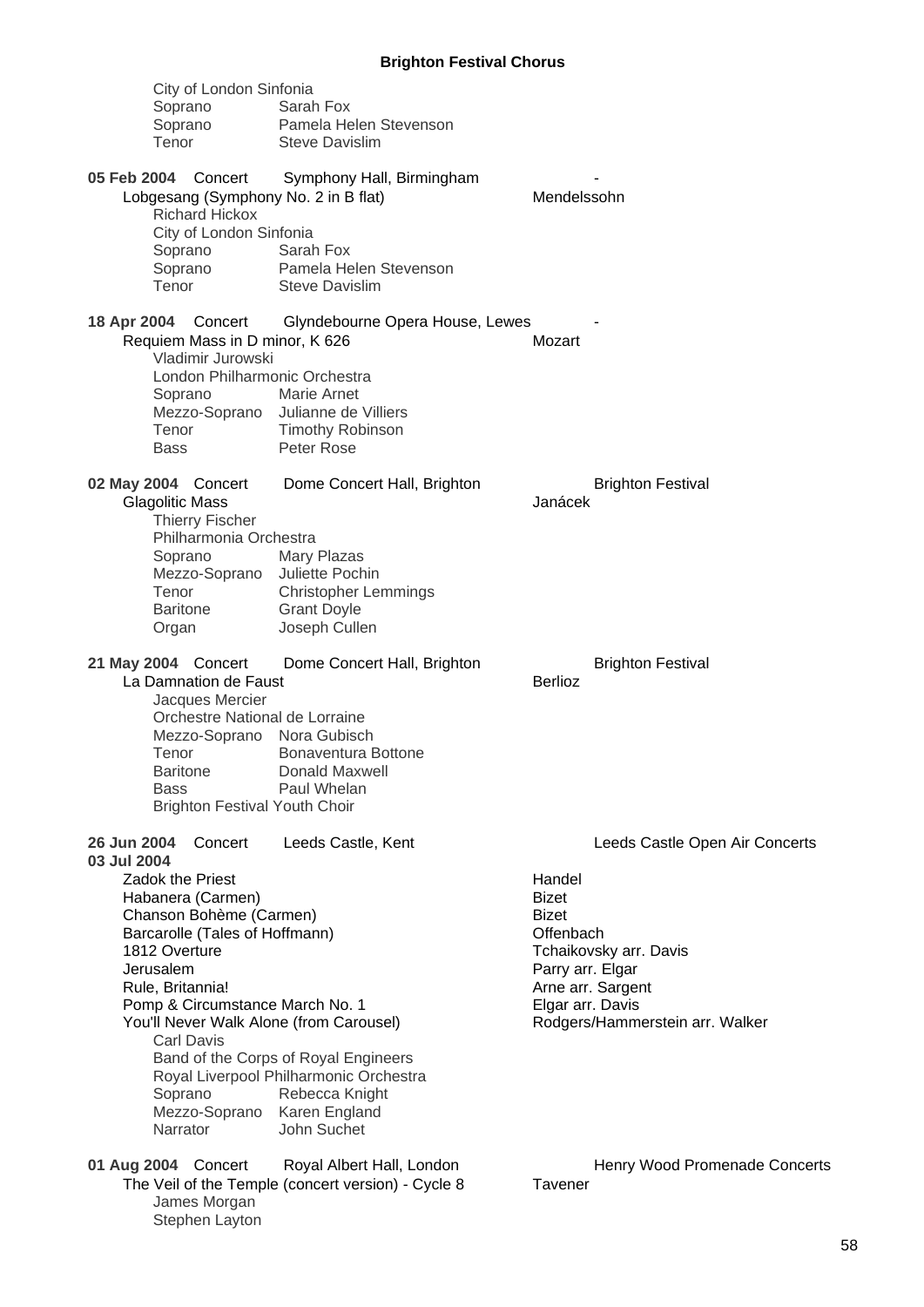English Chamber Orchestra Ensemble Soprano Patricia Rozario<br>Tenor Andrew Staples **Andrew Staples** Tenor Simon Wall Baritone Thomas Guthrie Baritone Andrew Rupp Bass Jeremy Birchall Bass **Adrian Peacock** Organ James Vivian Duduk Dirk Campbell Holst Singers Temple Church Choir, London 03 Nov 2004 Concert Royal Albert Hall, London Requiem Verdi Brian Wright Royal Philharmonic Orchestra Soprano Clare Rutter Mezzo-Soprano Jean Rigby Tenor Wynne Evans Bass Matthew Rose Goldsmiths Choral Union 19 Dec 2004 Concert Dome Concert Hall, Brighton BFC Christmas Concert Messiah (exerpts) and the state of the Handel Handel Wachet Auf<br>
O Come, O Come, Emmanuel<br>
15th c. Fre 15th c. French Processional arr. Willcocks A Spotless Rose **Howells** The Lamb<br>
God Rest You Merry, Gentlemen<br>
God Rest You Merry, Gentlemen<br>
The Lamb Taylor Charles Contract arr. Willcocks God Rest You Merry, Gentlemen Candlelight Carol Candlelight Carol Rutter O Holy Night **Adam** Ding Dong Merrily on High Tabourot/Woodward arr. Morgan/Pochin<br>C Come, All Ye Faithful The Tabourous Come Come Come in the Tabourot/Woodward arr. Morgan/Pochin O Come, All Ye Faithful Hark! The Herald Angels Sing Mendelssohn/Wesley arr. Willcocks Away in a Manger The Communication and Minister Kirkpatrick arr. Willcocks Silent Night Grüber arr. Morgan/Pochin James Morgan Royal Philharmonic Orchestra Soprano Rebecca Henning Mezzo-Soprano Juliette Pochin Tenor Mark Wilde Brighton Festival Youth Choir 05 Feb 2005 Recording Gateway Studios, Kingston University, Recording for BMG Zomba **06 Feb 2005** Kingston A New World **Saunders/Cousins** Gothic Adventure Cousins<br>
Avatero<br>
Saunders/Cousins<br>
Morgan/Pochin Morgan/Pochin<br>Saunders/Cousins Heroes and Villains Dark Gothic **Cousins** Cousins **Cousing** Saunders/Cousins Sci-Fi (Toolkit) Sci-Fi (Toolkit) Saunders/Cousins Pyramid Sheppard Mozart **Sheppard** Sheppard Ghost Choir Sheppard Critical Risk **Saunders/Cousins** Lux Aeterna (Idyll) Sheppard Ghost Ship Haka Sheppard Libera Me Sheppard Storm Front Sheppard Ostinato Sheppard Kora **Morgan/Pochin** Section One **Blaney** 

Manar Lenar Morgan/Pochin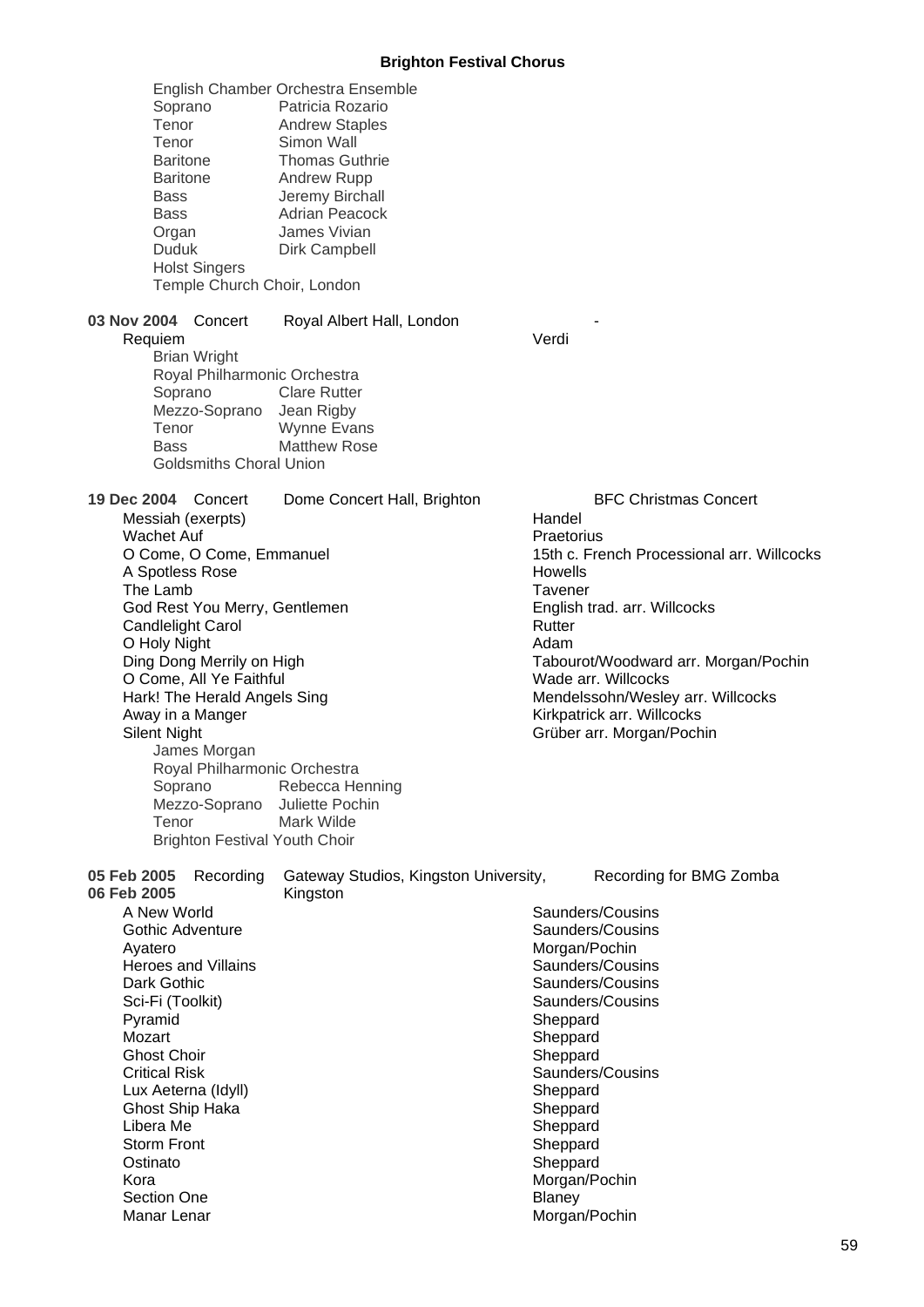| James Morgan<br>Soprano                                                                                                                                                                                                                                                                                                                                             | Katrina Holloway                                                                                                                          |                                                                                       |                                                                                                                           |
|---------------------------------------------------------------------------------------------------------------------------------------------------------------------------------------------------------------------------------------------------------------------------------------------------------------------------------------------------------------------|-------------------------------------------------------------------------------------------------------------------------------------------|---------------------------------------------------------------------------------------|---------------------------------------------------------------------------------------------------------------------------|
| 19 Feb 2005<br>Concert<br>Requiem Mass in D minor, K 626<br>Barry Wordsworth<br><b>Brighton Philharmonic Orchestra</b><br>Soprano<br>Mezzo-Soprano Antonia Sotgiu<br>Tenor<br>Baritone                                                                                                                                                                              | Dome Concert Hall, Brighton<br>Yvonne Barclay<br><b>Mark Curtis</b><br>Jozef Koc                                                          | Mozart                                                                                | Brighton & Hove Philharmonic Society                                                                                      |
| 07 May 2005 Concert<br>A Sea Symphony<br><b>Richard Hickox</b><br>London Symphony Orchestra<br>Soprano<br><b>Baritone</b>                                                                                                                                                                                                                                           | Dome Concert Hall, Brighton<br>Lisa Milne<br>Christopher Maltman                                                                          |                                                                                       | <b>Brighton Festival</b><br>Vaughan Williams                                                                              |
| 20 May 2005 Concert<br>Vespers (Vsenoshchnoye Bdeniye)<br>James Morgan<br>Mezzo-Soprano<br>Tenor                                                                                                                                                                                                                                                                    | Saint Bartholomew's Church, Brighton<br>Juliette Pochin<br>Robert Johnston                                                                | Rachmaninov                                                                           | <b>Brighton Festival</b>                                                                                                  |
| 26 May 2005 Concert<br><b>Morning Heroes</b><br><b>David Charles Abell</b><br><b>BBC Symphony Orchestra</b><br>Narrator                                                                                                                                                                                                                                             | Dome Concert Hall, Brighton<br>James Wilby                                                                                                | <b>Bliss</b>                                                                          | <b>Brighton Festival</b>                                                                                                  |
| 25 Jun 2005<br>Concert<br>02 Jul 2005<br>Hallelujah (Messiah)<br>Easter Hymn (Cavalleria Rusticana)<br>Anvil Chorus (Il Trovatore)<br>Vilja (The Merry Widow)<br>1812 Overture<br>Rule, Britannia!<br>Jerusalem<br>Pomp & Circumstance March No. 1<br>Brindisi (La Traviata)<br>We Are the Champions<br><b>Carl Davis</b><br>Soprano<br>Mezzo-Soprano Karen England | Leeds Castle, Kent<br>See, the Conqu'ring Hero Comes (Judas Maccabeus)<br>Royal Liverpool Philharmonic Orchestra<br>Rebecca Knight        | Handel<br>Mascagni<br>Verdi<br>Lehár<br>Parry arr. Elgar<br>Elgar arr. Davis<br>Verdi | Leeds Castle Open Air Concerts<br>Tchaikovsky arr. Davis<br>Handel arr. Davis.<br>Arne arr. Sargent<br>Mercury arr. Davis |
| 08 Jul 2005<br>Concert<br>The Creation (Die Schöpfung)<br><b>Neville Marriner</b><br>Soprano<br>Tenor<br><b>Baritone</b>                                                                                                                                                                                                                                            | Barbican Concert Hall, London<br>Academy of St. Martin in the Fields<br><b>Susan Gritton</b><br>James Gilchrist<br>Hanno Müller-Brachmann | Haydn                                                                                 | <b>Mostly Mozart</b>                                                                                                      |
| 07 Oct 2005<br>Concert<br>Carmina Burana<br>Nicholas Cleobury<br>Royal Philharmonic Orchestra<br>Soprano<br>Tenor                                                                                                                                                                                                                                                   | Hexagon, Reading<br><b>Yvette Bonner</b><br><b>Daniel Auchincloss</b>                                                                     | Orff                                                                                  | <b>Classical Music Alive</b>                                                                                              |

Baritone John Rawnsley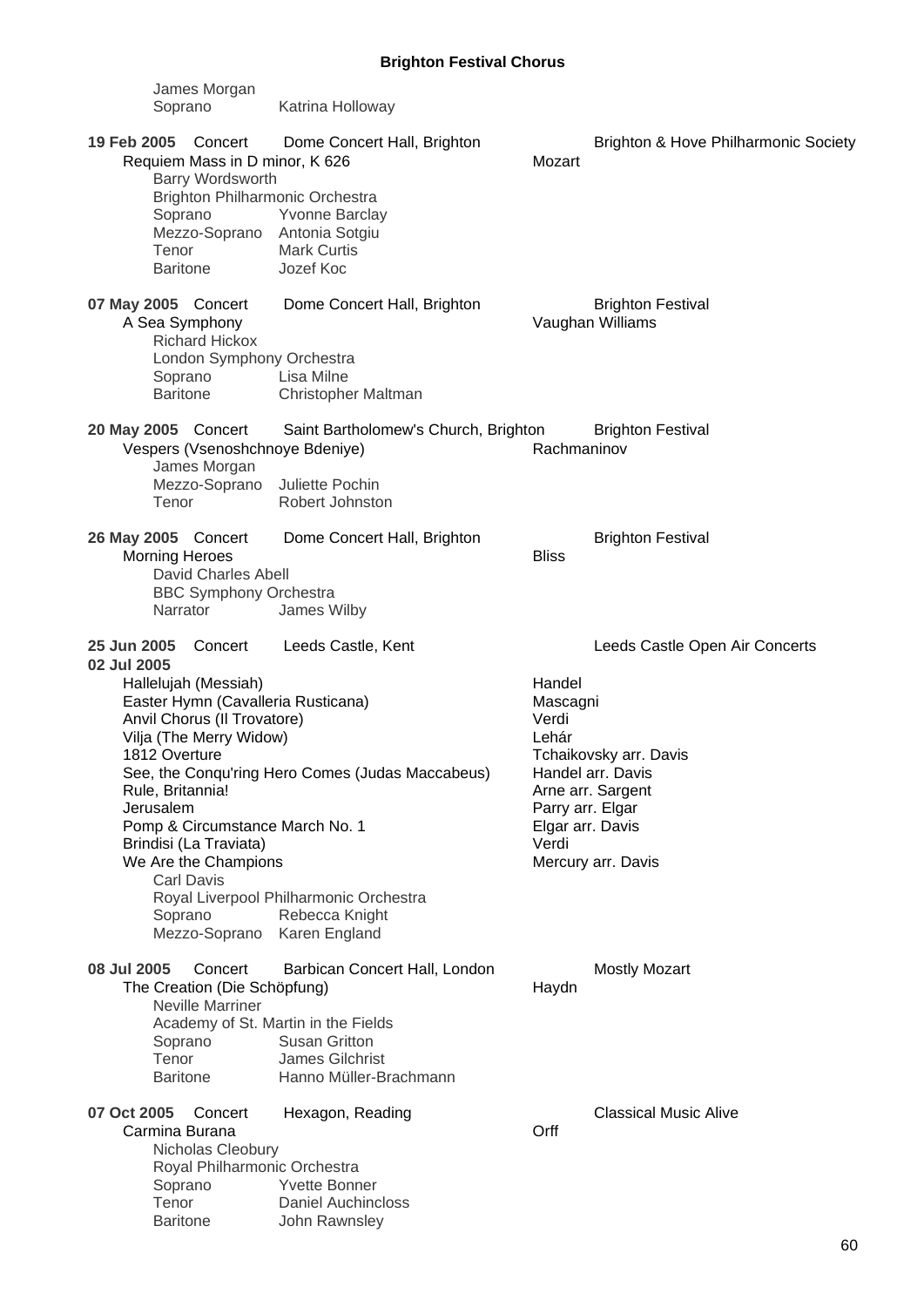Brighton Festival Youth Choir

18 Oct 2005 Concert Royal Albert Hall, London Symphony No. 2 (Resurrection) Mahler Gilbert Kaplan Royal Philharmonic Orchestra Soprano Sally Matthews Mezzo-Soprano Karen Cargill Philharmonia Chorus Crouch End Festival Chorus Southend Festival Chorus 01 Dec 2005 Concert White Rock Theatre, Hastings Messiah **Handel** Ross Pople London Festival Orchestra Soprano Susan Diwey Mezzo-Soprano Juliette Pochin Tenor Paul Badley Bass Colin Campbell 18 Dec 2005 Concert Dome Concert Hall, Brighton BFC Christmas Concert Messiah (exerpts) 1999 - Messiah (exerpts) 1999 - Mandel A Boy Was Britten 1999 - Mandel Shiften 1999 - Mandel<br>A Boy Was Born (excerpts) 1999 - Mandel 1999 - Mandel Shiften 1999 - Mandel 1999 - Mandel 1999 - Mandel 1999 -A Boy Was Born (excerpts) Once in Royal David's City **Gauntlett/Alexander arr. Mann** In the Bleak Midwinter<br>
O Little Town of Bethlehem<br>
Darke Bradisland Based on the Bradisland Bradisland Bradisland Bradisland Bradisland English trad./Brooks arr. Vaughan Williams Bogoróditse Dévo (Vespers) and a component experience Rachmaninov Ave Maria Bach arr. Morgan/Pochin Away in a Manger **Kirkpatrick and Manger** Kirkpatrick arr. Willcocks O Holy Night **Adam** O Come, All Ye Faithful Wade arr. Willcocks Christmas Medley various arr. Morgan/Pochin Hark! The Herald Angels Sing Mendelssohn/Wesley arr. Willcocks Silent Night Grüber arr. Morgan/Pochin James Morgan Royal Philharmonic Orchestra Soprano Rebecca Henning Mezzo-Soprano Juliette Pochin Tenor Andrew Rees Brighton Festival Youth Choir **18 Mar 2006** Concert Dome Concert Hall, Brighton Mozart 2006 - 250th Anniversary Messiah (Mozart orchestration) Messiah (Mozart orchestration) Handel arr. Mozart Barry Wordsworth Brighton Philharmonic Orchestra Soprano Gillian Webster Mezzo-Soprano Elizabeth Sikora Tenor **Nicholas Ransley** Baritone John Rawnsley 19 Mar 2006 Concert Congress Theatre, Eastbourne Mozart 2006 - 250th Anniversary Messiah (Mozart orchestration) Messiah (Mozart orchestration) Handel arr. Mozart Barry Wordsworth Brighton Philharmonic Orchestra Soprano Gillian Webster Mezzo-Soprano Elizabeth Sikora Tenor **Nicholas Ransley** Baritone John Rawnsley 02 Apr 2006 Concert Dome Concert Hall, Brighton Sinfonia Antartica (Symphony No. 7) Vaughan Williams Barry Wordsworth Brighton Philharmonic Orchestra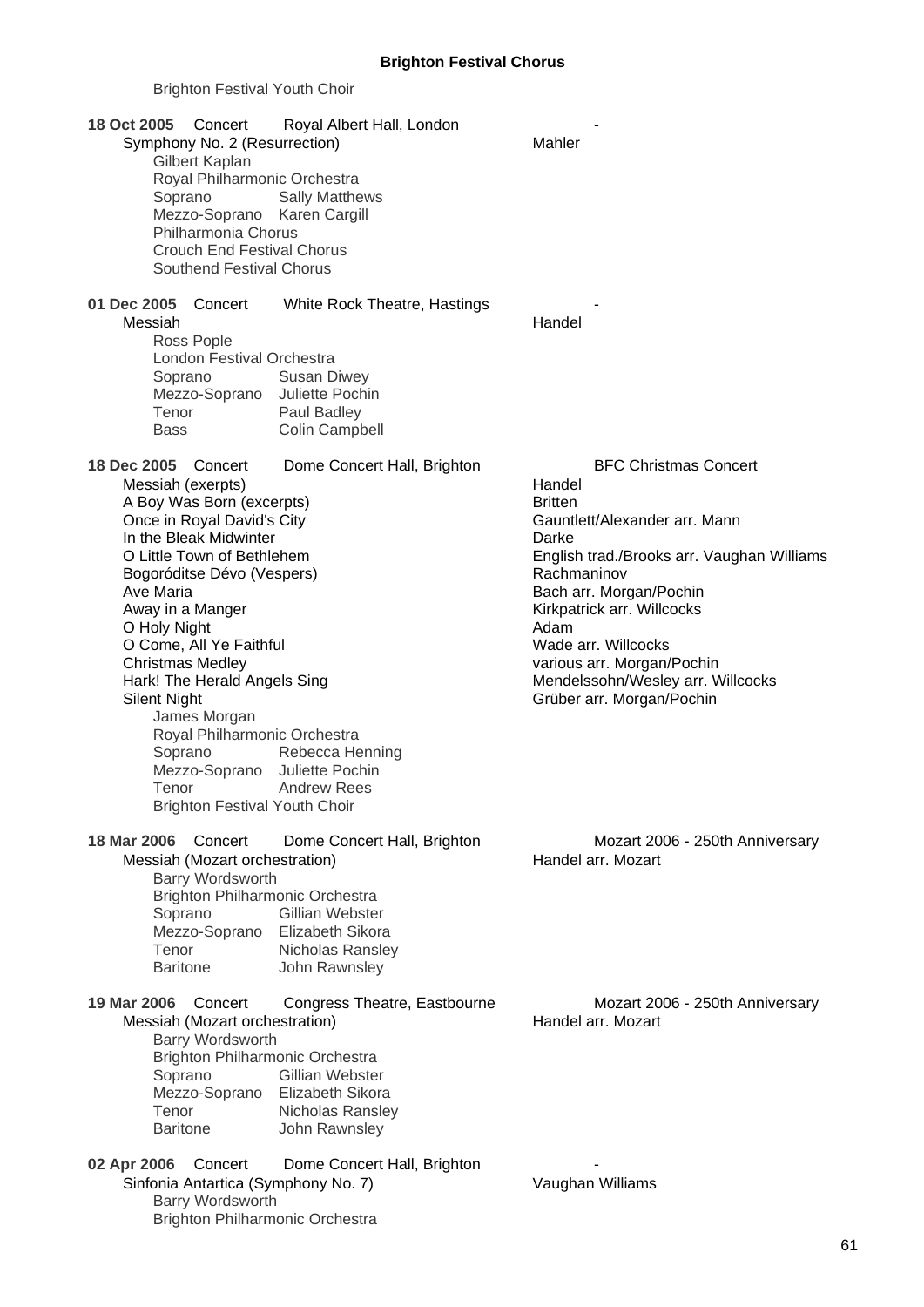| Soprano                                                      | <b>Elizabeth Watts</b>                            |                |                                |
|--------------------------------------------------------------|---------------------------------------------------|----------------|--------------------------------|
| 14 May 2006 Concert<br>Missa Brevis                          | Dome Concert Hall, Brighton                       | Kodály         | <b>Brighton Festival</b>       |
| James Morgan                                                 |                                                   |                |                                |
| Contralto<br>Tenor                                           | <b>Catherine Denley</b><br>Andrew MacKenzie-Wicks |                |                                |
| <b>Bass</b>                                                  | Michael Pearce                                    |                |                                |
| Organ                                                        | <b>Robert Quinney</b>                             |                |                                |
| 27 May 2006 Concert                                          | Dome Concert Hall, Brighton                       |                | <b>Brighton Festival</b>       |
| The Veil of the Temple (concert version)                     |                                                   | Tavener        |                                |
| James Morgan                                                 |                                                   |                |                                |
| Joseph Cullen                                                |                                                   |                |                                |
| John Hancorn<br>Juliette Pochin                              |                                                   |                |                                |
| English Chamber Orchestra Brass                              |                                                   |                |                                |
| Soprano                                                      | Mary Hegarty                                      |                |                                |
| Soprano                                                      | Katrina Holloway                                  |                |                                |
| Tenor                                                        | Andrew MacKenzie-Wicks                            |                |                                |
| Tenor                                                        | Simon Wall                                        |                |                                |
| <b>Baritone</b>                                              | <b>Thomas Guthrie</b>                             |                |                                |
| <b>Baritone</b><br><b>Bass</b>                               | Andrew Rupp                                       |                |                                |
| <b>Bass</b>                                                  | Jeremy Birchall<br><b>Adrian Peacock</b>          |                |                                |
| Organ                                                        | lan le Grice                                      |                |                                |
| Percussion                                                   | Oliver Cox                                        |                |                                |
| Percussion                                                   | Owen Gunnell                                      |                |                                |
| Tibetan horn                                                 | John Thurgood                                     |                |                                |
| Duduk                                                        | Dirk Campbell                                     |                |                                |
| <b>Brighton Festival Youth Choir</b>                         | Temple Church Choir Men, London                   |                |                                |
| East Sussex Bach Choir                                       |                                                   |                |                                |
|                                                              | East Sussex Academy of Music Vocal Consort        |                |                                |
| <b>Brighton Orpheus Choir</b>                                |                                                   |                |                                |
| <b>Brighton Singers</b>                                      |                                                   |                |                                |
|                                                              | London Symphony Chorus Chamber Choir              |                |                                |
| 16 Jun 2006 Concert                                          | Arsenal Concert Hall, Metz, France                |                |                                |
| La Damnation de Faust                                        |                                                   | <b>Berlioz</b> |                                |
| Jacques Mercier                                              |                                                   |                |                                |
| Orchestre National de Lorraine<br>Mezzo-Soprano Nora Gubisch |                                                   |                |                                |
| Tenor                                                        | Jean-Luc Viala                                    |                |                                |
| <b>Baritone</b>                                              | Benoît Arnould                                    |                |                                |
| <b>Bass</b>                                                  | Laurent Nauori                                    |                |                                |
| Maîtrise de la Cathédrale de Metz                            |                                                   |                |                                |
| 17 Jun 2006<br>Concert                                       | Théâtre Municipal, Bar-le-Duc, France             |                |                                |
| La Damnation de Faust                                        |                                                   | <b>Berlioz</b> |                                |
| Jacques Mercier                                              |                                                   |                |                                |
| Orchestre National de Lorraine                               |                                                   |                |                                |
| Mezzo-Soprano Nora Gubisch                                   |                                                   |                |                                |
| Tenor                                                        | Jean-Luc Viala                                    |                |                                |
| <b>Baritone</b>                                              | Benoît Arnould                                    |                |                                |
| <b>Bass</b><br>Maîtrise de la Cathédrale de Metz             | Laurent Nauori                                    |                |                                |
|                                                              |                                                   |                |                                |
| 24 Jun 2006<br>Concert                                       | Leeds Castle, Kent                                |                | Leeds Castle Open Air Concerts |
| 01 Jul 2006<br>I Was Glad                                    |                                                   | Parry          |                                |
| Habanera (Carmen)                                            |                                                   | <b>Bizet</b>   |                                |
| Sports Prepare!                                              |                                                   |                | Handel arr. Davis              |
| The Blue Danube Waltz                                        |                                                   | <b>Strauss</b> |                                |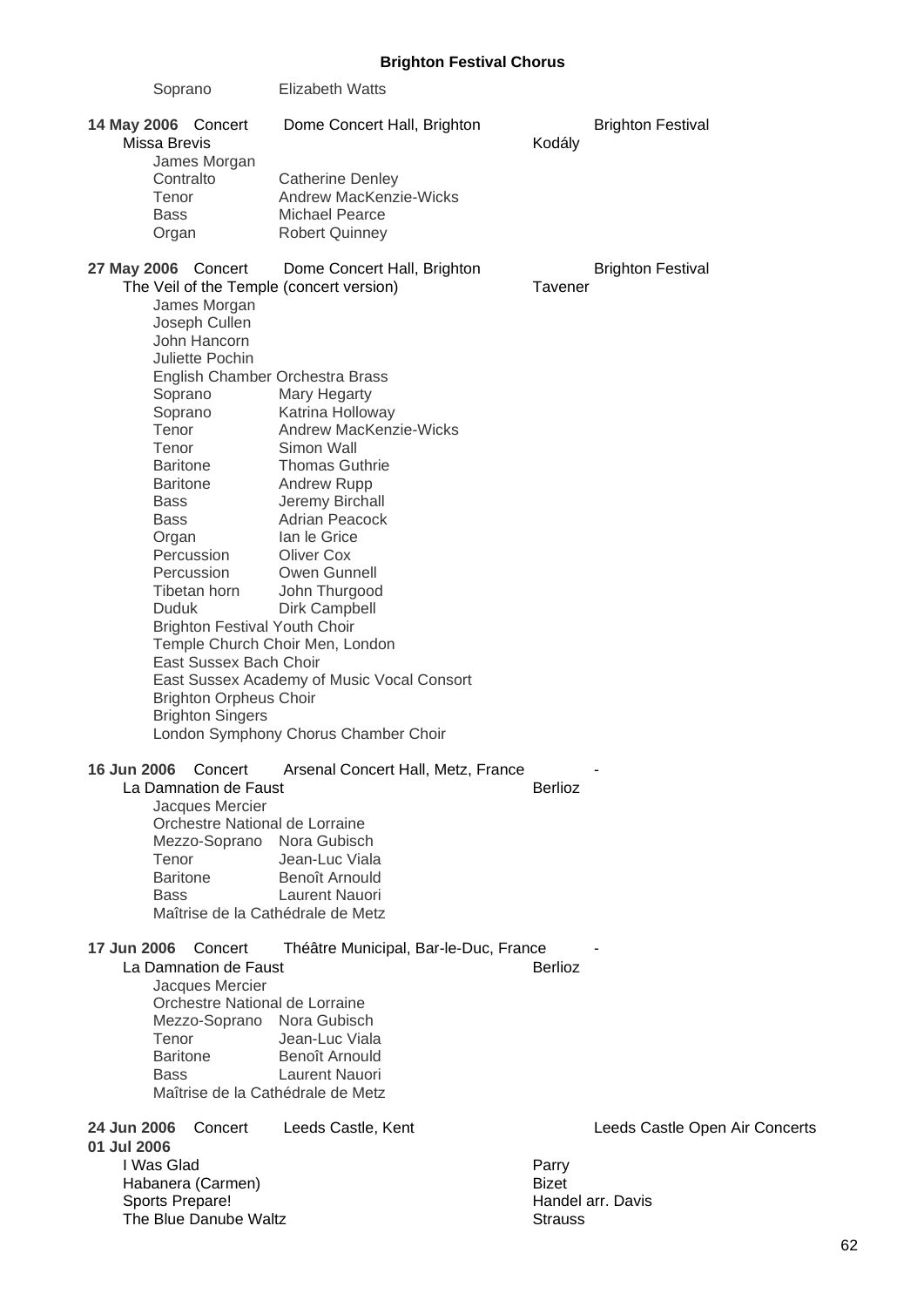Grand Chorus, Finale Act 2 (Aida) (excerpt) Verdi Rule, Britannia!<br>1812 Overture 1988 (1999) 1999 (1999) 1999 (1999) 1999 (1999) 1999 (1999) 1999 (1999) 1999 (1999) 1999 (1999)<br>Tchaikovsky arr. I Tchaikovsky arr. Davis Jerusalem **Parry arr.** Elgar Pomp & Circumstance March No. 1 Elgar arr. Davis National Anthem and anon./Arne arr. Elgar Carl Davis Band of the Corps of Royal Engineers Royal Liverpool Philharmonic Orchestra Soprano Kathryn Rudge 08 Jul 2006 Concert Cathédrale Notre Dame de Boulogne, Boulogne-sur-Mer, France Symphony No. 9 in D minor, op.125 Jean-Claude Casadesus Orchestre National de Lille Soprano Eva Johannson Mezzo-Soprano Brigitte Remmert Tenor Donald Litaker Baritone Andreas Scheibner Choeur Régional Nord - Pas-de-Calais **15 Sep 2006** Concert Royal Albert Hall, London RPO 60th Anniversary Concert Symphony No. 8 Mahler Daniele Gatti Royal Philharmonic Orchestra<br>Soprano Gillian Keith Soprano Gillian Keith<br>Soprano Christine Te **Christine Teare** Soprano Janice Watson Mezzo-Soprano Susan Parry Mezzo-Soprano Catherine Wyn-Rogers Tenor Kim Begley Baritone Philip Joll Bass Matthew Best London Symphony Chorus London Philharmonic Choir New London Children's Choir London Chorus (formerly London Choral Society) 04 Nov 2006 Concert The Hawth, Crawley The Planets **Holst** Benjamin Pope Royal Philharmonic Orchestra 17 Dec 2006 Concert Dome Concert Hall, Brighton BFC Christmas Concert Once in Royal David's City Gauntlett/Alexander arr. Mann Une Cantate de Noël en een verschiedenische Honegger O Little Town of Bethlehem English trad./Brooks arr. Vaughan Williams Ave Maria Bach arr. Morgan/Pochin A Spotless Rose **Howells** Hark! The Herald Angels Sing Mendelssohn/Wesley n arr. Willcocks Away in a Manger **Kirkpatrick arr. Willcocks** And the Glory of the Lord (Messiah) Handel For Unto Us a Child is Born (Messiah) Handel Hallelujah (Messiah) Handel O Holy Night **Adam** O Come, All Ye Faithful Wade arr. Willcocks Christmas Medley various arr. Morgan/Pochin James Morgan Royal Philharmonic Orchestra Mezzo-Soprano Juliette Pochin Baritone Jonathan Brown Organ Joseph Cullen Brighton Festival Youth Choir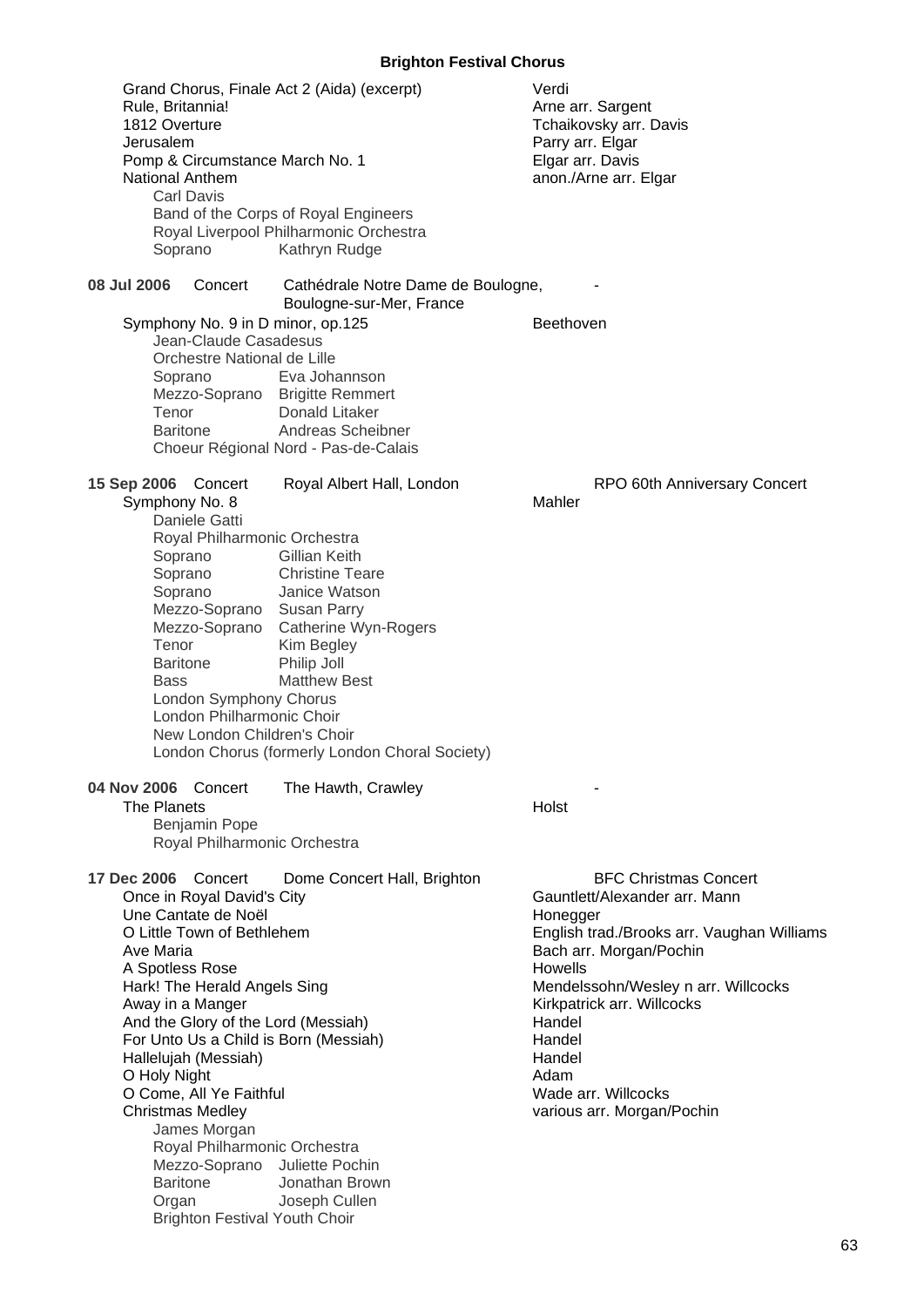| 14 Jan 2007<br>Requiem<br>Gloria                                           | Concert<br>Barry Wordsworth<br>Soprano<br>Baritone                                                                    | Dome Concert Hall, Brighton<br><b>Brighton Philharmonic Orchestra</b><br><b>Catherine Bott</b><br>Christopher Maltman                                                                                                                                     | Fauré<br>Poulenc                                                                                                                                             |                                                                                                                                                       |
|----------------------------------------------------------------------------|-----------------------------------------------------------------------------------------------------------------------|-----------------------------------------------------------------------------------------------------------------------------------------------------------------------------------------------------------------------------------------------------------|--------------------------------------------------------------------------------------------------------------------------------------------------------------|-------------------------------------------------------------------------------------------------------------------------------------------------------|
| 11 Mar 2007                                                                | Concert                                                                                                               | Dukes Hall, Royal Academy of Music,<br>London                                                                                                                                                                                                             |                                                                                                                                                              |                                                                                                                                                       |
|                                                                            | Symphony No. 3<br>John Forster<br>Southend Girls' Choir<br>Southend Boys' Choir                                       | University of London Symphony Orchestra<br>Mezzo-Soprano Catherine Wyn-Rogers                                                                                                                                                                             | Mahler                                                                                                                                                       |                                                                                                                                                       |
| 09 May 2007 Concert<br>Te Deum                                             | Libor Pešek<br>Soprano<br><b>Baritone</b>                                                                             | Dome Concert Hall, Brighton<br>Czech National Symphony Orchestra<br>Rebecca Bottone<br>Jonathan Brown                                                                                                                                                     | Dvorák                                                                                                                                                       | <b>Brighton Festival</b>                                                                                                                              |
| 21 May 2007 Concert                                                        | Henry V (film score)<br><b>Carl Davis</b><br>Royal Philharmonic Orchestra<br><b>Brighton Festival Youth Choir</b>     | Dome Concert Hall, Brighton                                                                                                                                                                                                                               | Walton                                                                                                                                                       | <b>Brighton Festival</b>                                                                                                                              |
| 27 May 2007 Concert<br>Tenor                                               | The Dream of Gerontius<br><b>Andrew Davis</b><br>Philharmonia Orchestra<br>Baritone                                   | Dome Concert Hall, Brighton<br>Mezzo-Soprano Catherine Wyn-Rogers<br>James Gilchrist<br>Peter Sidhom                                                                                                                                                      | Elgar                                                                                                                                                        | <b>Brighton Festival</b>                                                                                                                              |
|                                                                            | 15 Jun 2007 Concert                                                                                                   | Arsenal Concert Hall, Metz, France                                                                                                                                                                                                                        |                                                                                                                                                              | 30e Anniversaire Orchestre National<br>de Lorraine                                                                                                    |
| War Requiem<br>Tenor                                                       | Jacques Mercier<br>Orchestre National de Lorraine<br>Soprano<br>Baritone                                              | Orchestre de Chambre du Luxembourg<br>Judith Howarth<br>Martyn Hill<br>Stephen Genz<br>Maîtrise de la Cathédrale de Metz                                                                                                                                  | <b>Britten</b>                                                                                                                                               |                                                                                                                                                       |
| 07 Jul 2007<br>Agnus Dei<br>1812 Overture<br>Jerusalem<br>Rule, Britannia! | Concert<br>Maria (West Side Story)<br>America (West Side Story)<br>Pomp & Circumstance March No. 1<br>National Anthem | Leeds Castle, Kent<br>Hymn to the Fallen (from Saving Private Ryan)<br>Be My Love (from The Toast of New Orleans)<br>You'll Never Walk Alone (from Carousel)<br>Galop Infernal (Orpheus in the Underworld)<br>So Long, Farewell (from The Sound of Music) | Williams<br><b>Bernstein</b><br><b>Bernstein</b><br><b>Brodzsky</b><br><b>Barber</b><br>Parry arr. Elgar<br>Arne arr. Davis<br>Elgar arr. Davis<br>Offenbach | Leeds Castle Open Air Concerts<br>Tchaikovsky arr. Davis<br>Rodgers/Hammerstein arr. Davis<br>Rodgers/Hammerstein arr. Davis<br>anon./Arne arr. Elgar |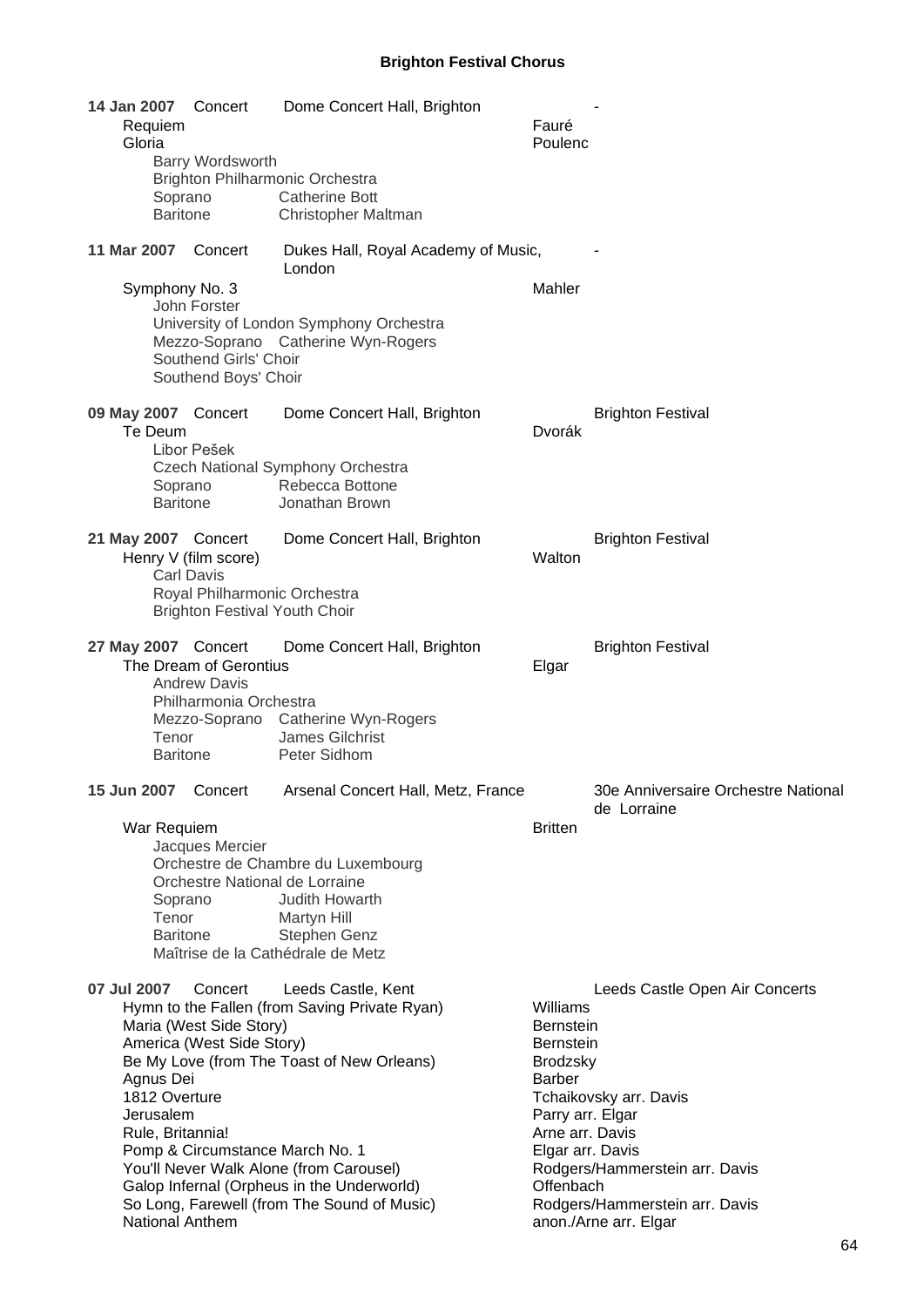Carl Davis Band of the Corps of Royal Engineers Royal Liverpool Philharmonic Orchestra Soprano Mary Carewe Tenor Jon Christos 01 Nov 2007 Concert Royal Albert Hall, London The Planets **Holst** Belshazzar's Feast Walton Leonard Slatkin Royal Philharmonic Orchestra Baritone Thomas Allen London Symphony Chorus **16 Dec 2007** Concert Dome Concert Hall, Brighton BFC Christmas Concert Once in Royal David's City **Gauntlett**/Alexander arr. Mann And the Glory of the Lord (Messiah) Handel Hallelujah (Messiah) Handel Jesus Christ the Apple Tree **Poston** Away in a Manger New York Channels Away in a Manger New York Channels Away in a Millcocks Mary's Boy Child Hairston French trad. arr. Morgan/Pochin O Magnum Mysterium **Communist Communist Communist Communist Communist Communist Communist Communist Communist Communist Communist Communist Communist Communist Communist Communist Communist Communist Communist Communist Co** O Little Town of Bethlehem **English trad./Brooks arr. Vaughan Williams**<br>
Fantasia on Christmas Carols **English trad./Brooks arr. Vaughan Williams** Fantasia on Christmas Carols Vaughan Williams Candlelight Carol O Come, All Ye Faithful Wade arr. Willcocks O Holy Night<br>
Hark! The Herald Angels Sing<br>
Hark! The Herald Angels Sing Mendelssohn/Wesley arr. Willcocks Christmas Medley various arr. Morgan/Pochin James Morgan Royal Philharmonic Orchestra Mezzo-Soprano Juliette Pochin Tenor Jon Christos Brighton Festival Youth Choir 20 Jan 2008 Recording Patcham High School, Brighton Recording for Roots Music Rimpianto Ward/Hemsley/Polla arr. Gregson Angels Hefferman/Williams/Chambers arr. Gregson Mario Lanza Medley various arr. Gregson Nights in White Satin **Hayward arr.** Gregson Ave Maria<br>
Who Wants to Live Forever<br>
Who Wants to Live Forever<br>
Contract Live Corean Art Contract May arr. Morgan/Pochin Who Wants to Live Forever<br>Come Una Preghiera Come Una Preghiera<br>
l'd Like to Teach the World to Sing<br>
Cook/Greenaway arr. N Cook/Greenaway arr. Morgan/Pochin Habanera (Carmen) Bizet James Morgan **09 Mar 2008** Concert Dome Concert Hall, Brighton **Brighton & Hove Philharmonic Society** The Planets **Holst** Barry Wordsworth Brighton Philharmonic Orchestra 22 Mar 2008 Concert Dome Concert Hall, Brighton St. John Passion **Bach** James Morgan Arcadian Ensemble Soprano Sarah Tynan Mezzo-Soprano Juliette Pochin Tenor Daniel Auchincloss Tenor Timothy Robinson Baritone Christopher Maltman Baritone Andrew Rupp Bass Paul Reeves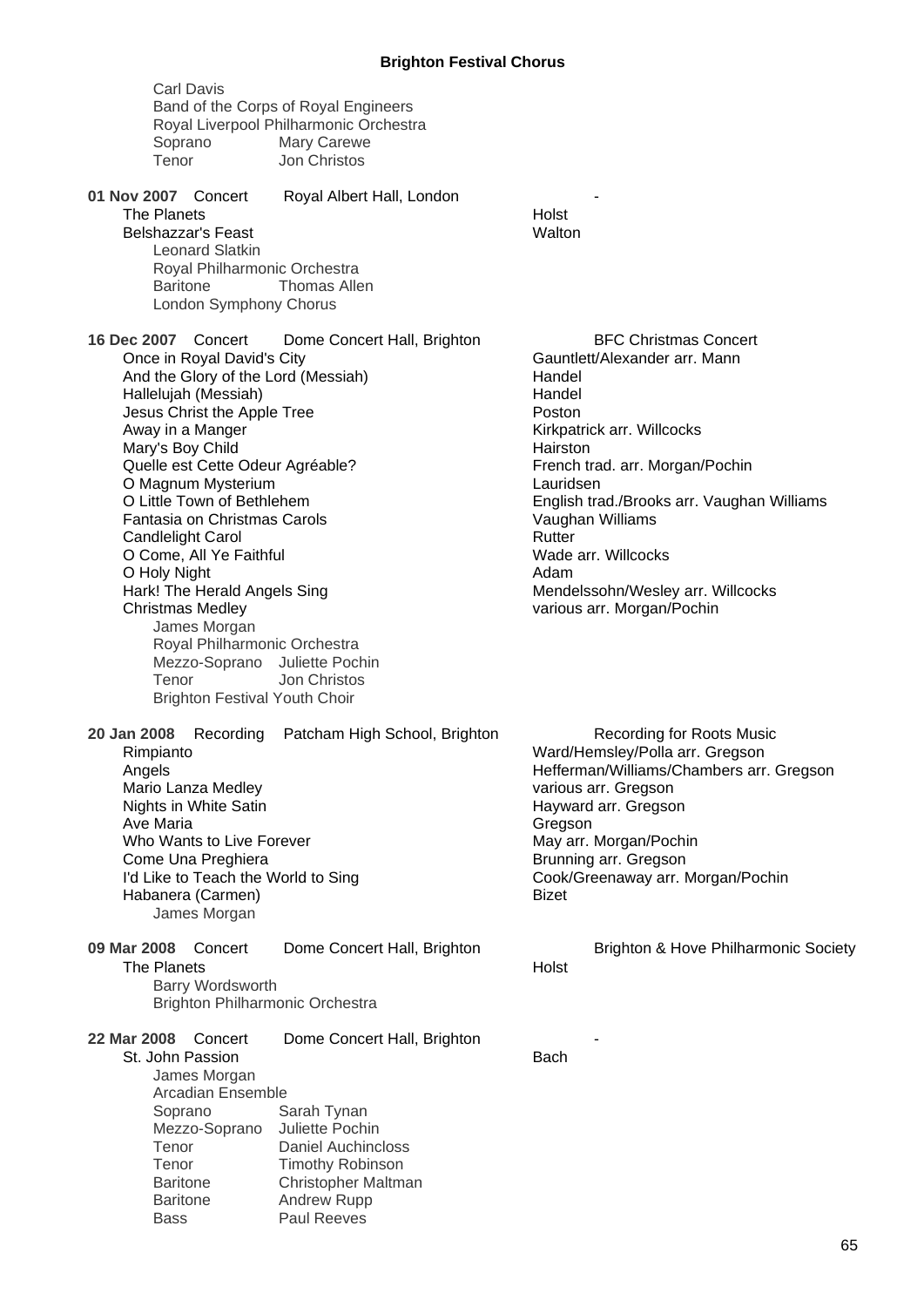| 24 Apr 2008 Concert<br>The Planets<br><b>Leonard Slatkin</b><br>Royal Philharmonic Orchestra                                                                                                                                                                                                                                                                                                                                         | Royal Concert Hall, Nottingham                                                                                                                                                                                                                        | Holst                                                                                                                                                                                                                |
|--------------------------------------------------------------------------------------------------------------------------------------------------------------------------------------------------------------------------------------------------------------------------------------------------------------------------------------------------------------------------------------------------------------------------------------|-------------------------------------------------------------------------------------------------------------------------------------------------------------------------------------------------------------------------------------------------------|----------------------------------------------------------------------------------------------------------------------------------------------------------------------------------------------------------------------|
| 11 May 2008 Concert<br>Toward the Unknown Region<br>Riders to the Sea<br><b>Richard Hickox</b><br>City of London Sinfonia<br>Soprano<br>Soprano<br><b>Baritone</b>                                                                                                                                                                                                                                                                   | Dome Concert Hall, Brighton<br>Sarah Fox<br>Gillian Keith<br>Mezzo-Soprano Susan Atherton<br>Mezzo-Soprano Catherine Wyn-Rogers<br><b>Matthew Brook</b>                                                                                               | <b>Brighton Festival</b><br>Vaughan Williams<br>Vaughan Williams                                                                                                                                                     |
| 20 May 2008 Concert<br>Virginis<br>James Morgan<br>City of London Sinfonia<br>Soprano<br>Tenor<br>Tenor<br>Tenor<br>Tenor<br>Baritone<br>Bass<br>Bass<br><b>Brighton Festival Youth Choir</b>                                                                                                                                                                                                                                        | Dome Concert Hall, Brighton<br>Sollemnitas in Conceptione Immaculate Beatae Maria<br>Rebecca Ryan<br>Christopher Bowen<br>Jonathan Bungard<br><b>Robert Johnston</b><br>Simon Wall<br>Jonathan Brown<br><b>Adrian Hutton</b><br><b>Adrian Peacock</b> | <b>Brighton Festival</b><br>Tavener                                                                                                                                                                                  |
| 25 May 2008 Concert<br>Symphony No. 2 (Resurrection)<br><b>Andrew Davis</b><br>Philharmonia Orchestra<br>Soprano<br>Mezzo-Soprano Susan Bickley                                                                                                                                                                                                                                                                                      | Dome Concert Hall, Brighton<br><b>Susan Gritton</b>                                                                                                                                                                                                   | <b>Brighton Festival</b><br>Mahler                                                                                                                                                                                   |
| Concert<br>27 Jun 2008<br><b>Zadok the Priest</b><br>Habanera (Carmen)<br>March of the Toreadors (Carmen)<br>Belshazzar's Feast (excerpt)<br>Easter Hymn (Cavalleria Rusticana)<br>I Was Glad<br>Tara's Theme (from Gone with the Wind)<br>Praise to the Holiest (Dream of Gerontius)<br>Rule, Britannia!<br>Pomp & Circumstance March No. 1<br>Jerusalem<br>James Morgan<br><b>Brighton Philharmonic Orchestra</b><br>Mezzo-Soprano | Dome Concert Hall, Brighton<br>Chorus of the Hebrew Slaves: Va, pensiero (Nabucco)<br>Juliette Pochin                                                                                                                                                 | BFC 40th Anniversary Gala Prom<br>Handel<br><b>Bizet</b><br><b>Bizet</b><br>Verdi<br>Walton<br>Mascagni<br>Parry<br>Steiner arr. Morgan/Pochin<br>Elgar<br>Arne arr. Sargent<br>Elgar arr. Davis<br>Parry arr. Elgar |
| 05 Oct 2008<br>Concert<br>Serenade to Music<br>A Sea Symphony<br>Barry Wordsworth<br>Brighton Philharmonic Orchestra<br>Soprano<br><b>Baritone</b>                                                                                                                                                                                                                                                                                   | Dome Concert Hall, Brighton<br>Judith Howarth<br><b>Mark Stone</b>                                                                                                                                                                                    | Brighton & Hove Philharmonic Society<br>Vaughan Williams<br>Vaughan Williams                                                                                                                                         |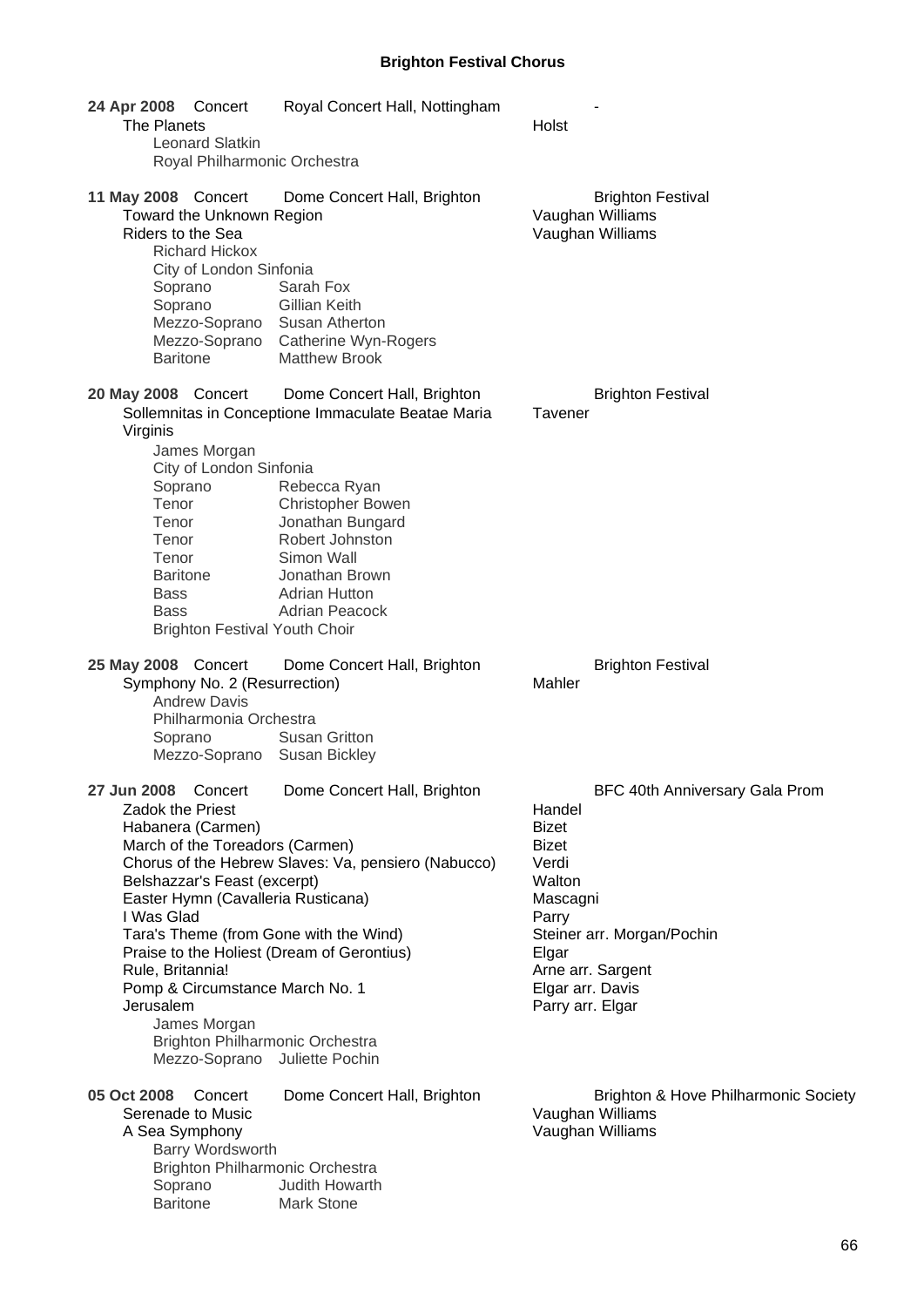| 15 Nov 2008 Concert<br>Bridgewater Hall, Manchester<br>Alexander Nevsky (cantata)<br>Alexander Lazarev<br>Hallé Orchestra<br>Mezzo-Soprano Susan Bickley<br>Hallé Choir                                                                                                                                                                                                                                                                                                                                                                                                                                                                                             | Prokofiev                                                                                                                                                                                                                                                                                                                                |
|---------------------------------------------------------------------------------------------------------------------------------------------------------------------------------------------------------------------------------------------------------------------------------------------------------------------------------------------------------------------------------------------------------------------------------------------------------------------------------------------------------------------------------------------------------------------------------------------------------------------------------------------------------------------|------------------------------------------------------------------------------------------------------------------------------------------------------------------------------------------------------------------------------------------------------------------------------------------------------------------------------------------|
| Royal Albert Hall, London<br>25 Nov 2008 Concert<br><b>Zadok the Priest</b><br>Polovtsian Dances (Prince Igor)<br>Sanctus (Requiem)<br>Agnus Dei (Requiem)<br>Dies Irae (Requiem Mass)<br>Lacrymosa (Requiem Mass)<br>Sanctus (Requiem Mass)<br>Triumphal March (Aida)<br>O Fortuna (Carmina Burana)<br>Ave Verum Corpus, K 618<br>All People That on Earth Do Dwell (The Old 100th)<br>Anvil Chorus (Il Trovatore)<br>Nessun Dorma (Turandot)<br>Hallelujah (Messiah)<br>I Was Glad<br>Jerusalem<br>Rule, Britannia!<br>Pomp & Circumstance March No. 1<br>Owain Arwel Hughes<br>Royal Philharmonic Orchestra<br>Tenor<br>Alfie Boe<br><b>Royal Choral Society</b> | <b>Great Choral Classics</b><br>Handel<br><b>Borodin</b><br>Verdi<br>Fauré<br>Mozart<br>Mozart<br>Mozart<br>Verdi<br>Orff<br>Mozart<br>Bourgeois/Kethe arr. Vaughan Williams<br>Verdi<br>Puccini<br>Handel<br>Parry<br>Parry arr. Elgar<br>Arne arr. Sargent<br>Elgar                                                                    |
| 21 Dec 2008 Concert<br>Dome Concert Hall, Brighton<br>Once in Royal David's City<br>Christmas Oratorio (Weihnachts-Oratorium) Part 1<br>And the Glory of the Lord (Messiah)<br>Hallelujah (Messiah)<br>In the Bleak Midwinter<br>O Little Town of Bethlehem<br>Magnificat<br>O Holy Night<br>God Rest You Merry, Gentlemen<br>Away in a Manger<br>O Magnum Mysterium<br>O Come, All Ye Faithful<br>Hark! The Herald Angels Sing<br><b>Christmas Medley</b><br>James Morgan<br>City of London Sinfonia<br>Tenor<br>Jon Christos<br><b>Brighton Festival Youth Choir</b>                                                                                              | <b>BFC Christmas Concert</b><br>Gauntlett/Alexander arr. Mann<br>Bach<br>Handel<br>Handel<br>Darke<br>English trad./Brooks arr. Vaughan Williams<br>Howells<br>Adam<br>English trad. arr. Willcocks<br>Kirkpatrick arr. Willcocks<br>Lauridsen<br>Wade arr. Willcocks<br>Mendelssohn/Wesley arr. Willcocks<br>various arr. Morgan/Pochin |
| O2 Arena, London<br>17 Jan 2009<br>Concert<br>18 Jan 2009<br>Chorus of the Hebrew Slaves: Va, pensiero (Nabucco)<br>Anvil Chorus (Il Trovatore)<br>Grand Chorus, Finale Act 2 (Aida) (excerpt)<br>Carmina Burana<br><b>Walter Haupt</b><br>Royal Philharmonic Orchestra<br>Soprano<br>Lucia Cesaroni<br>Tenor<br>Michal Pavel Vojta<br><b>Baritone</b><br><b>Thomas Berau</b><br><b>Brighton Festival Youth Choir</b>                                                                                                                                                                                                                                               | Monumental Opera<br>Verdi<br>Verdi<br>Verdi<br>Orff                                                                                                                                                                                                                                                                                      |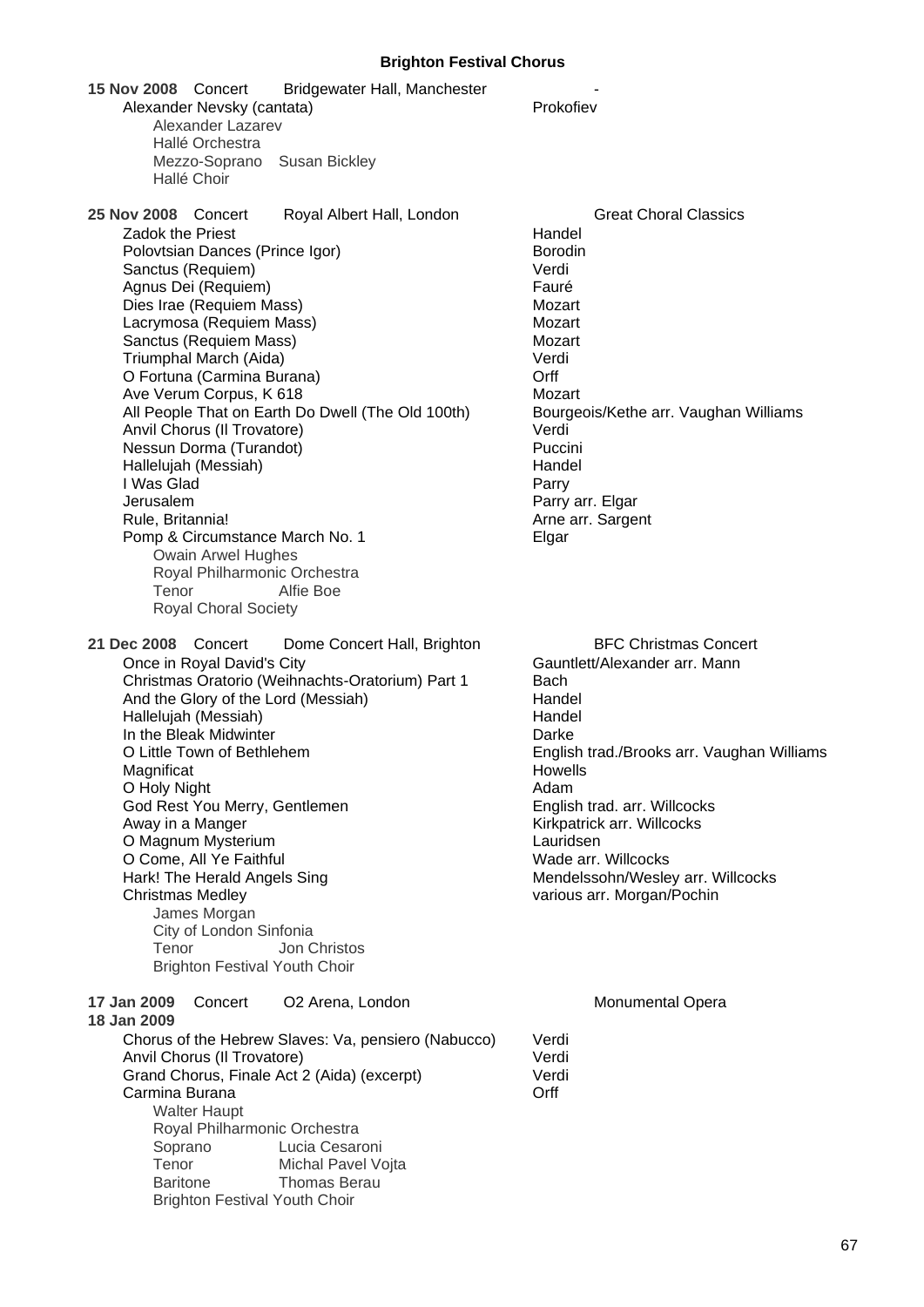| 04 Apr 2009<br>Concert<br>St. John Passion<br>James Morgan<br><b>Arcadian Ensemble</b><br>Soprano<br>Countertenor<br>Tenor<br>Tenor<br>Baritone<br><b>Baritone</b><br><b>Bass</b>                                                                                                                                                                                                                                                                                                                                                                                                                                                                                                   | Dome Concert Hall, Brighton<br>Gillian Keith<br>Robert Ogden<br>James Oxley<br><b>Nicholas Sharratt</b><br>Simon Lobelson<br>Riccardo Simonetti<br><b>Matthew Hargreaves</b>                                     | Bach                                                                                                                                                                                                                                                                                                                                                                                                                                                                                                                                                    |  |  |
|-------------------------------------------------------------------------------------------------------------------------------------------------------------------------------------------------------------------------------------------------------------------------------------------------------------------------------------------------------------------------------------------------------------------------------------------------------------------------------------------------------------------------------------------------------------------------------------------------------------------------------------------------------------------------------------|------------------------------------------------------------------------------------------------------------------------------------------------------------------------------------------------------------------|---------------------------------------------------------------------------------------------------------------------------------------------------------------------------------------------------------------------------------------------------------------------------------------------------------------------------------------------------------------------------------------------------------------------------------------------------------------------------------------------------------------------------------------------------------|--|--|
| 07 Apr 2009<br>Recording                                                                                                                                                                                                                                                                                                                                                                                                                                                                                                                                                                                                                                                            | John Maynard Smith Building,<br>University of Sussex, Brighton<br>Run (from Final Straw album by Snow Patrol)                                                                                                    | Recording for Classic Rock<br>Archer/Connolly/Lightbody/McClelland/Quinn                                                                                                                                                                                                                                                                                                                                                                                                                                                                                |  |  |
| Fix You (from X&Y album by Coldplay)<br>James Morgan                                                                                                                                                                                                                                                                                                                                                                                                                                                                                                                                                                                                                                |                                                                                                                                                                                                                  | arr. Morgan/Pochin<br>Berryman/Buckland/Champion/Martin<br>arr. Morgan/Pochin                                                                                                                                                                                                                                                                                                                                                                                                                                                                           |  |  |
|                                                                                                                                                                                                                                                                                                                                                                                                                                                                                                                                                                                                                                                                                     |                                                                                                                                                                                                                  |                                                                                                                                                                                                                                                                                                                                                                                                                                                                                                                                                         |  |  |
| 07 May 2009 Concert<br>Harmonium<br><b>Grant Llewellyn</b><br>Royal Philharmonic Orchestra                                                                                                                                                                                                                                                                                                                                                                                                                                                                                                                                                                                          | Dome Concert Hall, Brighton                                                                                                                                                                                      | <b>Brighton Festival</b><br>Adams                                                                                                                                                                                                                                                                                                                                                                                                                                                                                                                       |  |  |
| 24 May 2009 Concert<br>Daphnis and Chloë<br>Jacques Mercier<br>Orchestre National de Lorraine                                                                                                                                                                                                                                                                                                                                                                                                                                                                                                                                                                                       | Dome Concert Hall, Brighton                                                                                                                                                                                      | <b>Brighton Festival</b><br>Ravel                                                                                                                                                                                                                                                                                                                                                                                                                                                                                                                       |  |  |
| Hark! The Herald Angels Sing<br>O Holy Night<br>Ding Dong Merrily on High<br>In the Bleak Midwinter<br>O Come, All Ye Faithful<br>O Christmas Tree<br>Still, Still, Still<br>Joy to the World<br>The Virgin Mary had a Baby Boy<br>O When the Saints<br>Lord Jesus Christ<br>Let There be Peace on Earth<br>Praise to the Holiest<br>To God be the Glory<br>Thine be the Glory (Judas Maccabaeus)<br>Over All the Earth<br>Love Divine<br>The Day Thou Gavest<br>Paul Leddington Wright<br><b>Big Sing Orchestra</b><br>Soprano<br>Mezzo-Soprano<br>Mezzo-Soprano<br>Tenor<br>Bass<br>Organ<br>St. Michael's Singers<br>Exmoor Singers of London<br><b>Adventist Vocal Ensemble</b> | 13 Sep 2009 Recording Royal Albert Hall, London<br>I'll Walk with God (from The Student Prince)<br><b>Amy Nuttall</b><br>Jodie Prenger<br><b>Ruby Turner</b><br>Aled Jones<br><b>Bryn Terfel</b><br>Daniel Moult | The Big Sing (BBC Songs of Praise)<br>Mendelssohn/Wesley arr. Willcocks<br>Adam arr. Hazell<br>Tabourot/Woodward arr. Wright<br>Darke<br>Wade arr. Willcocks<br>German trad. arr. Monk<br>Austrian trad. arr. Wilberg<br>Mason/Watts arr. Wright<br>Caribbean trad. arr. Burton<br>Black/Purvis arr. Ramskill<br>Appleford arr. Monk<br>Miller/Jackson Miller arr. Monk<br>Dykes arr. Wright<br>Doane arr. Ramskill<br>Brodzsky arr. Hayward<br>Handel/Budry arr. Wright<br>Brown arr. Monk<br>Rowlands arr. Wright<br>Scholefield/Ellerton arr. Wright |  |  |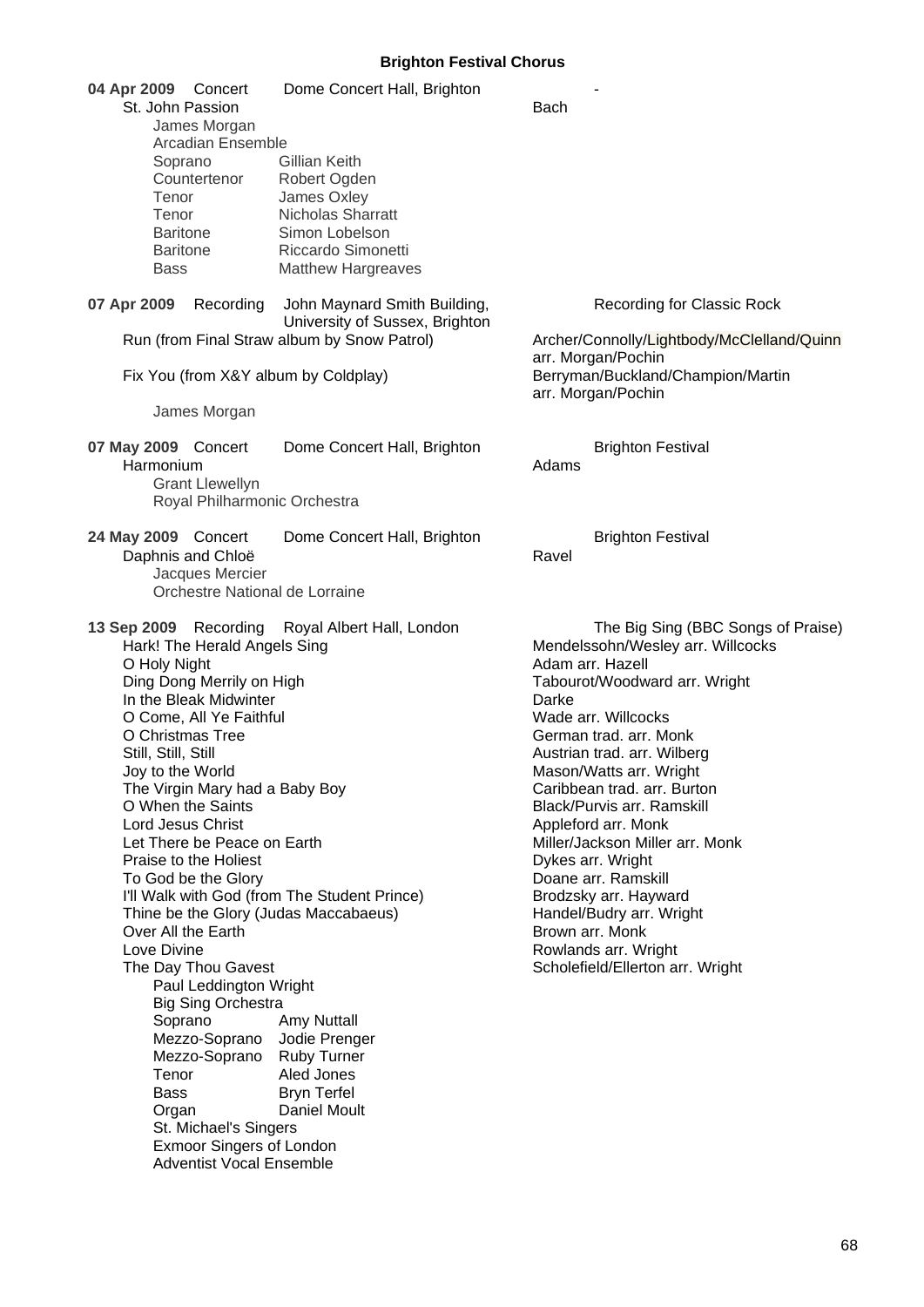| 15 Sep 2009<br>18 Sep 2009<br>22 Sep 2009<br>26 Sep 2009<br>Song of Australia                                                                                                         | Concert<br>Concert<br>Concert<br>Concert                                                                                                                                                                                                                                                                                                             | Royal Albert Hall, London<br>Brighton Centre, Brighton<br>National Indoor Arena, Birmingham<br>Bournemouth International Centre,<br><b>Bournemouth</b>                                                                | Last Night of the Poms<br>Last Night of the Poms<br>Last Night of the Poms<br>Last Night of the Poms<br>Davis/Humphries                                                                                                                                                                                                                                                                                                                                               |
|---------------------------------------------------------------------------------------------------------------------------------------------------------------------------------------|------------------------------------------------------------------------------------------------------------------------------------------------------------------------------------------------------------------------------------------------------------------------------------------------------------------------------------------------------|-----------------------------------------------------------------------------------------------------------------------------------------------------------------------------------------------------------------------|-----------------------------------------------------------------------------------------------------------------------------------------------------------------------------------------------------------------------------------------------------------------------------------------------------------------------------------------------------------------------------------------------------------------------------------------------------------------------|
|                                                                                                                                                                                       | <b>Carl Davis</b><br>Countertenor                                                                                                                                                                                                                                                                                                                    | Royal Philharmonic Concert Orchestra<br>Dame Edna Everage                                                                                                                                                             |                                                                                                                                                                                                                                                                                                                                                                                                                                                                       |
| 16 Oct 2009<br>Requiem<br>Soprano<br>Tenor<br><b>Bass</b>                                                                                                                             | Concert<br><b>Brian Wright</b><br>Royal Philharmonic Orchestra<br>Mezzo-Soprano<br><b>Goldsmiths Choral Union</b>                                                                                                                                                                                                                                    | Royal Albert Hall, London<br>Antonia Cifrone<br>Graciela Araya<br>Peter Auty<br><b>Mikhail Svetlov</b>                                                                                                                | Verdi                                                                                                                                                                                                                                                                                                                                                                                                                                                                 |
| 13 Dec 2009 Concert<br>O Holy Night<br>Dejlig er Jorden<br>The Three Kings<br>A Spotless Rose<br>Away in a Manger<br>Ave Verum Corpus<br>Ave Maria<br>Christmas Medley<br><b>Bass</b> | Once in Royal David's City<br>Hallelujah (Messiah)<br>O Little Town of Bethlehem<br>Shepherd's Pipe Carol<br>God Rest You Merry, Gentlemen<br>A Hymn to the Virgin<br>A Hymn to the Mother of God<br>O Come, All Ye Faithful<br>Hark! The Herald Angels Sing<br>James Morgan<br>Royal Philharmonic Orchestra<br><b>Brighton Festival Youth Choir</b> | Dome Concert Hall, Brighton<br>The Shepherds' Farewell (L'Enfance du Christ)<br>Mezzo-Soprano Juliette Pochin<br><b>Paul Reeves</b>                                                                                   | <b>BFC Christmas Concert</b><br>Gauntlett/Alexander arr. Mann<br>Handel<br>Adam<br><b>Berlioz</b><br>Silesian trad./Ingemann arr. Bojesen<br>English trad./Brooks arr. Vaughan Williams<br>Rutter<br>Cornelius arr. Atkins<br><b>Howells</b><br>English trad. arr. Willcocks<br><b>Britten</b><br>Tavener<br>Kirkpatrick arr. Willcocks<br>Mawby<br>Bach arr. Morgan/Pochin<br>Wade arr. Willcocks<br>Mendelssohn/Wesley arr. Willcocks<br>various arr. Morgan/Pochin |
| 17 Jan 2010<br>Soprano<br>Tenor<br><b>Bass</b>                                                                                                                                        | Concert<br>Barry Wordsworth                                                                                                                                                                                                                                                                                                                          | Dome Concert Hall, Brighton<br>Symphony No. 9 in D minor, op.125<br><b>Brighton Philharmonic Orchestra</b><br><b>Rachel Nicholls</b><br>Mezzo-Soprano Carolyn Dobbin<br>Alexander James Edwards<br><b>Paul Reeves</b> | Beethoven                                                                                                                                                                                                                                                                                                                                                                                                                                                             |
| 20 Jan 2010<br>Bless 'Em All<br>Siegfried Line<br>Wish Me Luck                                                                                                                        | Recording<br>Keep the Home Fires Burning<br>There'll Always be an England<br><b>Carl Davis</b>                                                                                                                                                                                                                                                       | Colosseum, Town Hall, Watford<br>Hymn to the Fallen (from Saving Private Ryan)                                                                                                                                        | Recording for The Carl Davis<br>Collection<br>Hughes/Lake arr. Wadsworth<br>Kennedy/Carr arr. Wadsworth<br>Novello arr. MacPherson<br>Parr-Davies/Park arr. MacPherson<br>Williams<br>Parker/Charles                                                                                                                                                                                                                                                                  |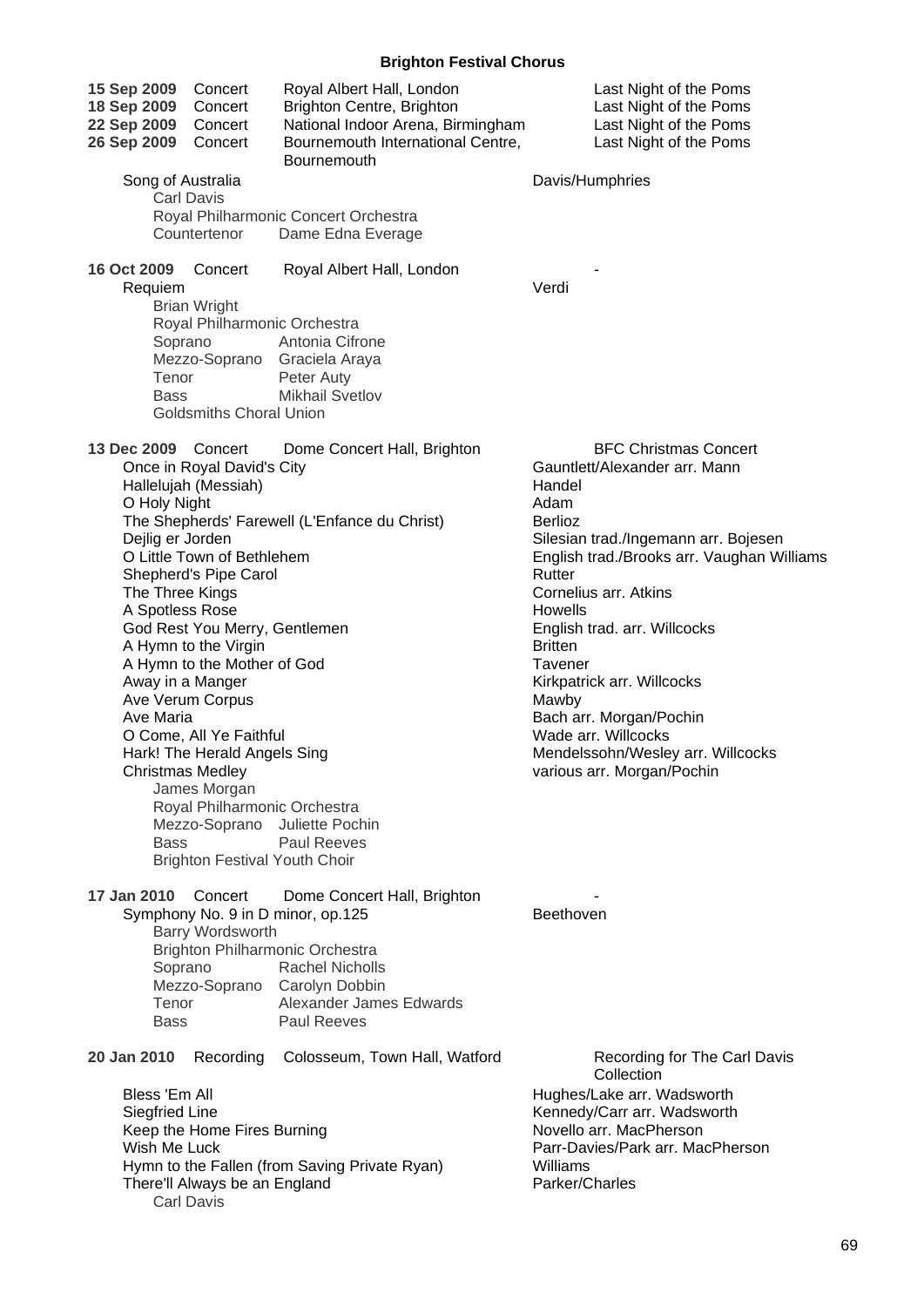03 Apr 2010 Concert Royal Albert Hall, London Classic Response for Haiti O Fortuna (Carmina Burana) **Orff** Abide With Me **Monk/Lyte arr.** Lole How Can I Keep From Singing Lowry arr. Herbert Chorus of the Hebrew Slaves: Va, pensiero (Nabucco) Verdi Benedictus (The Armed Man)<br>
Somewhere (West Side Story) The Communication of Bernstein arr. Langley Somewhere (West Side Story) Finlandia ("On Great Lone Hills") Sibelius The Prayer Sager/Foster arr. Masterson<br>
Amazing Grace Sager/Foster arr. Masterson<br>
Newton/Walker Amazing Grace Hallelujah<br>Nessun Dorma (Turandot) di dikenali pada tahun 1990 Septembang Puccini arr. Langley Nessun Dorma (Turandot) Agnus Dei **Barber** Carl Davis City of London Sinfonia Soprano Camilla Kerslake Mezzo-Soprano Faryl Smith Tenor Paul Potts Baritone Rhydian Roberts Blake **14 May 2010** Concert Saint Bartholomew's Church, Brighton Brighton Festival **15 May 2010** Vespers (Vsenoshchnoye Bdeniye) Machmaninov James Morgan Mezzo-Soprano Juliette Pochin Tenor Christopher Lemmings **08 Jun 2010** Recording John Maynard Smith Building, Recording for the Minerva University of Sussex, Brighton Theatre, Chichester See, the Conqu'ring Hero Comes / Rule Britannia Handel/Arne Britons, Strike Home! Purcell James Morgan 17 Jul 2010 Concert Saint Bartholomew's Church, Brighton Cantique de Jean Racine **Fauré** Fauré Ave Maria Bruckner Christus Factus Est Bruckner Virga Jesse Bruckner Locus Iste Bruckner Requiem James Morgan London Gala Orchestra Soprano Katherine Carson Bass Paul Reeves **12 Sep 2010** Recording Royal Albert Hall, London The Big Sing (BBC Songs of Praise) Let All The World<br>
British Isles Medley<br>
Harwood arr. Ramskill<br>
various arr. Wright British Isles Medley O for a Thousand Tongues to Sing Wesley/Jarman Lord for the Years Dudley-Smith/Baughan arr. Ellerby Intermezzo (Cavelleria Rusticana) Mascagni arr. Baker How Great Thou Art Swedish trad./Boberg arr. Hine/Wright Joy to the World Mason/Watts arr. Wright Calypso Carol **Perry arr.** Monk O Holy Night **Adam arr. Hazell** Good King Wenceslas **Piane Cantiones (from)/Neale arr.** Monk Star Carol<br>The Twelve Days of Christmas The Twelve Days of Christmas The Twelve Days of Christmas Paul Leddington Wright Big Sing Orchestra Soprano Hayley Westenra Tenor Aled Jones Tenor Russell Watson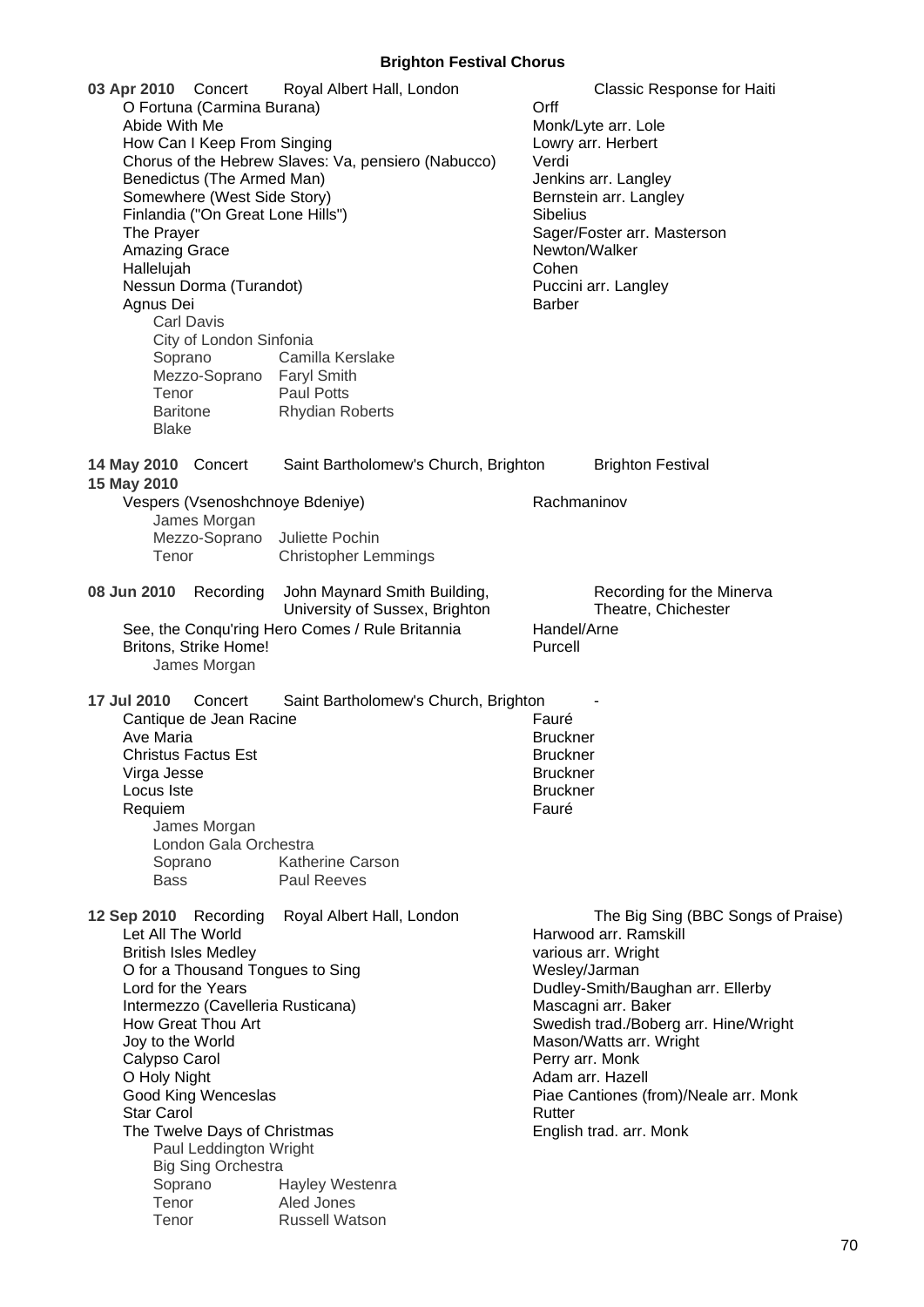Organ Daniel Moult St. Michael's Singers Exmoor Singers of London Adventist Vocal Ensemble

| 16 Nov 2010 Recording                                                                                                                    |                                                                                                                                                                                                                                                                                                                           | John Maynard Smith Building,<br>University of Sussex, Brighton                                                            | Recording for Decca Records                                                                                                                                                                                                                                                                                                                                                                                 |
|------------------------------------------------------------------------------------------------------------------------------------------|---------------------------------------------------------------------------------------------------------------------------------------------------------------------------------------------------------------------------------------------------------------------------------------------------------------------------|---------------------------------------------------------------------------------------------------------------------------|-------------------------------------------------------------------------------------------------------------------------------------------------------------------------------------------------------------------------------------------------------------------------------------------------------------------------------------------------------------------------------------------------------------|
|                                                                                                                                          | Paul Leddington Wright                                                                                                                                                                                                                                                                                                    | Come What May (from Moulin Rouge)                                                                                         | Baerwald/Gilbert arr. Morgan/Pochin                                                                                                                                                                                                                                                                                                                                                                         |
| 19 Dec 2010<br>O Holy Night<br>Lux Aurumque<br>Away in a Manger<br><b>Evening Hymn</b><br><b>Silent Night</b><br><b>Christmas Medley</b> | Concert<br>Once in Royal David's City<br>O Little Town of Bethlehem<br>The Twelve Days of Christmas<br>God Rest You Merry, Gentlemen<br>The Virgin Mary had a Baby Boy<br>O Come, All Ye Faithful<br>Hark! The Herald Angels Sing<br>James Morgan<br>Royal Philharmonic Orchestra<br><b>Brighton Festival Youth Choir</b> | Dome Concert Hall, Brighton<br>Christmas Oratorio (Weihnachts-Oratorium) Part 1<br>Mezzo-Soprano Juliette Pochin          | <b>BFC Christmas Concert</b><br>Gauntlett/Alexander arr. Mann<br><b>Bach</b><br>Adam<br>English trad./Brooks arr. Vaughan Williams<br>Whitacre<br>English trad. arr. Rutter<br>English trad. arr. Willcocks<br>Kirkpatrick arr. Willcocks<br>Gardiner<br>Caribbean trad. arr. Rutter<br>Wade arr. Willcocks<br>Grüber arr. Morgan/Pochin<br>Mendelssohn/Wesley arr. Willcocks<br>various arr. Morgan/Pochin |
| 22 Dec 2010<br>Messiah<br>Soprano<br>Tenor<br>Bass                                                                                       | Concert<br>James Morgan<br>Royal Philharmonic Orchestra                                                                                                                                                                                                                                                                   | Dome Concert Hall, Brighton<br>Emma Bell<br>Mezzo-Soprano Louise Winter<br>Daniel Norman<br><b>Brindley Sherratt</b>      | <b>BFC Christmas Concert</b><br>Handel                                                                                                                                                                                                                                                                                                                                                                      |
| 30 Jan 2011<br><b>Baritone</b>                                                                                                           | Concert<br><b>Five Mystical Songs</b><br><b>Belshazzar's Feast</b><br><b>Barry Wordsworth</b>                                                                                                                                                                                                                             | Dome Concert Hall, Brighton<br><b>Brighton Philharmonic Orchestra</b><br><b>Stephen Roberts</b>                           | Brighton & Hove Philharmonic Society<br>Vaughan Williams<br>Walton                                                                                                                                                                                                                                                                                                                                          |
| 23 Feb 2011<br>Sleep<br>Reader                                                                                                           | Concert<br>John Hancorn                                                                                                                                                                                                                                                                                                   | Dome Concert Hall, Brighton<br>Universal Declaration of Human Rights<br><b>Monica Ross</b>                                | Launch of 2011 Brighton Festival<br>Whitacre<br>(United Nations)                                                                                                                                                                                                                                                                                                                                            |
| 17 Mar 2011                                                                                                                              | Concert                                                                                                                                                                                                                                                                                                                   | Petersfield Festival Hall, Petersfield,<br>Hampshire                                                                      | <b>Petersfield Musical Festival</b>                                                                                                                                                                                                                                                                                                                                                                         |
| Soprano<br>Tenor<br><b>Baritone</b>                                                                                                      | Robin Browning<br><b>Petersfield Orchestra</b><br>Mezzo-Soprano                                                                                                                                                                                                                                                           | Symphony No. 9 in D minor, op.125<br><b>Charlotte Newstead</b><br>Sofie Almroth<br><b>Edward Goater</b><br>John Lofthouse | Beethoven                                                                                                                                                                                                                                                                                                                                                                                                   |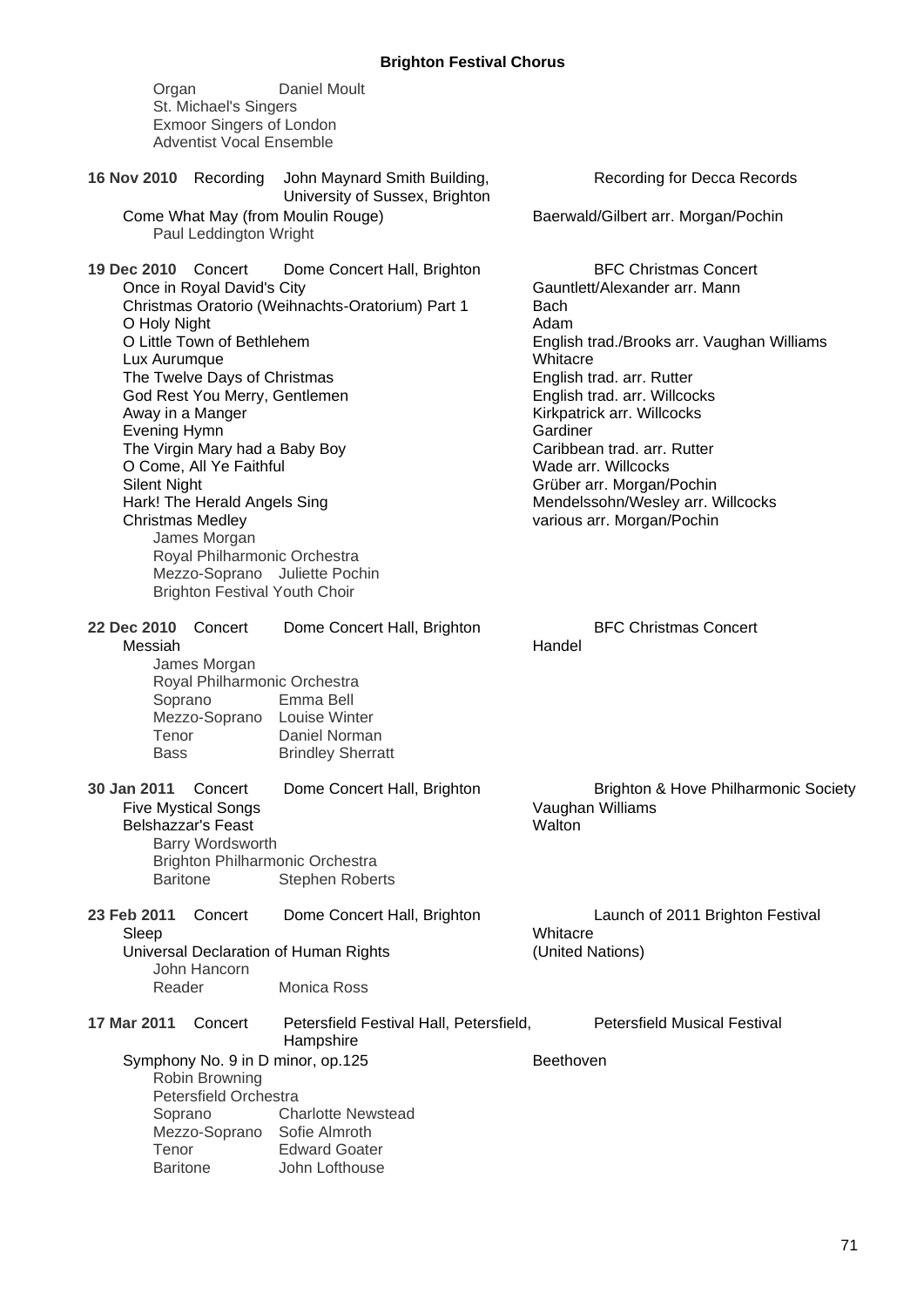| 01 Apr 2011<br>02 Apr 2011<br>Lux Aurumque                                                                             | Concert                                                                                                                                                                                                                                                |                                                                                                                                                                                                                                                                                      | Saint Bartholomew's Church, Brighton<br>Whitacre |                                                                                    |  |
|------------------------------------------------------------------------------------------------------------------------|--------------------------------------------------------------------------------------------------------------------------------------------------------------------------------------------------------------------------------------------------------|--------------------------------------------------------------------------------------------------------------------------------------------------------------------------------------------------------------------------------------------------------------------------------------|--------------------------------------------------|------------------------------------------------------------------------------------|--|
| Sleep                                                                                                                  | Two Hymns to the Mother of God                                                                                                                                                                                                                         |                                                                                                                                                                                                                                                                                      | Whitacre<br>Tavener                              |                                                                                    |  |
| Lux Aeterna                                                                                                            | James Morgan                                                                                                                                                                                                                                           |                                                                                                                                                                                                                                                                                      | Lauridsen                                        |                                                                                    |  |
|                                                                                                                        | <b>Chamber Domaine</b>                                                                                                                                                                                                                                 |                                                                                                                                                                                                                                                                                      |                                                  |                                                                                    |  |
| 08 May 2011 Concert                                                                                                    | Fidelio (concert performance)<br>Ádám Fischer                                                                                                                                                                                                          | Dome Concert Hall, Brighton                                                                                                                                                                                                                                                          | Beethoven                                        | <b>Brighton Festival</b>                                                           |  |
| Soprano<br>Soprano<br>Tenor<br>Tenor<br>Tenor<br>Baritone<br><b>Baritone</b><br><b>Bass</b><br><b>Bass</b><br>Narrator |                                                                                                                                                                                                                                                        | Orchestra of the Age of Enlightenment<br>Janice Watson<br>Elena Xanthoudakis<br>Anthony Osborne<br>Roman Sadnik<br><b>Andrew Staples</b><br><b>Andrew Foster-Williams</b><br><b>Christopher Parke</b><br><b>Geoffrey Moses</b><br><b>Brindley Sherratt</b><br><b>Simon Butteriss</b> |                                                  |                                                                                    |  |
| 10 May 2011 Recording                                                                                                  |                                                                                                                                                                                                                                                        | John Maynard Smith Building,<br>University of Sussex, Brighton                                                                                                                                                                                                                       |                                                  | Recording for Alfie Boe album                                                      |  |
|                                                                                                                        | James Morgan                                                                                                                                                                                                                                           | Wheels of a Dream (from Ragtime)<br>Music of the Night (from Phantom of the Opera)                                                                                                                                                                                                   |                                                  | Flaherty/Ahrens arr. Morgan/Pochin<br>Lloyd Webber/Hart/Stilgoe arr. Morgan/Pochin |  |
| 22 May 2011 Concert<br>There Was a Child<br>Soprano<br>Tenor                                                           | Simon Halsey                                                                                                                                                                                                                                           | Dome Concert Hall, Brighton<br>City of Birmingham Symphony Orchestra<br>Joan Rodgers<br>Ben Johnson                                                                                                                                                                                  | Dove                                             | <b>Brighton Festival</b>                                                           |  |
|                                                                                                                        | <b>Brighton Festival Youth Choir</b>                                                                                                                                                                                                                   | 26 Jun 2011 Concert Royal Albert Hall, London                                                                                                                                                                                                                                        |                                                  |                                                                                    |  |
| Carmina Burana<br>Soprano                                                                                              | <b>Owain Arwel Hughes</b>                                                                                                                                                                                                                              | Royal Philharmonic Orchestra<br>Elin Manahan Thomas                                                                                                                                                                                                                                  | Orff                                             |                                                                                    |  |
| Tenor<br><b>Baritone</b>                                                                                               | <b>Royal Choral Society</b><br><b>Brighton Festival Youth Choir</b>                                                                                                                                                                                    | Stephen Wallace<br>Leigh Melrose                                                                                                                                                                                                                                                     |                                                  |                                                                                    |  |
| 17 Jul 2011<br>Soprano<br>Tenor<br><b>Bass</b>                                                                         | Concert<br>Symphony No. 1 (The Gothic)<br><b>Martyn Brabbins</b><br><b>BBC Concert Orchestra</b><br>Côr Caerdydd<br>Southend Girls' Choir<br><b>Huddersfield Choral Society</b><br>London Symphony Chorus<br><b>Bach Choir</b><br>Southend Boys' Choir | Royal Albert Hall, London<br><b>BBC National Orchestra of Wales</b><br><b>Susan Gritton</b><br>Mezzo-Soprano Christine Rice<br>Peter Auty<br><b>Alastair Miles</b><br><b>BBC National Chorus of Wales</b>                                                                            | <b>Brian</b>                                     | Henry Wood Promenade Concerts                                                      |  |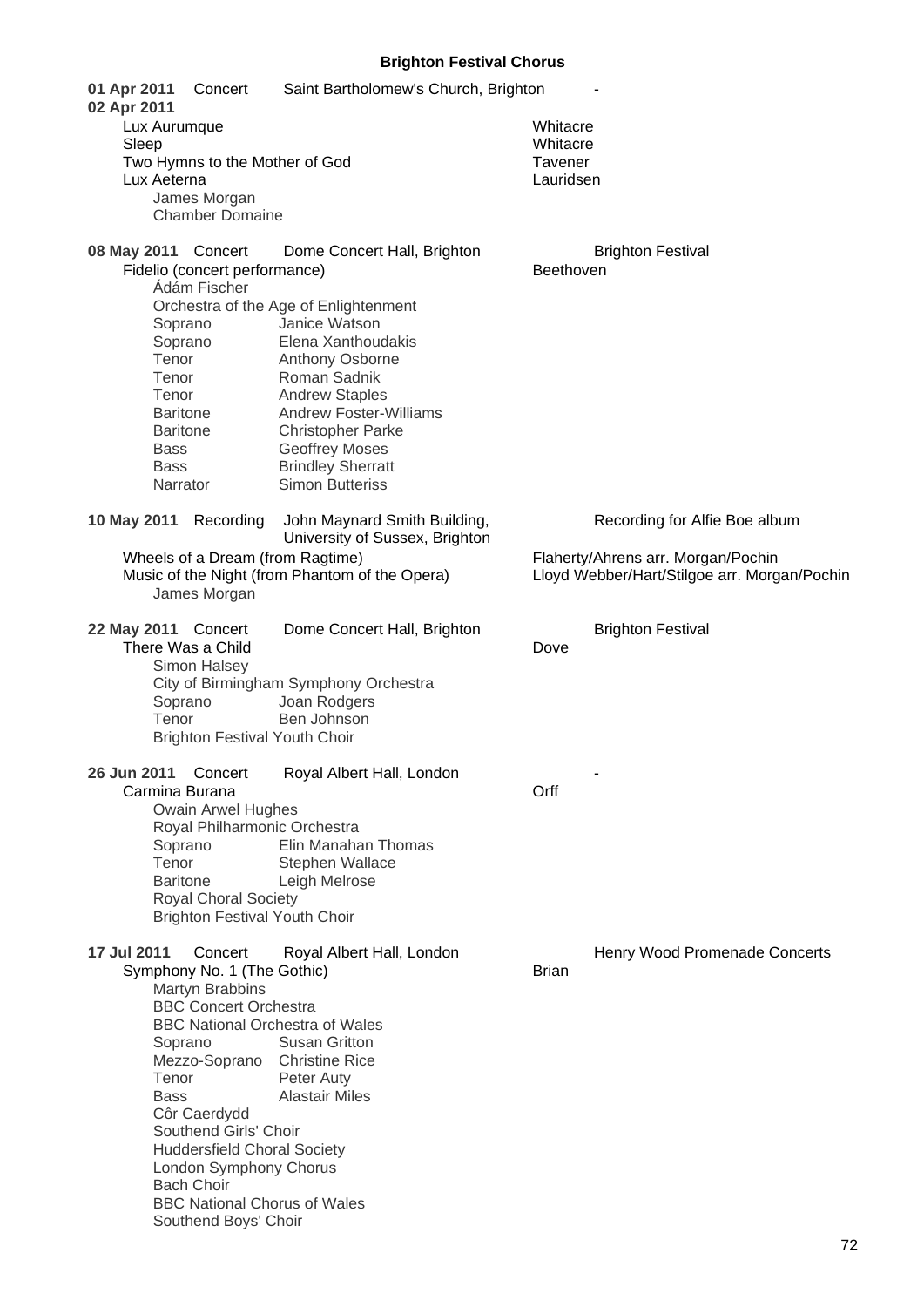City of Birmingham Symphony Orchestra Youth Choir Eltham College Boys' Choir

**28 Jul 2011** Chorus of the Hebrew Slaves: Va, pensiero (Nabucco) Verdi arr. Morgan/Pochin To Where You Are Groban arr. Morgan/Pochin<br>My Heart Will Go On (from Titanic) Communisty Channel Horner arr. Morgan/Pochin My Heart Will Go On (from Titanic) Nessun Dorma (Turandot)<br>
Canto della Terra<br>
Canto della Terra James Morgan **11 Sep 2011** Recording Royal Albert Hall, London The Big Sing (BBC Songs of Praise) Little Donkey / Little Jesus, Sweetly Sleep Boswell/Czech trad. arr. Ramskill Joy to the World Mason/Watts arr. Wright On a Christmas Night de Burgh Zither Carol Czech trad./Sargent arr. Monk Ding Dong Merrily on High Tabourot/Woodward arr. Wright A Spaceman Came Travelling de Burgh O Little Town of Bethlehem English trad./Brooks arr. Vaughan Williams Jingle Bells<br>Praise to the Lord (Lobe den Herren) entitled and Strate Stratsund Ernewerten Gesangbuch Praise to the Lord (Lobe den Herren) Hallelujah Cohen arr. Monk<br>Great Is Thy Faithfulness Cohen arr. Monk Great Is Thy Faithfulness<br>
Be Thou my Vision<br>
Be Thou my Vision<br>
Runyan/Chisholm arr. Monk/Wright In Christ Alone Getty/Townend arr. Monk Thine be the Glory (Judas Maccabaeus) Thine be the Glory (Judas Maccabaeus) Handel/Budry arr. Wright Auld Lang Syne Superson Scottish trad./Burns arr. Wright Paul Leddington Wright Big Sing Orchestra Mezzo-Soprano Alexandra Burke Tenor Chris de Burgh Organ Daniel Moult St. Michael's Singers Côr Ysgol Pen Barras London Chorus (formerly London Choral Society) Edinburgh Academy Choir Adventist Vocal Ensemble 16 Oct 2011 Recording Patcham High School, Brighton Recording for Joe McElderry album When a Child is Born Dammicco/Jay arr. Morgan/Pochin Silent Night Grüber arr. Morgan/Pochin O Holy Night **Adam arr. Morgan/Pochin** James Morgan **18 Oct 2011** Concert Royal Albert Hall, London RPO: Symphonic Queen The Queen Symphony Kashif arr. Kershaw We Will Rock You Bohemian Rhapsody **Mercury array array array array array array array array array array array array array array array array array array array array array array array array array array array array array array array array arr** Killer Queen **Mercury arrangement of the Contract Act of the Mercury arr. Townend** Somebody to Love **Mercury array array array array array array array array array array array array array array array array array array array array array array array array array array array array array array array array arra** Who Wants to Live Forever May arr. Townend I Want it All **Mercury/May/Taylor/Deacon arr. Townend** Don't Stop Me Now **Mercury arr. Townend** Radio Gaga **Taylor** arr. Townend We Are the Champions Mercury arr. Townend Matthew Freeman Tolga Kashif Royal Philharmonic Orchestra Piano John Lenehan

25 Jul 2011 Recording Patcham High School, Brighton Recording for Joe McElderry album

Sartori/Quarantotto arr. Baker

(1665)/Neander arr. Wright Irish trad. arr. Monk/Wright

20 Oct 2011 Recording Patcham High School, Brighton Recording for Joe McElderry album The Little Drummer Boy **Davis arr. Baker**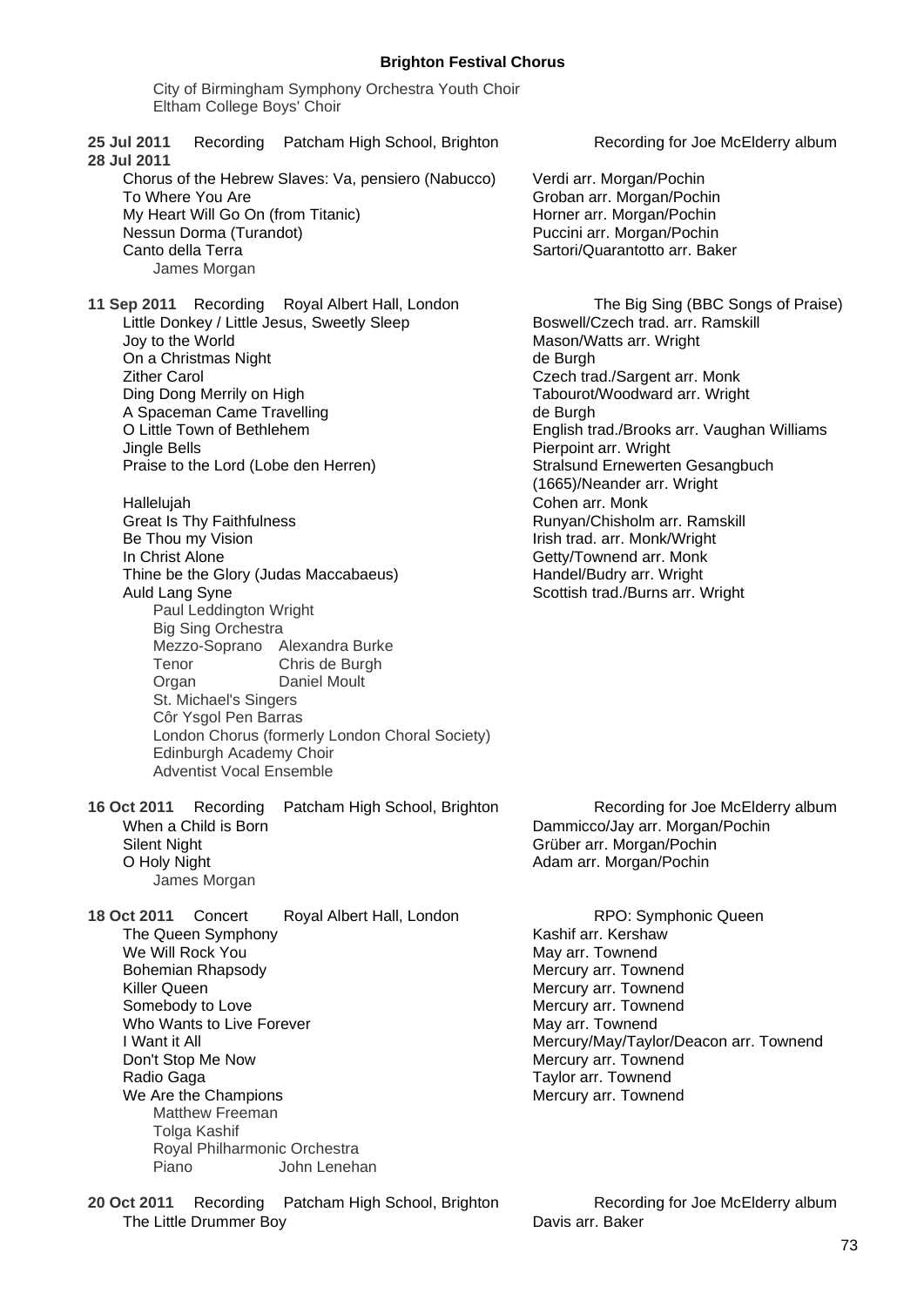O Come, All Ye Faithful Wade arr. Baker/Dodd Mary's Boy Child **Hairston arr. Baker** Hairston arr. Baker Stephen Higgins

**13 Nov 2011** Concert Dome Concert Hall, Brighton **Brighton & Hove Philharmonic Society** Requiem Verdi Barry Wordsworth Brighton Philharmonic Orchestra Soprano Rachel Nicholls Mezzo-Soprano Juliette Pochin<br>Tenor Alexander Jam Alexander James Edwards Bass Paul Reeves 07 Dec 2011 Concert Royal Festival Hall, London Bring Him Home Tour Wheels of a Dream (from Ragtime) Flaherty/Ahrens arr. Morgan/Pochin<br>Nobody Does it Better (part of medley) Finally Hamlisch/Sager arr. Morgan/Pochin Nobody Does it Better (part of medley) A Day in the Life **Lennon** Lennon/McCartney arr. Morgan/Pochin You're All I Need to Get By Ashford/Simpson arr. Morgan/Pochin Come What May (from Moulin Rouge) Baerwald/Gilbert arr. Morgan/Pochin Jacob's Ladder **Spiritual arr. Morgan/Pochin** James Morgan Heart of England Philharmonic Orchestra Soprano Melanie Chisholm (Mel C) Tenor Alfie Boe **08 Dec 2011** Concert Dome Concert Hall, Brighton Bring Him Home Tour Wheels of a Dream (from Ragtime) Flaherty/Ahrens arr. Morgan/Pochin Nobody Does it Better (part of medley) <br>Come What May (from Moulin Rouge) Baerwald/Gilbert arr. Morgan/Pochin Come What May (from Moulin Rouge) Jacob's Ladder Spiritual arr. Morgan/Pochin James Morgan Heart of England Philharmonic Orchestra Soprano Laura Wright Tenor Alfie Boe 18 Dec 2011 Concert Dome Concert Hall, Brighton BFC Christmas Concert Once in Royal David's City **Gauntlett**/Alexander arr. Mann Hallelujah (Messiah) Handel Handel Nativity Carol **Nativity** Carol **Rutter** O Little Town of Bethlehem **English trad./Brooks arr. Vaughan Williams**<br>The Virgin Mary had a Baby Boy **English Caribbean trad.** arr. Rutter The Virgin Mary had a Baby Boy Let All Mortal Flesh Keep Silence **Bairstow** Ave Maria Busto In the Bleak Midwinter<br>
God Rest You Merry, Gentlemen<br>
God Rest You Merry, Gentlemen<br>
God Rest You Merry, Gentlemen God Rest You Merry, Gentlemen O Holy Night Communication of the Adam arr. Morgan/Pochin<br>
Adam arr. Morgan/Pochin<br>
Away in a Manger Communication of the Adam Array in a Manger Kirkpatrick arr. Willcocks O Magnum Mysterium **Poulence I Saw a Maiden Basque trad. arr. Pettman** O Come, All Ye Faithful Wade arr. Willcocks Silent Night Grüber arr. Morgan/Pochin Hark! The Herald Angels Sing Mendelssohn/Wesley arr. Willcocks Christmas Medley various arr. Morgan/Pochin James Morgan London Gala Orchestra Mezzo-Soprano Juliette Pochin Tenor Nicky Spence Brighton Festival Youth Choir 02 Mar 2012 Concert Saint Bartholomew's Church, Brighton My Soul, There is a Country **Parry Parry** Parry

There is an Old Belief Parry Ich Bin der Welt Abhanden Gekommen Sleep Whitacre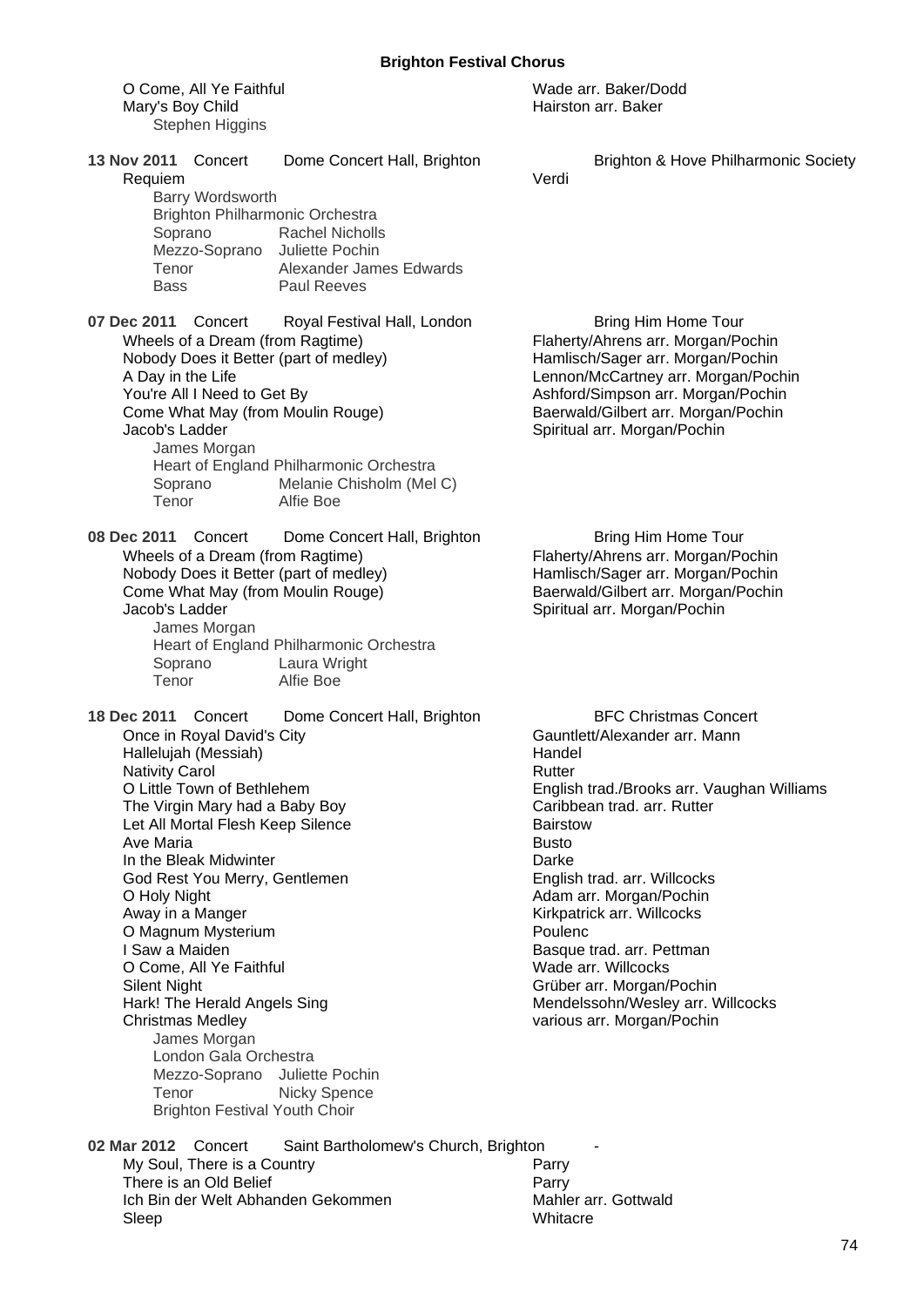The Ecstasies Above **O'Regan** James Morgan Brodsky Quartet Soprano Sophie Jones Soprano Suzanne Wilson Mezzo-Soprano Charlotte Shorthouse Mezzo-Soprano Lucy Williams Tenor Will Morgan<br>Tenor Nick Pritcha Nick Pritchard Bass Michael Bunting Bass Andrew Robinson **14 Mar 2012** Concert Royal Albert Hall, London Great Classics: Choral Favourites O Fortuna (Carmina Burana) **Orff** Swaz hie gat umbe (Carmina Burana) Orff Chum, chum, geselle min (Carmina Burana) Orff Were diu werlt alle min (Carmina Burana) (Contract of the Orff Ave Verum Corpus, K 618 Mozart Sanctus (Requiem) Verdi Polovtsian Dances (Prince Igor) Borodin Zadok the Priest **Handel** For Unto Us a Child is Born (Messiah) Handel Hallelujah (Messiah) Handel Sanctus (Requiem) Fauré In Paradisum (Requiem) Fauré Chorus of the Hebrew Slaves: Va, pensiero (Nabucco) Verdi<br>Anvil Chorus (Il Trovatore) Verdi Anvil Chorus (Il Trovatore) Nessun Dorma (Turandot) **Puccini** Puccini I Was Glad<br>I Vow to Thee My Country **Actual Control Control Control** Parry Holst/Spring-Rice I Vow to Thee My Country Jerusalem **Parry arr.** Elgar Pomp & Circumstance March No. 1 Elgar Owain Arwel Hughes Royal Philharmonic Orchestra Soprano Deborah Norman Tenor John Hudson Royal Choral Society Goldsmiths Choral Union **23 May 2012** Concert Dome Concert Hall, Brighton **Brighton Festival** Symphony No. 13 (Babi Yar) Shostakovich Vladimir Ashkenazy Philharmonia Orchestra Bass Sergei Aleksashkin **25 May 2012** Concert Saint Bartholomew's Church, Brighton Brighton Festival Choral Hymns from the Rig Veda, Third Group, op.26 Holst Two Eastern Pictures North States (North States 1995)<br>Ave Maria Holst Ave Maria Four Songs, op. 17 Brahms James Morgan Harp Helen Sharp Horn **Tim Anderson** Horn Meredith Moore 27 May 2012 Concert Dome Concert Hall, Brighton **Brighton Festival** King Priam (concert performance) Tippett Sian Edwards Britten Sinfonia Treble Thomas Featherstonhaugh Soprano Janice Watson

Mezzo-Soprano Jane Irwin Mezzo-Soprano Anne Mason Mezzo-Soprano Louise Mott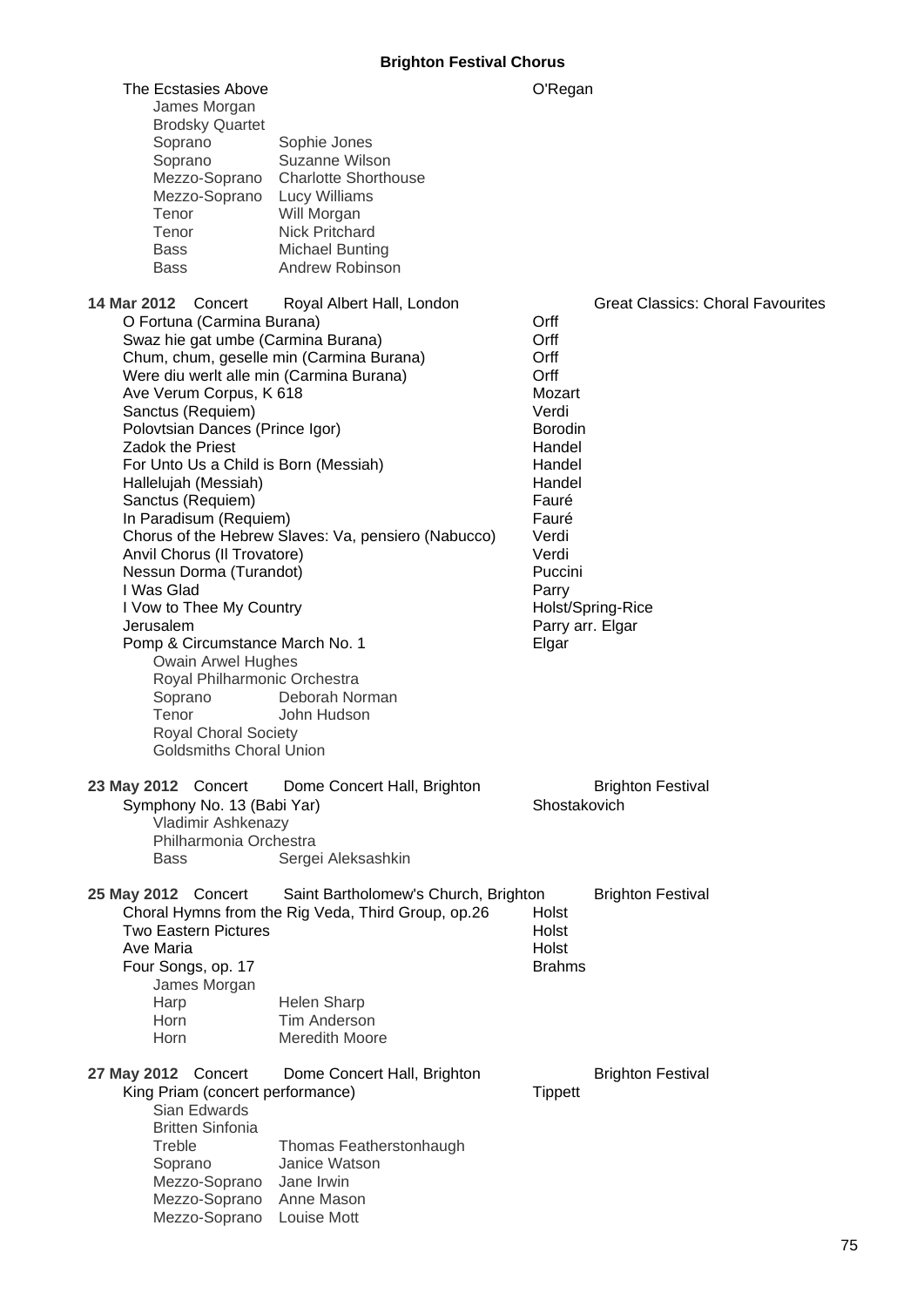| Tenor<br>Tenor<br>Tenor<br>Tenor<br>Baritone<br><b>Baritone</b><br><b>Bass</b><br><b>Bass</b>                                        |                                                                                                                                                                                                                                                                                                                    | Stephen Chaundy<br><b>Benjamin Hulett</b><br>Alan Oke<br><b>Robin Tritschler</b><br>Ivan Ludlow<br><b>Mark Stone</b><br><b>Graeme Broadbent</b><br><b>Brindley Sherratt</b>                                                                              |                                                                                                                                                                                                                                                                                                                                                                                                                                      |
|--------------------------------------------------------------------------------------------------------------------------------------|--------------------------------------------------------------------------------------------------------------------------------------------------------------------------------------------------------------------------------------------------------------------------------------------------------------------|----------------------------------------------------------------------------------------------------------------------------------------------------------------------------------------------------------------------------------------------------------|--------------------------------------------------------------------------------------------------------------------------------------------------------------------------------------------------------------------------------------------------------------------------------------------------------------------------------------------------------------------------------------------------------------------------------------|
| 29 May 2012                                                                                                                          | Recording                                                                                                                                                                                                                                                                                                          | John Maynard Smith Building,<br>University of Sussex, Brighton                                                                                                                                                                                           | Demo recording for Military Wives                                                                                                                                                                                                                                                                                                                                                                                                    |
| Soprano                                                                                                                              | The Journey Home<br>James Morgan                                                                                                                                                                                                                                                                                   | Antonia Hyatt                                                                                                                                                                                                                                            | Morgan/Pochin/Black                                                                                                                                                                                                                                                                                                                                                                                                                  |
| Angels<br>Holy, Holy, Holy<br>Stronger As One<br>If I Can Dream<br>Soprano<br>Tenor<br>Tenor<br>Organ                                | Crown Him With Many Crowns<br>To God be the Glory<br>Now Thank We All Our God<br>Joyful, Joyful We Adore Him<br>I Vow to Thee My Country<br>The Battle Hymn of the Republic<br>O Praise Ye the Lord<br><b>British Isles Medley</b><br>Paul Leddington Wright<br><b>Big Sing Orchestra</b><br>St. Michael's Singers | 09 Sep 2012 Recording Royal Albert Hall, London<br>All People That on Earth Do Dwell (The Old 100th)<br>When I Survey the Wondrous Cross<br>Lord, The Light of Your Love Is Shining<br>Laura Wright<br>Alfie Boe<br>Jaz Ellington<br><b>Daniel Moult</b> | The Big Sing (BBC Songs of Praise)<br>Elvey arr. Monk<br>Bourgeois/Kethe arr. Vaughan Williams<br>Doane arr. Ramskill<br>Watts arr. Ellerby<br>Hefferman/Williams/Chambers arr. Burton<br><b>Dykes</b><br>Rinkart arr. Ramskill<br>Beethoven/van Dyke arr. Ellerby<br>Hartshorne arr. Baker<br>Holst/Spring-Rice arr. Ramskill<br>Kendrick arr. Monk<br>Steffe/Howe arr. Wright<br>Brown arr. Wright<br>Parry<br>various arr. Wright |
| 22 Sep 2012 Concert<br><b>Eternal Father</b><br>The Blue Bird<br><b>Totus Tuus</b><br>Magnificat in B flat<br>Soprano<br>21 Oct 2012 | Ruf zur Maria (Marienlieder no. 5)<br>Marias Lob (Marienlieder no. 7)<br>Three Motets, Op. 38<br>James Morgan                                                                                                                                                                                                      | Saint Bartholomew's Church, Brighton<br>Marias Kirchgang (Marienlieder no. 2)<br>Sue Clough                                                                                                                                                              | Stanford<br>Stanford<br><b>Brahms</b><br><b>Brahms</b><br><b>Brahms</b><br>Stanford<br>Górecki<br>Stanford                                                                                                                                                                                                                                                                                                                           |
| Rule, Britannia!<br>Soprano<br>Tenor<br>Bass                                                                                         | Concert<br>Nelson Mass (Mass in D Minor)<br>Barry Wordsworth                                                                                                                                                                                                                                                       | Dome Concert Hall, Brighton<br><b>Brighton Philharmonic Orchestra</b><br>Elizabeth Donovan<br>Mezzo-Soprano Juliette Pochin<br>Alexander James Edwards<br>Michael George                                                                                 | Haydn<br>Arne arr. Wordsworth                                                                                                                                                                                                                                                                                                                                                                                                        |
| 08 Dec 2012 Concert                                                                                                                  | Once in Royal David's City                                                                                                                                                                                                                                                                                         | Dome Concert Hall, Brighton<br>Christmas Oratorio (Weihnachts-Oratorium) Part 1                                                                                                                                                                          | <b>BFC Christmas Concert</b><br>Gauntlett/Alexander arr. Mann<br><b>Bach</b>                                                                                                                                                                                                                                                                                                                                                         |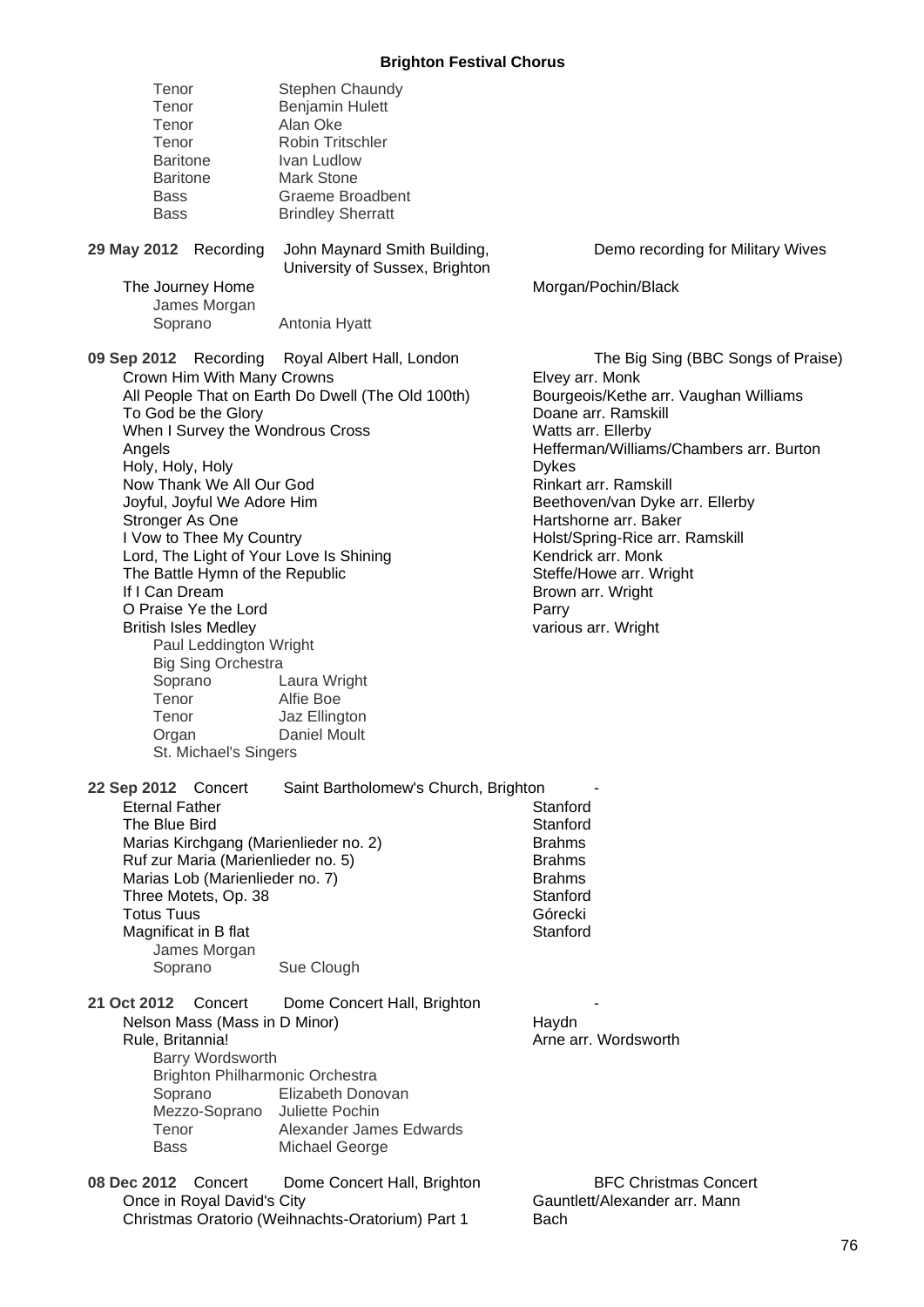The Virgin Mary had a Baby Boy **Caribbean trad.** arr. Rutter O Little Town of Bethlehem **English trad./Brooks arr. Vaughan Williams** Navidad Nuestra - La Anunciación **Ramirez** Ramirez Navidad Nuestra - La Peregrinación **Ramirez** Ramirez Navidad Nuestra - El Nacimiento **Ramirez** Ramirez God Rest You Merry, Gentlemen **English traders** English trad. arr. Willcocks O Holy Night Adam arr. Morgan/Pochin Away in a Manger Kirkpatrick arr. Willcocks<br>Navidad Nuestra - Los Pastores Manuel Ramirez Navidad Nuestra - Los Pastores Navidad Nuestra - La Huida Ramirez Navidad Nuestra - Los Reyes Magos<br>
It's the Most Wonderful Time of the Year **Example 20 Set Altitude Constructs**Rola/Wyle arr. Morgan/Pochin It's the Most Wonderful Time of the Year Pola/Wyle arr. Morganism Pola/Wyle arr. Morganism C Come, All Ye Faithful O Come, All Ye Faithful Silent Night Grüber arr. Morgan/Pochin Hark! The Herald Angels Sing Mendelssohn/Wesley arr. Willcocks Christmas Medley various arr. Morgan/Pochin James Morgan London Gala Orchestra Mezzo-Soprano Juliette Pochin Tenor Andrew MacKenzie-Wicks Brighton Festival Youth Choir 02 Mar 2013 Concert Saint Bartholomew's Church, Brighton Jubilate Deo Gabrieli O Magnum Mysterium **Gabrieli** Gabrieli Revelation Window Hughes Psalm 100 (Jauchzet dem Herren) Faire is the Heaven **Harris** Harris Bring us, O Lord God Harris Wo ist ein so Herrlich Volk Brahms Kyrie Eleison Gabrieli Gloria Gabrieli James Morgan Onyx Brass **26 May 2013** Concert Dome Concert Hall, Brighton **Brighton Festival** Mass in C minor, K 427 Mozart Thierry Fischer Britten Sinfonia Soprano Sophie Bevan Soprano Lisa Milne Tenor Timothy Robinson Baritone Henk Neven 20 Jul 2013 Concert Saint Bartholomew's Church, Brighton Lauluja Sekaköörille - Me nuoriso Suomen Sibelius<br>Lauluja Sekaköörille - Montapa elon merellä Sibelius Lauluja Sekaköörille - Montapa elon merellä Lauluja Sekaköörille - Oi kallis Suomi Suomi Sibelius<br>The Blue Bird The Blue Bird The Vanity of Vanities **Bantock** Bantock James Morgan Soprano Emma Tring BBC Singers **08 Sep 2013** Recording Royal Albert Hall, London The Big Sing (BBC Songs of Praise) O Holy Night **Adam arr.** Arch O Come, O Come, Emmanuel 15th c. French Processional arr. Wright Joy to the World Mason/Watts arr. Wright Once in Royal David's City Gauntlett/Alexander arr. Willcocks/Wright It Came Upon the Midnight Clear **English trad./Sullivan arr.** Wright O Little Town of Bethlehem **English trad./Brooks arr. Wright**<br>
O Come. All Ye Faithful **English trad./Brooks arr.** Wright O Come, All Ye Faithful Hark! The Herald Angels Sing Mendelssohn/Wesley arr. Willcocks And Can It Be Wesley arr. Burton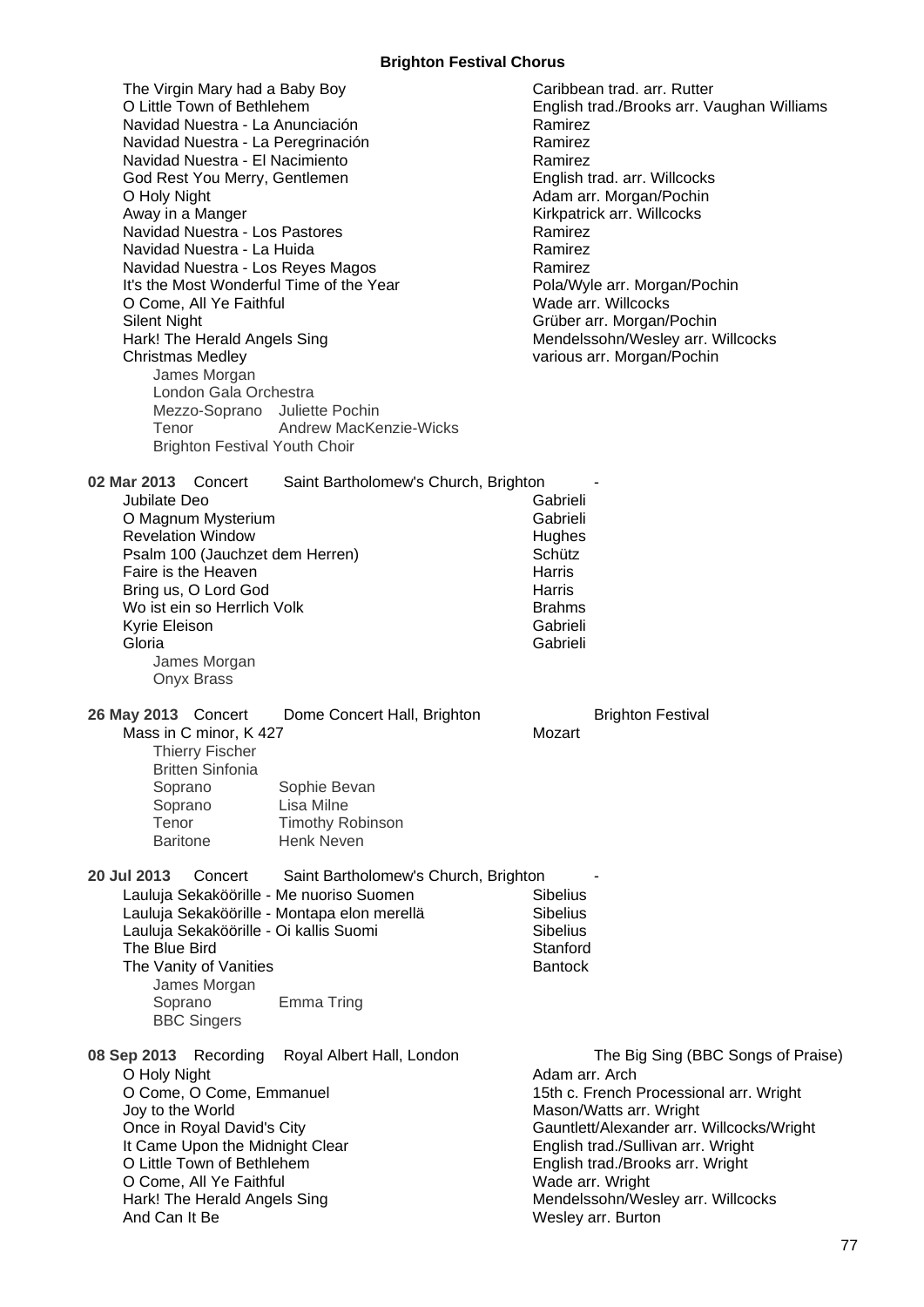| The Day Thou Gavest<br>Make Me a Channel of Your Peace<br>Guide Me O Thou Great Redeemer<br>Abide With Me<br>Here I Am, Lord<br>Dear Lord and Father of Mankind<br>Be Still for the Presence of the Lord<br>In Christ Alone<br>How Great Thou Art<br>Paul Leddington Wright |                                                                                                                                                                              | Scholefield/Ellerton arr. Wright<br>Temple arr. Herbert<br>Hughes/Williams<br>Monk arr. Monk<br>Schutte arr. Ramskill<br>Parry/Whittier arr. Ellerby<br>Evans arr. Monk<br>Getty/Townend arr. Monk<br>Swedish trad./Boberg arr. Hine/Wright |  |  |
|-----------------------------------------------------------------------------------------------------------------------------------------------------------------------------------------------------------------------------------------------------------------------------|------------------------------------------------------------------------------------------------------------------------------------------------------------------------------|---------------------------------------------------------------------------------------------------------------------------------------------------------------------------------------------------------------------------------------------|--|--|
| <b>Big Sing Orchestra</b><br>Soprano<br>Soprano<br>Soprano<br>Tenor<br>Tenor<br>Tenor<br><b>Baritone</b><br>Organ<br>St. Michael's Singers<br><b>Adventist Vocal Ensemble</b><br><b>Guildford Choral Society</b>                                                            | Andrea Begley<br>Charlotte Jaconelli<br>Hayley Westenra<br>Jonathan Antoine<br>Friar Alessandro Brustenghi<br><b>Russell Watson</b><br><b>Michael Ball</b><br>Daniel Moult   |                                                                                                                                                                                                                                             |  |  |
| 03 Nov 2013 Concert<br>Magnificat in D major<br>Barry Wordsworth<br><b>Brighton Philharmonic Orchestra</b><br>Soprano<br>Mezzo-Soprano Catherine Carby<br>Tenor<br>Baritone                                                                                                 | Dome Concert Hall, Brighton<br>Lucy Hall<br>Alexander James Edwards<br>Alexander Robin Baker                                                                                 | Brighton & Hove Philharmonic Society<br>Bach (CPE)                                                                                                                                                                                          |  |  |
| 26 Nov 2013 Concert<br>Requiem<br>Arie van Beek<br>Orchestre de Picardie<br>Soprano<br>Tenor<br><b>Bass</b>                                                                                                                                                                 | Maison de la Culture, Amiens, France<br>Orchestre Symphonique de Bretagne<br>Anush Hovhannisyan<br>Mezzo-Soprano Monika-Evelin Liiv<br>Pablo Bemsch<br>Jihoon Kim            | <b>ACT Network Concert</b><br>Verdi                                                                                                                                                                                                         |  |  |
| 27 Nov 2013 Concert<br>Requiem<br>Arie van Beek<br>Orchestre de Picardie<br>Soprano<br>Tenor<br><b>Bass</b>                                                                                                                                                                 | Théâtre Impérial, Compiègne, France<br>Orchestre Symphonique de Bretagne<br>Anush Hovhannisyan<br>Mezzo-Soprano Monika-Evelin Liiv<br>Pablo Bemsch<br>Jihoon Kim             | <b>ACT Network Concert</b><br>Verdi                                                                                                                                                                                                         |  |  |
| 29 Nov 2013 Concert<br>30 Nov 2013<br>Requiem<br>Arie van Beek<br>Orchestre de Picardie<br>Soprano<br>Tenor<br><b>Bass</b>                                                                                                                                                  | Théâtre National de Bretagne, Rennes,<br>France<br>Orchestre Symphonique de Bretagne<br>Anush Hovhannisyan<br>Mezzo-Soprano Monika-Evelin Liiv<br>Pablo Bemsch<br>Jihoon Kim | <b>ACT Network Concert</b><br>Verdi                                                                                                                                                                                                         |  |  |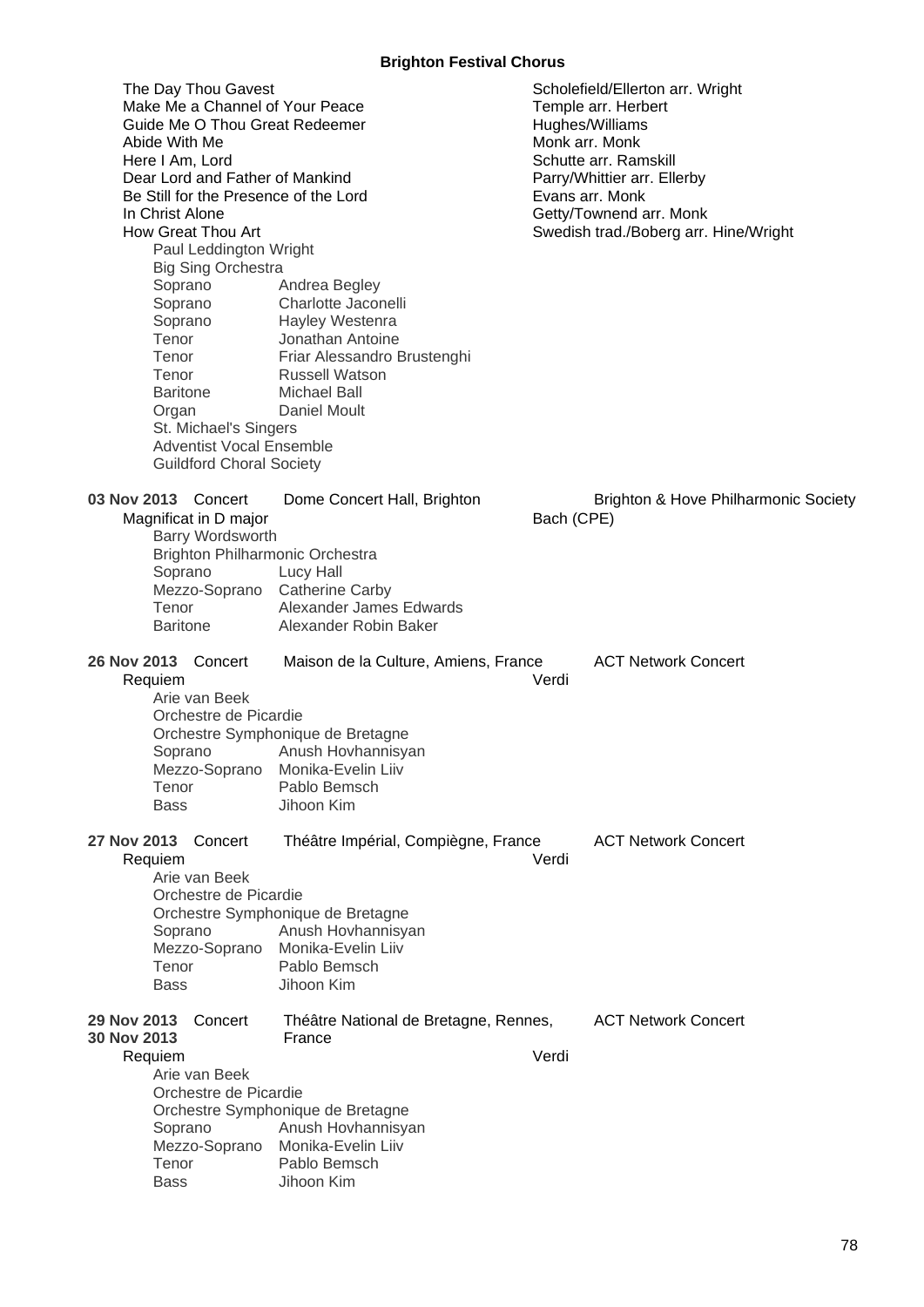| 15 Dec 2013 Concert<br>Dome Concert Hall, Brighton<br>Once in Royal David's City<br>Fantasia on Christmas Carols<br>In the Bleak Midwinter<br>It's the Most Wonderful Time of the Year<br>O Little Town of Bethlehem<br>Away in a Manger<br>The Shepherds' Farewell (L'Enfance du Christ)<br>A Spotless Rose<br>O Magnum Mysterium<br>The Twelve Days of Christmas<br>O Come, All Ye Faithful<br><b>Silent Night</b><br>Hark! The Herald Angels Sing<br>We Wish You a Merry Christmas<br>James Morgan<br>London Gala Orchestra<br>Mezzo-Soprano Juliette Pochin<br><b>Baritone</b><br>Jonathan Brown<br><b>Brighton Festival Youth Choir</b> | <b>BFC Christmas Concert</b><br>Gauntlett/Alexander arr. Willcocks/Wright<br>Vaughan Williams<br>Holst<br>Pola/Wyle arr. Morgan/Pochin<br>English trad./Brooks arr. Vaughan Williams<br>Kirkpatrick arr. Willcocks<br><b>Berlioz</b><br>Howells<br>Lauridsen<br>English trad. arr. Morgan/Pochin<br>Wade arr. Willcocks<br>Grüber arr. Morgan/Pochin<br>Mendelssohn/Wesley arr. Willcocks<br>English trad. arr. Morgan/Pochin |
|----------------------------------------------------------------------------------------------------------------------------------------------------------------------------------------------------------------------------------------------------------------------------------------------------------------------------------------------------------------------------------------------------------------------------------------------------------------------------------------------------------------------------------------------------------------------------------------------------------------------------------------------|-------------------------------------------------------------------------------------------------------------------------------------------------------------------------------------------------------------------------------------------------------------------------------------------------------------------------------------------------------------------------------------------------------------------------------|
| 05 Jan 2014<br>Concert<br>Zénith de Rouen, Rouen, France<br>Fantasia for Piano, Chorus and Orchestra in C minor<br>Symphony No. 9 in D minor, op.125<br>Luciano Acocella<br>Orchestre de l'Opéra de Rouen/Haute-Normandie<br><b>Fabienne Conrad</b><br>Soprano<br>Mezzo-Soprano Maria Ratkova<br>Tenor<br>Jonathan Boyd<br>Valeriu Caradja<br><b>Baritone</b><br>Piano<br>Frédéric Aguessy                                                                                                                                                                                                                                                   | <b>ACT Network Concert</b><br>Beethoven<br>Beethoven                                                                                                                                                                                                                                                                                                                                                                          |
| 29 Mar 2014 Concert<br>All Saints Church, Hove<br>Mass of the Children<br>Requiem<br>James Morgan<br><b>Arcadian Ensemble</b><br>Elin Manahan Thomas<br>Soprano<br>Baritone<br>Jonathan Brown<br><b>Brighton Festival Youth Choir</b>                                                                                                                                                                                                                                                                                                                                                                                                        | Rutter<br>Rutter                                                                                                                                                                                                                                                                                                                                                                                                              |
| 21 May 2014 Concert<br>All Saints Church, Hove<br>Litany<br>Stephen Layton<br>City of London Sinfonia<br><b>Hilliard Ensemble</b>                                                                                                                                                                                                                                                                                                                                                                                                                                                                                                            | <b>Brighton Festival</b><br>Pärt                                                                                                                                                                                                                                                                                                                                                                                              |
| 24 May 2014 Concert<br>Dome Concert Hall, Brighton<br><b>Chichester Psalms</b><br>Symphony of Psalms<br>John Wilson<br>Philharmonia Orchestra<br><b>Treble</b><br>Leo Blair                                                                                                                                                                                                                                                                                                                                                                                                                                                                  | <b>Brighton Festival</b><br><b>Bernstein</b><br>Stravinsky                                                                                                                                                                                                                                                                                                                                                                    |
| 04 Jun 2014 Concert<br>Royal Albert Hall, London<br>O Fortuna (Carmina Burana)<br><b>Good Vibrations</b><br>Zadok the Priest<br>Habanera (Carmen)<br>March of the Toreadors (Carmen)<br>The Train Song<br>Wheels of a Dream (from Ragtime)<br>Always Look on the Bright Side of Life<br>James Morgan                                                                                                                                                                                                                                                                                                                                         | Parkinson's UK presents Symfunny<br>Orff<br>Wilson arr. Morgan/Pochin<br>Handel<br><b>Bizet</b><br><b>Bizet</b><br>Armstrong/Miller arr. Morgan/Pochin<br>Flaherty/Ahrens arr. Morgan/Pochin<br>Idle                                                                                                                                                                                                                          |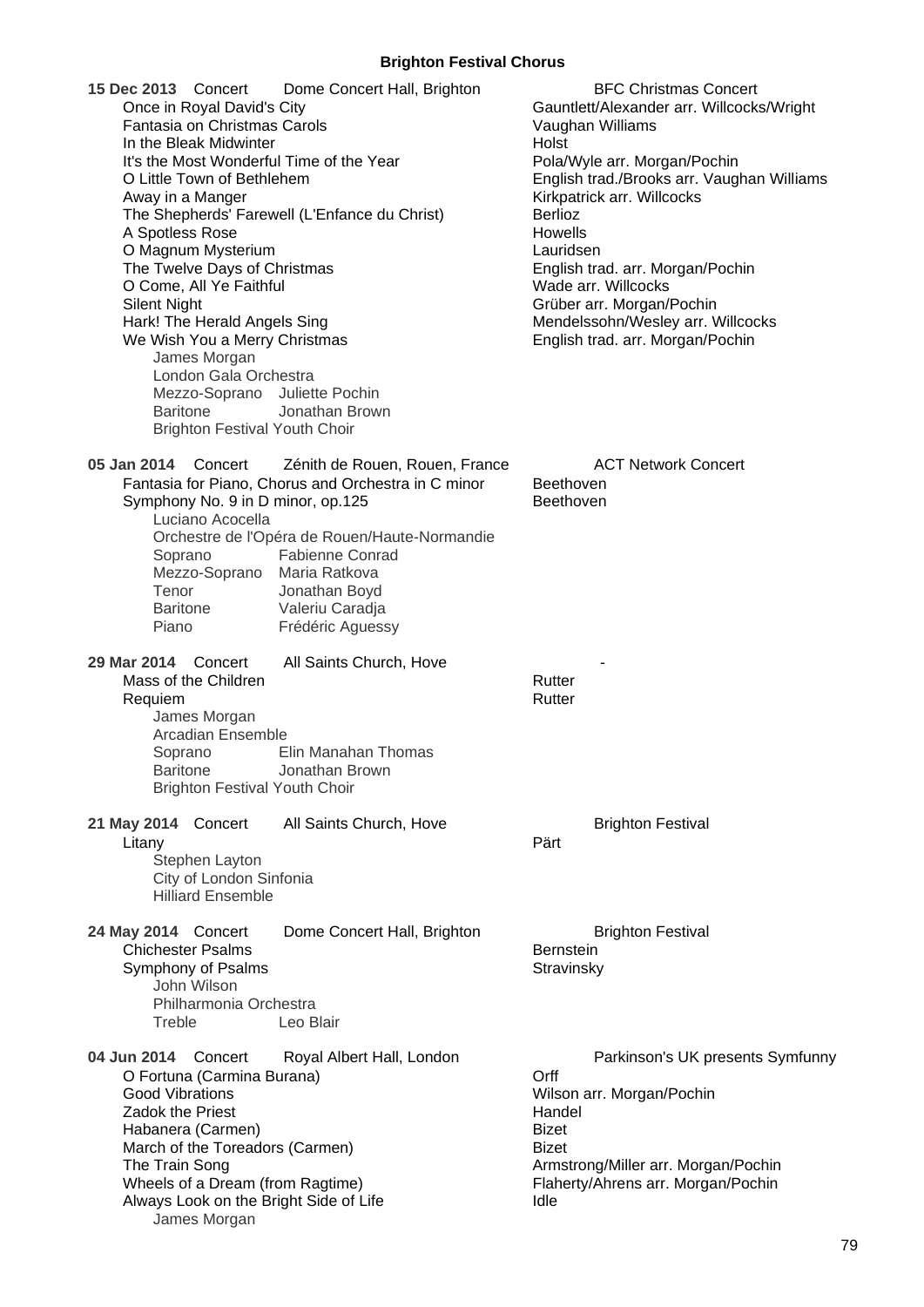Jane Asher Sarah Brightman Symfunny Orchestra Mezzo-Soprano Juliette Pochin Tenor Alfie Boe Tenor Ben Miller Baritone Alexander Armstrong Compère Al Murray English National Opera Chorus London Symphony Chorus BBC Singers **03 Jul 2014** Concert Backstage Centre, Purfleet, Essex ACT Network Concert Requiem Verdi Arie van Beek Orchestre de Picardie Orchestre Symphonique de Bretagne Soprano Anita Watson Mezzo-Soprano Monika-Evelin Liiv Tenor Luis Gomez Baritone Michel de Souza Royal Opera House Thurrock Community Chorus **04 Jul 2014** Concert Backstage Centre, Purfleet, Essex ACT Network Concert Requiem Verdi Arie van Beek Orchestre de Picardie Orchestre Symphonique de Bretagne Soprano Anita Watson Mezzo-Soprano Monika-Evelin Liiv Tenor David Butt Philip Baritone Michel de Souza Royal Opera House Thurrock Community Chorus 12 Jul 2014 Concert All Saints Church, Hove Martha and Lazarus **Hawkins** Hawkins Requiem **Duruflé** James Morgan Orpheus Sinfonia Bass **Paul Reeves** Organ Joseph Cullen **14 Sep 2014** Recording Royal Albert Hall, London The Big Sing (BBC Songs of Praise) Gaudete<br>
Long Ago, Prophets Knew<br>
Piae Cantiones (from) arr. Ramsk Long Ago, Prophets Knew **Piae Cantiones (from) arr. Ramskill**<br>Once in Royal David's City **Prophetic Control Control Control Control Control Control Control Control Control C** Once in Royal David's City Gauntlett/Alexander arr. Willcocks/Wright<br>Silent Night<br>Grüber arr. Dodd/Baker Grüber arr. Dodd/Baker Candlelight Carol **Rutter** Rutter While Shepherds Watched Their Flocks Kirbye/Tate arr. Wright We Three Kings **Hopkins array Hopkins array Hopkins** arr. Wright Hark! The Herald Angels Sing Mendelssohn/Wesley arr. Wright Hallelujah (Messiah) Handel The King of Love **Irish tradents** Irish trad. arr. Ellerby Christ Be Our Light Farrell arr. Monk Zadok the Priest **Handel** How Great Thou Art **Swedish trad./Boberg arr. Hine/Wright** Swedish trad./Boberg arr. Hine/Wright Paul Leddington Wright Big Sing Orchestra Soprano Lucy Kay Mezzo-Soprano Katherine Jenkins Tenor Jermain Jackman Organ Daniel Moult St. Michael's Singers

Sole Mio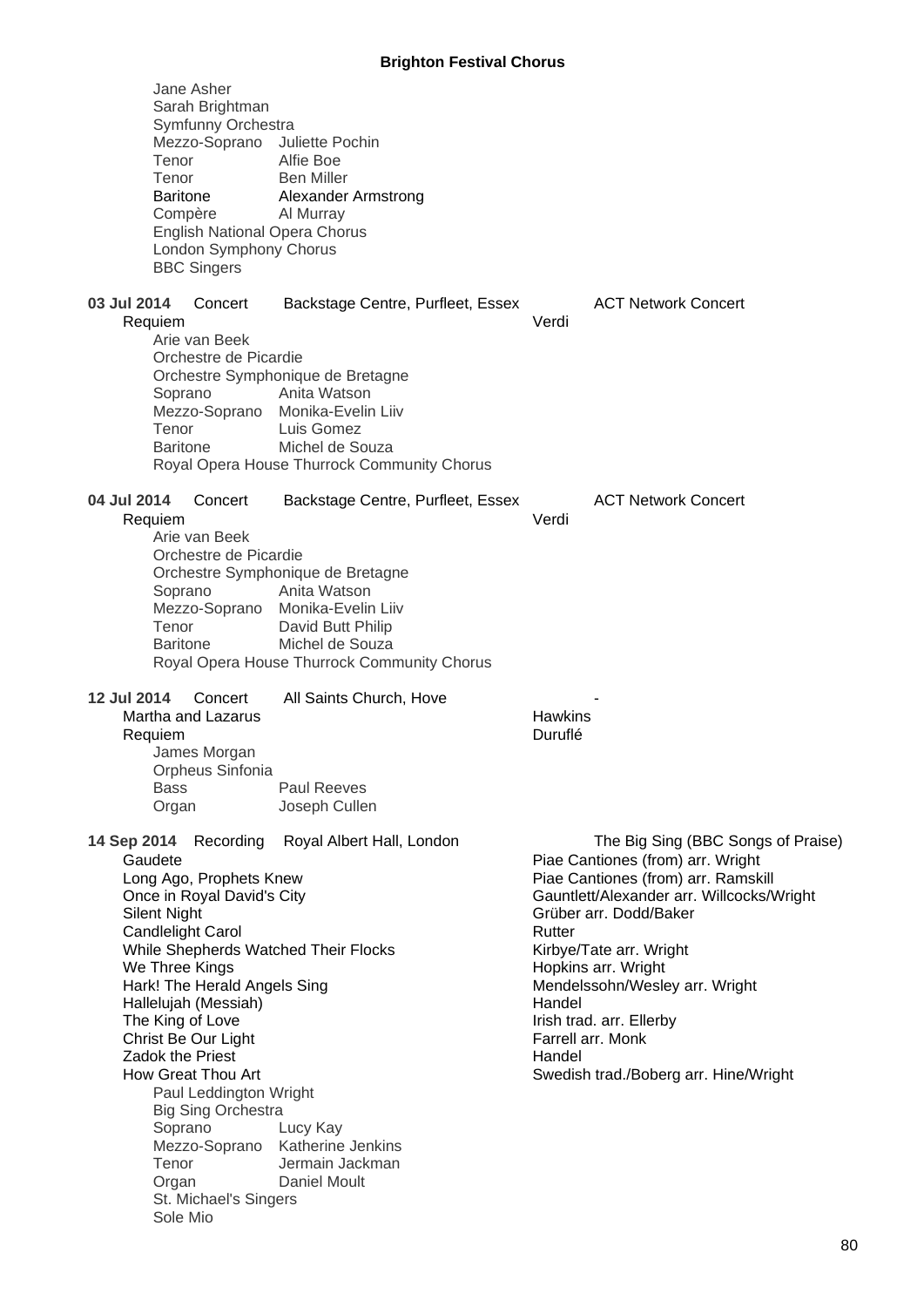Adventist Vocal Ensemble Guildford Choral Society

| 02 Nov 2014 Concert<br>I Was Glad<br><b>Blest Pair of Sirens</b>                                                                                                                                                                                                                                                                                     | Barry Wordsworth                                                   | Dome Concert Hall, Brighton<br><b>Brighton Philharmonic Orchestra</b>                                                                                                                                                                                                                    | Parry<br>Parry                                     | Brighton & Hove Philharmonic Society                                                                                                                                                                                                                                                                                                                                                             |
|------------------------------------------------------------------------------------------------------------------------------------------------------------------------------------------------------------------------------------------------------------------------------------------------------------------------------------------------------|--------------------------------------------------------------------|------------------------------------------------------------------------------------------------------------------------------------------------------------------------------------------------------------------------------------------------------------------------------------------|----------------------------------------------------|--------------------------------------------------------------------------------------------------------------------------------------------------------------------------------------------------------------------------------------------------------------------------------------------------------------------------------------------------------------------------------------------------|
| 14 Dec 2014 Concert<br>O Come, O Come, Emmanuel<br>Magnificat (first movement)<br>Once in Royal David's City<br>O Holy Night<br>O Little Town of Bethlehem<br>O Come, All Ye Faithful<br>The Three Kings<br>Ave Verum Corpus<br>Away in a Manger<br>Lux Aurumque<br>Hark! The Herald Angels Sing<br>We Wish You a Merry Christmas<br><b>Baritone</b> | James Morgan<br>London Gala Orchestra                              | Dome Concert Hall, Brighton<br>For Unto Us a Child is Born (Messiah)<br>It's the Most Wonderful Time of the Year<br>Rudolph, the Red-Nosed Reindeer<br>White Christmas (from Holiday Inn)<br>Mezzo-Soprano Juliette Pochin<br><b>Andrew Rupp</b><br><b>Brighton Festival Youth Choir</b> | <b>Bach</b><br>Handel<br>Adam<br>Mawby<br>Whitacre | <b>BFC Christmas Concert</b><br>15th c. French Processional arr. Willcocks<br>Gauntlett/Alexander arr. Mann<br>English trad./Brooks arr. Vaughan Williams<br>Wade arr. Willcocks<br>Pola/Wyle arr. Morgan/Pochin<br>Cornelius arr. Atkins<br>Kirkpatrick arr. Willcocks<br>Marks arr. Elms<br>Berlin arr. Morgan/Pochin<br>Mendelssohn/Wesley arr. Willcocks<br>English trad. arr. Morgan/Pochin |
| 09 Feb 2015<br>Palm Sunday Procession                                                                                                                                                                                                                                                                                                                | Recording<br>James Morgan                                          | Chichester Lecture Theatre,<br>University of Sussex, Brighton                                                                                                                                                                                                                            |                                                    | Recording for Killing Jesus TV<br>mini-series<br>Morgan/Pochin                                                                                                                                                                                                                                                                                                                                   |
| 10 Feb 2015<br>Palm Sunday Procession                                                                                                                                                                                                                                                                                                                | Recording<br>James Morgan                                          | <b>BSMS Lecture Theatre,</b><br>University of Sussex, Brighton                                                                                                                                                                                                                           |                                                    | Recording for Killing Jesus TV<br>mini-series<br>Morgan/Pochin                                                                                                                                                                                                                                                                                                                                   |
| 22 Mar 2015<br>The Planets                                                                                                                                                                                                                                                                                                                           | Concert<br>Barry Wordsworth                                        | Dome Concert Hall, Brighton<br><b>Brighton Philharmonic Orchestra</b>                                                                                                                                                                                                                    | Holst                                              | Brighton & Hove Philharmonic Society                                                                                                                                                                                                                                                                                                                                                             |
| 31 Mar 2015<br>Who Wants to Live Forever<br>I Won't Give Up<br>One                                                                                                                                                                                                                                                                                   | James Morgan                                                       | Recording Patcham High School, Brighton<br>Circle of Life (from The Lion King)<br>Music of the Night (from Phantom of the Opera)                                                                                                                                                         |                                                    | Recording for Collabro album<br>May arr. Morgan/Pochin<br>John/Rice arr. Morgan/Pochin<br>Lloyd Webber/Hart/Stilgoe arr. Morgan/Pochin<br>Mraz arr. Morgan/Pochin<br>Evans/Hewson arr. Morgan/Pochin                                                                                                                                                                                             |
| 03 Apr 2015<br>St. John Passion<br>Soprano<br>Soprano<br>Soprano<br>Tenor                                                                                                                                                                                                                                                                            | Concert<br>James Morgan<br><b>Chamber Domaine</b><br>Mezzo-Soprano | Dome Concert Hall, Brighton<br>Philippa Bull<br><b>Sharon Flower</b><br>Katherine Manley<br>Juliette Pochin<br>Jon Brent                                                                                                                                                                 | Bach                                               |                                                                                                                                                                                                                                                                                                                                                                                                  |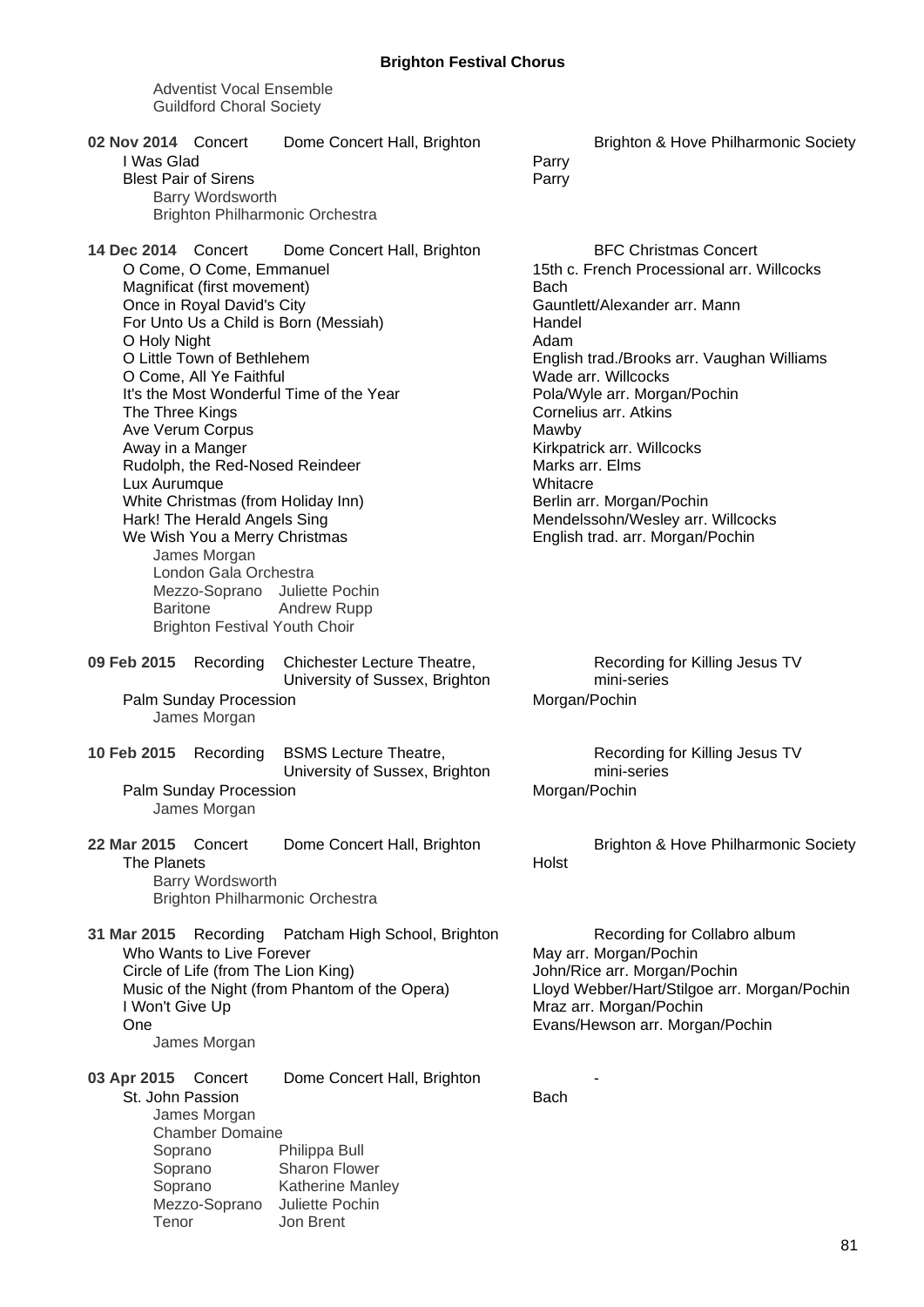| Tenor<br>Tenor<br><b>Baritone</b><br><b>Baritone</b><br><b>Baritone</b><br><b>Bass</b><br>Organ<br>Organ                                                                                                                                                                                                                                                                   | <b>Robert Murray</b><br>Mark Wilde<br>David McAuliffe<br><b>Ashley Riches</b><br>Andrew Rupp<br><b>Paul Reeves</b><br>Joseph Cullen<br><b>Claire Williams</b>                                                                                                                                                                                                                                     |                                                                                                                                                                                                                                                                                                                                                                                                                                                                                                          |
|----------------------------------------------------------------------------------------------------------------------------------------------------------------------------------------------------------------------------------------------------------------------------------------------------------------------------------------------------------------------------|---------------------------------------------------------------------------------------------------------------------------------------------------------------------------------------------------------------------------------------------------------------------------------------------------------------------------------------------------------------------------------------------------|----------------------------------------------------------------------------------------------------------------------------------------------------------------------------------------------------------------------------------------------------------------------------------------------------------------------------------------------------------------------------------------------------------------------------------------------------------------------------------------------------------|
| 23 May 2015 Concert<br><b>Glagolitic Mass</b><br>Mark Elder<br>Hallé Orchestra<br>Soprano<br>Mezzo-Soprano<br>Tenor<br><b>Bass</b><br>Organ                                                                                                                                                                                                                                | Dome Concert Hall, Brighton<br>Giselle Allen<br><b>Madeleine Shaw</b><br>Peter Berger<br>Clive Bayley<br>Darius Battiwalla                                                                                                                                                                                                                                                                        | <b>Brighton Festival</b><br>Janácek                                                                                                                                                                                                                                                                                                                                                                                                                                                                      |
| 11 Jun 2015<br>Concert                                                                                                                                                                                                                                                                                                                                                     | Dome Concert Hall, Brighton                                                                                                                                                                                                                                                                                                                                                                       | Magna Carta 800th Anniversary<br>Celebration                                                                                                                                                                                                                                                                                                                                                                                                                                                             |
| Invictus - Cantata for Liberty<br>James Morgan<br>Soprano<br>Mezzo-Soprano<br>Tenor<br><b>Baritone</b><br>Actor<br>Actor<br>Reader<br>Reader<br>Reader<br>Reader<br>Reader                                                                                                                                                                                                 | Requiem Mass in D minor, K 626<br>City of London Sinfonia<br>Keri Fuge<br>Juliette Pochin<br><b>Nick Pritchard</b><br>Jonathan Brown<br><b>Richard Attlee</b><br><b>Matthew Coulton</b><br>Dave Benson Phillips<br>Lucy Brett<br>Rae Dugerian<br>Tom Godfrey<br>Chris Steynor<br>Brighton and Hove Community Youth Choir<br><b>Brighton Festival Youth Choir</b>                                  | Morgan/Pochin<br>Mozart                                                                                                                                                                                                                                                                                                                                                                                                                                                                                  |
| 13 Sep 2015 Recording<br><b>Sussex Carol</b><br>In the Bleak Midwinter<br>O Come, All Ye Faithful<br>Do You Hear What I Hear?<br>O Little Town of Bethlehem<br>Joy to the World<br><b>Silent Night</b><br>I Was Glad<br>Stronger As One<br>I Vow to Thee My Country<br>Sing<br><b>National Anthem</b><br><b>Big Sing Orchestra</b><br>Soprano<br>Soprano<br>Tenor<br>Tenor | Royal Albert Hall, London<br>Hark! The Herald Angels Sing<br>All People That on Earth Do Dwell (The Old 100th)<br>Guide Me O Thou Great Redeemer<br>I Would Be True (Londonderry Air)<br>Praise, My Soul, the King of Heaven<br>Paul Leddington Wright<br>Fanfare Trumpets, Band of Prince of Wales's Division<br><b>Lesley Garrett</b><br>Laura Wright<br><b>Gary Chilton</b><br>Shaun Escoffery | The Big Sing (BBC Songs of Praise)<br>English trad. arr. Monk<br>Holst arr. Baker<br>Wade arr. Wright<br>Regney/Baker arr. Burton<br>English trad./Brooks arr. Vaughan Williams<br>Mason/Watts arr. Wright<br>Grüber arr. Coates<br>Mendelssohn/Wesley arr. Wright<br>Bourgeois/Kethe arr. Vaughan Williams<br>Parry<br>Hughes/Williams<br>Hartshorne arr. Baker<br>Holst/Spring-Rice arr. Monk<br>Irish trad./Walter arr. Baker<br>Lloyd Webber/Barlow arr. Monk<br>Goss/Lyte arr. Wright<br>anon./Arne |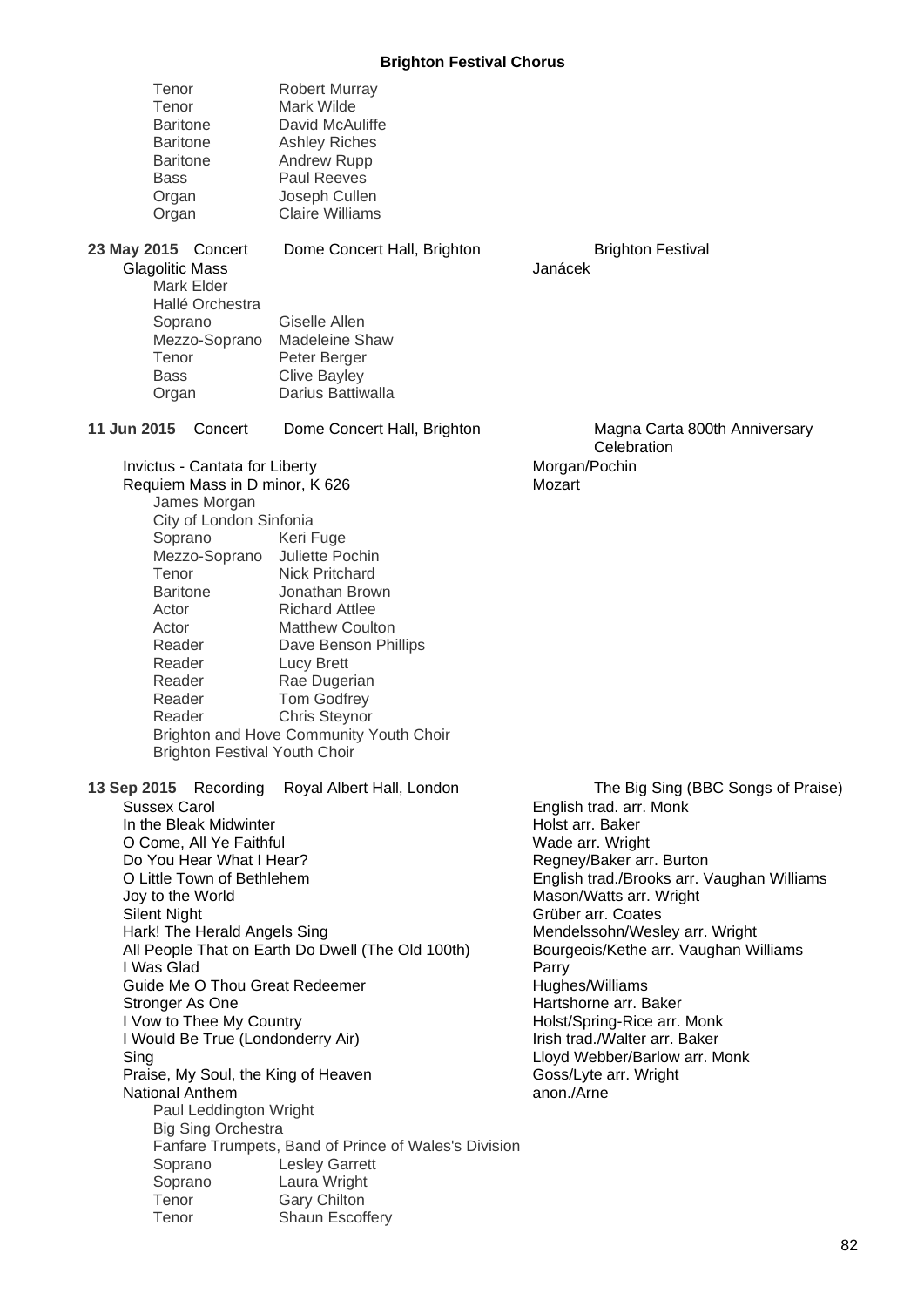| Tenor<br><b>Baritone</b><br>Organ<br>St. Michael's Singers<br><b>Hereford Cantabile Girls Choir</b><br>St. Martin's Chorus<br><b>Adventist Vocal Ensemble</b><br><b>Guildford Choral Society</b>                                                                                                                                                                                                                                                                                                                                      | <b>Ronan Keating</b><br>Alexander Armstrong<br><b>Daniel Moult</b><br>Llangennech Junior School Choir                         |                                                                                                                                                                                                                                                                                                                                                                                                      |
|---------------------------------------------------------------------------------------------------------------------------------------------------------------------------------------------------------------------------------------------------------------------------------------------------------------------------------------------------------------------------------------------------------------------------------------------------------------------------------------------------------------------------------------|-------------------------------------------------------------------------------------------------------------------------------|------------------------------------------------------------------------------------------------------------------------------------------------------------------------------------------------------------------------------------------------------------------------------------------------------------------------------------------------------------------------------------------------------|
| 10 Oct 2015<br>Concert                                                                                                                                                                                                                                                                                                                                                                                                                                                                                                                | Saint George's Church,                                                                                                        | BFC Come and Sing Day                                                                                                                                                                                                                                                                                                                                                                                |
| Ein Deutsches Requiem<br>James Morgan<br>Soprano<br><b>Baritone</b><br>Piano<br>Piano                                                                                                                                                                                                                                                                                                                                                                                                                                                 | Kemptown, Brighton<br>Lorena Paz Nieto<br>Nicholas Mogg<br>Sylvia Holford<br><b>Bernard Robertson</b>                         | <b>Brahms</b>                                                                                                                                                                                                                                                                                                                                                                                        |
| 09 Nov 2015 Recording                                                                                                                                                                                                                                                                                                                                                                                                                                                                                                                 | All Saints Church, Hove                                                                                                       | Recording for New Immortals                                                                                                                                                                                                                                                                                                                                                                          |
| In Praise of Renewal<br>James Morgan                                                                                                                                                                                                                                                                                                                                                                                                                                                                                                  |                                                                                                                               | exhibition<br>Wesley/Jarman arr. Alder/Whitburn                                                                                                                                                                                                                                                                                                                                                      |
| Organ                                                                                                                                                                                                                                                                                                                                                                                                                                                                                                                                 | <b>Brian Smith</b>                                                                                                            |                                                                                                                                                                                                                                                                                                                                                                                                      |
| 30 Nov 2015 Concert<br>Grande Messe des Morts<br><b>Brian Wright</b><br>Royal Philharmonic Orchestra<br>Tenor<br><b>Goldsmiths Choral Union</b>                                                                                                                                                                                                                                                                                                                                                                                       | Royal Albert Hall, London<br>Alexander James Edwards                                                                          | <b>Berlioz</b>                                                                                                                                                                                                                                                                                                                                                                                       |
| 12 Dec 2015 Concert<br>Once in Royal David's City<br>And the Glory of the Lord (Messiah)<br>The First Nowell<br>Chorale After an Old French Carol<br>Sir Christèmas<br>Hodie, Christus Natus Est!<br>God Rest You Merry, Gentlemen<br><b>Sussex Mummers' Christmas Carol</b><br>Silent Night<br>O Come, All Ye Faithful<br>Hallelujah (Messiah)<br>In the Bleak Midwinter<br>The Twelve Days of Christmas<br>Hark! The Herald Angels Sing<br><b>Christmas Medley</b><br>James Morgan<br>Tenor<br><b>Brighton Festival Youth Choir</b> | Dome Concert Hall, Brighton<br><b>Brighton Philharmonic Orchestra</b><br>Mezzo-Soprano Juliette Pochin<br><b>Nicky Spence</b> | <b>BFC Christmas Concert</b><br>Gauntlett/Alexander arr. Mann<br>Handel<br>English trad. arr. Willcocks<br><b>Britten</b><br>Matthias<br>Poulenc<br>English trad. arr. Willcocks<br>English trad. arr. Grainger/Morgan<br>Grüber arr. Morgan/Pochin<br>Wade arr. Willcocks<br>Handel<br>Darke<br>English trad. arr. Morgan/Pochin<br>Mendelssohn/Wesley arr. Willcocks<br>various arr. Morgan/Pochin |
| 20 Mar 2016<br>Concert<br>A Sea Symphony<br>Barry Wordsworth<br>Soprano<br><b>Baritone</b>                                                                                                                                                                                                                                                                                                                                                                                                                                            | Dome Concert Hall, Brighton<br><b>Brighton Philharmonic Orchestra</b><br>Elin Pritchard<br>Nicholas Lester                    | Brighton & Hove Philharmonic Society<br>Vaughan Williams                                                                                                                                                                                                                                                                                                                                             |
| 22 May 2016 Concert<br>The Dream of Gerontius<br><b>Edward Gardner</b>                                                                                                                                                                                                                                                                                                                                                                                                                                                                | Dome Concert Hall, Brighton                                                                                                   | <b>Brighton Festival</b><br>Elgar                                                                                                                                                                                                                                                                                                                                                                    |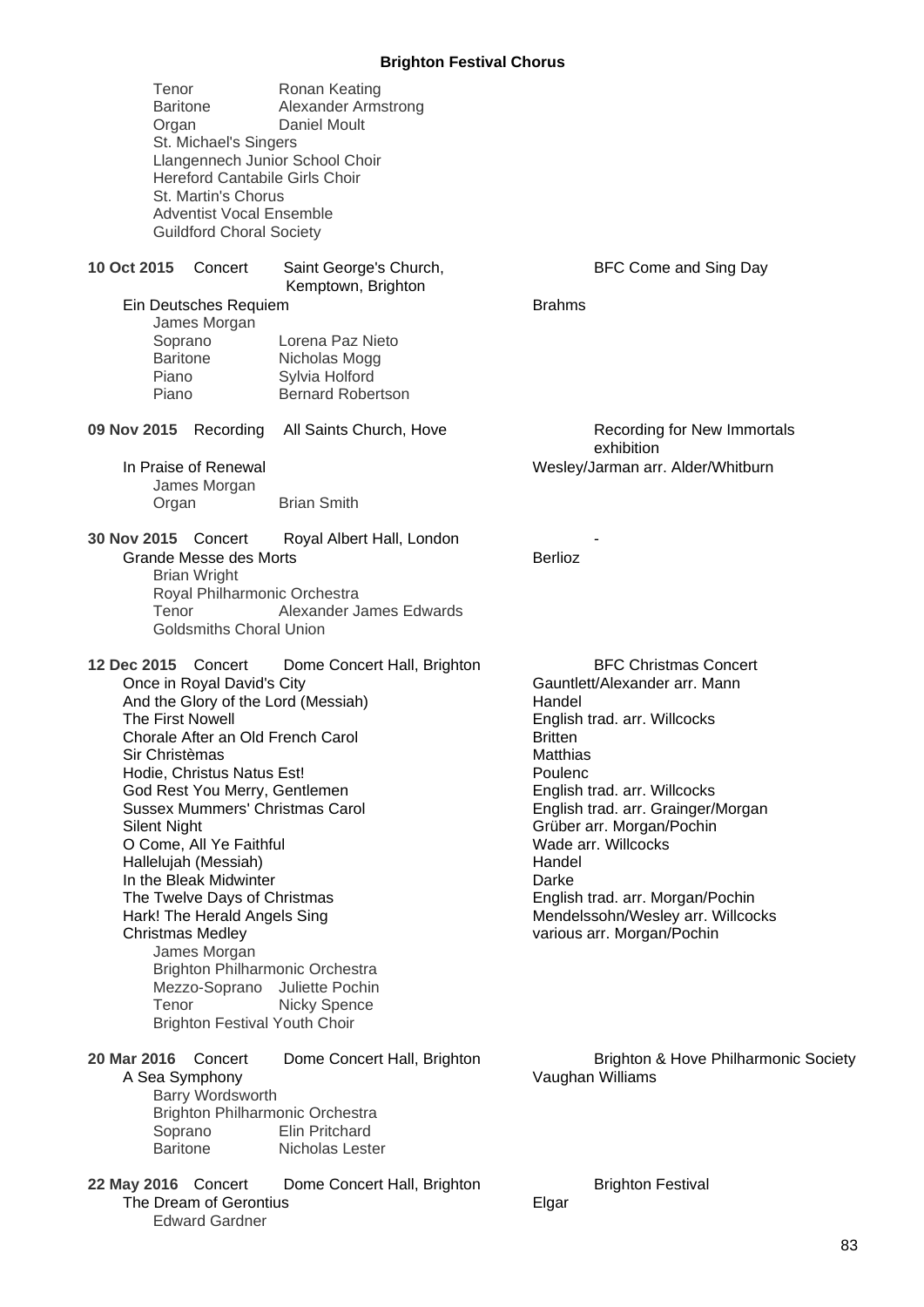| Mezzo-Soprano Alice Coote<br>Tenor<br><b>Bass</b>                                                                                                                                                                                                                                                                                                                                                                                                                                                                                                                                                                                          | City of Birmingham Symphony Orchestra<br><b>Robert Murray</b><br><b>Matthew Rose</b> |                                                                                                                                                                                                                                                                                                                                                                                                                                                       |
|--------------------------------------------------------------------------------------------------------------------------------------------------------------------------------------------------------------------------------------------------------------------------------------------------------------------------------------------------------------------------------------------------------------------------------------------------------------------------------------------------------------------------------------------------------------------------------------------------------------------------------------------|--------------------------------------------------------------------------------------|-------------------------------------------------------------------------------------------------------------------------------------------------------------------------------------------------------------------------------------------------------------------------------------------------------------------------------------------------------------------------------------------------------------------------------------------------------|
| 01 Jul 2016<br>Concert<br>Ave Verum<br>Jerusalem<br>Give Unto the Lord (Psalm 29)<br>Dona Nobis Pacem<br>James Morgan<br><b>Arcadian Ensemble</b><br>Soprano<br>Baritone                                                                                                                                                                                                                                                                                                                                                                                                                                                                   | All Saints Church, Hove<br>Ellie Laugharne<br>Sebastian Charlesworth                 | The Somme 1916<br>Warren<br>Parry<br>Elgar<br>Vaughan Williams                                                                                                                                                                                                                                                                                                                                                                                        |
| 12 Sep 2016<br>Recording<br>13 Sep 2016<br>Spanish Serenade<br><b>Ecce Sacerdos Magnus</b><br>Great is the Lord (Psalm 48)<br>Te Deum<br><b>Benedictus</b><br>Give Unto the Lord (Psalm 29)<br>O Hearken Thou<br>Barry Wordsworth<br><b>BBC Concert Orchestra</b>                                                                                                                                                                                                                                                                                                                                                                          | Colosseum, Town Hall, Watford                                                        | <b>Recording for SOMM Records</b><br>Elgar<br>Elgar<br>Elgar<br>Elgar<br>Elgar<br>Elgar<br>Elgar                                                                                                                                                                                                                                                                                                                                                      |
| 06 Nov 2016 Concert<br>Schicksalslied<br>Ein Deutsches Requiem<br>James Morgan<br><b>Brighton Philharmonic Orchestra</b><br>Soprano<br><b>Baritone</b>                                                                                                                                                                                                                                                                                                                                                                                                                                                                                     | Dome Concert Hall, Brighton<br>Sarah Tynan<br>Leigh Melrose                          | Brighton & Hove Philharmonic Society<br><b>Brahms</b><br><b>Brahms</b>                                                                                                                                                                                                                                                                                                                                                                                |
| 11 Dec 2016 Concert<br>Once in Royal David's City<br>Magnificat (first movement)<br>The Virgin Mary had a Baby Boy<br>O Holy Night<br><b>Sussex Carol</b><br>Quelle est Cette Odeur Agréable?<br>The Twelve Days of Christmas<br>O Little Town of Bethlehem<br>Rudolph, the Red-Nosed Reindeer<br>A Spotless Rose<br><b>Evening Hymn</b><br>Hallelujah (Messiah)<br>O Come, All Ye Faithful<br>It's the Most Wonderful Time of the Year<br>Hark! The Herald Angels Sing<br>We Wish You a Merry Christmas<br>James Morgan<br>Royal Philharmonic Orchestra<br>Mezzo-Soprano Juliette Pochin<br>Tenor<br><b>Brighton Festival Youth Choir</b> | Dome Concert Hall, Brighton<br><b>Nicky Spence</b>                                   | <b>BFC Christmas Concert</b><br>Gauntlett/Alexander arr. Mann<br>Bach<br>Caribbean trad. arr. Rutter<br>Adam<br>English trad. arr. Willcocks<br>French trad. arr. Morgan/Pochin<br>English trad. arr. Morgan/Pochin<br>English trad./Brooks arr. Vaughan Williams<br>Marks arr. Elms<br>Howells<br>Gardiner<br>Handel<br>Wade arr. Willcocks<br>Pola/Wyle arr. Morgan/Pochin<br>Mendelssohn/Wesley arr. Willcocks<br>English trad. arr. Morgan/Pochin |
| 03 Jan 2017 Recording<br>Wish Me Luck<br>Sailing<br>We'll Meet Again<br>Auf Wiederseh'n, Sweetheart                                                                                                                                                                                                                                                                                                                                                                                                                                                                                                                                        | Patcham High School, Brighton                                                        | Recording for Vera Lynn 100 album<br>Parr-Davies/Park arr. Morgan/Pochin<br>Sutherland arr. Morgan/Pochin<br>Parker/Charles arr. Morgan/Pochin<br>Storch/Turner/Parsons arr. Morgan/Pochin                                                                                                                                                                                                                                                            |

I'm Forever Blowing Bubbles **Kellette/Kendis/Brockman/Vincent** 

84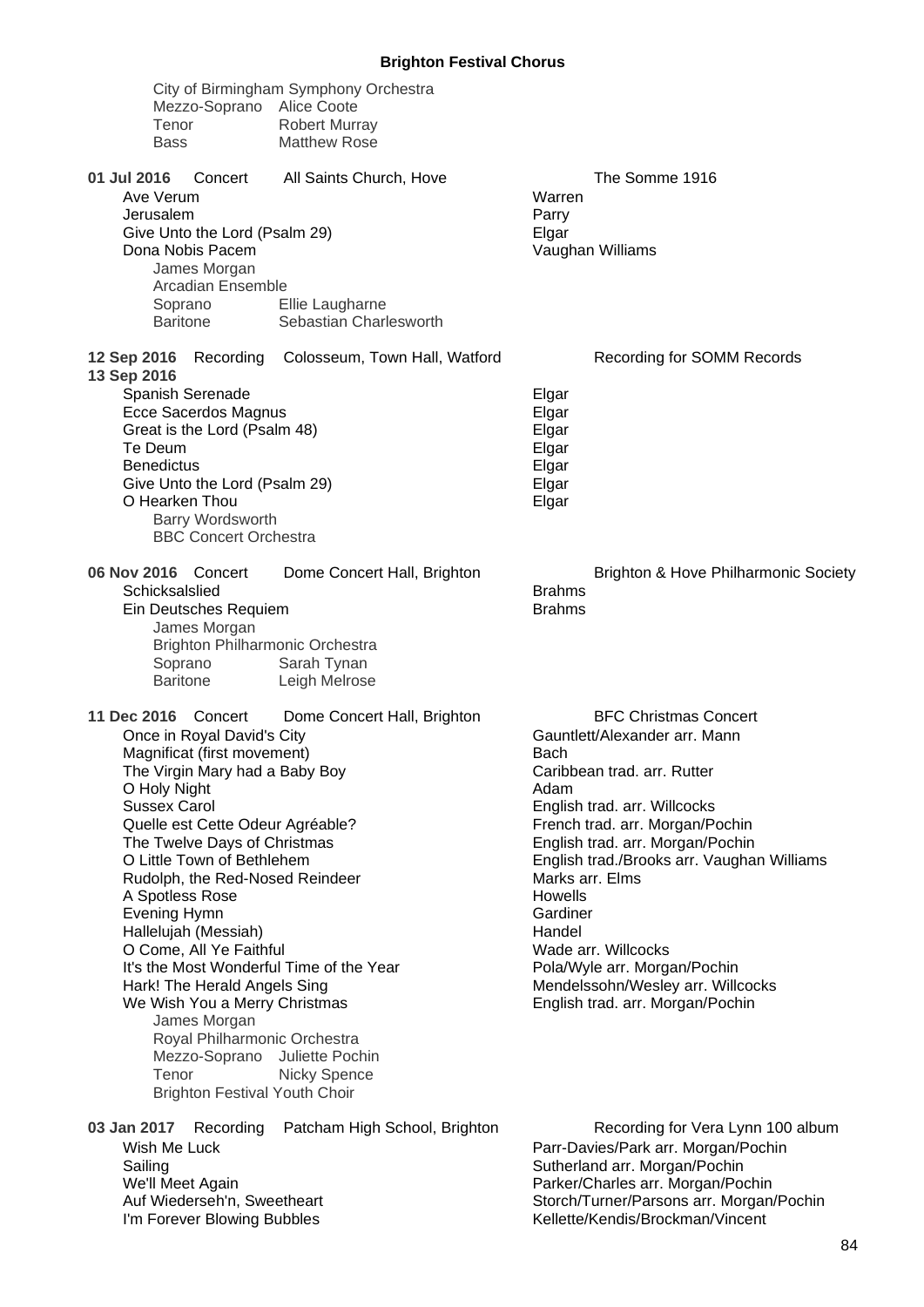| The Loveliest Night of the Year<br>James Morgan                 |                                                                                                                                                                                                                                                                                                               |                                                    | arr. Morgan/Pochin<br>Rosas/Webster arr. Morgan/Pochin |  |
|-----------------------------------------------------------------|---------------------------------------------------------------------------------------------------------------------------------------------------------------------------------------------------------------------------------------------------------------------------------------------------------------|----------------------------------------------------|--------------------------------------------------------|--|
| 10 Jan 2017<br>Recording                                        | <b>BSMS Lecture Theatre,</b><br>University of Sussex, Brighton                                                                                                                                                                                                                                                |                                                    | Recording for Vera Lynn 100 album                      |  |
| Yours<br>James Morgan                                           |                                                                                                                                                                                                                                                                                                               |                                                    | Roig/Rodriguez arr. Morgan/Pochin                      |  |
| 21 Mar 2017<br>Barry Wordsworth<br><b>BBC Concert Orchestra</b> | Recording Colosseum, Town Hall, Watford<br>The Marksmen (From the Bavarian Highlands)<br>The Dance (From the Bavarian Highlands)<br>Lullaby (From the Bavarian Highlands)<br>Aspiration (From the Bavarian Highlands)<br>On the Alm (From the Bavarian Highlands)<br>False Love (From the Bavarian Highlands) | Elgar<br>Elgar<br>Elgar<br>Elgar<br>Elgar<br>Elgar | <b>Recording for SOMM Records</b>                      |  |
| 19 Apr 2017<br>Concert                                          | Royal Albert Hall, London                                                                                                                                                                                                                                                                                     |                                                    | Parkinson's UK presents<br>Symfunny No. 2              |  |
| Symfunny Introduction (medley)<br>Rob Deering set (medley)      |                                                                                                                                                                                                                                                                                                               | Morgan/Pochin<br>Morgan/Pochin                     |                                                        |  |
| Funiculì, Funiculà<br>The Closest Thing to Crazy                |                                                                                                                                                                                                                                                                                                               | <b>Batt</b>                                        | Denza/Turco arr. Langley                               |  |
| Anthem (from Chess)                                             |                                                                                                                                                                                                                                                                                                               |                                                    | Andersson/Ulvaeus/Rice arr. Morgan/Pochin              |  |
| No Rack Can Torture Me (Invictus)<br>Mrs Brown's Boys (intro)   |                                                                                                                                                                                                                                                                                                               | Morgan/Pochin<br>Morgan/Pochin                     |                                                        |  |
|                                                                 | Love Reign O'er Me (from Quadrophenia)<br>Always Look on the Bright Side of Life                                                                                                                                                                                                                              | Townshend<br>Idle                                  |                                                        |  |
| James Morgan                                                    |                                                                                                                                                                                                                                                                                                               |                                                    |                                                        |  |
| Symfunny Orchestra                                              | Mezzo-Soprano Katie Melua                                                                                                                                                                                                                                                                                     |                                                    |                                                        |  |
| Tenor                                                           | Mezzo-Soprano Juliette Pochin<br>Rob Deering                                                                                                                                                                                                                                                                  |                                                    |                                                        |  |
| Tenor<br>Baritone                                               | Aled Jones<br>Jason Manford                                                                                                                                                                                                                                                                                   |                                                    |                                                        |  |
| Baritone                                                        | Pete Townshend                                                                                                                                                                                                                                                                                                |                                                    |                                                        |  |
| London Symphony Chorus<br>Coro                                  |                                                                                                                                                                                                                                                                                                               |                                                    |                                                        |  |
| 28 May 2017 Concert<br>Harmonium                                | Dome Concert Hall, Brighton                                                                                                                                                                                                                                                                                   | Adams                                              | <b>Brighton Festival</b>                               |  |
| Diego Masson<br><b>Britten Sinfonia</b>                         |                                                                                                                                                                                                                                                                                                               |                                                    |                                                        |  |
| 20 Jun 2017<br>Recording                                        | <b>BSMS Lecture Theatre, University of</b><br>Sussex, Brighton                                                                                                                                                                                                                                                |                                                    | Recording for Jason Manford album                      |  |
| Anthem (from Chess)<br>James Morgan                             |                                                                                                                                                                                                                                                                                                               |                                                    | Andersson/Ulvaeus/Rice arr. Morgan/Pochin              |  |
| 08 Jul 2017<br>Concert                                          | Attenborough Centre for the Creative Arts,<br>University of Sussex, Brighton                                                                                                                                                                                                                                  |                                                    | <b>BFC Summer Concert</b>                              |  |
| An Oxford Elegy<br><b>Sunrise Mass</b>                          |                                                                                                                                                                                                                                                                                                               | Gjeilo                                             | Vaughan Williams                                       |  |
| James Morgan                                                    |                                                                                                                                                                                                                                                                                                               |                                                    |                                                        |  |
| <b>Chamber Domaine</b><br>Narrator                              | James Wilby                                                                                                                                                                                                                                                                                                   |                                                    |                                                        |  |
| 28 Nov 2017 Recording<br>James Morgan                           | Patcham High School, Brighton<br>Hymn to the Fallen (from Saving Private Ryan)                                                                                                                                                                                                                                | Williams                                           | Recording for Decca Records                            |  |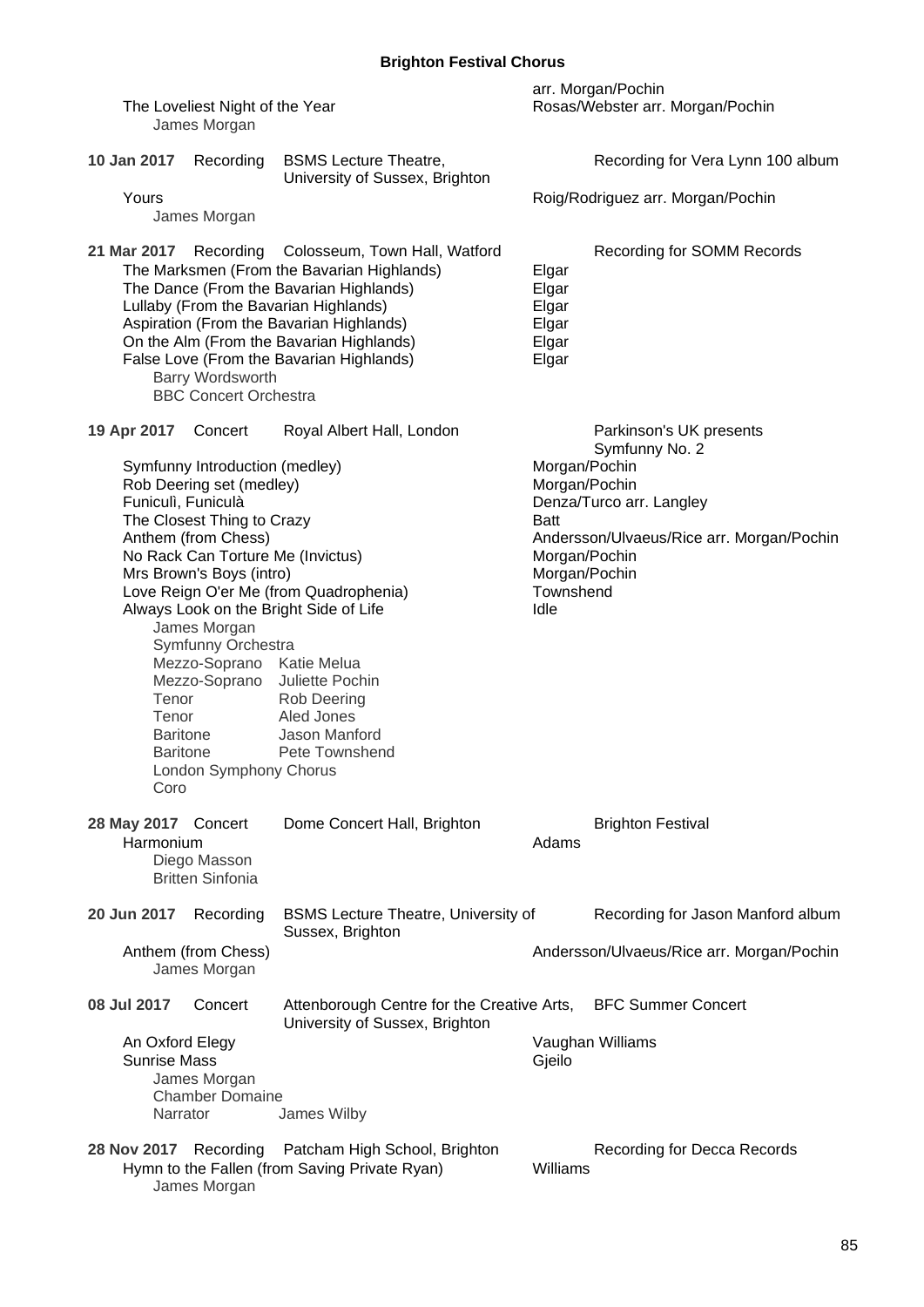**17 Dec 2017** Concert Dome Concert Hall, Brighton BFC Christmas Concert Once in Royal David's City Gauntlett/Alexander arr. Willcocks/Wright It's the Most Wonderful Time of the Year **Pola/Wyle arr. Morgan/Pochin**<br>Bethlehem Down Bethlehem Down Jesus Christ the Apple Tree<br>Sussex Carol Poston Russex Carol Sussex Carol **English trad. arr. Morgan/Pochin**<br>
Good King Wenceslas **Communist Communist Communist Communist Communist Communist Communist Communist Communist** Good King Wenceslas **Piae Cantiones (from)/Neale arr. Jacques**<br> **Piae Cantiones (from)/Neale arr. Jacques**<br>
(medley) arr. Morgan/Pochin (medley) arr. Morgan/Pochin The Three Kings Cornelius arr. Atkins<br>Halleluiah (Messiah) Cornelius arr. Atkins Hallelujah (Messiah) Handel O Come, All Ye Faithful<br>
O Little City of Brighton & Hove<br>
Morgan/Pochin O Little City of Brighton & Hove Sir Christèmas **Matthias** Matthias Hark! The Herald Angels Sing Mendelssohn/Wesley arr. Willcocks We Wish You a Merry Christmas **English trad.** arr. Morgan/Pochin James Morgan Royal Philharmonic Orchestra Mezzo-Soprano Juliette Pochin Bass Paul Reeves Brighton Festival Youth Choir **31 Mar 2018** Concert Dome Concert Hall, Brighton BFC Spring Concert Crucifixus Vivaldi (attrib.) Crucifixus Lotti Lotti Lotti Lotti Lotti Lotti Lotti Lotti Lotti Lotti Lotti Lotti Lotti Lotti Lotti Lotti Lotti Lotti Lotti Lotti Lotti Lotti Lotti Lotti Lotti Lotti Lotti Lotti Lotti Lotti Lotti Lotti Lotti Lotti Lotti L Crucifixus Crucifixus **Morgan/Pochin** Morgan/Pochin Crucifixus (Mass in B Minor) entitled and the Bach Bach<br>Requiem Requiem James Morgan Royal Philharmonic Orchestra Brighton Festival Youth Choir **12 May 2018** Concert Dome Concert Hall, Brighton **Brighton Festival** War Requiem **Britten** Arie van Beek Britten Sinfonia Orchestre de Picardie<br>Soprano Clai **Claire Booth** Tenor Ian Bostridge Baritone **Gerald Finley** Brighton Festival Youth Choir 27 May 2018 Concert Dome Concert Hall, Brighton **Brighton Festival** Belshazzar's Feast New York 1997 and the Walton Richard Armstrong Royal Philharmonic Orchestra Bass James Rutherford **12 Jun 2018** Recording John Maynard Smith Building, Recording for Classic FM University of Sussex, Brighton Nessun Dorma (Turandot) **Puccini** Puccini James Morgan 14 Jul 2018 Concert Abbaye de Saint-Riquier, Festival Saint-Riquier Baie de Somme Baie de Somme, France Requiem **Duruflé** Arie van Beek Orchestre de Picardie 14 Oct 2018 Concert Dome Concert Hall, Brighton **Brighton & Hove Philharmonic Society** Zadok the Priest<br>Great is the Lord (Psalm 48) example the Handel Handel Stream Handel Great is the Lord (Psalm 48) O Hearken Thou **Elgar** From the Bavarian Highlands **Elgar** Elgar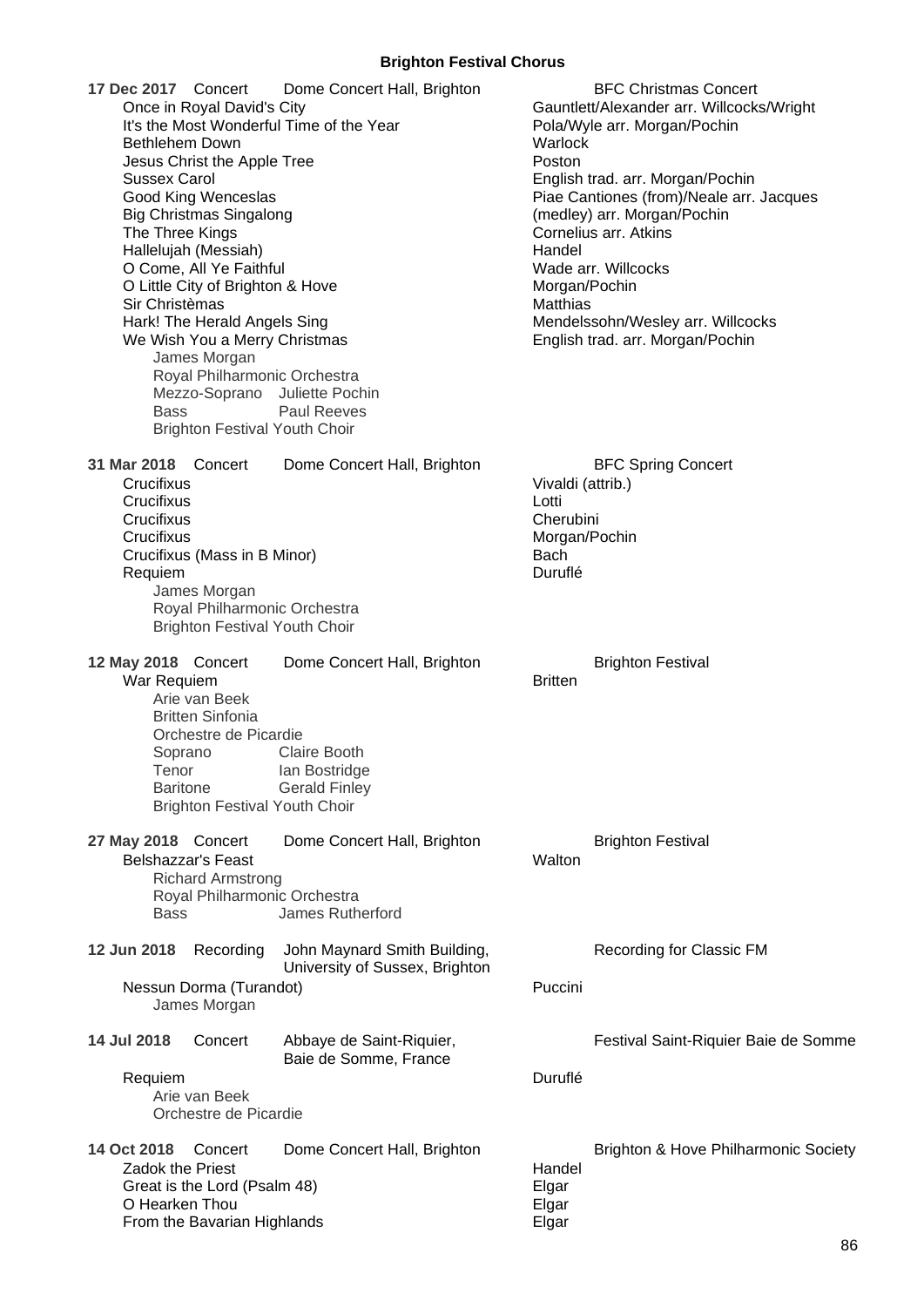# Barry Wordsworth Brighton Philharmonic Orchestra

| 14 Nov 2018 Concert<br><b>Coventry Cathedral, Coventry</b><br>War Requiem<br>Paul Leddington Wright<br>Simon Over<br>Royal Philharmonic Orchestra<br>Soprano<br>Ilona Domnich<br>Tenor<br>Gwilym Bowen<br><b>Baritone</b><br>Lawrence White<br><b>Coventry Cathedral Chorus</b><br><b>Coventry Cathedral Choristers</b>                                                                                                                                                                                                                                                                                                                                                                                                                                          | <b>Britten</b>                                                                                                                                                                                                                                                                                                                                                                                                                                                                                                          |
|------------------------------------------------------------------------------------------------------------------------------------------------------------------------------------------------------------------------------------------------------------------------------------------------------------------------------------------------------------------------------------------------------------------------------------------------------------------------------------------------------------------------------------------------------------------------------------------------------------------------------------------------------------------------------------------------------------------------------------------------------------------|-------------------------------------------------------------------------------------------------------------------------------------------------------------------------------------------------------------------------------------------------------------------------------------------------------------------------------------------------------------------------------------------------------------------------------------------------------------------------------------------------------------------------|
| 20 Nov 2018 Concert<br>Royal Albert Hall, London<br>Requiem<br>Jac van Steen<br>Royal Philharmonic Orchestra<br>Soprano<br>Helena Dix<br>Mezzo-Soprano Alessandra Volpe<br>Tenor<br>David Butt Philip<br><b>Baritone</b><br><b>Roland Wood</b><br>City of London Choir                                                                                                                                                                                                                                                                                                                                                                                                                                                                                           | Verdi                                                                                                                                                                                                                                                                                                                                                                                                                                                                                                                   |
| 09 Dec 2018 Concert<br>Dome Concert Hall, Brighton<br>Once in Royal David's City<br><b>Sussex Carol</b><br>It's the Most Wonderful Time of the Year<br>The Virgin Mary had a Baby Boy<br>O Little Town of Bethlehem<br>Now Well May We Mirthes Make<br>For Unto Us a Child is Born (Messiah)<br>The Twelve Days of Christmas<br>Good King Wenceslas<br>O Holy Night<br><b>Big Christmas Singalong</b><br>A Spotless Rose<br>O Magnum Mysterium<br>O Come, All Ye Faithful<br>Hallelujah (Messiah)<br><b>Silent Night</b><br>Hark! The Herald Angels Sing<br>We Wish You a Merry Christmas<br>James Morgan<br>Royal Philharmonic Orchestra<br>Mezzo-Soprano<br>Juliette Pochin<br><b>Baritone</b><br><b>Robert Davies</b><br><b>Brighton Festival Youth Choir</b> | <b>BFC Christmas Concert</b><br>Gauntlett/Alexander arr. Mann<br>English trad. arr. Morgan/Pochin<br>Pola/Wyle arr. Morgan/Pochin<br>Caribbean trad. arr. Rutter<br>English trad./Brooks arr. Vaughan Williams<br>Jallo<br>Handel<br>English trad. arr. Morgan/Pochin<br>Piae Cantiones (from)/Neale arr. Jacques<br>Adam<br>(medley) arr. Morgan/Pochin<br>Howells<br>Lauridsen<br>Wade arr. Willcocks<br>Handel<br>Grüber arr. Morgan/Pochin<br>Mendelssohn/Wesley arr. Willcocks<br>English trad. arr. Morgan/Pochin |
| 12 Jan 2019 Recording<br>Abbey Road Studios, London<br>The Age of Anxiety<br>James Morgan<br><b>Brighton Festival Youth Choir</b>                                                                                                                                                                                                                                                                                                                                                                                                                                                                                                                                                                                                                                | Townshend/Morgan/Pochin                                                                                                                                                                                                                                                                                                                                                                                                                                                                                                 |
| 23 Mar 2019<br>Concert<br>All Saints Church, Hove<br>If Ye Love Me<br>O Lord, Give Thy Holy Spirit<br>Why Fum'th in Sight (Archbishop Parker's Psalter)<br><b>Saint Nicolas</b><br>James Morgan<br><b>Arcadian Ensemble</b><br>Tenor<br>Lawrence Thackeray<br><b>Brighton Festival Youth Choir</b>                                                                                                                                                                                                                                                                                                                                                                                                                                                               | <b>BFC Spring Concert</b><br>Tallis<br>Tallis<br><b>Tallis</b><br><b>Britten</b>                                                                                                                                                                                                                                                                                                                                                                                                                                        |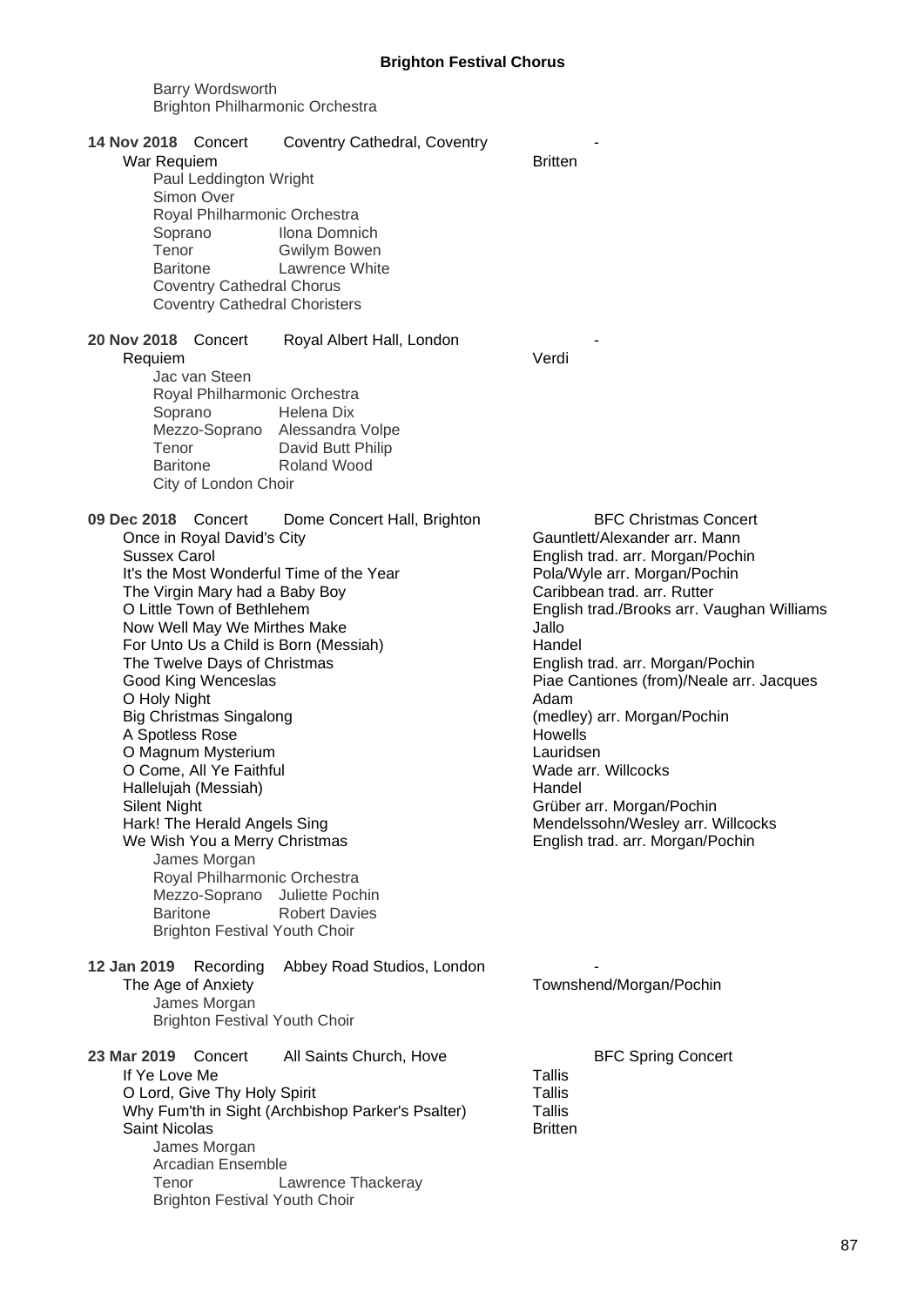| 26 May 2019 Concert<br>A Child of Our Time<br>Soprano<br>Tenor<br><b>Bass</b>                                 | Roderick Cox<br>Philharmonia Orchestra                                                                                                                                                                     | Dome Concert Hall, Brighton<br>Gweneth Ann Rand<br>Mezzo-Soprano Ronnita Miller<br><b>Noah Stewart</b><br>Jonathan Lemalu | <b>Tippett</b>                                                             | <b>Brighton Festival</b>                                                                                                                                                                                                                                                                             |
|---------------------------------------------------------------------------------------------------------------|------------------------------------------------------------------------------------------------------------------------------------------------------------------------------------------------------------|---------------------------------------------------------------------------------------------------------------------------|----------------------------------------------------------------------------|------------------------------------------------------------------------------------------------------------------------------------------------------------------------------------------------------------------------------------------------------------------------------------------------------|
| 20 Jul 2019<br>Sumer Is Icumen In<br>When David Heard<br>When David Heard<br>Spem In Alium<br>Svyati<br>Cello | Concert<br><b>Invocations and Last Word</b><br>James Morgan<br>Juliette Pochin<br><b>Brighton Festival Youth Choir</b>                                                                                     | All Saints Church, Hove<br>Adrian Bradbury                                                                                | English trad.<br><b>Tomkins</b><br>Weelkes<br>Tallis<br>Tavener<br>Tavener | <b>BFC Summer Concert</b>                                                                                                                                                                                                                                                                            |
| 01 Oct 2019<br><b>Ferox Natus</b>                                                                             | Recording<br>James Morgan                                                                                                                                                                                  | Patcham High School, Brighton                                                                                             | Dunn                                                                       | Recording for Loewe commercial                                                                                                                                                                                                                                                                       |
| 03 Nov 2019<br>Hymne à la Vierge<br>Requiem<br>Treble<br><b>Baritone</b><br>Organ                             | Concert<br><b>Invocations and Last Word</b><br>Cantique de Jean Racine<br>Quelle est Cette Odeur Agréable?<br>James Morgan<br>London Concert Orchestra                                                     | Saint John's Smith Square, London<br>Kayden Payne<br>Jonathan Brown<br>Alastair Young                                     | Tavener<br>Villette<br>Fauré<br>Fauré                                      | French trad. arr. Morgan/Pochin                                                                                                                                                                                                                                                                      |
| 07 Nov 2019<br>Symphony No. 3                                                                                 | Concert<br>Pietari Inkinen<br>Prague Symphony Orchestra<br>Mezzo-Soprano Ester Pavlů<br>Tiffin Boys' Choir                                                                                                 | The Anvil, Basingstoke                                                                                                    | Mahler                                                                     |                                                                                                                                                                                                                                                                                                      |
| 12 Nov 2019 Concert<br>Symphony No. 3                                                                         | Pietari Inkinen<br>Prague Symphony Orchestra<br>Mezzo-Soprano Ester Pavlů<br>Tiffin Boys' Choir                                                                                                            | Cadogan Hall, London                                                                                                      | Mahler                                                                     |                                                                                                                                                                                                                                                                                                      |
| 08 Dec 2019 Concert<br>Shout for Joy<br>Lux Aurumque<br><b>Candlelight Carol</b><br>O Holy Night              | Once in Royal David's City<br>O Little Town of Bethlehem<br>Good King Wenceslas<br>The Twelve Days of Christmas<br>Jesus Christ the Apple Tree<br>Quelle est Cette Odeur Agréable?<br>Hallelujah (Messiah) | Dome Concert Hall, Brighton<br>It's the Most Wonderful Time of the Year                                                   | Whitacre<br>Rutter<br>Adam<br>Poston<br>Handel                             | <b>BFC Christmas Concert</b><br>Gauntlett/Alexander arr. Mann<br>Pola/Wyle arr. Morgan/Pochin<br>Caribbean trad. arr. Morgan/Pochin<br>English trad./Brooks arr. Vaughan Williams<br>Piae Cantiones (from)/Neale arr. Jacques<br>English trad. arr. Morgan/Pochin<br>French trad. arr. Morgan/Pochin |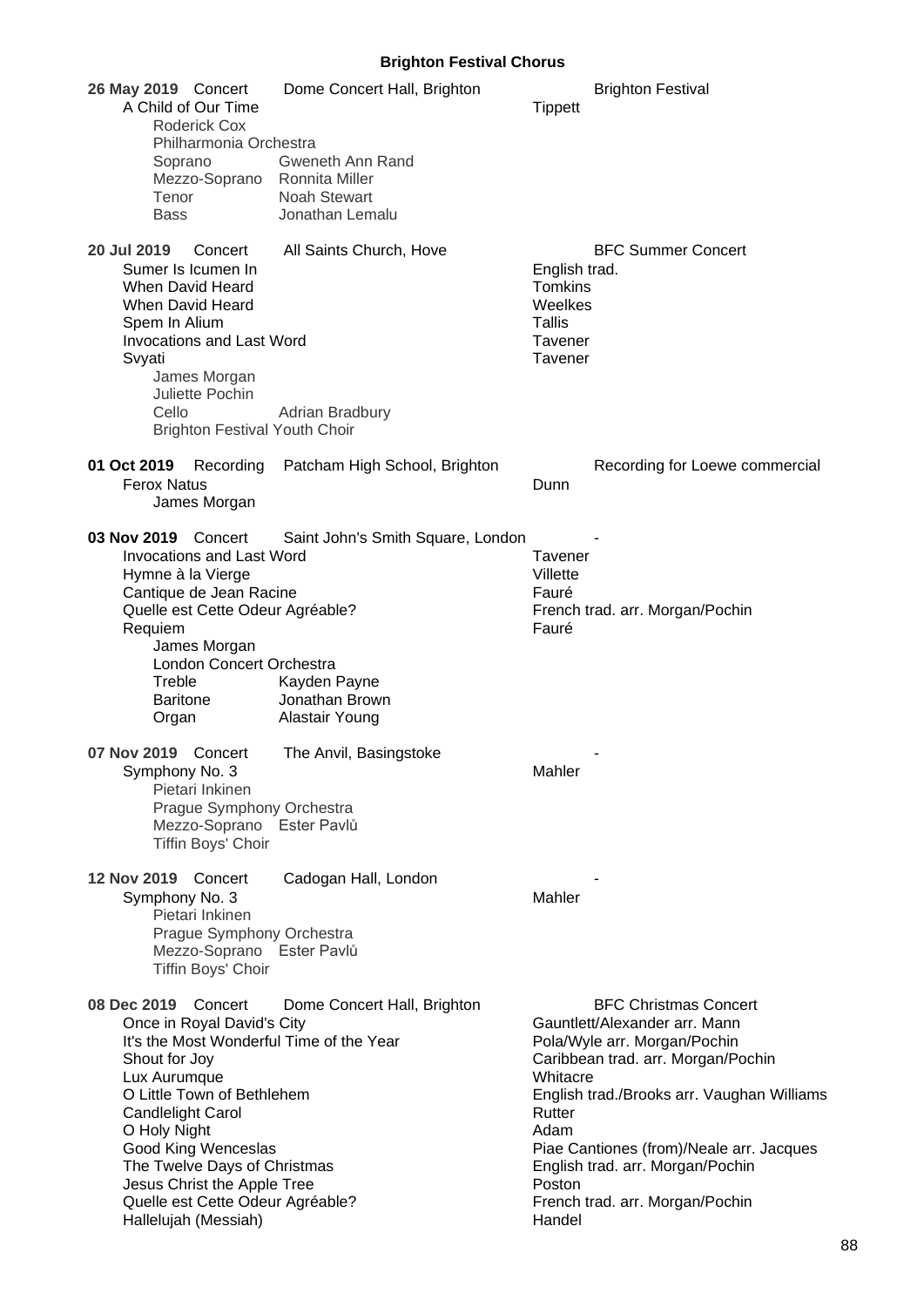O Come, All Ye Faithful Wade arr. Willcocks Silent Night Grüber arr. Morgan/Pochin Hark! The Herald Angels Sing **Mendelssohn/Wesley arr. Willcocks**<br>Christmas Medley Christmas Medley arrests of the Mendelssohn/Mesley arr. Morgan/Pochin various arr. Morgan/Pochin James Morgan Royal Philharmonic Orchestra Mezzo-Soprano Juliette Pochin Baritone Robert Davies Brighton Festival Youth Choir **15 Dec 2019** Concert Royal Festival Hall, London The Glory of Christmas Joy to the World<br>
God Rest You Merry, Gentlemen<br>
God Rest You Merry, Gentlemen<br>
Mason/Watts arr. Willcocks God Rest You Merry, Gentlemen English trad. arr. Willcocks<br>See Amid the Winter's Snow See Amid the Willcocks See Amid the Winter's Snow Panis Angelicus **Franck** Ding Dong Merrily on High Tabourot/Woodward arr. Willcocks It Came Upon the Midnight Clear **English trade.** English trad./Sullivan arr. Willcocks Deck the Hall **Deck the Hall** Welsh trad. arr. Willcocks The Holy City **Adams** Hallelujah (Messiah) Handel Hark! The Herald Angels Sing Mendelssohn/Wesley arr. Willcocks Zadok the Priest **Handel** The First Nowell **English traders are English traders and English traders arr. Willcocks** Candlelight Carol Candlelight Carol Candlelight Carol Candlelight Carolis Control Candlelight Carolis Control C<br>
The Holly and the Ivy Candlelight Candlelight Candlelight Candlelight Candlelight Candlelight Candlelight Can English trad. arr. Rutter While Shepherds Watched Their Flocks<br>
Once in Royal David's City<br>
Gauntlett/Alexander arr. M Gauntlett/Alexander arr. Mann<br>Adam arr. Rutter O Holy Night Jingle Bells<br>
O Come, All Ye Faithful<br>
O Come, All Ye Faithful<br>
Pierpoint arr. Willcocks O Come, All Ye Faithful Wade arr. Willcocks The Twelve Days of Christmas We Wish You a Merry Christmas **English trad.** arr. Warrell John Pryce-Jones Philharmonia Brass Ensemble Philharmonia Orchestra Tenor **Trystan Llyr Griffiths** Trinity Boys' Choir

In early 2020 the global COVID-19 virus pandemic and subsequent lockdowns and social distancing rules resulted in the banning of indoor public performances until the summer of 2021

| 03 Jun 2020 Recording Virtual performance, recorded at home |
|-------------------------------------------------------------|
| Morgan/Pochin                                               |
|                                                             |
| Recording for documentary on<br>Liverpool FC                |
| Rodgers/Hammerstein arr. Morgan/Pochin                      |
| <b>BFC Christmas Concert</b>                                |
| Adam                                                        |
| Pola/Wyle arr. Morgan/Pochin                                |
| Mendelssohn/Wesley arr. Willcocks                           |
| Wade arr. Willcocks                                         |
| English trad. arr. Morgan/Pochin                            |
| English trad. arr. Morgan/Pochin                            |
| Gauntlett/Alexander arr. Mann                               |
| Lauridsen                                                   |
| Tabourot/Woodward arr. Wood                                 |
| Holst arr. Morgan/Pochin                                    |
|                                                             |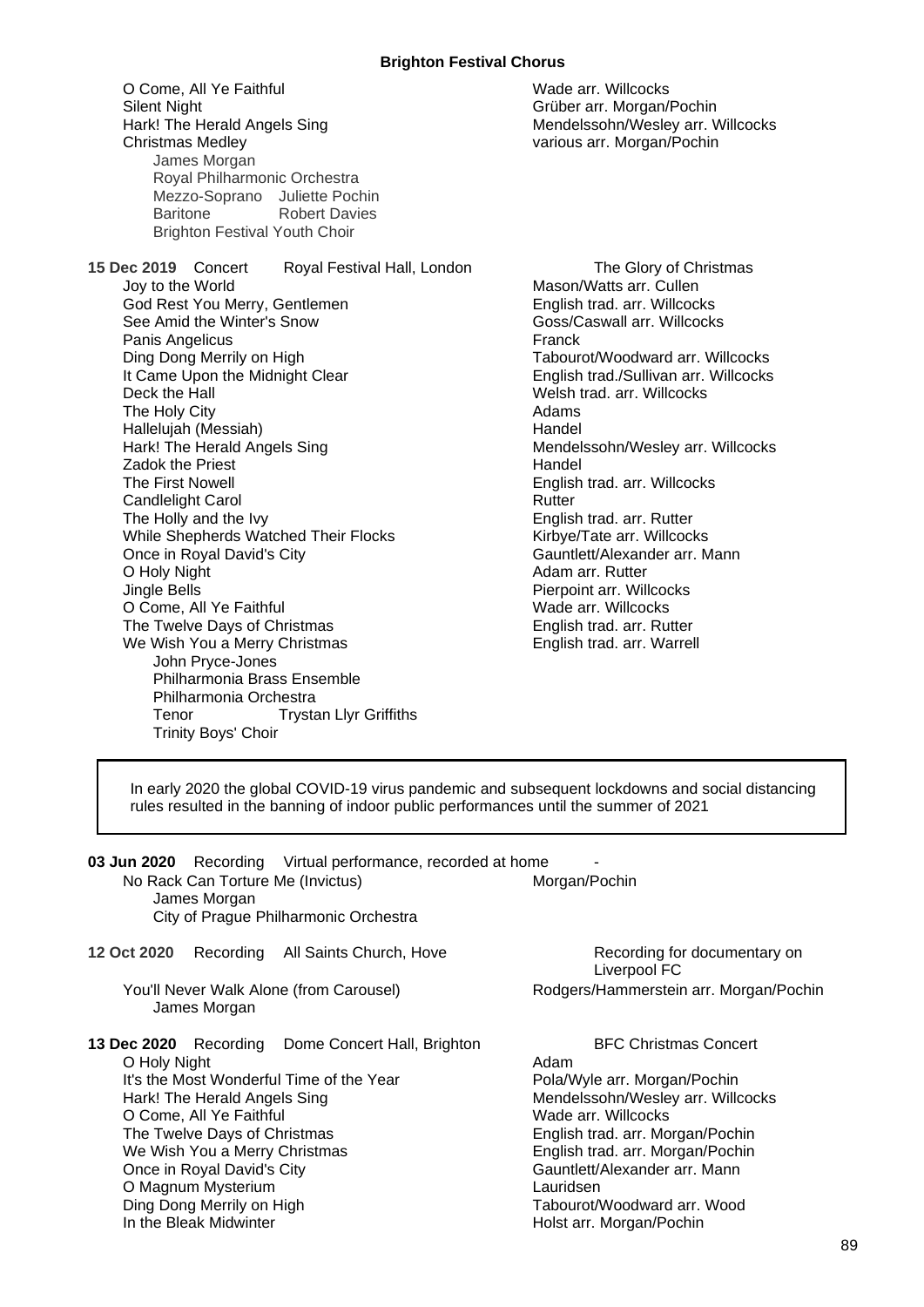| James Morgan<br>Royal Philharmonic Orchestra<br>Mezzo-Soprano Juliette Pochin<br><b>Brighton Festival Youth Choir</b>                                                                                                                                         |                                                                                                                          |                                                                                                                                                                                                                                                                                      |
|---------------------------------------------------------------------------------------------------------------------------------------------------------------------------------------------------------------------------------------------------------------|--------------------------------------------------------------------------------------------------------------------------|--------------------------------------------------------------------------------------------------------------------------------------------------------------------------------------------------------------------------------------------------------------------------------------|
| 04 May 2021<br>Recording<br>Sleep<br>Earth Song<br>James Morgan                                                                                                                                                                                               | Dome Concert Hall, Brighton                                                                                              | <b>Brighton Festival</b><br>Whitacre<br>Ticheli                                                                                                                                                                                                                                      |
| 21 May 2021<br>Concert<br>22 May 2021<br>23 May 2021<br>Earth Song<br>Sleep                                                                                                                                                                                   | Great Wood, Stanmer Park, Brighton                                                                                       | <b>Brighton Festival</b><br>Ticheli<br>Whitacre                                                                                                                                                                                                                                      |
| 24 Jul 2021<br>Concert<br>Shenandoah<br>Sleep<br>Earth Song<br>Songs and Sonnets<br>James Morgan<br>Piano                                                                                                                                                     | All Saints Church, Hove<br>Sue Graham Smith                                                                              | Unlockdown<br>American trad. arr. Erb<br>Whitacre<br>Ticheli<br>Shearing/Shakespeare                                                                                                                                                                                                 |
| 31 Aug 2021 Recording<br>The Little Drummer Boy<br>Leise Rieselt der Schnee<br><b>Silent Night</b><br>Interlude 4<br>Have Yourself a Merry Little Christmas<br>Santa Claus is Coming to Town<br>James Morgan                                                  | Patcham High School, Brighton                                                                                            | Recording for Howard Carpendale<br>Christmas album<br>Davis arr. Morgan/Pochin<br>German trad. / Ebel arr. Morgan/Pochin<br>Grüber arr. Morgan/Pochin<br>Morgan/Pochin<br>Martin/Blane arr. Morgan/Pochin<br>Coots/Gillespie arr. Morgan/Pochin                                      |
| 16 Oct 2021<br>Concert<br>The Passing of the Year<br>Carmina Burana<br>James Morgan<br>Soprano<br>Tenor<br><b>Baritone</b><br>Piano<br>Piano<br><b>Brighton Festival Youth Choir</b>                                                                          | All Saints Church, Hove<br>Paula Sides<br>Joseph Doody<br>Jonathan McGovern<br>Léon Charles<br>Sue Graham Smith          | Dove<br>Orff                                                                                                                                                                                                                                                                         |
| <b>13 Nov 2021</b> Concert<br>Requiem<br>Paul Leddington Wright<br>Orchestra Pro Anima<br>Soprano<br>Mezzo-Soprano<br>Tenor<br><b>Baritone</b><br><b>Coventry Cathedral Chorus</b>                                                                            | <b>Coventry Cathedral, Coventry</b><br>Susanna Fairbairn<br>Kate Symonds-Joy<br><b>Matthew Minter</b><br>Njabulo Madlala | Verdi                                                                                                                                                                                                                                                                                |
| 12 Dec 2021<br>Concert<br>Once in Royal David's City<br>It's the Most Wonderful Time of the Year<br>Shout for Joy<br>Magnificat (first movement)<br>The Little Drummer Boy<br>The Three Kings<br>O Little Town of Bethlehem<br><b>Big Christmas Singalong</b> | Dome Concert Hall, Brighton                                                                                              | <b>BFC Christmas Concert</b><br>Gauntlett/Alexander arr. Mann<br>Pola/Wyle arr. Morgan/Pochin<br>Caribbean trad. arr. Morgan/Pochin<br><b>Bach</b><br>Davis arr. Morgan/Pochin<br>Cornelius arr. Atkins<br>English trad./Brooks arr. Vaughan Williams<br>(medley) arr. Morgan/Pochin |